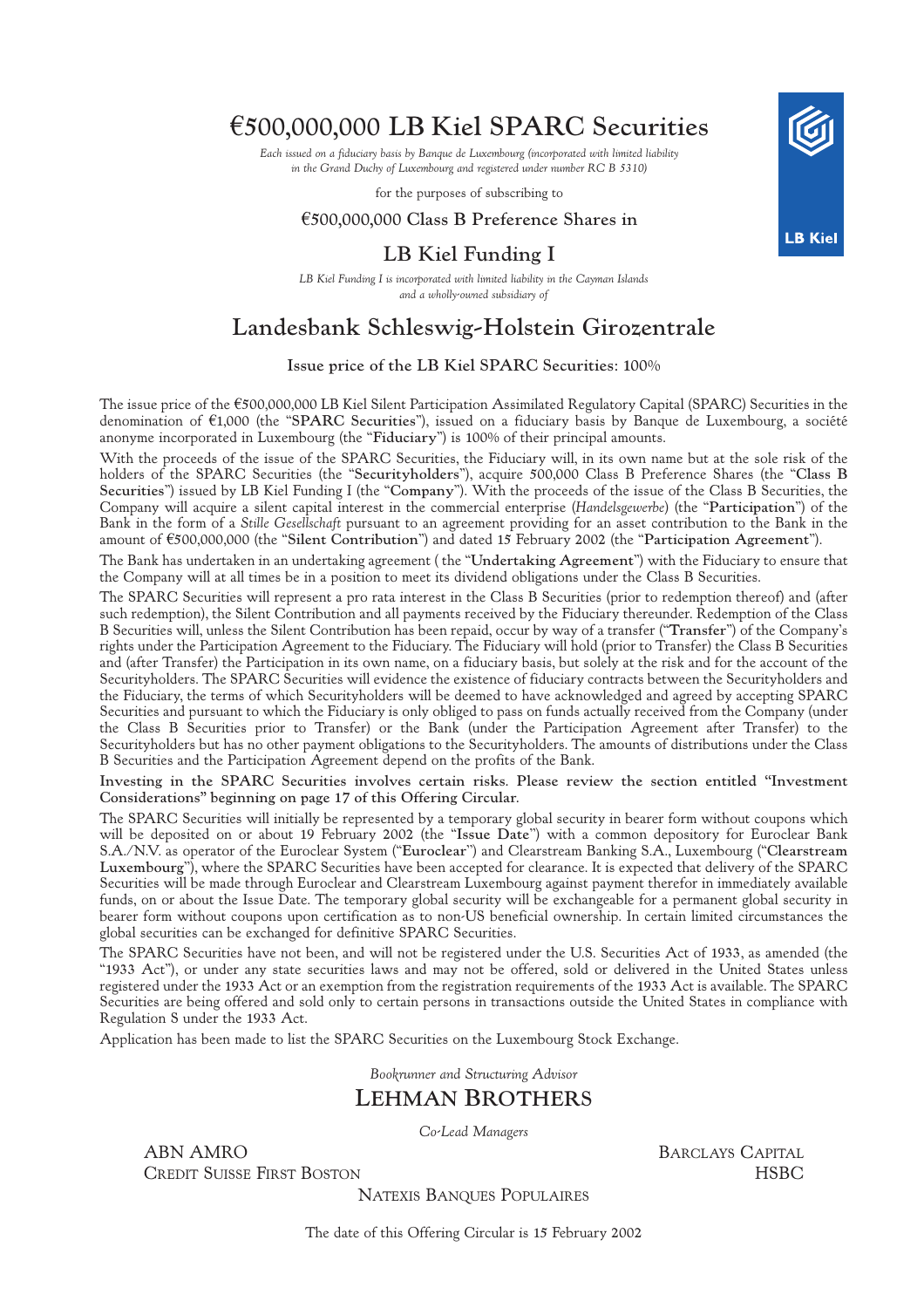**The Bank accepts responsibility for the information contained in this Offering Circular. To the best of its knowledge and belief (having taken all reasonable care to ensure that such is the case) the information contained in this Offering Circular is in accordance with the facts and does not omit anything likely to affect the import of such information. The Company accepts responsibility for the information in this Offering Circular about itself but does not accept responsibility for any other information contained in this Offering Circular. The Fiduciary accepts responsibility for the information contained in the first paragraph of the section entitled "The Fiduciary and the Fiduciary Contract" but does not accept responsibility for any other information contained in this Offering Circular.**

**In connection with the issue and sale of the SPARC Securities, no person is authorised to give any information or to make any representation not contained in this document and in the documents referred to herein, which are made available for inspection by the public, and if given or made, such information or representation must not be relied upon as having been authorised by the Fiduciary, the Company, the Bank or the Managers (as defined in "Subscription and Sale").**

**This Offering Circular is not intended to provide the basis of any credit or other evaluation and should not be considered as a recommendation by the Fiduciary, the Company, the Bank or the Managers that any recipient of this Offering Circular should purchase any of the SPARC Securities. Each investor contemplating purchasing SPARC Securities should make its own independent investigation of the financial condition and affairs, and its own appraisal of the creditworthiness, of the Fiduciary, the Company and the Bank.**

**The distribution of this document and the offering or sale of the SPARC Securities in certain jurisdictions may be restricted by law. None of the Company, the Bank, the Fiduciary or the Managers represent that this document may be lawfully distributed, or that the SPARC Securities may be lawfully offered, in compliance with any applicable registration or other requirements in any such jurisdiction, or pursuant to an exemption available thereunder, or assume any responsibility for facilitating any such distribution or offering. In particular, none of the Company, the Bank, the Fiduciary or the Managers has taken any action which would permit a public offering of the SPARC Securities or distribution of this document in any jurisdiction where action for that purpose is required. Accordingly, no SPARC Securities may be offered or sold, directly or indirectly, and neither this Offering Circular nor any advertisement or other offering material may be distributed or published in any jurisdiction, except under circumstances that will result in compliance with any applicable laws and regulations. Persons into whose possession this Offering Circular or the SPARC Securities may come must inform themselves about, and observe, any such restrictions (see "Subscription and Sale" for a description, inter alia, of certain restrictions on offers, sales and deliveries of the SPARC Securities). Neither the delivery of this Offering Circular nor any sale hereunder shall create, under any circumstances, any implication that there has been no change in the affairs of the Fiduciary, the Company, the Bank or the Bank and its group of consolidated companies as defined under the German Stock Corporation Act (the "LB Kiel Group") since the date hereof or that the information contained herein is correct as of any time subsequent to its date.**

**The SPARC Securities have not been, and will not be, registered under the 1933 Act and are securities in bearer form that are subject to United States tax law requirements. Subject to certain exceptions, the SPARC Securities may not be sold or delivered, directly or indirectly, within the United States or to U.S. persons.**

In this document, all references to "EUR", "euro", "EURO" and " $\epsilon$ " are to the lawful currency of those EU **member states participating in the European Monetary Union.**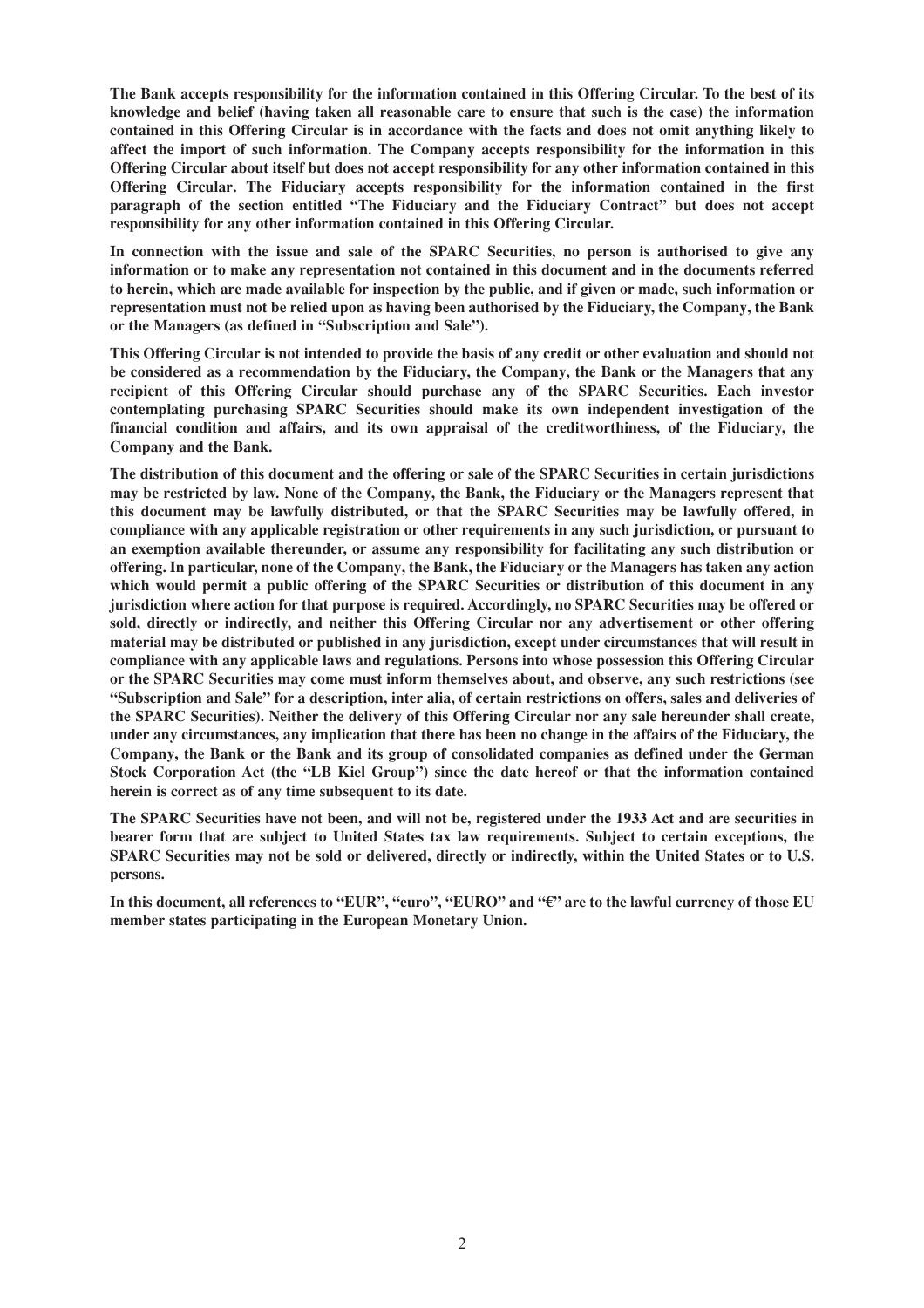# **TABLE OF CONTENTS**

|                                                    | Page           |
|----------------------------------------------------|----------------|
|                                                    | $\overline{4}$ |
|                                                    | 17             |
|                                                    | 20             |
|                                                    | 28             |
| <b>TERMS &amp; CONDITIONS OF THE PARTICIPATION</b> | 35             |
|                                                    | 47             |
| <b>DESCRIPTION OF THE UNDERTAKING AGREEMENT</b>    | 48             |
|                                                    | 49             |
|                                                    | 50             |
| USE OF PROCEEDS.                                   | 52             |
|                                                    | 53             |
| CAPITALISATION OF THE BANK AND THE LB KIEL GROUP   | 54             |
| <b>DISTRIBUTABLE PROFITS OF THE BANK</b>           | 55             |
|                                                    | 56             |
| TAXATION                                           | 66             |
|                                                    | 71             |
|                                                    | 73             |
|                                                    | $F-1$          |

*In connection with this issue, Lehman Brothers International (Europe) or any person acting for Lehman Brothers International (Europe) may over-allot or effect transactions with a view to supporting the market price of the SPARC Securities at a higher level than that which might otherwise prevail for a limited period after the Issue Date. However, there may be no obligation on Lehman Brothers International (Europe) or any agent of it to do this. Such stabilising may be effected on the Luxembourg Stock Exchange or otherwise. Such stabilising, if commenced, may be discontinued at any time, and must be brought to an end after a limited period. Such stabilising shall be in compliance with all relevant laws and regulations.*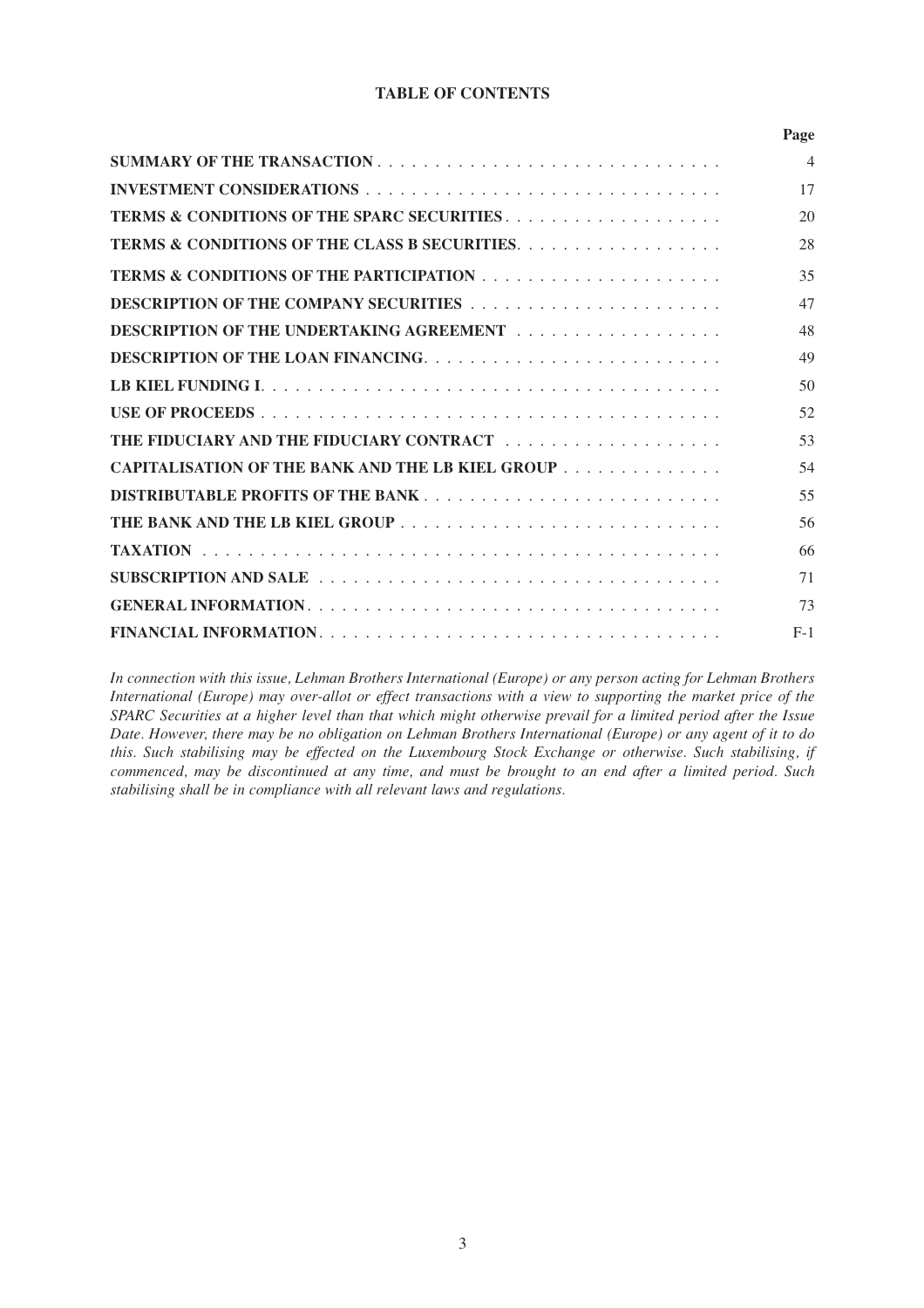## **SUMMARY OF THE TRANSACTION**

*The following paragraphs contain a brief overview of the most significant features of the transaction. This overview is necessarily incomplete and investors are urged to read carefully the entire Summary and the full text of the Offering Circular for a more precise description of the offered securities and the information concerning (i) the transaction, (ii) the Bank, the Company and the Fiduciary and (iii) the agreements amongst them.*

The Fiduciary proposes to issue  $\epsilon$ 500,000,000 SPARC Securities on a fiduciary basis. With the proceeds of issue of the SPARC Securities the Fiduciary will acquire 500,000 Class B Securities issued by the Company, an exempted company incorporated with limited liability under the laws of Cayman Islands, of which the Bank will, at the Issue Date, own all of the ordinary shares. The Company will, with the proceeds from the issuance of the Class B Securities, acquire a silent capital interest in the aggregate amount of  $\epsilon$ 500,000,000 in the commercial enterprise (*Handelsgewerbe*) of the Bank in the form of *Stille Gesellschaft* pursuant to an agreement providing for an asset contribution by the Company to the Bank in the amount of  $\epsilon$ 500,000,000 to be dated on or about 15 February 2002.

In addition to its ordinary shares and the Class B Securities, the Company will issue 698,000 Class A Preference Shares (the "**Class A Securities**") in the aggregate nominal amount of  $6698,000,000$  to the Bank. The Company will use the proceeds from the issuance of the Class A Securities in order to extend a loan documented in the form of a German law governed *Schuldscheindarlehen* (the "**Loan**") to the Bank. The Company will use the interest earned under the Loan to satisfy its dividend payment obligations under the Class B Securities.

Each SPARC Securities will represent, prior to Transfer, a pro rata interest in the Class B Securities and, after Transfer, a pro rata interest in the Participation. Securityholders will have no interest in profit participations accrued for the period from the Issue Date to 31 December of the year prior to the year in which the Transfer occurs. Securityholders will be entitled, prior to Transfer, to all payments made under the Class B Securities by the Company to the Fiduciary and, after Transfer, to all payments made by the Bank to the Fiduciary under the Participation Agreement. The Fiduciary will hold, prior to Transfer, the Class B Securities and, after Transfer, the Participation in its own name, on a fiduciary basis, but solely at the risk and for the account of the Securityholders.

The terms and conditions of the SPARC Securityholders (the "**SPARC Terms**") and the terms and conditions of the Class B Securities (the "**Class B Terms**") are subject to certain linkage features that have the effect of linking each of them to the Participation Agreement and, therefore, making the obligation of the Company to pay dividends and capital on the Class B Securities and the Fiduciary's corresponding obligation to pass on to Securityholders funds it receives under the Class B Securities and (after Transfer) the Participation Agreement, dependent on the financial condition of the Bank. The Bank intends to treat the proceeds under the Participation Agreement as solo tier one capital of the Bank for purposes of determining its compliance with regulatory capital requirements.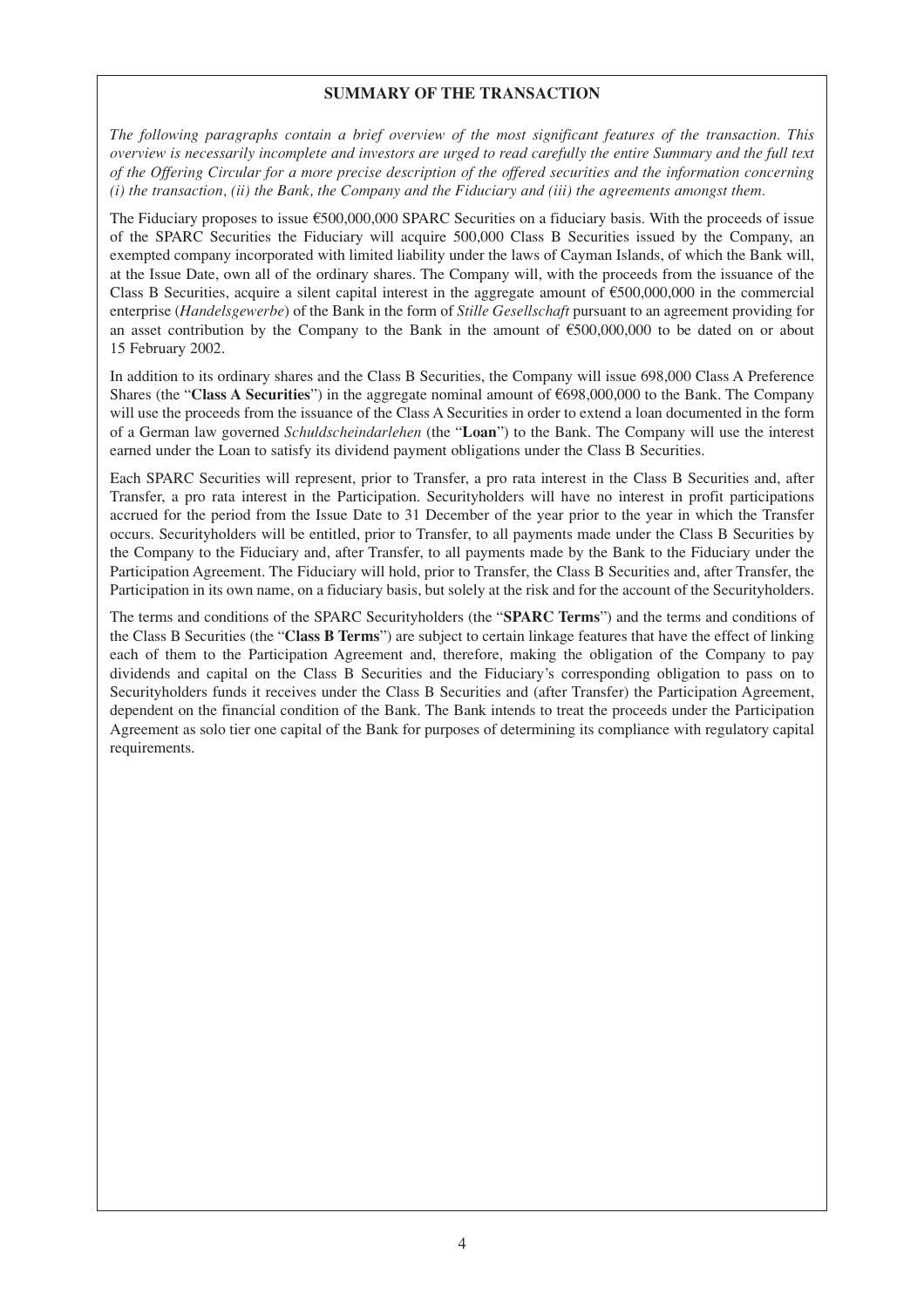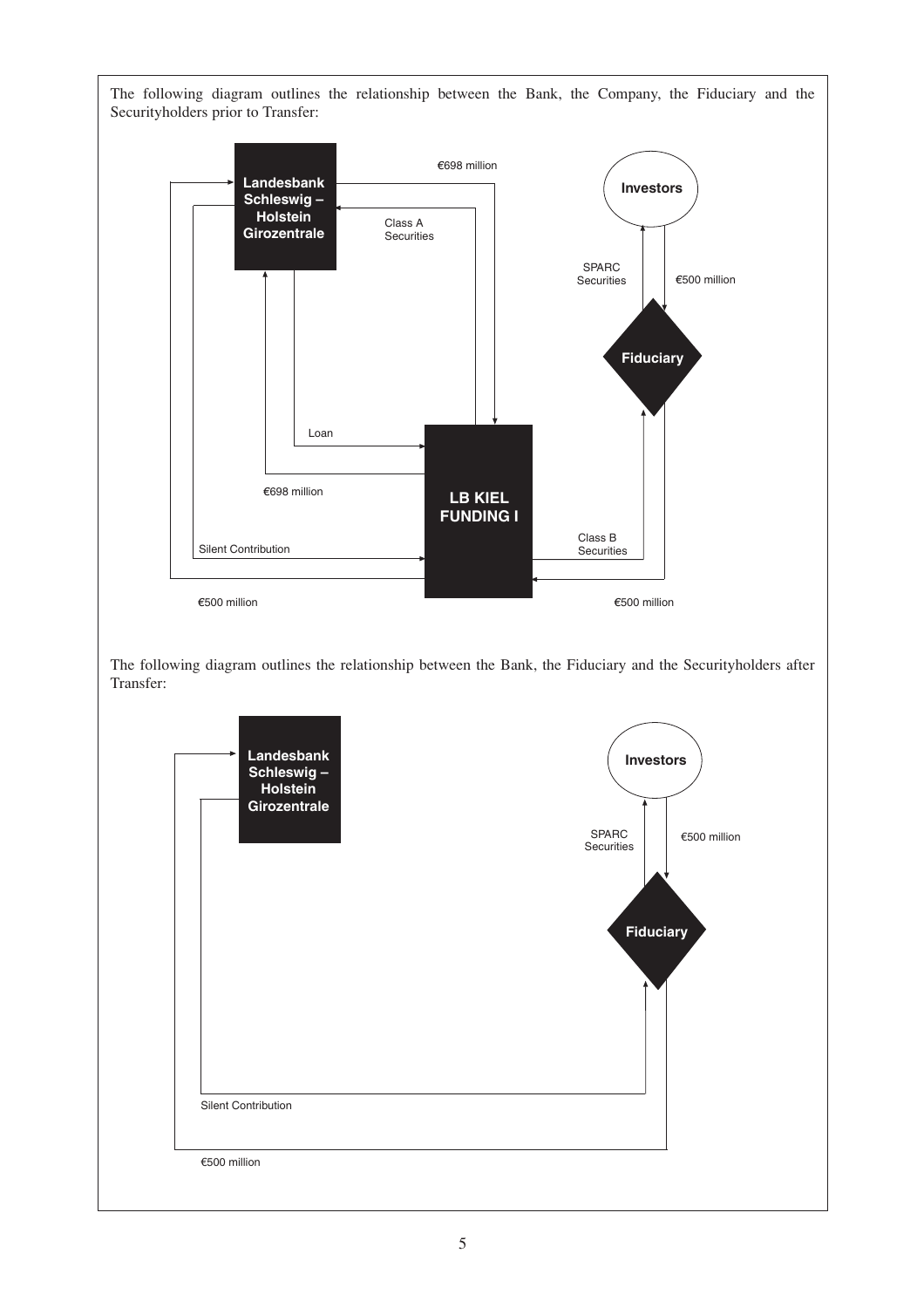# **SUMMARY OF THE TERMS OF THE SPARC SECURITIES**

*The following summary refers to certain provisions of the SPARC Terms and is qualified in its entirety and by the more detailed information contained elsewhere in this document. Defined terms used herein have the meaning given to them in "Terms and Conditions of the SPARC Securities" contained elsewhere herein.*

| <b>Issuer</b>                      | Banque de Luxembourg, a société anonyme incorporated in Luxembourg<br>acting on a fiduciary basis under Luxembourg law and in particular the Grand<br>Ducal Regulation of 19 July 1983 on Fiduciary Contracts of Credit<br>Institutions.                                                                                                                                                                                                                                                                                                                                                                                                                                                                                                                                                                                                                                                                                                                                          |
|------------------------------------|-----------------------------------------------------------------------------------------------------------------------------------------------------------------------------------------------------------------------------------------------------------------------------------------------------------------------------------------------------------------------------------------------------------------------------------------------------------------------------------------------------------------------------------------------------------------------------------------------------------------------------------------------------------------------------------------------------------------------------------------------------------------------------------------------------------------------------------------------------------------------------------------------------------------------------------------------------------------------------------|
| <b>Nature of securities</b>        | Each SPARC Security represents, before Transfer, a pro rata interest in the<br>Class B Securities and thereafter a pro rata interest in the Participation<br>(excluding profit participations accrued up to (and including) the fiscal year of<br>the Bank prior to the fiscal year in which the Transfer occurs).                                                                                                                                                                                                                                                                                                                                                                                                                                                                                                                                                                                                                                                                |
| <b>Fiduciary obligations</b>       | The Issuer will act as a fiduciary for the Securityholders. It is only obliged to<br>pass amounts on to Securityholders to the extent that those amounts are<br>received by or on behalf of the Issuer.                                                                                                                                                                                                                                                                                                                                                                                                                                                                                                                                                                                                                                                                                                                                                                           |
| <b>Principal Amount</b>            | €500,000,000.                                                                                                                                                                                                                                                                                                                                                                                                                                                                                                                                                                                                                                                                                                                                                                                                                                                                                                                                                                     |
| <b>Nominal Amount</b>              | €1,000 per SPARC Security.                                                                                                                                                                                                                                                                                                                                                                                                                                                                                                                                                                                                                                                                                                                                                                                                                                                                                                                                                        |
| <b>Issue Price</b>                 | 100%                                                                                                                                                                                                                                                                                                                                                                                                                                                                                                                                                                                                                                                                                                                                                                                                                                                                                                                                                                              |
| <b>Issue Date</b>                  | 19 February 2002.                                                                                                                                                                                                                                                                                                                                                                                                                                                                                                                                                                                                                                                                                                                                                                                                                                                                                                                                                                 |
| <b>Maturity</b>                    | The SPARC Securities are perpetual securities and have no fixed maturity<br>date.                                                                                                                                                                                                                                                                                                                                                                                                                                                                                                                                                                                                                                                                                                                                                                                                                                                                                                 |
| <b>Class B Securities</b>          | The $\epsilon$ 500,000,000 Class B Securities issued by the Company.                                                                                                                                                                                                                                                                                                                                                                                                                                                                                                                                                                                                                                                                                                                                                                                                                                                                                                              |
| Participation                      | The Silent Contribution in the initial aggregate principal amount of<br>€500,000,000 in the commercial enterprise (Handelsgewerbe) of the Bank in<br>the form of a Stille Gesellschaft.                                                                                                                                                                                                                                                                                                                                                                                                                                                                                                                                                                                                                                                                                                                                                                                           |
| Form                               | The SPARC Securities will initially be represented by a Temporary Global<br>Security in bearer form without coupons attached which will be deposited on<br>the Issue Date with a common depository for Euroclear and Clearstream<br>Luxembourg. The Temporary Global Security will be exchangeable for a<br>Permanent Global Security in bearer form without coupons attached upon<br>certification as to non-US beneficial ownership of the SPARC Securities. In<br>certain limited circumstances the Permanent Global Security will be<br>exchangeable for definitive SPARC Securities with coupons and talons<br>attached.                                                                                                                                                                                                                                                                                                                                                     |
| <b>Transfer</b>                    | In lieu of a payment in cash on the redemption of the Class B Securities, the<br>Company will on redemption of the Class B Securities, if the Participation has<br>not been repaid, transfer the Participation (excluding profit participations<br>accrued up to 31 December of the year prior to the year in which the Transfer<br>occurs) to the Fiduciary. Until such transfer, each SPARC Security will<br>represent a pro rata interest in the Class B Securities and thereafter a pro rata<br>interest in the Participation (excluding profit participations accrued up to<br>31 December of the year prior to the year in which the Transfer occurs.) The<br>Class B Securities must be redeemed on those dates determined in accordance<br>with the Class B Terms. Under the SPARC Terms, Securityholders and, if the<br>SPARC Securities are listed on the Luxembourg Stock Exchange, the<br>Luxembourg Stock Exchange will be informed of the occurrence of a Transfer. |
| <b>Non-Principal Distributions</b> | For such time as the SPARC Securities represent interests in the Class B<br>Securities, the Security holders will be entitled to dividend amounts paid by the<br>Company under the Class B Securities.                                                                                                                                                                                                                                                                                                                                                                                                                                                                                                                                                                                                                                                                                                                                                                            |
|                                    | For such time as the SPARC Securities represent interests in the Participation,<br>the Securityholders will be entitled to profit participations paid by the Bank                                                                                                                                                                                                                                                                                                                                                                                                                                                                                                                                                                                                                                                                                                                                                                                                                 |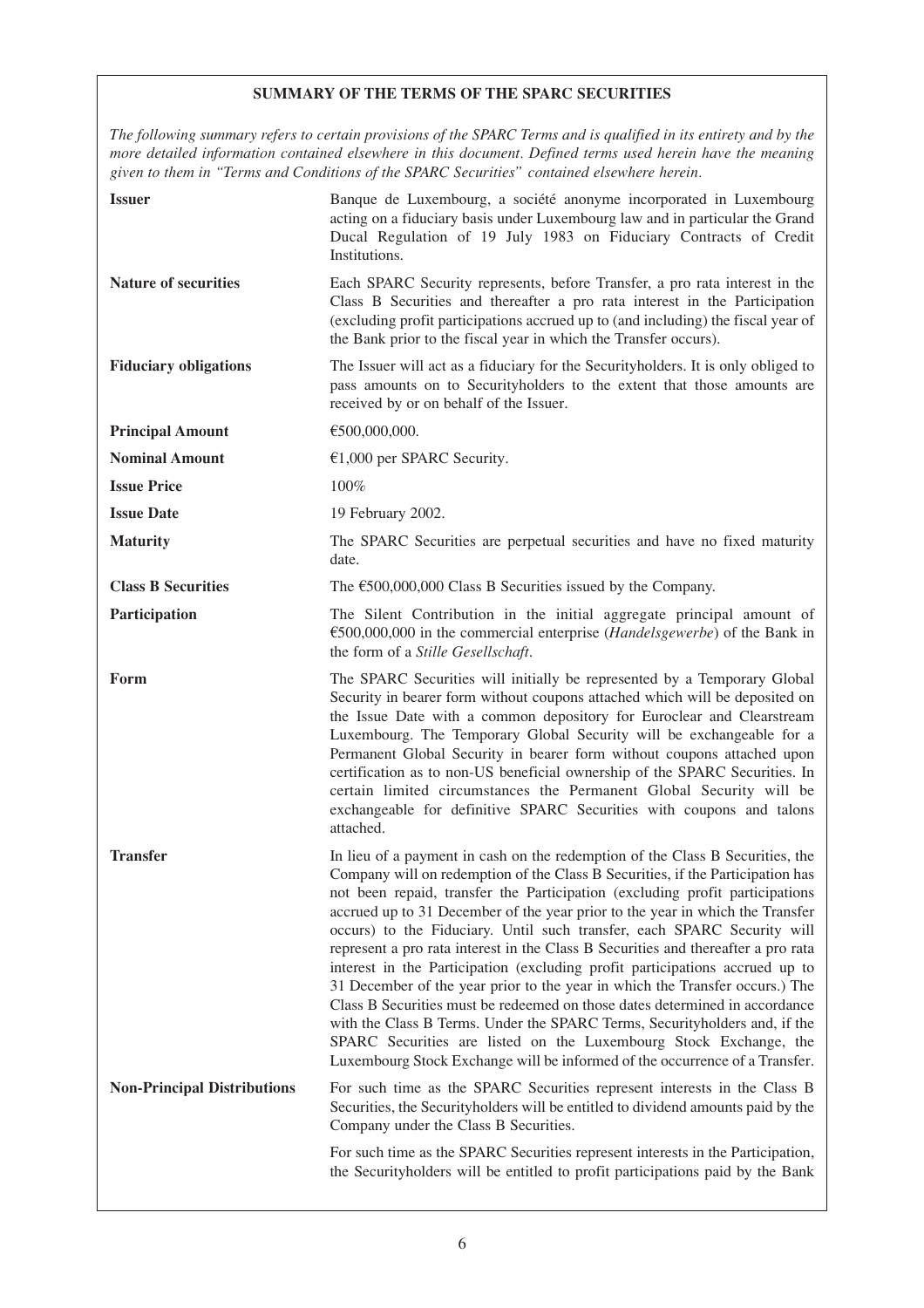|                                                   | under the Participation Agreement (excluding profit participations accrued up<br>to 31 December of the year prior to the year in which the Transfer occurs.)                                                                                                                                                                                                                                                                                                                                                                                                                                                                                                                         |
|---------------------------------------------------|--------------------------------------------------------------------------------------------------------------------------------------------------------------------------------------------------------------------------------------------------------------------------------------------------------------------------------------------------------------------------------------------------------------------------------------------------------------------------------------------------------------------------------------------------------------------------------------------------------------------------------------------------------------------------------------|
|                                                   | The record date for entitlement to Non-Principal Distributions will be 29 June.                                                                                                                                                                                                                                                                                                                                                                                                                                                                                                                                                                                                      |
| <b>Non-Principal</b><br><b>Distribution Dates</b> | For such time as the SPARC Securities represent interests in the Class B<br>Securities, Securityholders will receive Non-Principal Distributions at such<br>times as dividends are paid under the Class B Securities.                                                                                                                                                                                                                                                                                                                                                                                                                                                                |
|                                                   | For such time as the SPARC Securities represent interests in the Participation,<br>Securityholders will receive profit participations at such times as profit<br>participations, accrued since the Transfer, are paid under the Participation<br>Agreement.                                                                                                                                                                                                                                                                                                                                                                                                                          |
|                                                   | The payment dates for dividends under the Class B Terms and for profit<br>participations under the Participation Agreement are expected to be 30 June of<br>each year. The first payment is expected to occur on 30 June 2003.                                                                                                                                                                                                                                                                                                                                                                                                                                                       |
| <b>Fiscal and Paying agent</b>                    | Kredietbank S.A. Luxembourgeoise                                                                                                                                                                                                                                                                                                                                                                                                                                                                                                                                                                                                                                                     |
| Redemption                                        | If the SPARC Securities represent interests in the Class B Securities and if the<br>Silent Contribution is repaid in cash, the SPARC Securities will be redeemed<br>in such amounts as the Silent Contribution is repaid.                                                                                                                                                                                                                                                                                                                                                                                                                                                            |
|                                                   | If the SPARC Securities represent interests in the Class B Securities and the<br>Class B Securities are redeemed by way of transfer of the Participation to the<br>Fiduciary, the SPARC Securities will only be redeemed upon the repayment of<br>the Silent Contribution.                                                                                                                                                                                                                                                                                                                                                                                                           |
|                                                   | If the SPARC Securities represent interests in the Participation and if the Silent<br>Contribution is repaid, the SPARC Securities will be redeemed in such<br>amounts as the Silent Contribution is repaid.                                                                                                                                                                                                                                                                                                                                                                                                                                                                         |
| <b>Redemption Date</b>                            | If the SPARC Securities represent interests in the Class B Securities and if the<br>Silent Contribution is repaid, the SPARC Securities will be redeemed on such<br>date as the Silent Contribution is repaid.                                                                                                                                                                                                                                                                                                                                                                                                                                                                       |
|                                                   | If the SPARC Securities represent interests in the Participation and if the Silent<br>Contribution is repaid, the SPARC Securities will be redeemed on such date<br>as the Silent Contribution is repaid.                                                                                                                                                                                                                                                                                                                                                                                                                                                                            |
|                                                   | The Redemption Date is expected to occur on 30 June of the year following<br>the year in which the Participation Agreement is terminated, which may occur<br>no earlier, except in the case of a termination for supervisory or tax reasons,<br>than 30 June 2014.                                                                                                                                                                                                                                                                                                                                                                                                                   |
| <b>Make-Whole Payment</b>                         | If the SPARC Securities are redeemed prior to 30 June 2014, Securityholders<br>will receive an amount equal to the difference, if positive, between (i) the<br>present value of the expected Non-Principal Distributions for the period from<br>the date of redemption to 30 June 2014 and an amount equal to the aggregate<br>principal amount of the SPARC Securities on 30 June 2014, and (ii) the initial<br>aggregate principal amount of the SPARC Securities. The present value will<br>be calculated by discounting the payments on an annual basis using a Bund<br>comparable yield plus 75 basis points.                                                                   |
| <b>Enforcement rights</b>                         | Upon a payment default of any amount by the Company or the Bank the<br>Fiduciary may seek at any time at its discretion and without notice any remedy<br>available to it under applicable law. It shall only be bound to seek any such<br>remedy in limited circumstances as more fully set out hereafter. Any action of<br>the Fiduciary shall always be subject to full prior indemnification to the<br>Fiduciary. If the Fiduciary becomes obliged to take legal action, and has failed<br>to take such legal action within a reasonable time, then the Securityholders<br>may be entitled, subject to certain conditions, to institute legal action in the<br>Fiduciary's place. |
|                                                   | Payment of Additional Amounts If the Fiduciary is required to withhold or deduct amounts payable under the<br>SPARC Securities on account of tax, the Fiduciary will not, unless it receives                                                                                                                                                                                                                                                                                                                                                                                                                                                                                         |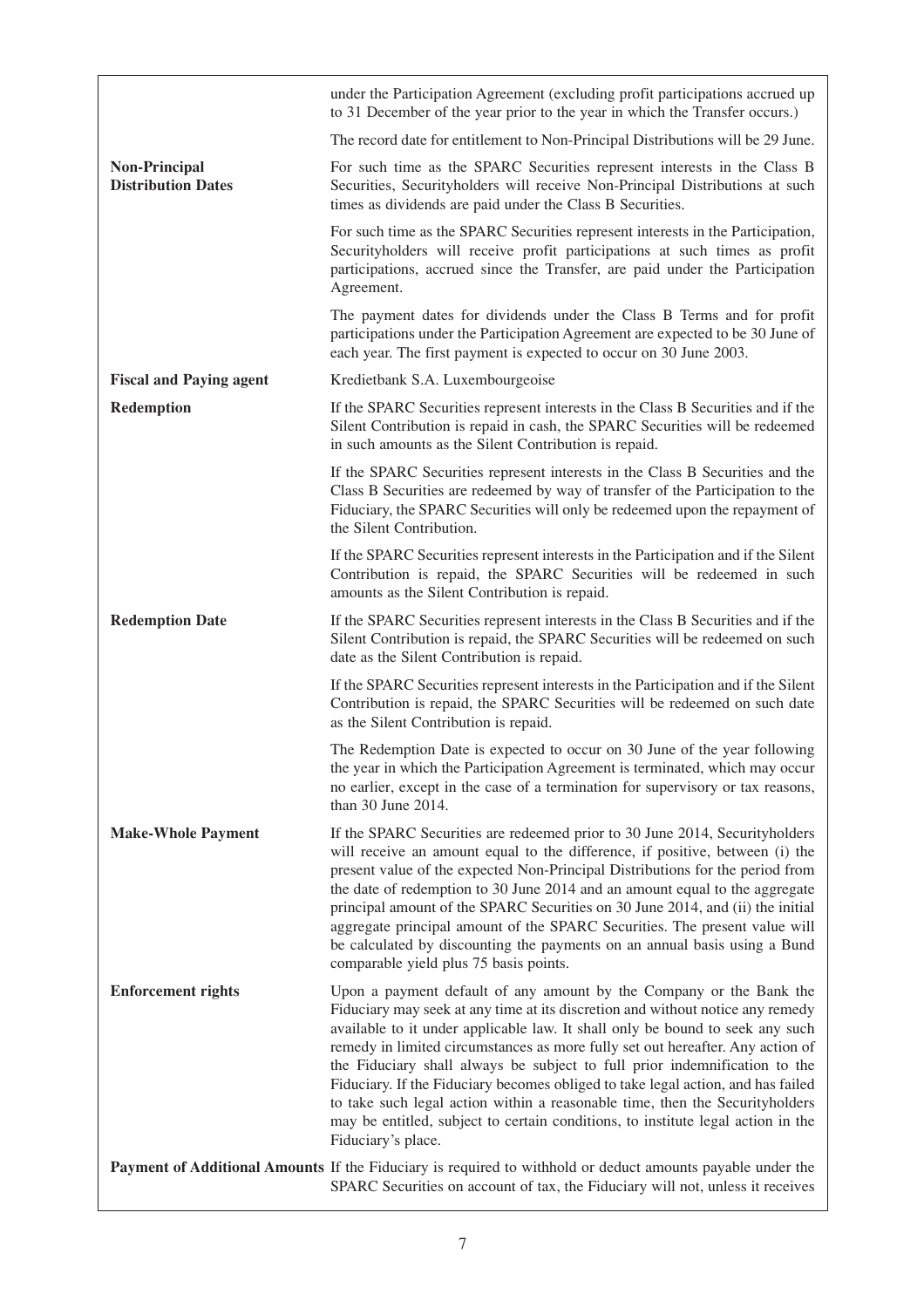|                      | funds from the Bank or Company to do so, gross up those amounts so that the<br>Security holders receive the full amounts payable.                                                                                                                                                                                                                                                                                                                                                                                             |
|----------------------|-------------------------------------------------------------------------------------------------------------------------------------------------------------------------------------------------------------------------------------------------------------------------------------------------------------------------------------------------------------------------------------------------------------------------------------------------------------------------------------------------------------------------------|
| <b>Listing</b>       | Application has been made to list the SPARC Securities on the Luxembourg<br>Stock Exchange.                                                                                                                                                                                                                                                                                                                                                                                                                                   |
| <b>Notices</b>       | A newspaper designated for mandatory stock exchange notices in Germany<br>(Börsenpflichtblatt) and in Luxembourg (Luxemburger Wort) or such other<br>Börsenpflichtblatt or Luxembourg daily newspaper as the Fiduciary may<br>select. Provided that the rules of the stock exchange(s) where the SPARC<br>Securities are listed so permit, this notice requirement may be satisfied by the<br>delivery of the relevant notice to Euroclear and/or Clearstream Luxembourg<br>for communication by them to the Securityholders. |
| <b>Governing law</b> | Luxembourg                                                                                                                                                                                                                                                                                                                                                                                                                                                                                                                    |
| <b>Clearing</b>      | The SPARC Securities have been accepted for clearance and settlement<br>through Euroclear and Clearstream Luxembourg. It is expected that delivery<br>of the interests in the SPARC Securities will be made through the facilities of<br>Euroclear and Clearstream Luxembourg, against payment therefor in<br>immediately available funds, on or about the Issue Date.                                                                                                                                                        |
| <b>Security code</b> | ISIN: XS0142391894<br>Common Code: 14239189                                                                                                                                                                                                                                                                                                                                                                                                                                                                                   |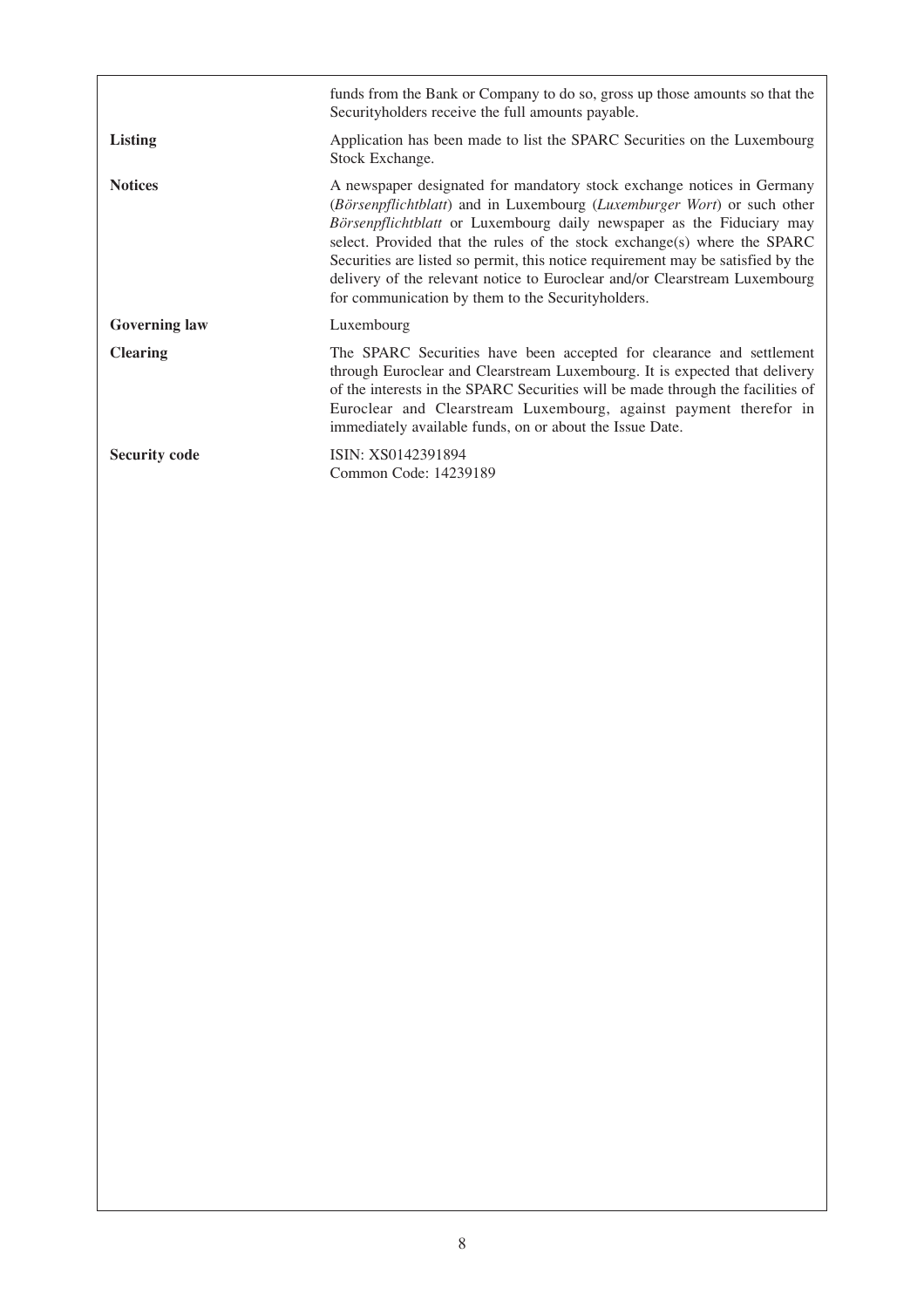# **SUMMARY OF THE TERMS OF THE CLASS B SECURITIES**

*The following summary refers to certain provisions of the Terms and Conditions of the Class B Securities and is qualified in its entirety and by the more detailed information contained elsewhere in this document. Defined terms used herein have the meaning given to them in "Terms and Conditions of the Class B Securities".*

| <b>Principal Amount</b>      | €500,000,000                                                                                                                                                                                                                                                                                                                                                                                                                                                                                            |
|------------------------------|---------------------------------------------------------------------------------------------------------------------------------------------------------------------------------------------------------------------------------------------------------------------------------------------------------------------------------------------------------------------------------------------------------------------------------------------------------------------------------------------------------|
| <b>Form and Denomination</b> | 500,000 Class B Securities consisting of Class B Preference Shares of $\epsilon$ 1,000<br>par value each.                                                                                                                                                                                                                                                                                                                                                                                               |
| <b>Dividends</b>             | Dividends for each calculation period of the Class B Securities (being 30 June<br>(inclusive) to 30 June (exclusive) provided that the first Calculation Period<br>will be from (and including) 19 February 2002 to (but excluding) 30 June<br>2003 or, in the case of the last Calculation Period, to (but excluding) the date<br>of redemption of the Class B Securities) (the <i>Calculation Period</i> ) are payable<br>on the Payment Date falling on or after the end of such Calculation Period. |
|                              | Dividends for the Class B Securities for each Calculation Period shall be in an<br>amount equal to the lower of (i) 7.4075% per annum on the paid up value of<br>the Class B Securities and (ii) the Profit Participation accrued in accordance<br>with the Participation Agreement, if any, for the Bank's fiscal year (being 1<br>January to 31 December) (the <i>Relevant Bank Fiscal Year</i> ) commencing in the<br>same calendar year as the relevant Calculation Period begins.                  |
|                              | If the Profit Participation for a Relevant Bank Fiscal Year is less than the<br>maximum amount which could accrue for such Relevant Bank Fiscal Year,<br>then the above-mentioned 7.4075% per annum shall be multiplied by the<br>quotient of the actual Profit Participation accrued for that Relevant Bank<br>Fiscal Year divided by such maximum Profit Participation.                                                                                                                               |
| <b>Payment Dates</b>         | The later of 30 June (or if that is not a Business Day, the following Business<br>Day) or the first Business Day following the adoption of the annual financial<br>statements of the Bank.                                                                                                                                                                                                                                                                                                              |
| <b>Capital Repayments</b>    | There shall be no capital repayments other than payment made on a<br>Redemption Date as set out below or a return of capital on winding up of the<br>Company.                                                                                                                                                                                                                                                                                                                                           |
| <b>Maturity</b>              | No fixed maturity.                                                                                                                                                                                                                                                                                                                                                                                                                                                                                      |
| <b>Redemption Dates</b>      | The Class B Securities shall either be redeemed (A) by transfer of the<br>Participation Agreement to the Fiduciary, on a Class B Transfer Redemption<br>Date, being the earlier of:                                                                                                                                                                                                                                                                                                                     |
|                              | 30 June 2014;<br>(i)                                                                                                                                                                                                                                                                                                                                                                                                                                                                                    |
|                              | the date on which a Transfer occurs pursuant to the BAKred's<br>(ii)<br>requirement that the Bank induce the Company to transfer its claims<br>under the Participation Agreement, such requirement for Transfer to be<br>complied with only upon six months prior notice by the BAKred to the<br>Bank; and                                                                                                                                                                                              |
|                              | (iii) the date on which the Loan must be repaid in accordance with the Loan<br>Agreement.                                                                                                                                                                                                                                                                                                                                                                                                               |
|                              | or (B) for cash, on a Class B Cash Redemption Date, being the date on which<br>the Silent Contribution becomes payable in accordance with the Participation<br>Agreement.                                                                                                                                                                                                                                                                                                                               |
| <b>Redemption</b>            | On a Class B Transfer Redemption Date, by transferring to the Fiduciary all of<br>the Company's rights in the Participation Agreement (excluding profit<br>participations accrued up to 31 December of the year prior to the year in which<br>the Transfer occurs.)                                                                                                                                                                                                                                     |
|                              | On a Class B Cash Redemption Date, by paying the proceeds under the<br>Participation Agreement (other than profit participations accrued up to 31                                                                                                                                                                                                                                                                                                                                                       |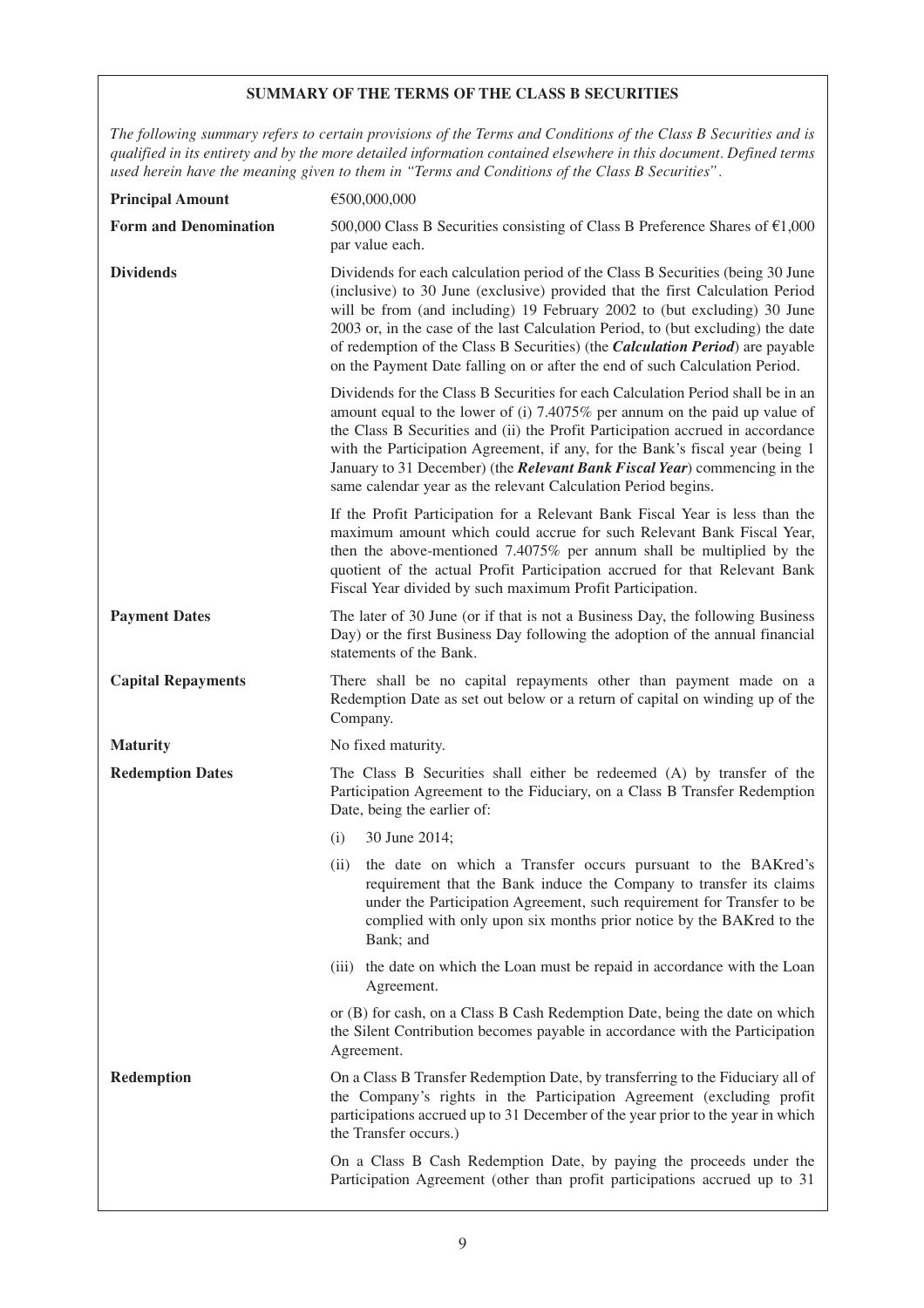|                                                | December of the year preceding the year in which the Redemption occurs) to<br>the Fiduciary.                                                                                                                                                                                                                                                                                                                                                                                                                                                                                                                                                                                                                                                                                                                                 |
|------------------------------------------------|------------------------------------------------------------------------------------------------------------------------------------------------------------------------------------------------------------------------------------------------------------------------------------------------------------------------------------------------------------------------------------------------------------------------------------------------------------------------------------------------------------------------------------------------------------------------------------------------------------------------------------------------------------------------------------------------------------------------------------------------------------------------------------------------------------------------------|
|                                                | Such transfer or payment will satisfy the Company's obligations in respect of<br>redemption of the Class B Securities, even if the value of the Silent<br>Contribution, or the proceeds under the Participation Agreement, is less than<br>the aggregate par value of the Class B Securities.                                                                                                                                                                                                                                                                                                                                                                                                                                                                                                                                |
|                                                | There will be no partial redemption of the Class B Securities.                                                                                                                                                                                                                                                                                                                                                                                                                                                                                                                                                                                                                                                                                                                                                               |
| <b>Ranking</b>                                 | In the event that the assets of the Company (other than rights under the Loan<br>and the Participation Agreement) are insufficient to meet the claims of<br>creditors, creditors' claims will be met with the proceeds of the Participation<br>Agreement (other than profit participations accrued up to the repayment of the<br>Silent Contribution or redemption of the Class B Securities).                                                                                                                                                                                                                                                                                                                                                                                                                               |
|                                                | Subject to the following sentence, no shareholder in the Company other than<br>the holder of the Class B Securities will have a right to share in the proceeds<br>of the Participation Agreement. No shareholder in the Company other than the<br>holder of the Class A Securities will have a right to share in profit<br>participations under the Participation Agreement accrued up to 31 December<br>of the year preceding the year in which the Transfer occurs.                                                                                                                                                                                                                                                                                                                                                        |
| <b>Payment of Additional</b><br><b>Amounts</b> | If the Company is required to withhold or deduct amounts payable under the<br>Class B Securities on account of tax, the Company will gross up those<br>amounts so that the holders of the Class B Securities receive the full amount<br>payable or such amount will be paid by the Bank to the Fiduciary.                                                                                                                                                                                                                                                                                                                                                                                                                                                                                                                    |
| <b>Voting Rights</b>                           | No voting rights other than in relation to rights attached to Class B Securities.                                                                                                                                                                                                                                                                                                                                                                                                                                                                                                                                                                                                                                                                                                                                            |
| <b>Enforcement Rights</b>                      | The memorandum and articles of association of the Company constitute a<br>contract between the shareholders and the Company. In order to enforce the<br>rights of the Class B Securities under the articles of association the Fiduciary,<br>as a shareholder, would need to bring an action against the Company for<br>breach of contract or, alternatively, against the directors of the Company<br>directly for breach of their fiduciary duties under Cayman Islands law. The<br>action taken would depend on the right which the Fiduciary was seeking to<br>enforce. Such actions would lie, for example, where the fixed dividend on the<br>Class B Securities was not declared and paid by the directors of the Company<br>in breach of the provisions of the articles of association and their fiduciary<br>duties. |
| <b>Transfer Rights</b>                         | The Fiduciary will not be entitled to transfer its rights or obligations except to<br>a new fiduciary as permitted by the SPARC Terms. Under the SPARC Terms,<br>the Securityholders will be informed of the occurrence of a change of<br>Fiduciary.                                                                                                                                                                                                                                                                                                                                                                                                                                                                                                                                                                         |
| <b>Governing Law</b>                           | Cayman Islands                                                                                                                                                                                                                                                                                                                                                                                                                                                                                                                                                                                                                                                                                                                                                                                                               |
|                                                |                                                                                                                                                                                                                                                                                                                                                                                                                                                                                                                                                                                                                                                                                                                                                                                                                              |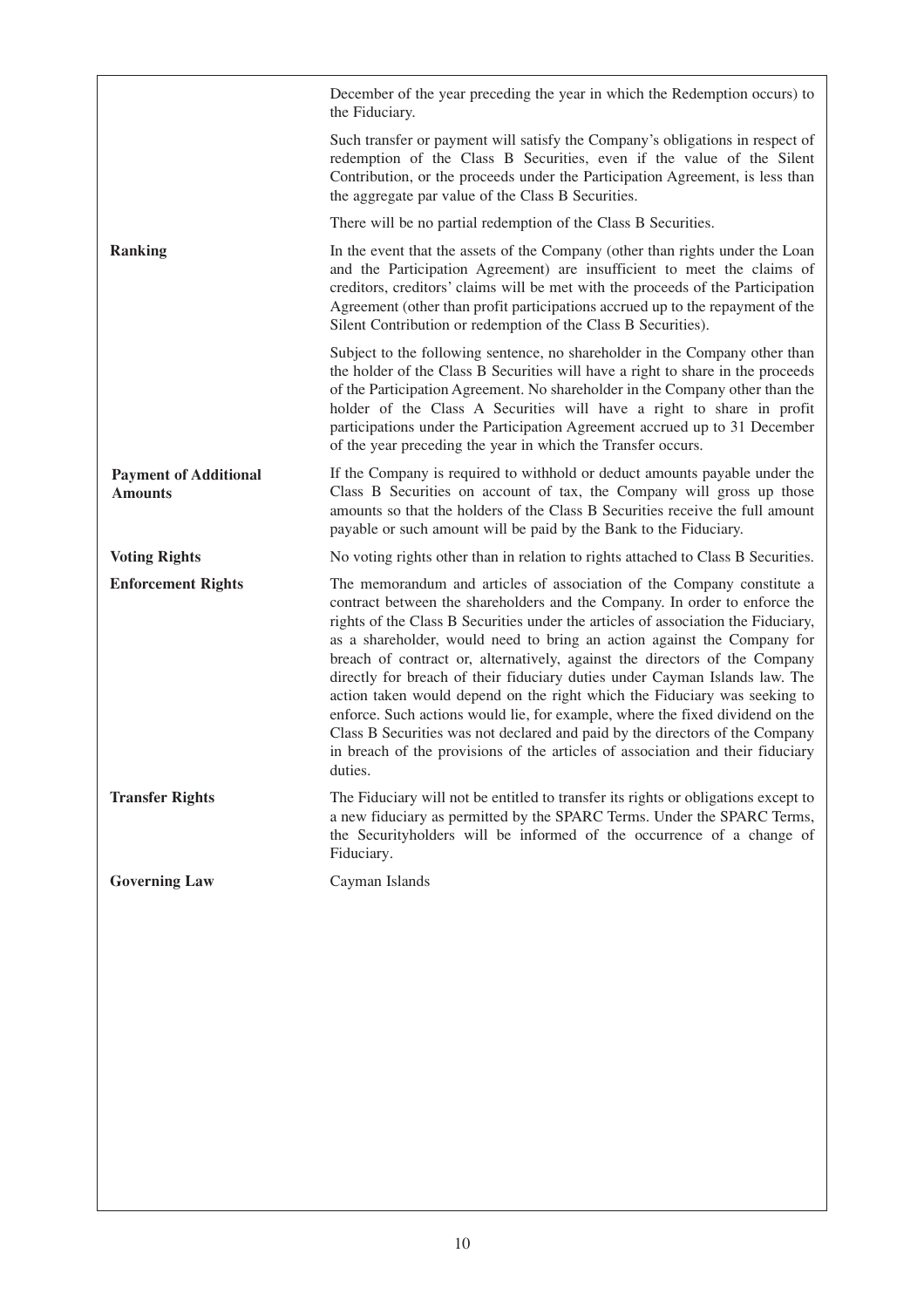# **SUMMARY OF THE TERMS OF THE PARTICIPATION**

*The following summary refers to certain provisions of the Terms and Conditions of the Participation and is qualified in its entirety and by the more detailed information contained elsewhere in this document. Defined terms used herein have the meaning given to them in "Terms and Conditions of the Participation".*

| <b>Instrument</b>                           | Silent capital interest by the Company in the commercial enterprise<br>(Handelsgewerbe) of Landesbank Schleswig-Holstein Girozentrale in the<br>form of Stille Gesellschaft.                                                                                                                                                                                                                                                                                           |                                                                                                                                                                      |  |
|---------------------------------------------|------------------------------------------------------------------------------------------------------------------------------------------------------------------------------------------------------------------------------------------------------------------------------------------------------------------------------------------------------------------------------------------------------------------------------------------------------------------------|----------------------------------------------------------------------------------------------------------------------------------------------------------------------|--|
| <b>Maturity</b>                             | The Participation is a perpetual instrument and has no fixed maturity date.                                                                                                                                                                                                                                                                                                                                                                                            |                                                                                                                                                                      |  |
| <b>Principal Amount</b>                     | €500,000,000                                                                                                                                                                                                                                                                                                                                                                                                                                                           |                                                                                                                                                                      |  |
| <b>Profit Participations</b>                | (A) From 19 February 2002 until the earlier of (i) 31 December of the year<br>prior to the year in which a Transfer occurs or (ii) termination of the<br>Participation Agreement, profit participations will accrue in the following<br>amounts for the following periods:                                                                                                                                                                                             |                                                                                                                                                                      |  |
|                                             | Fiscal year of the Bank (or relevant part thereof)                                                                                                                                                                                                                                                                                                                                                                                                                     | Profit Participation<br>€                                                                                                                                            |  |
|                                             | 19 February 2002 to 31 December 2002<br>1 January 2003 to 31 December 2003<br>1 January 2004 to 31 December 2004<br>1 January 2005 to 31 December 2005<br>1 January 2006 to 31 December 2006<br>1 January 2007 to 31 December 2007<br>1 January 2008 to 31 December 2008<br>1 January 2009 to 31 December 2009<br>1 January 2010 to 31 December 2010<br>1 January 2011 to 31 December 2011<br>1 January 2012 to 31 December 2012<br>1 January 2013 to 31 December 2013 | 50,330,411<br>40,765,725<br>43,785,446<br>47,028,853<br>50,512,516<br>54,254,230<br>58,273,112<br>62,589,693<br>67,226,025<br>72,205,792<br>77,554,436<br>83,299,281 |  |
|                                             | (B) for all periods beginning on 1 January of the year in which a Transfer<br>occurs and until the earlier of the repayment of the Participation and 30 June<br>2014, profit participations shall accrue on the Principal Amount of the<br>Participation at a rate of 7.4075% per annum.                                                                                                                                                                               |                                                                                                                                                                      |  |
|                                             | (C) for all periods after 1 January 2014 until repayment of the Silent<br>Contribution profit participations shall accrue on the Principal Amount at a<br>rate corresponding to a EURIBOR rate (or arithmetic mean of those quoted)<br>plus a margin of 2.15% per annum on the Principal Amount of the<br>Participation. Such EURIBOR rate will be based on the twelve month<br>EURIBOR rate prevailing on 30 June of the relevant period.                             |                                                                                                                                                                      |  |
|                                             | As set forth in further detail in the Participation Agreement, no profit<br>participation will accrue for any fiscal year:                                                                                                                                                                                                                                                                                                                                             |                                                                                                                                                                      |  |
|                                             | (i)<br>to the extent payment thereof would lead to or increase an Annual<br><b>Balance Sheet Loss;</b>                                                                                                                                                                                                                                                                                                                                                                 |                                                                                                                                                                      |  |
|                                             | if there has occurred a Reduction which has not yet been fully restored;<br>(11)                                                                                                                                                                                                                                                                                                                                                                                       |                                                                                                                                                                      |  |
|                                             | (iii) in the case of regulatory intervention; or                                                                                                                                                                                                                                                                                                                                                                                                                       |                                                                                                                                                                      |  |
|                                             | (iv) to the extent payment thereof would lead to or increase an annual loss (in<br>accordance with the German Commercial Code) if the Bank's solvency<br>ratio is less than 9% on a solo or on a consolidated basis.                                                                                                                                                                                                                                                   |                                                                                                                                                                      |  |
| <b>Pre-Transfer Profit</b><br>Participation | From 19 February 2002 to 31 December of the year preceding the year in<br>which the Transfer occurs, profit participations will accrue on the Principal<br>Amount for each fiscal year of the Bank or part thereof.                                                                                                                                                                                                                                                    |                                                                                                                                                                      |  |
|                                             | No profit participation accrued under the Participation Agreement prior to<br>31 December of the year prior to the year in which the Transfer occurs will be                                                                                                                                                                                                                                                                                                           |                                                                                                                                                                      |  |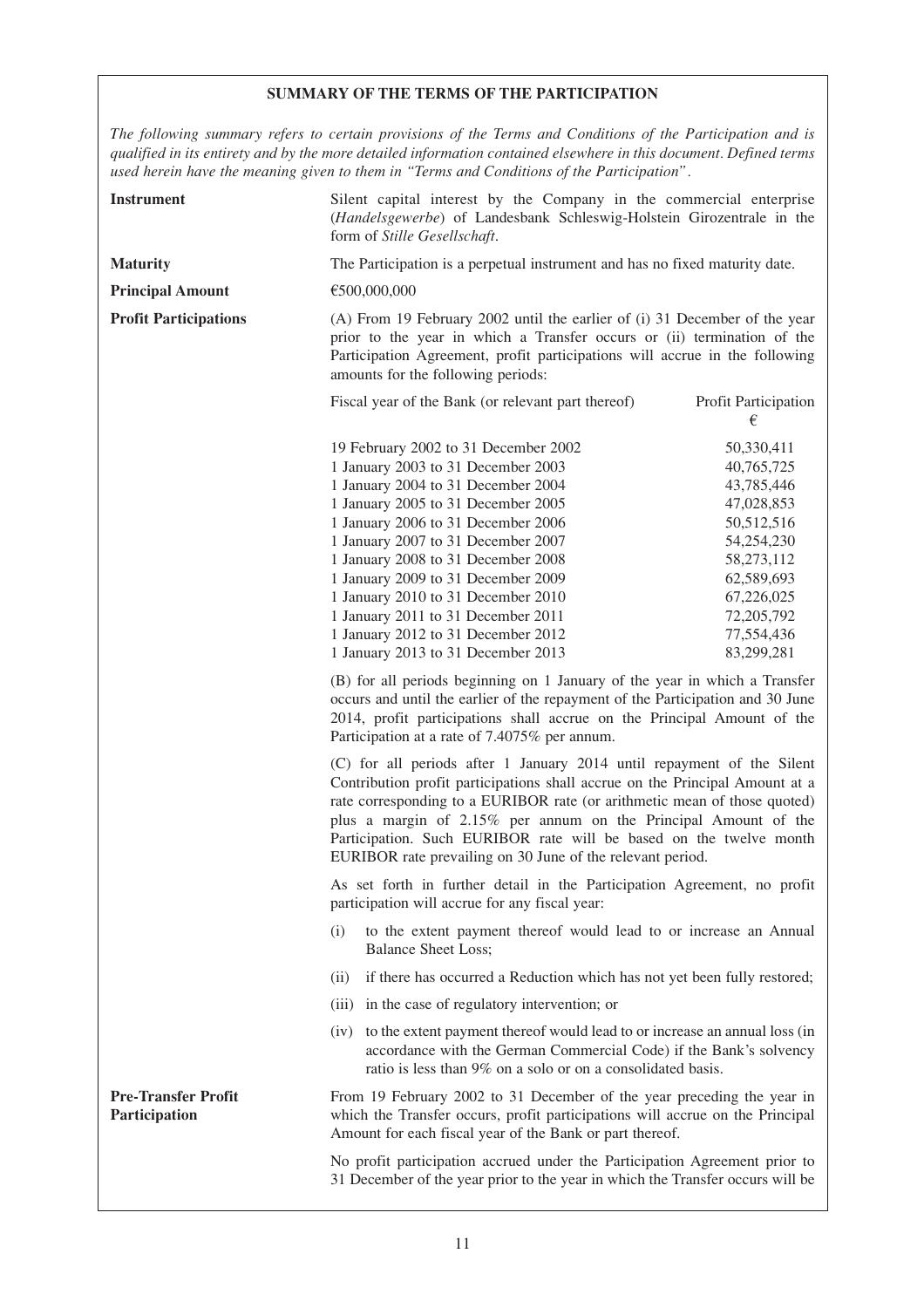|                                              | payable to the Fiduciary or the Securityholders. The amount which accrues<br>under the Participation Agreement is nevertheless relevant to Securityholders<br>as dividends payable on the Class B Securities are calculated to be the lower<br>of (a) profit participations accrued for the fiscal year of the Bank and (b)<br>7.4075% of the nominal amount of the Class B Securities. No profit<br>participation accrues (i) to the extent payment thereof would lead to or<br>increase an Annual Balance Sheet Loss, (ii) if there has occurred a Reduction<br>which has not yet been fully restored, (iii) in the case of regulatory<br>intervention, or (iv) to the extent payment thereof would lead to or increase an<br>annual loss (in accordance with the Germany Commercial Code) if the Bank's<br>solvency ratio is below 9% on a solo or on a consolidated basis. No dividend<br>will be payable under the Class B Securities until the Business Day following<br>the adoption of the most recent annual financial statements of the Bank. |  |  |
|----------------------------------------------|---------------------------------------------------------------------------------------------------------------------------------------------------------------------------------------------------------------------------------------------------------------------------------------------------------------------------------------------------------------------------------------------------------------------------------------------------------------------------------------------------------------------------------------------------------------------------------------------------------------------------------------------------------------------------------------------------------------------------------------------------------------------------------------------------------------------------------------------------------------------------------------------------------------------------------------------------------------------------------------------------------------------------------------------------------|--|--|
| <b>Post-Transfer Profit</b><br>Participation | From 1 January of the year in which a Transfer occurs until the termination of<br>the Participation Agreement, profit participations will accrue on the Principal<br>Amount for each fiscal year of the Bank. No profit participation accrues (i) to<br>the extent payment thereof would lead to or increase an Annual Balance Sheet<br>Loss, (ii) if there has occurred a Reduction which has not yet been fully<br>restored, (iii) in the case of regulatory interventions, or (iv) to the extent<br>payment thereof would lead to or increase an annual loss if the Bank's<br>solvency ratio is below 9% on a solo or on a consolidated basis.                                                                                                                                                                                                                                                                                                                                                                                                       |  |  |
|                                              | Profit participations accruing after a Transfer occurs will be paid in the<br>calendar year after they accrued on the later of (a) 30 June (or if such day is<br>not a Business Day, then the next succeeding Business Day) and (b) the<br>Business Day following the adoption of the most recent annual financial<br>statements of the Bank.                                                                                                                                                                                                                                                                                                                                                                                                                                                                                                                                                                                                                                                                                                           |  |  |
| <b>Ranking of Profit</b>                     | The Bank's payment obligations under the Participation Agreement:                                                                                                                                                                                                                                                                                                                                                                                                                                                                                                                                                                                                                                                                                                                                                                                                                                                                                                                                                                                       |  |  |
| Participations                               | (a) are subordinated to the claims of all existing and future creditors of the<br>Bank (including profit participation rights in the form of Genussrechte or<br>Genussscheine and other upper tier 2 capital instruments, if any, and any other<br>subordinated debt in accordance with Section 10 para. 5 and para. 5a KWG);                                                                                                                                                                                                                                                                                                                                                                                                                                                                                                                                                                                                                                                                                                                           |  |  |
|                                              | (b) rank at least pari passu (by percentage of the amount payable) with all<br>claims for the repayment of capital contributions made with respect to existing<br>and future profit participations in the Bank in the form of Stille Gesellschaft<br>and other tier 1 capital instruments ranking pari passu with profit<br>participations in the form of Stille Gesellschaft; and                                                                                                                                                                                                                                                                                                                                                                                                                                                                                                                                                                                                                                                                      |  |  |
|                                              | (c) rank senior to all claims of equity holders of the Bank;                                                                                                                                                                                                                                                                                                                                                                                                                                                                                                                                                                                                                                                                                                                                                                                                                                                                                                                                                                                            |  |  |
|                                              | in each case as already arisen or arising in the future.                                                                                                                                                                                                                                                                                                                                                                                                                                                                                                                                                                                                                                                                                                                                                                                                                                                                                                                                                                                                |  |  |
| <b>Capital Payments</b>                      | No capital payments will be made by the Bank other than on Redemption. At<br>such time the then principal amount of the Silent Contribution shall be paid.                                                                                                                                                                                                                                                                                                                                                                                                                                                                                                                                                                                                                                                                                                                                                                                                                                                                                              |  |  |
| <b>Loss Participation</b>                    | The Company (prior to any Transfer) and the Fiduciary (after any Transfer)<br>share in the losses of the Bank after allocation to/from its reserves and retained<br>earnings (Bilanzverlust) up to the principal amount of the Silent Contribution.<br>Any such losses will reduce the principal amount of the Silent Contribution. If<br>at any time the principal amount of the Silent Contribution is reduced on<br>account of a loss, the principal amount of the Silent Contribution will be re-<br>credited in the years subsequent in which profits are recorded, provided that at<br>no time shall the principal amount of the Silent Contribution be more than the<br>principal amount of the Silent Contribution on the date of the Participation<br>Agreement.                                                                                                                                                                                                                                                                               |  |  |
| Redemption                                   | The Participation Agreement does not contain a fixed redemption date and so<br>the Participation may only be redeemed when terminated by the Bank. The<br>Bank may, if tax or regulatory changes occur, terminate the Participation<br>Agreement only after providing two years notice thereof and approval therefor                                                                                                                                                                                                                                                                                                                                                                                                                                                                                                                                                                                                                                                                                                                                    |  |  |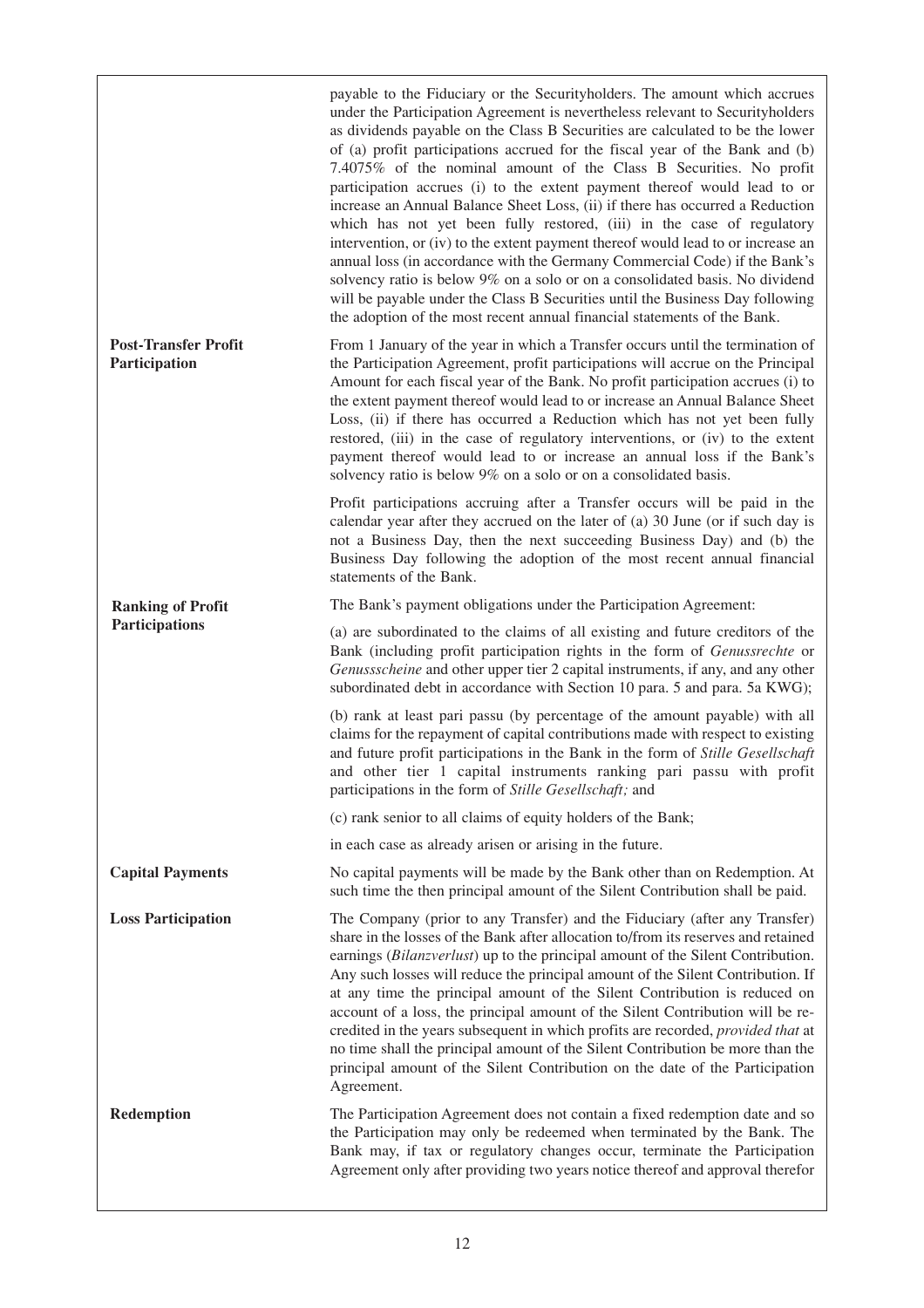|                                                | has been given by the German Banking Supervisory Authority ("BAKred")<br>and may not become effective earlier than 2007.                                                                                                                                                                                                                                                                                                              |
|------------------------------------------------|---------------------------------------------------------------------------------------------------------------------------------------------------------------------------------------------------------------------------------------------------------------------------------------------------------------------------------------------------------------------------------------------------------------------------------------|
| <b>Transfer</b>                                | The Bank may not transfer its rights or obligations under the Participation<br>Agreement. The Company may transfer its rights and obligations under the<br>Participation Agreement, but only with the prior approval of the Bank or<br>(without such approval) to the Fiduciary acting on a fiduciary basis for the<br>Security holders on a Class B Transfer Redemption Date, as determined in<br>accordance with the Class B Terms. |
| <b>Payment of Additional</b><br><b>Amounts</b> | The Bank will make, subject to certain regulatory requirements, additional<br>payments in the event of the deduction or retention of tax or duties from the<br>amounts payable under the Participation Agreement.                                                                                                                                                                                                                     |
| <b>Governing Law</b>                           | German                                                                                                                                                                                                                                                                                                                                                                                                                                |
| <b>Governing Language</b>                      | German                                                                                                                                                                                                                                                                                                                                                                                                                                |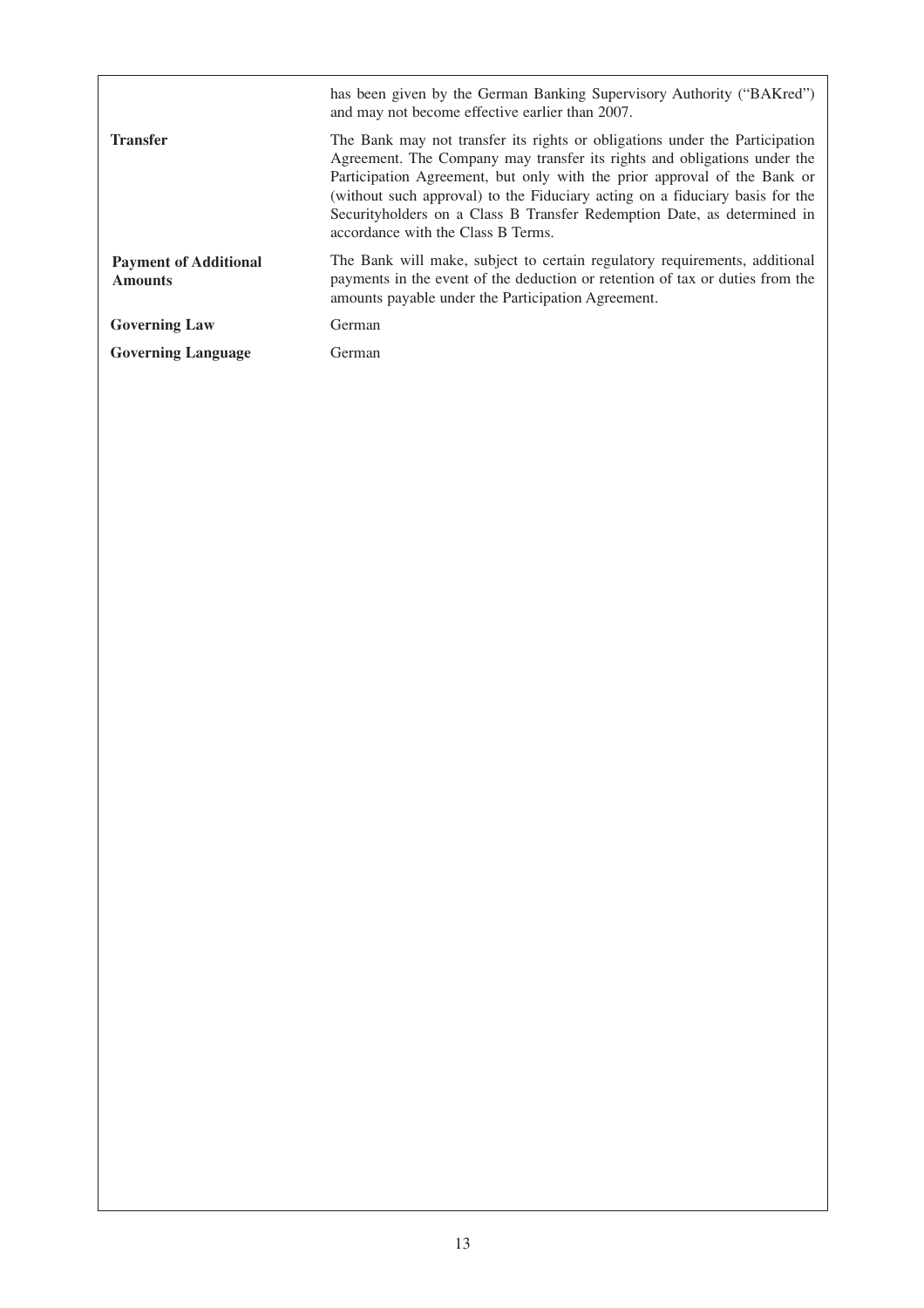# **SUMMARY FINANCIAL INFORMATION OF THE BANK AND LB KIEL GROUP**

| <b>Balance Sheet Bank</b>                                         | 2000              | 1999              | 1998              |
|-------------------------------------------------------------------|-------------------|-------------------|-------------------|
|                                                                   | $\n  EMillions\n$ | $\n  EMillions\n$ | $\n  EMillions\n$ |
| Assets                                                            |                   |                   |                   |
| Cash, debt instruments issued by public institutions,             |                   |                   |                   |
| bills of exchange eligible for refinancing                        | 174               | 94                | 79                |
|                                                                   | 22,234            | 19,239            | 16,678            |
|                                                                   | 37,836            | 32,988            | 29,638            |
| Bonds and other interest-bearing securities plus shares and other |                   |                   |                   |
|                                                                   | 18,852            | 16,220            | 10,514            |
| Equity investments in affiliated and non-affiliated companies     | 948               | 942               | 921               |
|                                                                   | 1,239             | 1,225             | 1,373             |
|                                                                   | 850               | 876               | 373               |
|                                                                   | 82,133            | 71,584            | 59,576            |
| Liabilities                                                       |                   |                   |                   |
|                                                                   | 32,869            | 27,946            | 23,867            |
|                                                                   | 12,658            | 11,882            | 10,562            |
|                                                                   | 29,297            | 25,727            | 19,719            |
| <b>Trust liabilities</b>                                          | 1.239             | 1,225             | 1.373             |
|                                                                   | 948               | 890               | 697               |
|                                                                   | 671               | 565               | 153               |
|                                                                   | 65                | 40                | $\Omega$          |
|                                                                   | 2,482             | 1,727             | 1.613             |
|                                                                   | 1,904             | 1,582             | 1,592             |
|                                                                   | 82,133            | 71,584            | 59,576            |
|                                                                   | 91,238            | 79,940            | 66,440            |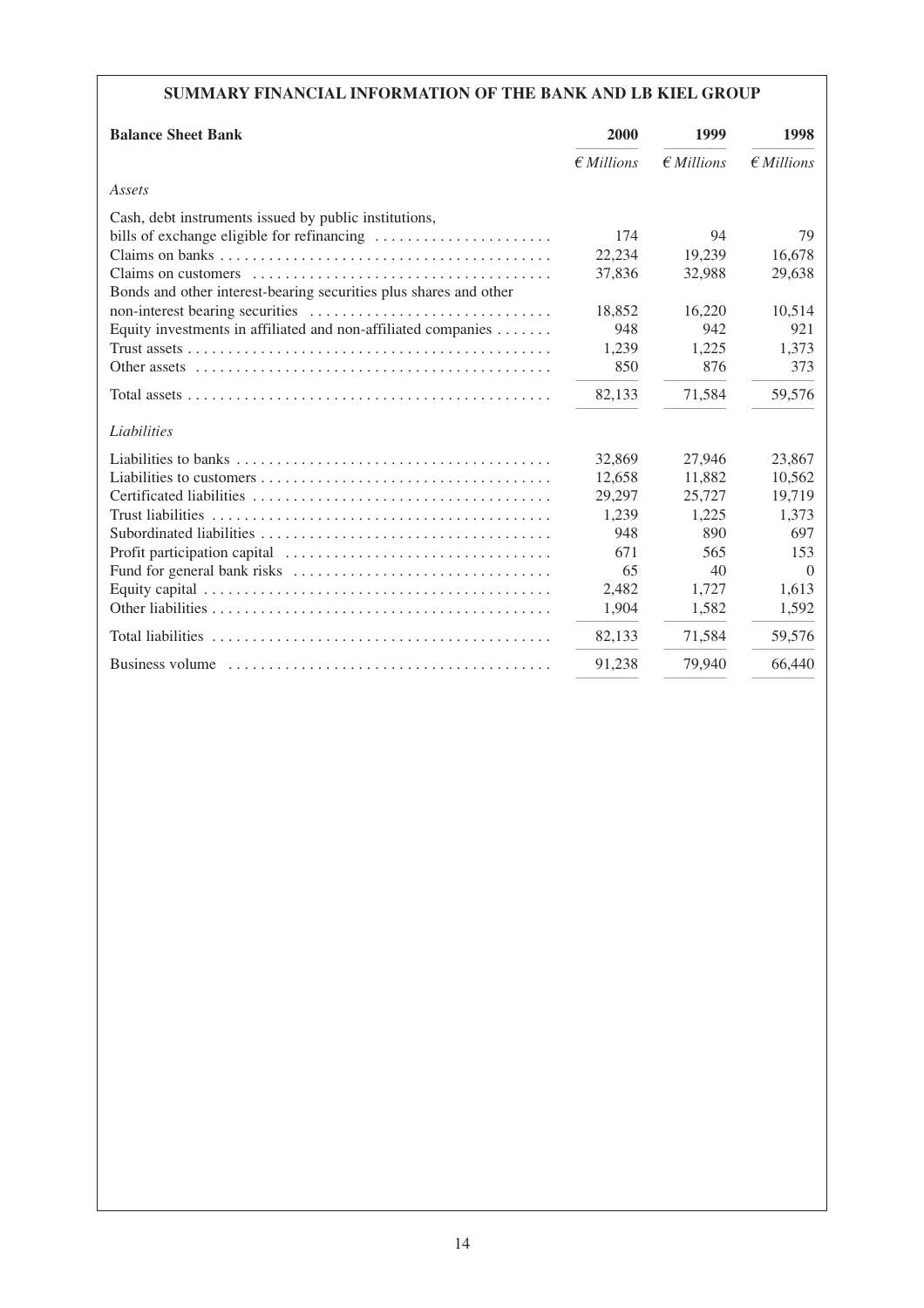| <b>Balance Sheet Group</b>                                                                                     | 2000              | 1999             | 1998              |
|----------------------------------------------------------------------------------------------------------------|-------------------|------------------|-------------------|
|                                                                                                                | $\n  EMillions\n$ | $\n  Fillions\n$ | $\n  EMillions\n$ |
| Assets                                                                                                         |                   |                  |                   |
| Cash, debt instruments Issued by public institutions, bills of                                                 |                   |                  |                   |
|                                                                                                                | 241               | 287              | 117               |
|                                                                                                                | 32,369            | 28,869           | 27,758            |
|                                                                                                                | 58,115            | 52,692           | 46,935            |
| Bonds and other interest-bearing securities plus shares and other                                              |                   |                  |                   |
|                                                                                                                | 34,455            | 30,083           | 22,732            |
| Equity investments in affiliated and non-affiliated companies                                                  | 200               | 186              | 154               |
|                                                                                                                | 1,366             | 1,322            | 1.459             |
| Other assets $\dots \dots \dots \dots \dots \dots \dots \dots \dots \dots \dots \dots \dots \dots \dots \dots$ | 1,339             | 1,709            | 1,140             |
|                                                                                                                | 128,085           | 115,148          | 100,295           |
| Liabilities                                                                                                    |                   |                  |                   |
|                                                                                                                | 51,915            | 48.833           | 43.519            |
|                                                                                                                | 24,914            | 22,634           | 21,267            |
|                                                                                                                | 40,541            | 34,027           | 27,480            |
|                                                                                                                | 1,366             | 1.322            | 1,459             |
|                                                                                                                | 1,758             | 1,464            | 1,127             |
|                                                                                                                | 1,123             | 987              | 499               |
|                                                                                                                | 110               | 72               | 19                |
|                                                                                                                | 3,692             | 2,907            | 2,266             |
|                                                                                                                | 2,666             | 2,902            | 2,659             |
|                                                                                                                | 128,085           | 115,148          | 100,295           |
| Business volume                                                                                                | 142,091           | 127,981          | 111,926           |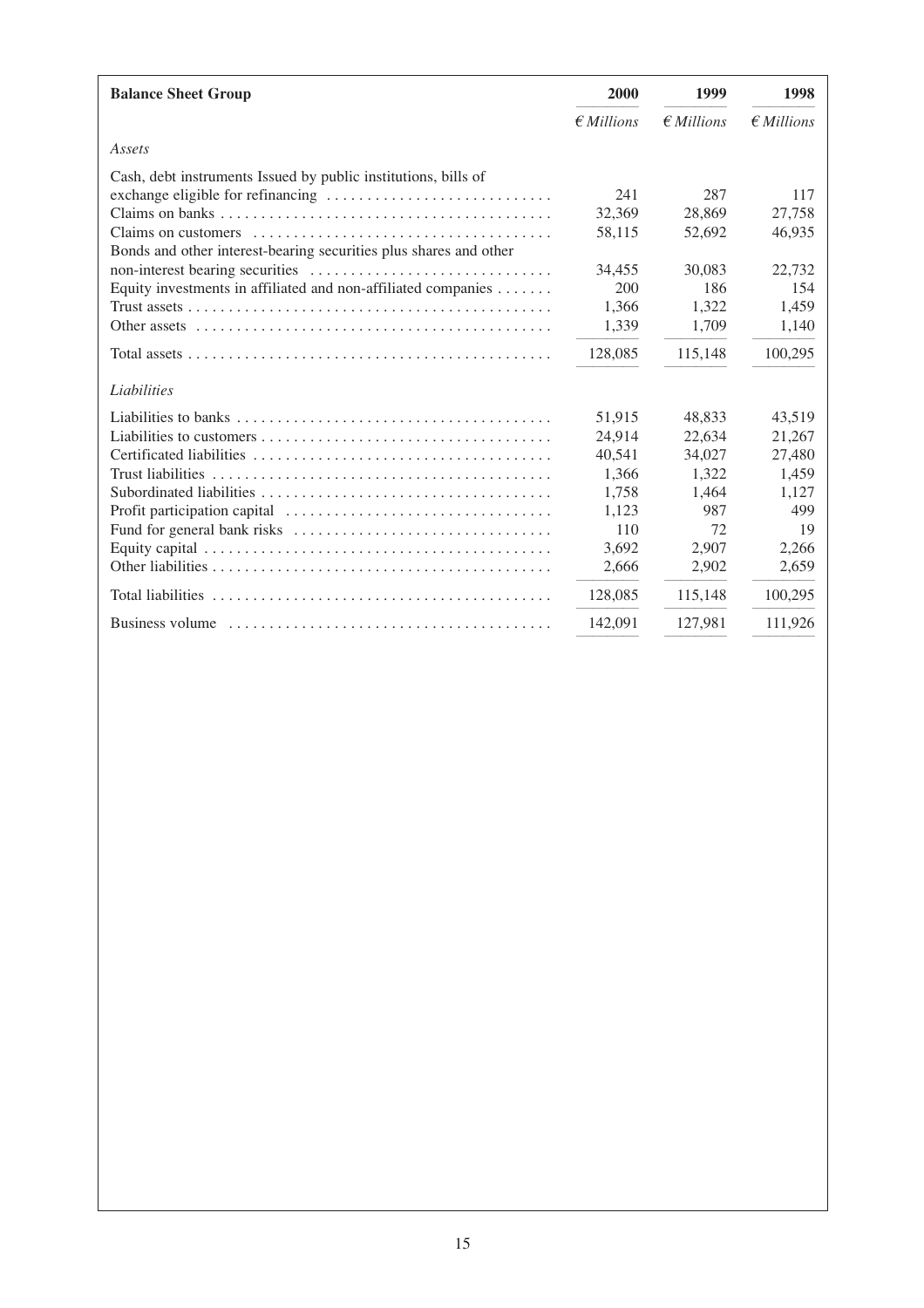| <b>Income Statement Bank</b>                            | 2000              | 1999                | 1998                |
|---------------------------------------------------------|-------------------|---------------------|---------------------|
|                                                         | $\notin$ Millions | $\n  EMillions\n$   | $\notin$ Millions   |
|                                                         | 383.6             | 364.5               | 302.6               |
|                                                         | 64.4              | 45.7                | 37.9                |
|                                                         | 16.0              | 16.6                | 23.6                |
| of which:                                               | (264.2)           | (235.2)             | (214.3)             |
|                                                         | (138.7)           | (124.6)             | (110.4)             |
|                                                         | (125.5)           | (110.6)             | (103.9)             |
|                                                         | 35.8              | 34.3                | 37.8                |
| Operating profit before risk provisions and evaluations | 235.6             | 225.9               | 187.6               |
|                                                         | (85.9)            | (81.8)              | (52.5)              |
| Operating profit after risk provisions and evaluations  | 149.7             | 144.1               | 135.1               |
|                                                         | (32.3)            | (5.6)               | (5.4)               |
|                                                         | (73.4)            | (74.8)              | (58.6)              |
|                                                         | 44.0              | 63.7                | 71.1                |
| <b>Income Statement Group</b>                           | 2000              | 1999                | 1998                |
|                                                         | $\notin$ Millions | $\epsilon$ Millions | $\epsilon$ Millions |
|                                                         | 751.1             | 704.1               | 608.1               |
|                                                         | 141.6             | 100.3               | 90.6                |
|                                                         | 27.3              | 24.3                | 40.7                |
| of which:                                               | (425.3)           | (379)               | (346.4)             |
|                                                         | (229.6)           | (203.8)             | (183.1)             |
|                                                         | (195.7)           | (175.2)             | (163.3)             |
|                                                         | (14.9)            | (20)                | (24.7)              |
| Operating profit before risk provisions and evaluations | 479.8             | 429.6               | 368.3               |
|                                                         | (170.9)           | (178.2)             | (153.8)             |
| Operating profit after risk provisions and evaluations  | 308.9             | 251.4               | 214.5               |
|                                                         | (93.7)            | (36.6)              | (29.2)              |
|                                                         | (130.9)           | (119)               | (90.9)              |
|                                                         | 84.3              | 95.8                | 94.4                |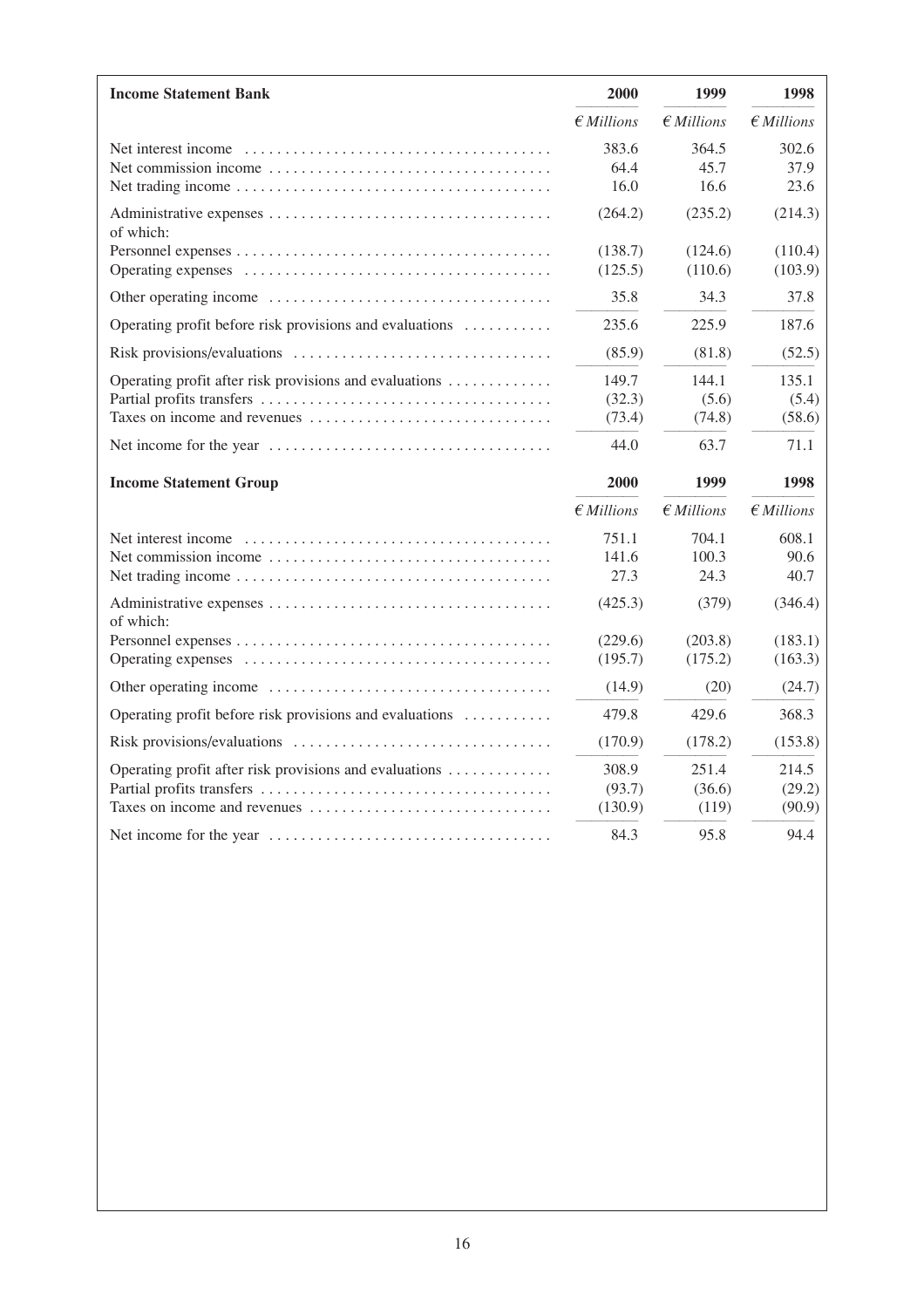## **INVESTMENT CONSIDERATIONS**

*The following is a summary of certain aspects of the SPARC Securities of which prospective investors should be aware. This summary is not intended to be exhaustive and prospective investors should carefully consider the following information in conjunction with the other information contained in this Offering Circular.*

#### **No payment obligations of the Fiduciary**

The SPARC Securities do not constitute direct debt obligations of the Fiduciary. In the event that the Company or the Bank fail in whole or in part to make a payment required to be made by them under the Class B Securities or the Participation Agreement, the Fiduciary will not be obliged to make good the shortfall from its own funds. The Fiduciary assumes no responsibility with regard to the financial condition of the Company or the Bank or the legality or enforceability of the Class B Securities or the Participation. The Fiduciary's rights under the Class B Securities and, after any Transfer, the Participation Agreement are fiduciary assets of the Fiduciary and are held solely at the risk and for the account of the Securityholders. Under the SPARC Terms and the Fiduciary Contract the Fiduciary has extremely restricted disclosure obligations to the Securityholders and is liable only in very limited circumstances.

#### **Dependency on Profits of the Bank and allocation to the Participation Agreement**

The SPARC Terms provide that the Fiduciary will merely pass on moneys it receives from the Company under the Class B Securities and from the Bank under the Participation Agreement. The Fiduciary is not obliged to make any other payments.

Both the amount payable as dividends under the Class B Securities and the amount payable as profit participations under the Participation Agreement depend on the profits or loss of the Bank, previous years of profits and losses of the Bank and the manner in which those profits are allocated to the Participation Agreement.

#### **Allocation of Profit and Loss to the Participation**

Profits and losses will be allocated to the Participation for each fiscal year of the Bank. From the net profit or loss of the relevant year, the Bank will:

- 1. add or subtract retained profits/accumulated losses brought forward from the previous year;
- 2. add withdrawals from the capital reserve
- 3. add withdrawals from the revenue reserves
	- (a) from the legal reserve
	- (b) from the reserve for treasury stock
	- (c) from reserves required by the articles of association
	- (d) from other revenue reserves
- 4. subtract transfers to revenue reserves
	- (a) to the legal reserve
	- (b) to the reserve for treasury stock
	- (c) to reserves required by the articles of association
	- (d) to other revenue reserves

The result will be net retained profits/net accumulated losses (*Bilanzgewinn/Bilanzverlust*) of the Bank. From this figure profits can be allocated to the Participation as profit participations.

The Bank cannot give any assurances as to future profits. The directors of the Bank are under no obligation to propose that sufficient funds are taken from reserves to ensure that the net retained profits are sufficient to propose a profit participation under the Participation in an amount equal to the maximum profit participation payable for any fiscal year of the Bank. The Owners of the Bank are under no obligation to approve the net retained profits or the profit participation for the Participation as proposed by the Bank's directors.

There is therefore a possibility that no profits are allocated to the Participation for a fiscal year of the Bank and there is a possibility that losses can be allocated to the Participation, even if the Bank had a net profit in that particular fiscal year.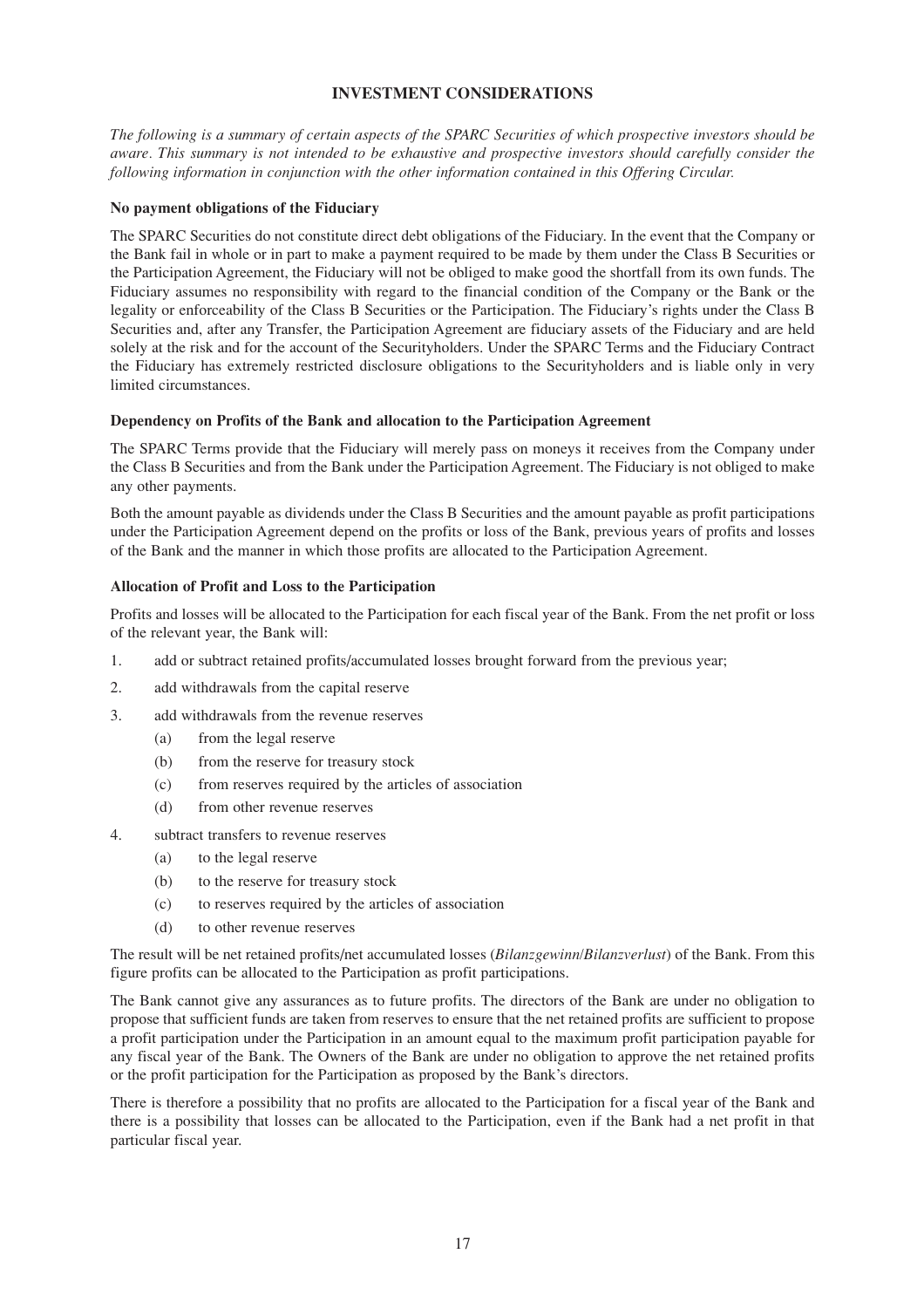#### **Owner approval of the Bank's accounts**

The Owners of the Bank will approve their accounts only after those accounts have been prepared and audited and a general meeting has been called to approve them. The Owners are required by the  $\S 22$  (3) of the Statutes of the Bank to decide on the approval of the annual financial statements of the Bank within one month of their presentation. Since the amount payable as dividends under the Class B Securities and the amount payable as profit participations under the Participation Agreement both depend on allocations of profit by the Bank to the Participation from net retained profits of the Bank, and since allocations only occur when the Owners of the Bank approve all the accounts of the Bank for that fiscal year no dividends under the Class B Securities for a Calculation Period may be payable for a number of months after the end of that Calculation Period and no profit participations under the Participation Agreement for a fiscal year of the Bank will be payable for a number of months after the end of the relevant fiscal year of the Bank.

## **Subordination of the Participation**

The payment obligations of the Bank in respect of the Participation constitute obligations of the Bank that are subordinated to the full prior payment in cash or cash equivalents of all existing and future indebtedness of the Bank. Accordingly, the Company's rights (prior to Transfer) and the Fiduciary's rights (after Transfer) under the Participation Agreement will rank behind all creditors of the Bank in the event of the liquidation or dissolution of the Bank, and senior only to its Owners. In addition, the payment obligations of the Bank in respect of the Participation Agreement will rank pari passu amongst themselves, with all claims in respect of existing and future *Stille Gesellschaft* participations in the Bank and other Tier 1 Capital Instruments, and the payment of profit participations relating thereto. The Bank has agreed in the Participation Agreement not to accept any additional *Stille Gesellschaft* participations in the Bank or other Tier 1 Capital Instruments ranking senior (as to participation in the assets (in liquidation or otherwise) of the Bank) to the Participation. Other than this, the Bank has not entered into any restrictive covenants in connection with the Participation Agreement regarding its ability to incur additional indebtedness ranking pari passu or prior to the Participation.

## **Limited Recourse**

The liability of the Fiduciary to the Securityholders is limited to the value of its claims under the Undertaking Agreement, the Class B Securities and the Participation Agreement and is subject to receipt by the Fiduciary of amounts thereunder. Securityholders have no direct right of action against the Company or the Bank. Further, Securityholders have no direct right of action to compel the Company or the Bank (as the case may be) to comply with their respective obligations under the Class B Securities or the Participation Agreement even in the event of a failure of the Fiduciary to act. If, however, the Fiduciary has become obliged to take legal action against the Company (prior to any Transfer) or the Bank (following any Transfer) under or in respect of, respectively, the Class B Securities or the Participation Agreement and has failed to take such action within a reasonable time, then as a matter of Luxembourg law, the relevant Securityholders may be entitled to institute legal action (*action oblique*) against the Company (prior to any Transfer) or the Bank (after any Transfer) in the Fiduciary's place.

## **No prior market for SPARC Securities**

The SPARC Securities are a new issue of securities. Prior to their issue, there has been no public market for the SPARC Securities. Although application has been made to have the SPARC Securities listed on the Luxembourg Stock Exchange, there can be no assurance that an active public market for the SPARC Securities will develop. If such a market were to develop, the Manager is not obligated to maintain it. The liquidity and the market for the SPARC Securities can be expected to vary with changes in the securities market and economic conditions, the financial condition and prospects of the Company and the Bank and other factors which generally influence the market prices of securities. Such fluctuations may significantly affect liquidity and market prices for the SPARC Securities.

## **Status of Landesbanks; Relationship between the Bank and Hamburgische Landesbank**

Under the Savings Bank Act of Schleswig-Holstein, the Owners have a responsibility (*Anstaltslast*) for the obligations of the Bank and guarantee (*Gewährträgerhaftung*) the Bank's obligations.

The *Anstaltslast* requires the Owners to ensure that the Bank is in a position to perform its functions and can perform its obligations when due. Although the *Anstaltslast* is not a guarantee of the Bank's obligations by the Owners and does not give the Bank's creditors a direct claim against the Owners, the commercial effect is that the Bank's obligations are backed by the credit of the Owners.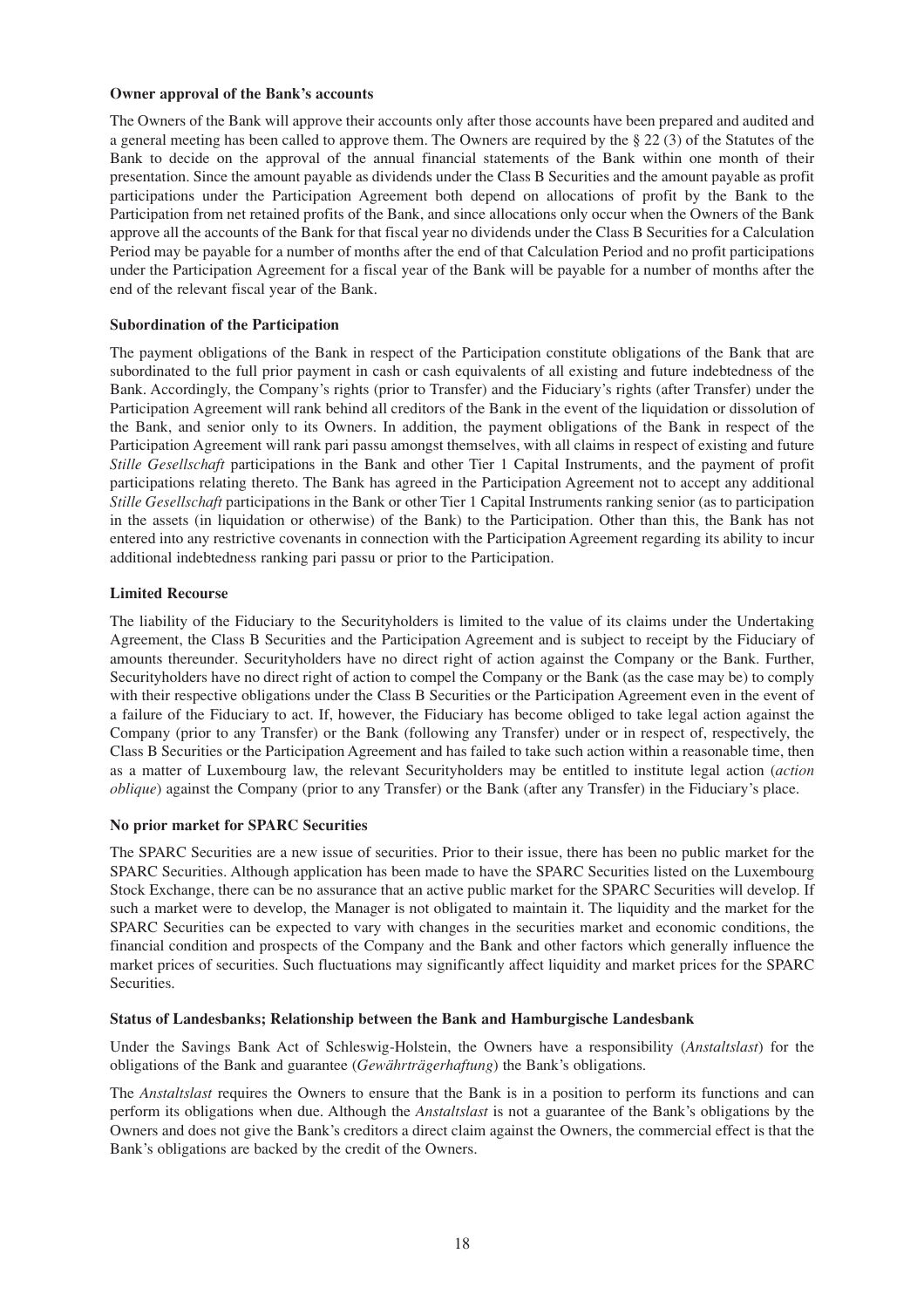The *Gewährträgerhaftung* makes the Owners jointly and severally liable as guarantors for the Bank's obligations. The *Gewährträgerhaftung* gives a creditor an unlimited direct claim against the Owners if the creditor should be unable to satisfy itself out of assets of the Bank.

The European Union Commission has issued a decision confirming the obligation of Westdeutsche Landesbank (a bank also benefiting from *Gewährträgerhaftung* and *Anstaltslast*) to pay higher remuneration with regard to what is alleged to be illegal state aid due to the integration of the former state-owned housing development agency into WestLB. That decision is currently contested in the European courts. To determine whether a comparable subsidy case exists with other Landesbanks, including the Bank, the European Union Commission has launched an inquiry to investigate the relevant facts through the German Federal and some State Governments.

No formal judicial proceedings are presently pending against the Bank in connection therewith or with *Gewährträgerhaftung* or *Anstaltslast*, although there can be no assurance that none will be brought. Any proceedings, if brought, would neither endanger the economic viability of the Bank nor its ability to perform its obligations under the agreements described herein.

On 17 July 2001, the European Commission and the German authorities reached an understanding concerning the concepts of *Gewährträgerhaftung* and *Anstaltslast*. The solution is based on the following principles.

*Gewährträgerhaftung* will be abolished. *Anstaltslast* will be replaced by a normal owner relationship between the owner and the public financial institution concerned. Liabilities existing at 18 July 2001, the date of acceptance by the German authorities of the Commission's recommendation of 8 May 2001, will continue to be covered by *Gewährträgerhaftung* until their maturity runs out. There will be a transitional period which will last until 18 July 2005 and during which *Anstaltslast* and *Gewährträgerhaftung* can be maintained in their present form. As of the final date of this transitional period any liability existing by then and created after 18 July 2001 will continue to be covered by *Gewährträgerhaftung* under the condition that its maturity does not go beyond 31 December 2015.

Given its shareholding of 49.5% in Hamburgische Landesbank, the Bank is subject to the legal obligations of Landesbank owners described above. In addition, the Bank may become obliged to further increase its stake in Hamburgische Landesbank (see "LB Kiel Group – Main Equity Holdings").

## **Changes in the tax or supervisory environment**

The Participation Agreement provides that in the event of material changes in relation to the tax or supervisory treatment of the contributions and their profit and loss sharing under such agreements, the parties shall enter into good faith negotiations with a view to amending the agreement. There can be no assurance that any such material changes may not occur in the future. Any such changes may materially adversely or favourably affect the Bank's or the investors' tax and/or regulatory treatment in relation to the agreement described herein.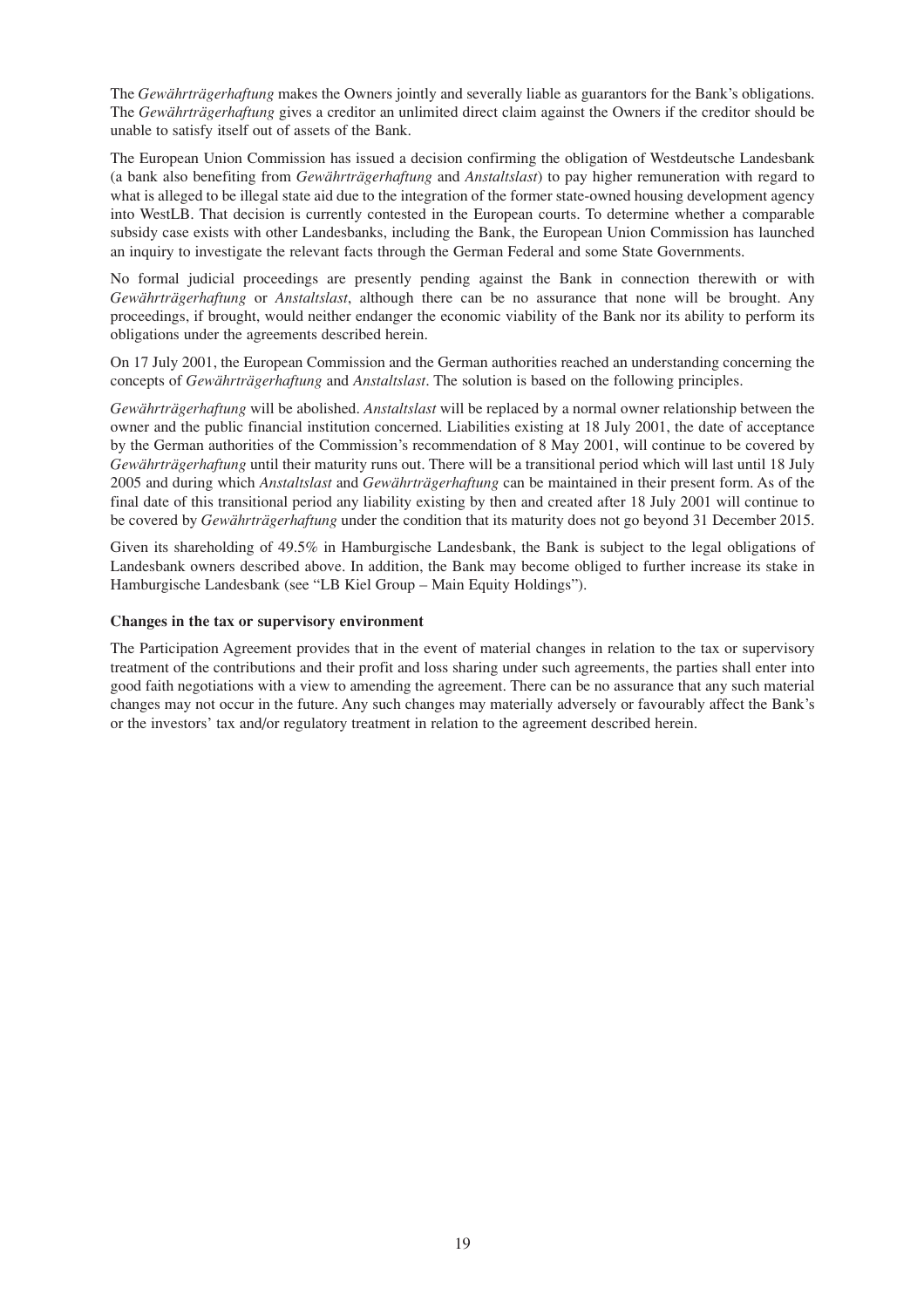## **TERMS & CONDITIONS OF THE SPARC SECURITIES**

#### **§ 1 GENERAL**

- (1) The A500,000,000 LB Kiel Silent Participation Assimilated Regulatory Capital Securities (the *SPARC Securities*) of  $\epsilon$ 1,000 each (the *Nominal Amount*) are issued by Banque de Luxembourg (the *Issuer*) on a fiduciary basis in its own name but on behalf and for the sole risk of the holders of the SPARC Securities (the *Securityholders*). The SPARC Securities are issued with the benefit of a fiscal agency agreement (the *Fiscal Agency Agreement*) dated on or about the date of issue of the SPARC Securities between the Issuer, LB Kiel Funding I (the *Company*), Kredietbank S.A. Luxembourgeoise (the *Fiscal Agent* and the *Paying Agent*) and Landesbank Schleswig-Holstein Girozentrale (the *Bank*).
- (2) The SPARC Securities together evidence the existence of a fiduciary agreement (the *Fiduciary Agreement*) between the Securityholders and the Issuer, the terms of which are set forth below and which is governed by Luxembourg Law and in particular the Grand Ducal Regulation of 19 July 1983 on Fiduciary Contracts of Credit Institutions.
- (3) The Issuer will apply the proceeds from the issue of the SPARC Securities to acquire 500,000 Class B Preference Shares (the *Class B Securities*) issued by the Company. The terms and conditions of the Class B Securities (the *Class B Terms*) are contained in the Company's articles of association.
- (4) The Company will acquire a silent capital interest in the aggregate amount of  $\epsilon$ 500,000,000 in the commercial enterprise (*Handelsgewerbe*) of the Bank in the form of a *Stille Gesellschaft* (the *Participation*) pursuant to an agreement (the *Participation Agreement*) providing for an asset contribution to the Bank in the amount of  $\epsilon$ 500,000,000 (the **Silent Contribution**) and dated 15 February 2002.
- (5) The Class B Terms refer to dates upon which the Company will be obliged to redeem the Class B Securities. If the Participation is redeemed on such dates, the Company will be obliged to redeem the Class B Securities with a cash payment. If the Participation has not been redeemed on such dates, the Company will, in lieu of a payment in cash, redeem the Class B Securities by transferring (a *Transfer*) all its rights and obligations under the Participation Agreement to the Issuer (other than rights to profit participations accrued up to 31 December of the year prior to the year in which the Transfer occurs (the *Aggregate Pre-Transfer Profit Participations*)).
- (6) Each SPARC Security represents (until Transfer) a proportionate economic and beneficial interest in the Class B Securities and (after Transfer) a proportionate economic and beneficial interest in the Participation. The SPARC Securities rank pari passu without any preference among themselves.
- (7) The Participation Agreement provides that the payment obligations of the Bank under the Participation Agreement constitute obligations of the Bank which:
	- (a) are subordinated to the claims of all existing and future creditors of the Bank (including profit participation rights in the form of *Genussrechte* or *Genussscheine* and other upper tier 2 capital instruments, if any, and any other subordinated debt in accordance with Section 10 para. 5 and para. 5a KWG);
	- (b) rank at least pari passu (by percentage of the amount payable) with all claims for the repayment of capital contributions made with respect to existing and future profit participations in the Bank in the form of *Stille Gesellschaft* and other tier 1 capital instruments ranking pari passu with profit participations in the form of *Stille Gesellschaft*; and
	- (c) rank senior to all claims of equity holders of the Bank;

in each case as already arisen or arising in the future.

(8) The Bank has entered into an agreement (the *Undertaking Agreement*) with the Issuer under which, inter alia, the Bank has undertaken to (i) ensure that the Company will at all times be in a position to meet its dividend obligations under the Class B Securities, (ii) ensure that the Company is in a position to pay the Extraordinary Class B Dividend (as defined in the Class B Terms, the *Extraordinary Class B Dividend*) to the Issuer in the event that the Silent Contribution is redeemed prior to 30 June 2014, and (iii) if a Transfer occurs and the Silent Contribution is redeemed prior to 30 June 2014, pay to the Issuer for on-payment to the Securityholders an amount equal to what the Extraordinary Class B Dividend would have been if no such Transfer had occurred (the *Make Whole Amount*). The Company's articles of association, the Participation Agreement and the Undertaking Agreement are together the *Transaction Documents*.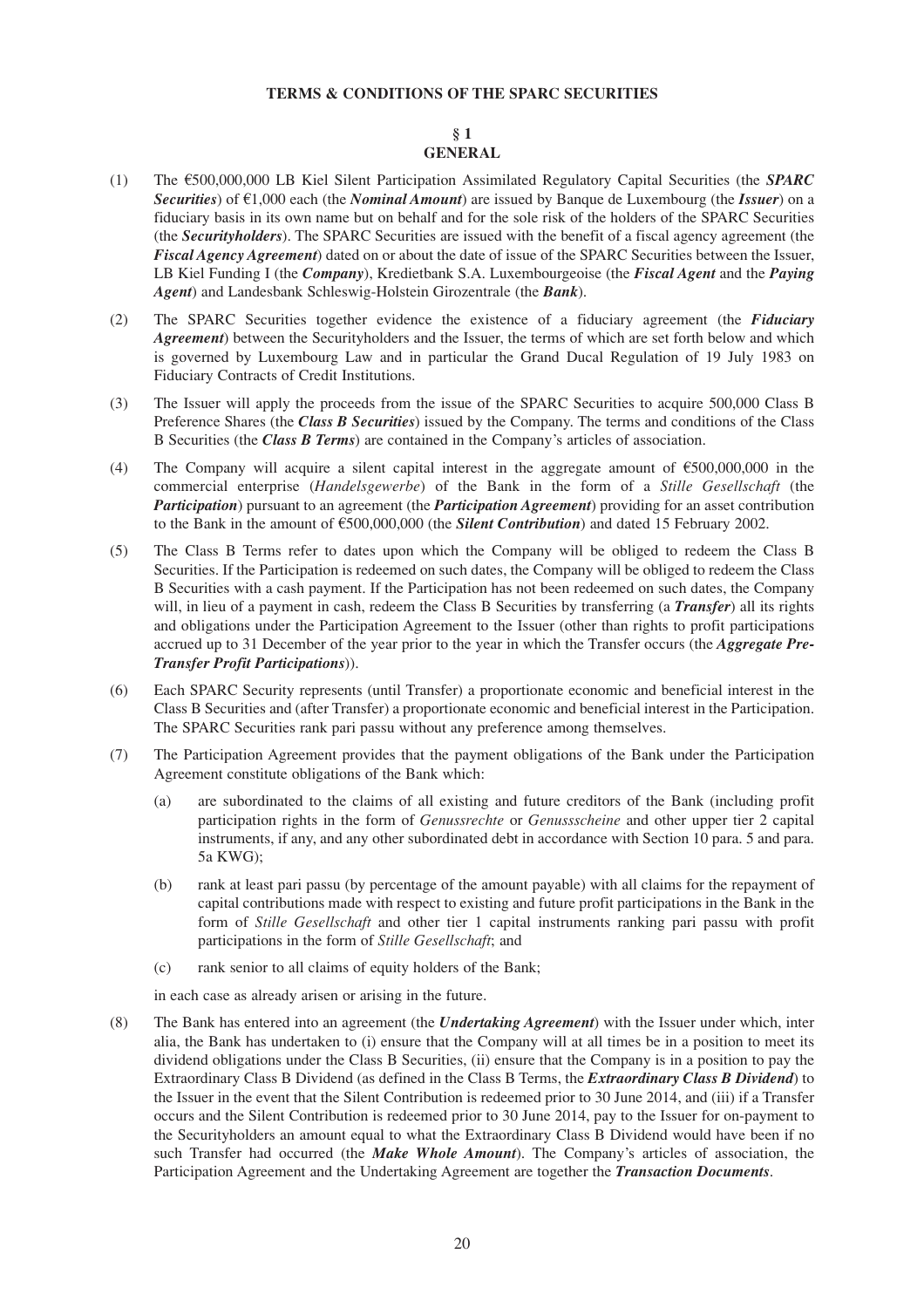- (9) The rights of the Issuer under the Class B Securities (until Transfer) and the Participation Agreement (after Transfer) are fiduciary assets of the Issuer and shall be held solely at the risk and for the account of the Securityholders.
- (10) The Issuer shall keep the Class B Securities (until Transfer), the Participation (after Transfer), the Undertaking Agreement, and its respective rights arising thereunder separate from its own assets and reflect this separation in its books.
- (11) Each SPARC Security will be subject to these terms and conditions, as may be amended from time to time pursuant to § 14 (the *Conditions*).
- (12) If the SPARC Securities are listed on the Luxembourg Stock Exchange, the Fiscal Agent on behalf of the Issuer, will notify the Luxembourg Stock Exchange that a Transfer has occurred, as soon as practicable following such Transfer.

## **§ 2 ISSUER**

- (1) The sole purpose for issuing the SPARC Securities is to provide funds for the Issuer to acquire the Class B Securities from the Company.
- (2) The SPARC Securities do not constitute direct debt obligations of the Issuer but evidence together the existence of the Fiduciary Agreement between the Issuer and the Securityholders pursuant to which the Issuer's payment obligations are conditional upon receipt by the Issuer of payment:
	- (i) until Transfer, from or on behalf of the Company under the Class B Securities (which, in turn, are subject to the Bank's due performance of its obligations under the Loan Agreement and Participation Agreement);
	- (ii) after Transfer, from the Bank under the Participation Agreement; and
	- (iii) from the Bank under the Undertaking Agreement.
- (3) The Issuer will not be obliged to make up any payment shortfall by the Bank or the Company or make any payment in respect of the SPARC Securities, other than as expressly provided herein and in particular, the Issuer will not make any payment in respect of the SPARC Securities unless payment has been received by or on behalf of the Issuer as contemplated herein.
- (4) The Issuer makes no representation and assumes no responsibility or liability with regard to the financial condition of the Bank or the Company or the ability of either to fulfil their respective obligations under, and shall have no responsibility for the legality, validity or enforceability of any of the Transaction Documents.
- (5) By purchasing the SPARC Securities, the Securityholders are deemed to have acknowledged and agreed to these Conditions and the Fiduciary Agreement.
- (6) Without prejudice to the right of the Issuer to be indemnified out of the fiduciary assets, no commission or other remuneration will be due from the Securityholders to the Issuer for the performance of its services or exercise of its rights under any of the Transaction Documents.
- (7) Pursuant to an appointment agreement between the Issuer and the Bank, the Issuer will receive reimbursement of costs, indemnification and a remuneration by the Bank and will have no obligation to render an account to the Securityholders in respect thereof.
- (8) The Issuer and its affiliated enterprises may conduct business with the Company and the Bank and their respective affiliated enterprises without limitation and without obligation to account to the Securityholders, including, without limitation, the acceptance of deposits or the granting of loans or any other form of credit, without regard to the fiduciary relationship to the Securityholders.
- (9) The Issuer may conduct business with any Securityholder without regard to the fact that the Issuer is acting in a fiduciary capacity for the Securityholders in respect of (until Transfer) the Class B Securities or (after Transfer) the Participation Agreement.
- (10) The Issuer and its affiliated enterprises may be in possession of information about the Company or the Bank or their respective affiliated enterprises which is of significance in connection with the SPARC Securities but which is not known to the public or the Securityholders at the time when the Participation Agreement is entered into and the Class B Securities and the SPARC Securities are issued or at a later point in time. Neither the execution of the Participation Agreement nor the issuance of the Class B Securities or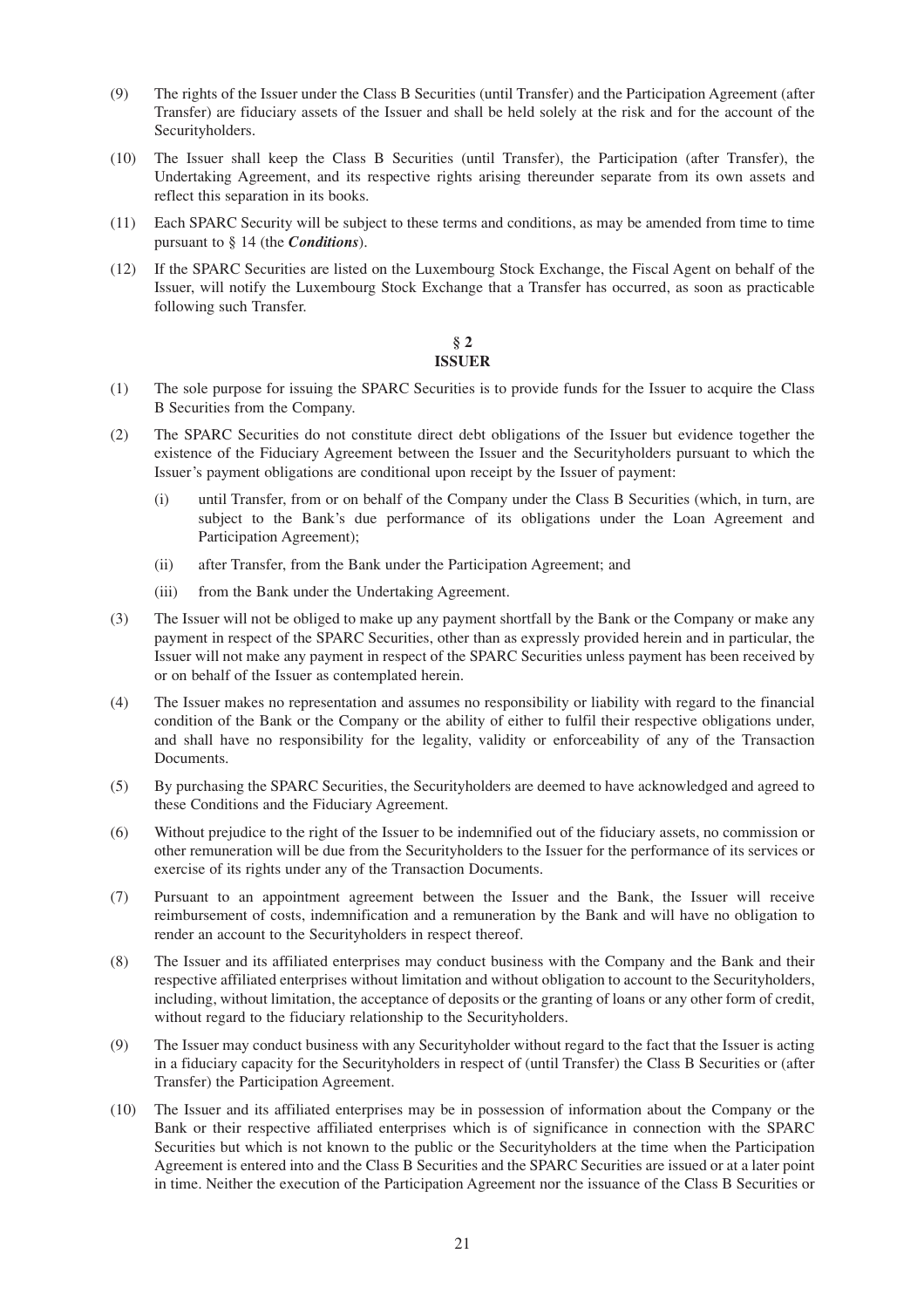the SPARC Securities or any other legal transactions conducted between the Issuer, the Company, the Bank and the Securityholders in connection therewith shall obligate the Issuer or any of its affiliated enterprises to disclose information regarding any other business transaction with the Company or the Bank to the Securityholders or to provide the Securityholders with information about the Company or the Bank or their respective affiliated enterprises (irrespective of whether such business transaction or information is confidential). Neither the Issuer nor any of its affiliated enterprises shall be subject to any liability to the Securityholders due to the fact that they will not disclose or make available any such business transaction or information.

(11) The liability of the Issuer in respect of the SPARC Securities and its role thereunder shall be limited to its wilful misconduct or gross negligence. However, under no circumstances shall the Issuer be liable for indirect damage or consequential damage of any kind whatsoever (including lost profits), regardless of whether such indirect damage or consequential damage was foreseeable. This limitation of liability applies to all claims, regardless of their nature or legal basis.

## **§ 3 FORM OF THE SPARC SECURITIES; TRANSFERABILITY**

- (1) The SPARC Securities are initially represented by a temporary global security in bearer form without coupons which may be exchanged in whole or in part upon receipt of evidence as to non-US beneficial ownership, in accordance with the terms thereof and the Fiscal Agency Agreement for a permanent global security in bearer form without coupons (both such temporary and permanent global securities being a *Global Security*).
- (2) The Global Security will be kept in custody by a common depositary for Euroclear Bank S.A./N.V., as operator of the Euroclear System (*Euroclear*), and Clearstream Banking, société anonyme (*Clearstream Luxembourg*) until all obligations of the Issuer under the Securities have been satisfied. Interests in the SPARC Securities represented by the Global Security will be transferable only in accordance with the rules and procedures of Euroclear and Clearstream Luxembourg.
- (3) Interests in the permanent Global SPARC Security will be exchanged for definitive SPARC Securities with coupons and talons attached if (i) Euroclear or Clearstream Luxembourg are closed for a continuous period, (ii) deductions or withholdings from amounts payable under the SPARC Securities are required which would not be required were they in definitive form or (iii), at the option of securityholders, if they have not received what is due and payable under the SPARC Securities, but only at such time and in the manner set out in the terms of the permanent Global Security and the Fiscal Agency Agreement.

## **§ 4 REDEMPTION AND REPAYMENT OF THE SPARC SECURITIES**

- (1) Subject to the provisions of this § 4, neither the Securityholders nor the Issuer may request the redemption or repayment of the SPARC Securities.
- (2) The Fiscal Agency Agreement provides that the Fiscal Agent will notify the Securityholders, in the manner specified in § 15, of matters relating to the redemption of the Participation and the Class B Securities including the amount to be paid in any redemption of the Participation and the Class B Securities and the date of any such redemption, in each case as such information is provided to the Fiscal Agent.
- (3) On the date on which the Participation or the Class B Securities (except in the instance of a Transfer) are due to redeem in accordance with their respective terms, the SPARC Securities will become due for redemption.
- (4) The Issuer will, on the date on which the SPARC Securities are due to be redeemed, redeem the SPARC Securities by paying an amount equal to the amount by which the Participation or Class B Securities, as the case may be, are being redeemed, in accordance with their terms, pro rata amongst the SPARC Securities.
- (5) To the extent that moneys received by or on behalf of the Issuer (in the manner contemplated in the Fiscal Agency Agreement) on the due date for redemption of the SPARC Securities (or any later date) are in aggregate less than the amount by which the Participation or Class B Securities, as the case may be, ought to be redeemed in accordance with their terms, the SPARC Securities will be repaid, on any such date of receipt, in an amount equal to the amounts received by or on behalf of the Issuer on such date, on a pro rata basis amongst the SPARC Securities. When the last redemption payment due to the Issuer under the Class B Securities or Participation, as the case may be, is received by or on behalf of the Issuer in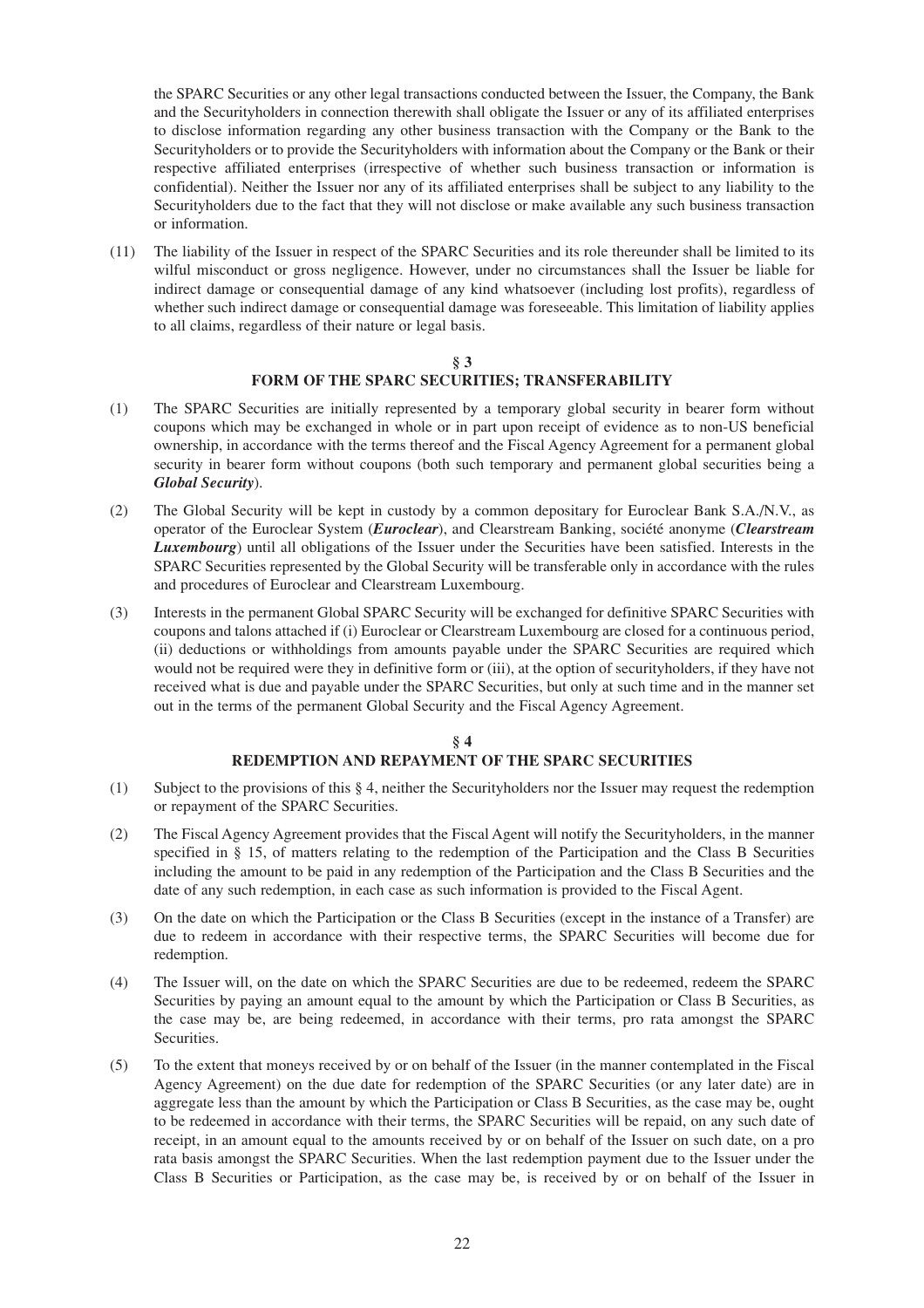accordance with the terms of the Fiscal Agency Agreement, the payment of such sums by or on behalf of the Issuer, in the manner contemplated in the Fiscal Agency Agreement, on the date of any such last payment will be in full and final redemption of the SPARC Securities.

- (6) Notwithstanding this § 4, no amounts will be payable by the Issuer in redemption of the SPARC Securities unless and until the same has been received by or on behalf of the Issuer in accordance with the Fiscal Agency Agreement.
- (7) If upon redemption of the Participation or the Class B Securities the principal amount due on redemption is less than the aggregate Nominal Amount of the SPARC Securities, then the Nominal Amount of each SPARC Security will automatically be reduced by an amount equal to such difference divided by the number of SPARC Securities outstanding.

## **§ 5 NON-PRINCIPAL DISTRIBUTIONS**

- (1) The Fiscal Agency Agreement provides that the Fiscal Agent will notify the Securityholders, in the manner specified in § 15, of matters relating to the payment of profit participations, interest, dividends, Extraordinary Class B Dividends, Make Whole Amounts and any additional amounts under the Class B Terms, the Participation Agreement and the Undertaking Agreement and the date of any such payment, in each case as such information is provided to the Fiscal Agent.
- (2) On the date on which payments described in  $\S$  5(1), are payable under the Participation Agreement, the Class B Terms or the Undertaking Agreement to the Issuer in accordance with their respective terms, such amounts will be payable by or on behalf of the Issuer, pro rata, to the Securityholders.
- (3) The Issuer will, on the due date of any payments described in § 5(1) under the Class B Terms, the Participation Agreement or the Undertaking Agreement, pay an amount equal to the sum of such payments due on such date, pro rata, amongst the Securityholders (a *Non-Principal Distribution*).
- (4) To the extent that payments described in  $\S$  5(1) are received by or on behalf of the Issuer (in the manner contemplated in the Fiscal Agency Agreement) on the due date for a Non-Principal Distribution under the SPARC Securities are less than the respective amounts due on such date under the Class B Terms, the Participation Agreement or the Undertaking Agreement, the Non-Principal Distribution will be made only to the extent as amounts are received by or on behalf of the Issuer, pro rata amongst the Securityholders. When such amounts are paid to or on behalf of the Issuer, they shall be paid without undue delay in accordance with the provisions of the Fiscal Agency Agreement pro rata amongst the SPARC Securities.
- (5) Notwithstanding anything in this § 5, no amounts will be payable by the Issuer in respect of Non-Principal Distributions unless and until the same have been received by or on behalf of the Issuer in accordance with the Fiscal Agency Agreement.
- (6) Under the Class B Terms and the Participation Agreement, profit participations, interest and dividends will be paid on the later of (a) 30 June in any year (but if that is not a Business Day on the next following Business Day) and (b) the Business Day following the adoption by the Owners of the Bank of the Bank's annual accounts for the previous financial year of the Bank. *Business Day* means a business day in Frankfurt and Luxembourg and a day on which the Trans-European Real Time Gross Settlement Express Transfer System is operating.
- (7) The Fiscal Agency Agreement provides that the Fiscal Agent shall pay all amounts received: (a) for any Class B Calculation Period before Transfer, the Declared Ordinary Class B Dividend, together with any gross-up amount payable thereon, to those persons who held the SPARC Securities on 29 June of such Class B Calculation Period; and (b) after Transfer for any fiscal year of the Bank, the Post-Transfer Profit Participations and interest payable under §7(7) of the Participation Agreement, together with any gross-up amount payable thereon, to those persons who held the SPARC Securities on 29 June of the year following such fiscal year; irrespective of whether, when payment is actually made by the Fiscal Agent, the person so entitled to such payment by virtue of this Clause is no longer the holder of the SPARC Security to which such payment relates.

## **§ 6 PAYMENTS; PAYING AGENTS**

(1) So long as any SPARC Security remains outstanding, the Issuer shall ensure that there always is a paying agent located in Luxembourg. The Issuer may at any time, by giving not less than 30 days' notice in accordance with § 15 of these Conditions and the Fiscal Agency Agreement, appoint, subject to the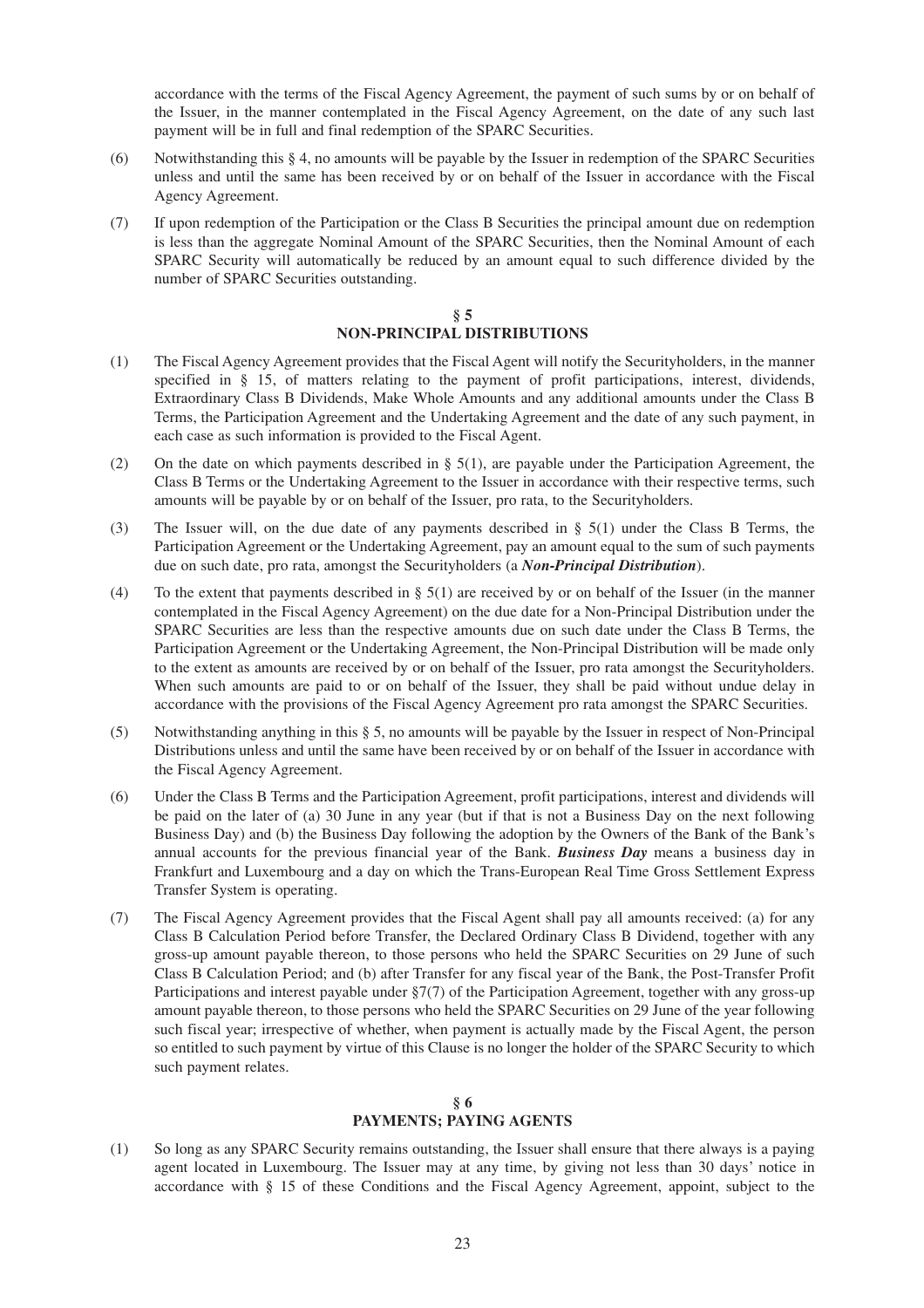approval of the Bank which shall not be unreasonably withheld, one or more additional paying agents or replace a paying agent by one or more other banks or financial institutions which assume such functions. Should the paying agent located in Luxembourg be replaced by another paying agent located in Luxembourg, the Luxembourg Stock Exchange will be notified by the Issuer, or the Fiscal Agent on its behalf, and such notice will be published in a Luxembourg newspaper of general circulation. The paying agents shall act solely as agents for the Issuer and shall not have any trustee or agency relationship with the Securityholders.

- (2) For so long as the SPARC Securities are represented by the permanent Global Security, payments on the Global Security shall be made by the Paying Agent pursuant to the terms of the Fiscal Agency Agreement to, or for credit to the accounts of the accountholders with Euroclear or Clearstream Luxembourg. No payments will be made by the Issuer in respect of the SPARC Securities to the extent that the SPARC Securities are represented by a temporary Global Security.
- (3) All payments made by or on behalf of the Issuer to, or to the order of the Fiscal Agent for payment to the Securityholders in accordance with § 6(2) shall discharge the Issuer from its obligations with respect to the SPARC Securities to the extent of the sums paid to the Fiscal Agent.

## **§ 7 ENFORCEMENT OF CLAIMS**

- (1) If the Issuer has become obliged to take legal action against the Company (prior to any Transfer) or the Bank (following any Transfer) under or in respect of, respectively, the Class B Securities or the Participation Agreement and has failed to take such action within a reasonable time, then as a matter of, and subject to, Luxembourg law, the relevant Securityholders may be entitled to institute legal action (*action oblique*) against the Company (prior to any Transfer) or the Bank (after any Transfer) in the Issuer's place.
- (2) Upon a payment default of any amount by the Company or the Bank, the Issuer may, at any time, at its discretion and without notice to the Securityholders, seek any remedy available under applicable law.
- (3) Under the terms of the Participation Agreement, the Issuer may not accelerate any payment or terminate the Participation Agreement. The Fiduciary Agreement does not create any right of a Securityholder to require the Issuer to seek the redemption of the Class B Securities or the termination of the Participation Agreement.
- (4) The Issuer is not required to seek any remedy or take any other enforcement action in connection with the Class B Securities, the Participation Agreement or the Undertaking Agreement (including, without limitation, to verify or to require corrections to the annual financial statements of the Company or the Bank or require any distribution be made by either of them) unless (a) it shall have been so directed by an Extraordinary Resolution (as defined in the Fiscal Agency Agreement) of the Securityholders or so requested in writing by the holders of at least one-half of the aggregate Nominal Amount of the SPARC Securities then outstanding and (b) it shall have been indemnified by the relevant Securityholders to its reasonable satisfaction.
- (5) In the event of any enforcement or action by the Issuer against the Bank or the Company, the Issuer will be entitled to be fully indemnified out of the proceeds of such enforcement or action in priority to the claims of the Securityholders.
- (6) Any action or refraining from taking any action by the Issuer pursuant to this § 7 will be for the account of an at the cost of the Securityholders and, notwithstanding anything that may be provided to the contrary in these Conditions, the Issuer will only be liable in respect of any such action or omission constituting gross negligence, bad faith or wilful misconduct on its part.

# **§ 8 EXERCISING SHAREHOLDER/SILENT PARTNER RIGHTS**

- (1) The Issuer will not exercise any rights as a holder of the Class B Securities or as a silent partner under the Participation Agreement other than (a) when such action relates to enforcement of a right, in accordance with § 7 or (b) otherwise, unless it has been instructed to do so by an Ordinary Resolution (as defined in the Fiscal Agency Agreement) of Securityholders and it has been indemnified to its reasonable satisfaction.
- (2) The Issuer will accept any notice or certificate from the Bank or the Company as to any calculation or determination made pursuant to the Participation Agreement and shall not be liable in respect thereof or be obliged to make any verification in respect thereof.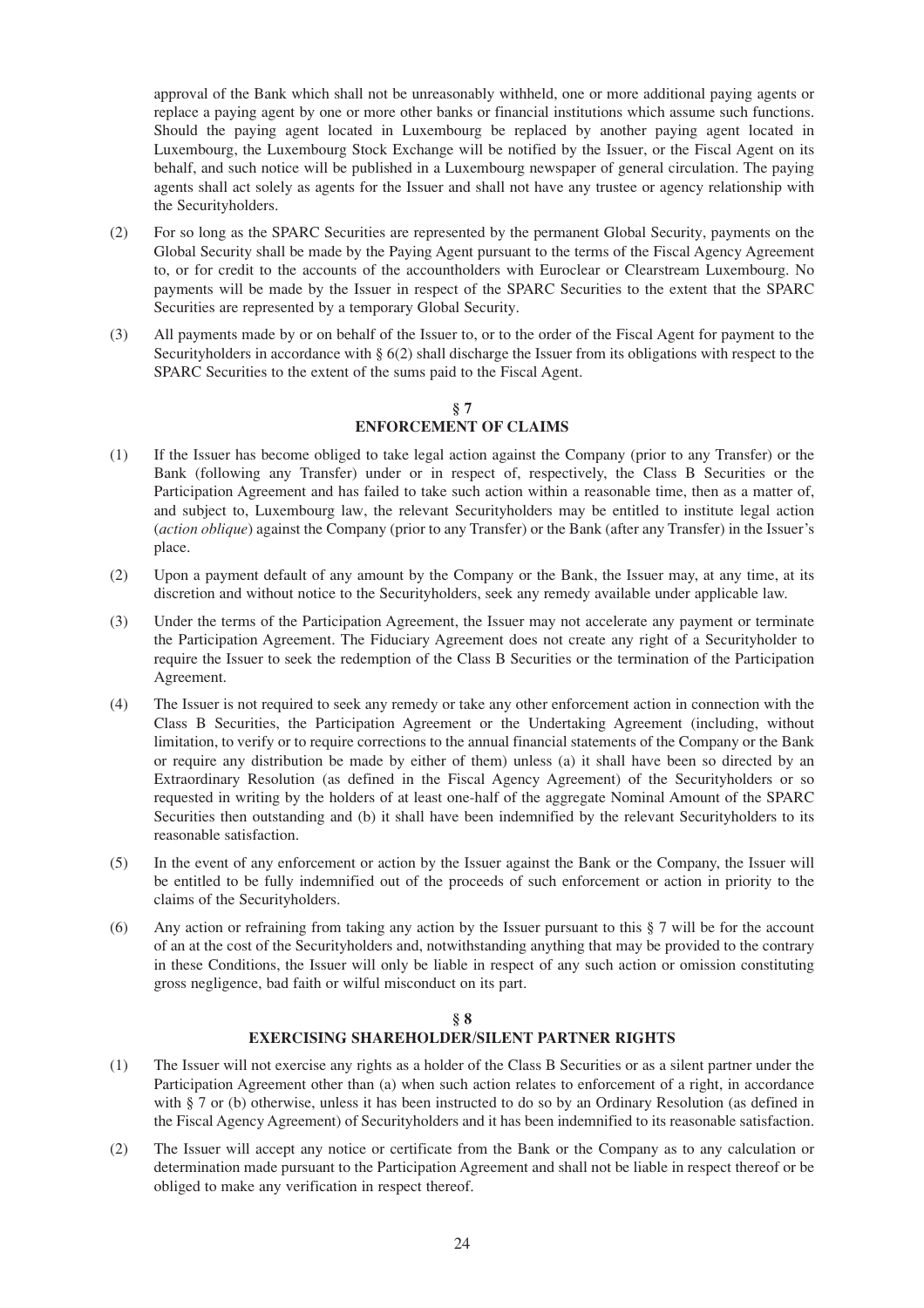## **§ 9 TAXATION**

- (1) All payments in respect of the SPARC Securities shall be made by the Issuer without deduction or withholding for or on account of any present or future taxes, duties or governmental charges of any nature whatsoever imposed, levied or collected by or in or on behalf of the Grand Duchy of Luxembourg or by or on behalf of any political subdivision or authority therein or thereof having power to tax, unless such deduction or withholding is required by law.
- (2) If the Issuer is required pursuant to  $\S 9(1)$  to make a deduction or withholding when it passes a payment received from the Company on to Securityholders it shall advise the Company of the amount (the *Luxembourg Gross-Up Amount*) by which the Company would have to increase any payment made to the Issuer to enable (after the Issuer so withholds or deducts) the Issuer to pay Securityholders an amount equal to the payment which would have been due if the Issuer would not so withhold or deduct and furnish the Company with documentation evidencing the deduction or withholding obligation and the Luxembourg Gross-Up Amount provided, that no such Luxembourg Gross-Up Amounts shall be payable with respect to any payment on a SPARC Security: (i) to, or to a third party on behalf of, a Securityholder who is subject to taxation in respect of SPARC Securities by reason of his having some connection with Luxembourg other than the mere holding of SPARC Securities; (ii) if and to the extent paid by the Bank to the Issuer, such payment could not be made without leading to or increasing an Annual Balance Sheet Loss for the relevant fiscal year of the Bank; (iii) by reason of a change in law that becomes effective more than 30 days after the relevant payment becomes due, or is duly provided for; or (iv) where such withholding or deduction is imposed on a payment to an individual and is required to be made pursuant to any European Directive on the taxation of savings implementing the conclusions of the ECOFIN Council meeting of 26 to 27 November 2000 or any other conclusions or decisions relating to the outcome of that meeting or any law implementing or complying with, or introduced in order to conform to, such directive; or (v) presented for payment by or on behalf of a Securityholder who would have been able to avoid such withholding or deduction by presenting the relevant SPARC Security to another paying agent in a EU Member State. Under the Class B Terms, the Company is obliged to pay the Issuer such Luxembourg Gross-Up Amount. Under the Participation Agreement, the Bank is not obliged to pay the Issuer any additional amounts for deductions or withholding on account of Luxembourg tax. After a Transfer occurs, the Bank is obliged to pay the Issuer such Luxembourg Gross-Up Amount under the Undertaking Agreement.
- (3) The Issuer will have no obligation to pay amounts by way of gross-up with respect to any amounts withheld or deducted pursuant to  $\S$  9(1) other than to pass on Luxembourg Gross-Up Amounts (less amounts which must be deducted or withheld therefrom pursuant to  $\S 9(1)$ ) received by or on behalf of the Issuer pursuant to the Fiscal Agency Agreement to Securityholders. Luxembourg Gross-Up Amounts received in such manner will be paid pro rata amongst the SPARC Securities.
- (4) Both the Class B Terms and the Participation Agreement provide that the Company and the Bank, respectively, will gross-up in respect of amounts withheld or deducted by the Company and the Bank on account of tax under, respectively, the Class B Securities and the Participation Agreement.

# **§ 10 PRESERVATION OF REGULATORY CAPITAL**

- (1) By purchasing the SPARC Securities, the Securityholders are deemed to acknowledge and agree that the Issuer is permitted to refrain from paying them any payment in respect of distributions on the Class B Securities and under the Participation or redemption of the Class B Securities and early repayment of the Silent Contribution (or part thereof) received from the Company or the Bank if the Issuer reasonably believes that such payment or early repayment has been made otherwise than in accordance with the Class B Terms and/or the Participation Agreement. The Issuer shall not incur any liability, if such determination is made based on the opinion of counsel of recognised standing selected by the Issuer.
- (2) Under German law, any prepayment of the Silent Contribution must be refunded to the Bank irrespective of any contractual obligation to the contrary unless (a) the Silent Contribution repaid has been replaced by an equal amount of other at least equivalent regulatory capital (or any other own funds of at least equivalent regulatory status) of the Bank or (b) all required consents or approvals under applicable banking laws (or any rules, regulations or interpretations thereunder, including rulings of the relevant banking authorities), including, if required, any consent or approval by the BAKred, have been obtained for the payment or early repayment. By purchasing the SPARC Securities the Securityholders are deemed to acknowledge and agree to repay to the Issuer any amount received in breach of the preceding sentence.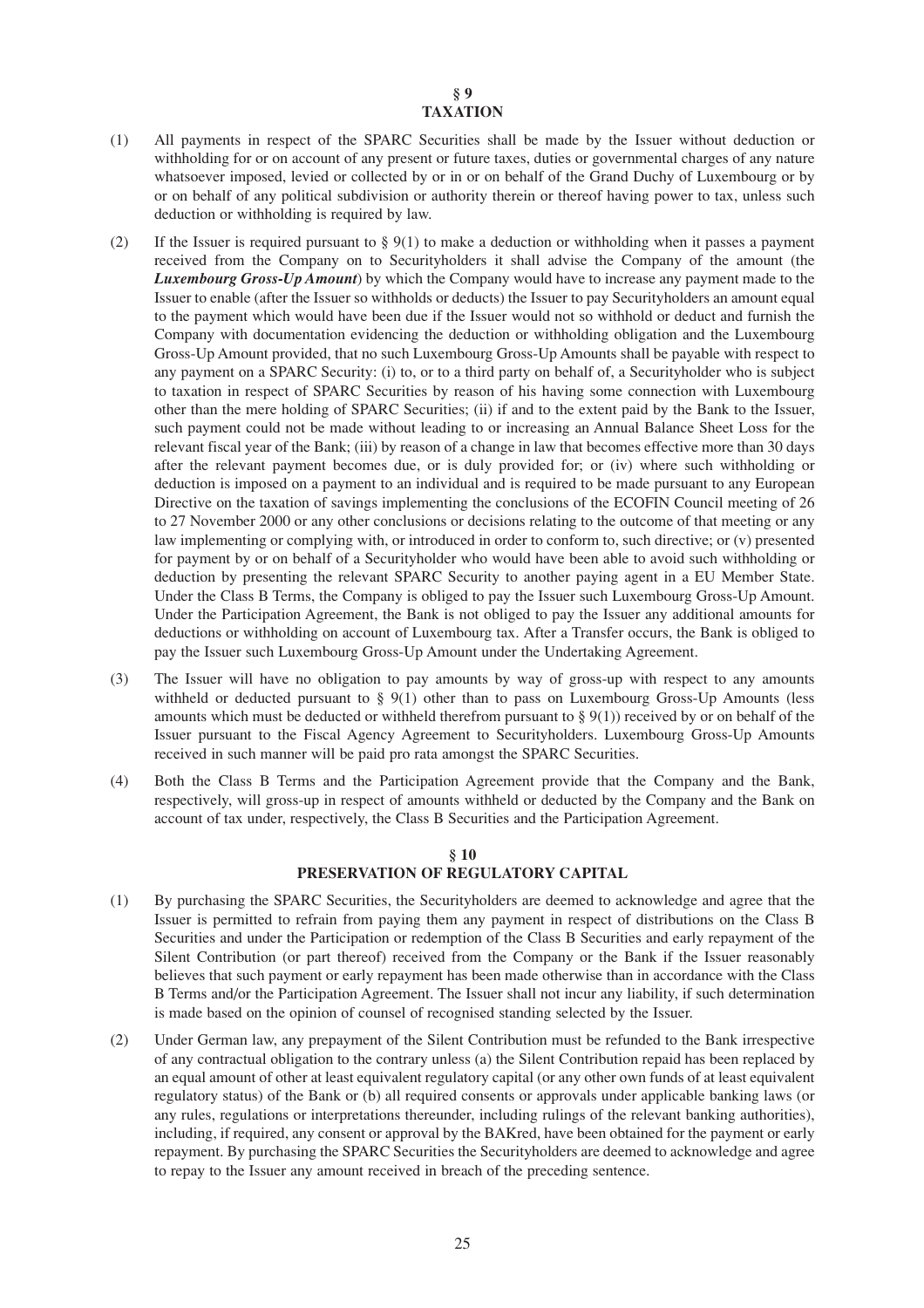#### **§ 11 SET-OFF**

- (1) The Securityholders may not set-off any claims arising under the SPARC Securities against any claims of the Issuer, the Company or the Bank.
- (2) The Issuer will not be obliged to exercise, for its own or the Securityholders' benefit, any rights of set-off, banker's lien or to combine accounts of counter-claim that may arise out of other transactions between the Issuer, the Company and the Bank.

#### **§ 12 RESIGNATION AND SUBSTITUTION**

- (1) The Bank may, without the consent of the Securityholders or the Issuer, at any time, substitute another financial institution (the *New Issuer*) for Banque de Luxembourg, as the Issuer and, in the event of a liquidation of the Issuer, is obliged to use its best efforts to substitute the Issuer with a New Issuer, *provided however*, in each case, that (a) the Class B Securities and all rights of the Issuer under the Participation Agreement do not form part of the New Issuer's estate available for the satisfaction of the New Issuer's preferred and general creditors under applicable liquidation and insolvency laws and are not available for attachment or otherwise by or for such creditors, (b) the New Issuer assumes all rights and obligations (if any) under the Participation Agreement, the Class B Securities, the Fiduciary Agreement, the Undertaking Agreement and the SPARC Securities, (c) the New Issuer has obtained all necessary regulatory and other approvals for the substitution, (d) the substitution in respect of the obligation of the Bank does not result in the obligation to pay additional amounts due to withholding tax pursuant to the Participation Agreement, and (e) the substitution does not result in any violation of law.
- (2) Upon any substitution pursuant to paragraph (1), Banque de Luxembourg shall be released from all of its obligations under the Class B Securities and the Participation Agreement, the Fiduciary Agreement and the SPARC Securities and any reference in the Transaction Documents to the Issuer shall be deemed to refer to the New Issuer, and any reference to Luxembourg in § 9 of these Conditions shall be deemed to refer to the jurisdiction in which the New Issuer is organised or resident for tax purposes.
- (3) No substitution will occur pursuant to this  $\S 12(1)$  or  $\S 12(4)$  until 30 days' prior notice thereof has been given to the Securityholders specifying the name, address and fax number of any such New Issuer and the date when such New Issuer will be assume the rights and obligations of the Issuers.
- (4) The Issuer may not resign as Issuer prior to 30 June 2014. Thereafter the Issuer may resign upon giving not less than six months' prior notice in writing to the Bank (but such notice may not expire during either the one month period before or after a date on which a Non-Principal Distribution becomes payable under the Class B Securities (until Transfer) or Participation Agreement (after Transfer). If no New Issuer is appointed by the Bank in accordance with  $\S 12(1)$  in such 6 month period, the Issuer will have the right to appoint a New Issuer. However no resignation will take effect unless the provisos of  $\S 12(1)$  have been satisfied and until a New Issuer has been appointed.

## **§ 13 FINANCIAL INFORMATION**

The Fiscal Agency Agreement provides that the Fiscal Agent will make available to the Securityholders all copies of the latest published annual reports and other financial information of the Bank and the Company as it receives.

#### **§ 14**

# **MEETINGS OF SECURITYHOLDERS; MODIFICATIONS**

- (1) Meetings of the Securityholders shall be held in accordance with Luxembourg law applicable to the convening and conduct of meetings of bondholders and Schedule 3 of the Fiscal Agency Agreement.
- (2) Notices convening meetings of the Securityholders shall, in addition to publication in accordance with § 15 of these Conditions, be published in the *Mémorial* in Luxembourg.
- (3) Any resolution passed at any meeting of the Securityholders will be binding on all the Securityholders (whether or not they were present or represented at the meeting at which such resolution was passed).
- (4) The Issuer will not agree to any modification to the Transaction Documents (including these Conditions) unless authorised to do so by a resolution of the Securityholders or pursuant to this  $\S$  14(5).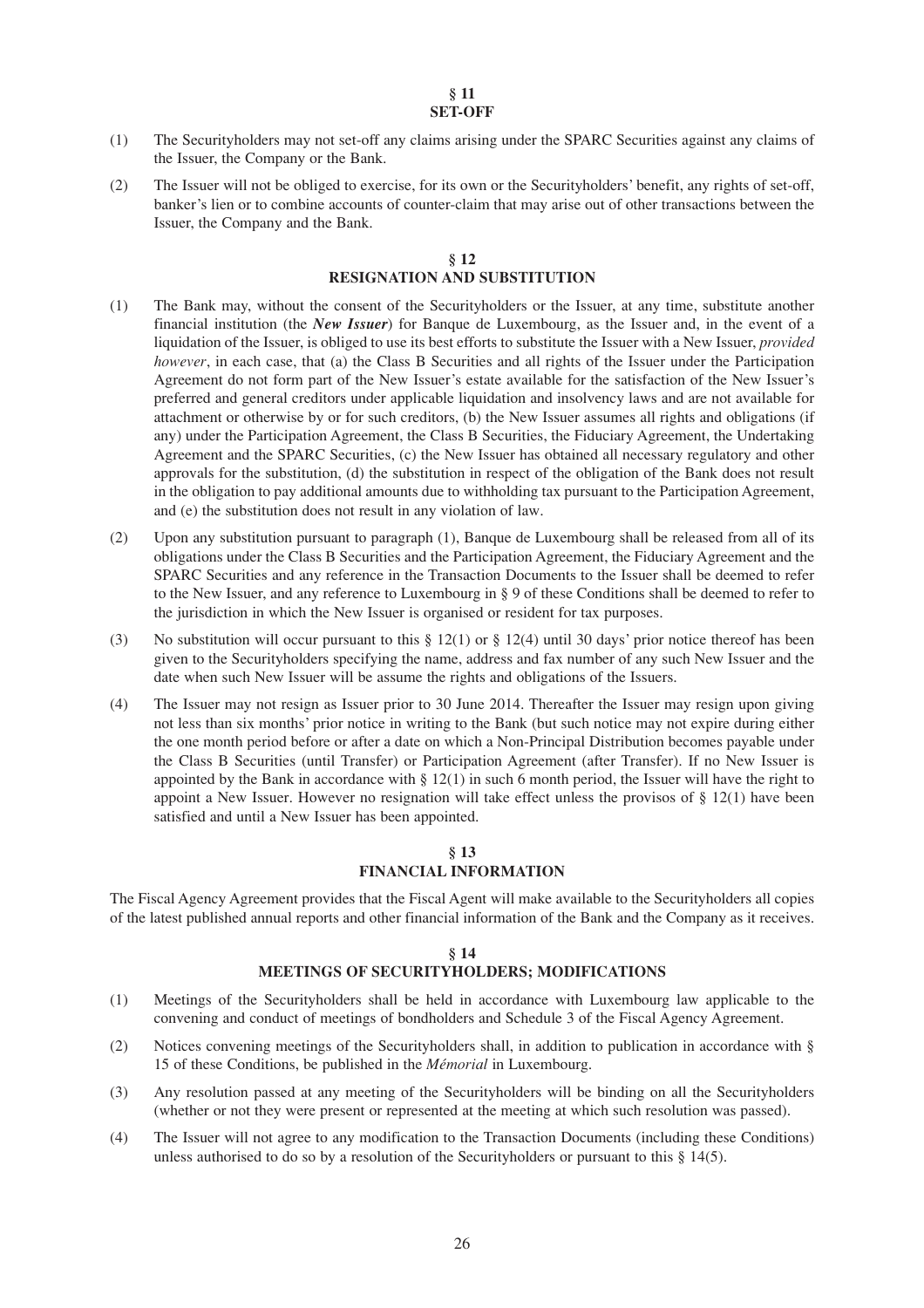- (5) The Issuer may agree, without the consent of the Securityholders, to (i) any modification of these Conditions or any Document if the Issuer determines that any such modification, waiver or authorisation does not materially prejudice the interests of the Securityholders or (ii) authorise any modification of these Conditions or any Document which is of formal, minor or technical nature or to correct a manifest error.
- (6) In exercising its powers and discretions the Issuer shall have regard to the best interests of the Securityholders as a class and shall not have regard to the consequences of the exercise of its powers or discretion for individual Securityholders except to the extent provided for in § 7 of these Conditions.
- (7) Any modification, waiver or authorisation made in accordance with the preceding conditions shall be binding on the Securityholders and any modification shall be notified to the Securityholders as soon as practicable thereafter by publication in accordance with § 15 of these Conditions.

## **§ 15 NOTICES**

- (1) Subject to this § 15(2), all notices to the Securityholders are published in a newspaper designated for mandatory stock exchange notices in Germany (*Börsenpflichtblatt*) and in a widely circulated Luxembourg newspaper (which is expected to be *Luxemburger Wort*) as required by the rules and regulations of the Luxembourg Stock Exchange. Any such notice given by publication shall be deemed to have been given on the date of publication or, if so published more than once on different dates, on the date of the first publication.
- (2) Provided that the rules of the stock exchange(s) where the SPARC Securities are from time to time listed so permit, for as long as the Global Security is held in its entirety on behalf of Euroclear and/or Clearstream Luxembourg, there may be substituted for such publication in such newspaper(s) the delivery of the relevant notice to Euroclear and/or Clearstream Luxembourg for communication by them to the Securityholders. Any such notice shall be deemed to have been given to the Securityholders on the seventh day after the day on which the said notice was delivered to Euroclear and/or Clearstream Luxembourg.

# **§ 16 SEVERABILITY**

Should any provisions of these Conditions be held by a court of competent jurisdiction to be invalid, void, unenforceable or incomplete, in whole or in part, the other provisions of these Conditions shall remain in full force. Any invalid, void, unenforceable or incomplete provision shall be replaced by a valid provision which accomplishes as far as legally possible the economic effects of the invalid, void, unenforceable or incomplete provision.

## **§ 17 GOVERNING LAW; JURISDICTION**

- (1) The SPARC Securities, these Conditions and the Fiduciary Agreement thereby entered into will be governed by, and construed in accordance with, the laws of the Grand Duchy of Luxembourg and in particular the Grand Ducal Regulation of 19 July 1983 on Fiduciary Contracts of Credit Institutions. The Participation Agreement is governed by the laws of Germany. The Company's articles of association are governed by the laws of the Cayman Islands.
- (2) Actions against the Issuer may be brought only in the district court of Luxembourg.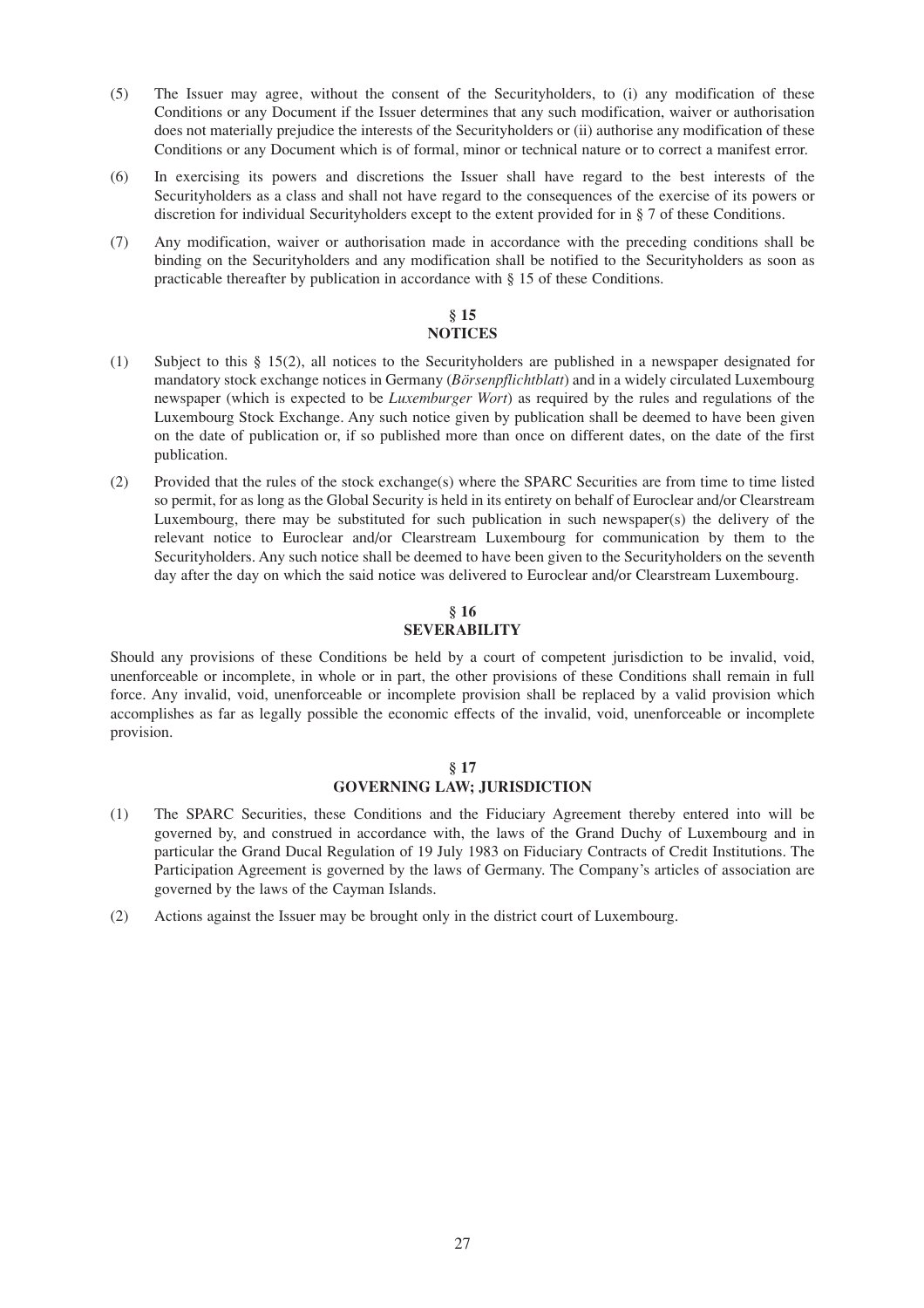# **TERMS & CONDITIONS OF THE CLASS B SECURITIES**

*The terms and conditions of the Class B Securities are contained in the Company's articles of association. The Company's articles of association regulate the rights and obligations of the Company and the holders of all shares in the Company, including the holders of the Class B Securities. Article 1 (the definitions article) and Article 6(C) (an article dealing exclusively with the Class B Securities) are reproduced below; however, those articles not reproduced below are of general application to all holders of shares in the Company, including the Class B Securities.*

1. In these Articles Table A in the Schedule to the Statute does not apply and, unless there is something in the subject or context inconsistent therewith:

| <b>Aggregate Pre-Transfer</b><br><b>Profit Participation</b> | has the meaning given to it in the Participation Agreement.                                                                                                                                                                                                                                                                                        |
|--------------------------------------------------------------|----------------------------------------------------------------------------------------------------------------------------------------------------------------------------------------------------------------------------------------------------------------------------------------------------------------------------------------------------|
| <b>Articles</b>                                              | means the articles of association of the Company.                                                                                                                                                                                                                                                                                                  |
| <b>Auditor</b>                                               | means the person for the time being performing the duties of auditor of the<br>Company (if any).                                                                                                                                                                                                                                                   |
| <b>BAKred</b>                                                | has the meaning given to it in the Participation Agreement.                                                                                                                                                                                                                                                                                        |
| <b>Bank</b>                                                  | means Landesbank Schleswig-Holstein Girozentrale of Kiel, Germany or its<br>legal successors.                                                                                                                                                                                                                                                      |
| <b>Business Day</b>                                          | means a day on which the TARGET System is operational and banks are open<br>for business in Frankfurt and Luxembourg.                                                                                                                                                                                                                              |
| <b>Calculation Period</b>                                    | means any of a Class A Calculation Period, Class B Calculation Period or<br>Ordinary Calculation Period.                                                                                                                                                                                                                                           |
| <b>Class A Calculation Period</b>                            | means the period from (and including) 30 June to (but excluding) 30 June<br>provided that the first Class A Calculation Period will be from (and including)<br>19 February 2002 to (but excluding) 30 June 2003 or, in the case of the last<br>Class A Calculation Period, to (but excluding) the date of redemption of the<br>Class A Securities. |
| <b>Class A Dividend</b>                                      | means the dividends for the Class A Securities calculated in accordance with<br>Article $6(B)(a)$ of the Articles.                                                                                                                                                                                                                                 |
| <b>Class A Ring-Fenced Assets</b>                            | means (a) the Company's rights to Loan Repayment Amount and (b) the<br>Company's right to the Aggregate Pre-Transfer Profit Participation.                                                                                                                                                                                                         |
| <b>Class A Securities</b>                                    | means (a) the initial 698,000 redeemable Class A Preference Shares in the<br>capital of the Company with a par value of $£1,000$ each having the rights<br>attaching thereto prescribed in these Articles and (b) any redeemable Class A<br>Preference Shares issued to holders of Class A Preference Shares from time to<br>time.                 |
| <b>Class A Shareholder</b>                                   | means a holder of a Class A Security.                                                                                                                                                                                                                                                                                                              |
| <b>Class B Calculation Period</b>                            | means the period from (and including) 30 June to (but excluding) 30 June<br>provided that the first Class B Calculation Period will be from (and including)<br>19 February 2002 to (but excluding) 30 June 2003 or, in the case of the last<br>Class B Calculation Period, to (but excluding) the date of redemption of the<br>Class B Securities. |
| <b>Class B Cash Redemption Date</b>                          | means the date on which the Silent Contribution must be repaid in accordance<br>with the Participation Agreement.                                                                                                                                                                                                                                  |
| <b>Class B Dividend</b>                                      | means the dividends for the Class B Securities calculated in accordance with<br>Article $6(C)(a)$ .                                                                                                                                                                                                                                                |
| <b>Class B Securities</b>                                    | means the 500,000 redeemable Class B Preference Shares in the capital of the<br>Company with a par value of $\epsilon$ 1,000 each having the rights attaching thereto<br>prescribed in the Articles.                                                                                                                                               |
| <b>Class B Redemption Amount</b>                             | means an amount equal to the Repayment Amount.                                                                                                                                                                                                                                                                                                     |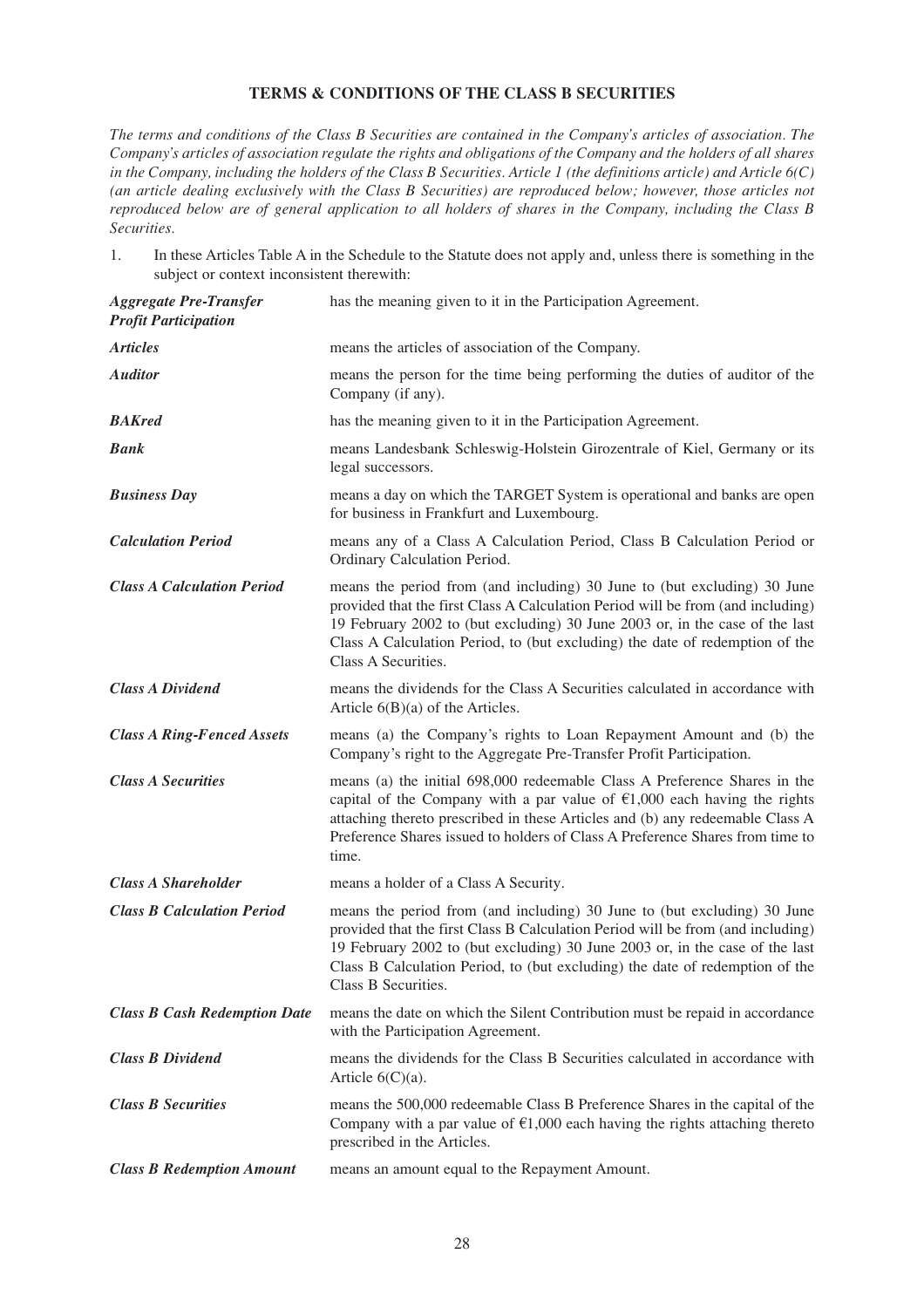| <b>Class B Ring-Fenced Assets</b>                        | means (a) the Company's rights to interest accrued under the Loan Agreement<br>to the earlier of the Class B Cash Redemption Date and the Class B Transfer<br>Redemption Date, (b) the Company's rights to funding of the Extraordinary<br>Class B Dividend, (c) the Company's rights to the Repayment Amount<br>payable under the Participation Agreement (d) the Company's rights to the<br>interest payable to the Company on such date by virtue of $\S$ 7(7) of the<br>Participation Agreement, and (e) the Company's rights to funding of the<br>Luxembourg Gross-Up Amount. |                                                                                                                                                                                                                                                                                                                                                                                                                                                                                                                                                                                                                                                                                                                                                                                                                                                                                                                                                                                                                                                                                                        |  |
|----------------------------------------------------------|------------------------------------------------------------------------------------------------------------------------------------------------------------------------------------------------------------------------------------------------------------------------------------------------------------------------------------------------------------------------------------------------------------------------------------------------------------------------------------------------------------------------------------------------------------------------------------|--------------------------------------------------------------------------------------------------------------------------------------------------------------------------------------------------------------------------------------------------------------------------------------------------------------------------------------------------------------------------------------------------------------------------------------------------------------------------------------------------------------------------------------------------------------------------------------------------------------------------------------------------------------------------------------------------------------------------------------------------------------------------------------------------------------------------------------------------------------------------------------------------------------------------------------------------------------------------------------------------------------------------------------------------------------------------------------------------------|--|
| <b>Class B Shareholder</b>                               |                                                                                                                                                                                                                                                                                                                                                                                                                                                                                                                                                                                    | means a holder of a Class B Security.                                                                                                                                                                                                                                                                                                                                                                                                                                                                                                                                                                                                                                                                                                                                                                                                                                                                                                                                                                                                                                                                  |  |
| <b>Class B Transfer Redemption</b><br>Date               |                                                                                                                                                                                                                                                                                                                                                                                                                                                                                                                                                                                    | means the earlier of:                                                                                                                                                                                                                                                                                                                                                                                                                                                                                                                                                                                                                                                                                                                                                                                                                                                                                                                                                                                                                                                                                  |  |
|                                                          | (a)                                                                                                                                                                                                                                                                                                                                                                                                                                                                                                                                                                                | 30 June 2014;                                                                                                                                                                                                                                                                                                                                                                                                                                                                                                                                                                                                                                                                                                                                                                                                                                                                                                                                                                                                                                                                                          |  |
|                                                          | (b)                                                                                                                                                                                                                                                                                                                                                                                                                                                                                                                                                                                | following the BAKred requiring the Bank to procure the Company<br>transfer its claims under the Participation Agreement, the date specified<br>by the BAKred for such transfer or, if no such date is specified, a date<br>determined by the Company for such transfer; and                                                                                                                                                                                                                                                                                                                                                                                                                                                                                                                                                                                                                                                                                                                                                                                                                            |  |
|                                                          | (c)                                                                                                                                                                                                                                                                                                                                                                                                                                                                                                                                                                                | the Loan Repayment Date.                                                                                                                                                                                                                                                                                                                                                                                                                                                                                                                                                                                                                                                                                                                                                                                                                                                                                                                                                                                                                                                                               |  |
| Company                                                  |                                                                                                                                                                                                                                                                                                                                                                                                                                                                                                                                                                                    | means LB Kiel Funding I                                                                                                                                                                                                                                                                                                                                                                                                                                                                                                                                                                                                                                                                                                                                                                                                                                                                                                                                                                                                                                                                                |  |
| <b>Declared Extraordinary Class</b><br><b>B</b> Dividend |                                                                                                                                                                                                                                                                                                                                                                                                                                                                                                                                                                                    | means the Extraordinary Class B Dividend declared by the Company in<br>accordance with Article $6(C)(a)(viii)$ .                                                                                                                                                                                                                                                                                                                                                                                                                                                                                                                                                                                                                                                                                                                                                                                                                                                                                                                                                                                       |  |
| <b>Declared Ordinary Class B</b><br><b>Dividend</b>      |                                                                                                                                                                                                                                                                                                                                                                                                                                                                                                                                                                                    | means the Ordinary Class B Dividend declared by the Company in accordance<br>with Article $6(C)(a)(vi)$ .                                                                                                                                                                                                                                                                                                                                                                                                                                                                                                                                                                                                                                                                                                                                                                                                                                                                                                                                                                                              |  |
| <b>Directors</b>                                         |                                                                                                                                                                                                                                                                                                                                                                                                                                                                                                                                                                                    | means the directors for the time being of the Company.                                                                                                                                                                                                                                                                                                                                                                                                                                                                                                                                                                                                                                                                                                                                                                                                                                                                                                                                                                                                                                                 |  |
| <b>Dividend Payment Date</b>                             |                                                                                                                                                                                                                                                                                                                                                                                                                                                                                                                                                                                    | means, in respect of any Calculation Period, the later of (a) 30 June, however<br>if such day is not a Business Day, the next Business Day and (b) the first<br>Business Day following Owner approval of the Bank's annual financial<br>statements for the fiscal year of the Bank commencing in the same calendar<br>year as the Calculation Period commences.                                                                                                                                                                                                                                                                                                                                                                                                                                                                                                                                                                                                                                                                                                                                        |  |
| <b>Electronic Record</b>                                 |                                                                                                                                                                                                                                                                                                                                                                                                                                                                                                                                                                                    | has the same meaning as in the Electronic Transactions Law (2000 Revision).                                                                                                                                                                                                                                                                                                                                                                                                                                                                                                                                                                                                                                                                                                                                                                                                                                                                                                                                                                                                                            |  |
| <b>Extraordinary Class B Dividend</b>                    |                                                                                                                                                                                                                                                                                                                                                                                                                                                                                                                                                                                    | means a dividend equal to (A) the difference, if positive, between (i) an<br>amount equal to the present value (as defined below) of $(x)$ the dividends that<br>would be payable on the Class B Securities for the period from the<br>Redemption Date to (and including) 30 June 2014 as if no Redemption had<br>taken place and Class B Dividends had been paid in full for such period and<br>(y) an amount equal to the initial Silent Contribution deemed to be paid on 30<br>June 2014; and (ii) the initial Silent Contribution and (B) any gross-up<br>required thereon pursuant to Article $6(c)(g)$ . The " <b>present value</b> " will be<br>calculated by discounting the cash flows under (i) above of the adjusted<br>comparable yield (as defined below) plus 75 basis points. The "adjusted<br>comparable yield" will be the annualised 5% Bund security due 2012 (or,<br>should this bond no longer be available, the successor Bund security selected<br>by the Bank and approved by an investment bank of international repute as<br>having a maturity comparable to 30 June 2014). |  |
| Fiduciary                                                |                                                                                                                                                                                                                                                                                                                                                                                                                                                                                                                                                                                    | means Banque de Luxembourg, a société anonyme incorporated in<br>Luxembourg.                                                                                                                                                                                                                                                                                                                                                                                                                                                                                                                                                                                                                                                                                                                                                                                                                                                                                                                                                                                                                           |  |
| <b>Fiduciary Agreement</b>                               |                                                                                                                                                                                                                                                                                                                                                                                                                                                                                                                                                                                    | means the fiduciary agreement between the Fiduciary and the Securityholders<br>evidenced by the SPARC Securities dated on or about 15 February 2002.                                                                                                                                                                                                                                                                                                                                                                                                                                                                                                                                                                                                                                                                                                                                                                                                                                                                                                                                                   |  |
| <b>LB Kiel Funding I Bank</b><br><b>Accounts</b>         |                                                                                                                                                                                                                                                                                                                                                                                                                                                                                                                                                                                    | means the bank account number 53005375 of the Company held with<br>Landesbank Schleswig-Holstein Girozentrale and the bank account number<br>603904 held with Queensgate Bank & Trust Co.                                                                                                                                                                                                                                                                                                                                                                                                                                                                                                                                                                                                                                                                                                                                                                                                                                                                                                              |  |
| Loan                                                     |                                                                                                                                                                                                                                                                                                                                                                                                                                                                                                                                                                                    | means the advance made under the Loan Agreement.                                                                                                                                                                                                                                                                                                                                                                                                                                                                                                                                                                                                                                                                                                                                                                                                                                                                                                                                                                                                                                                       |  |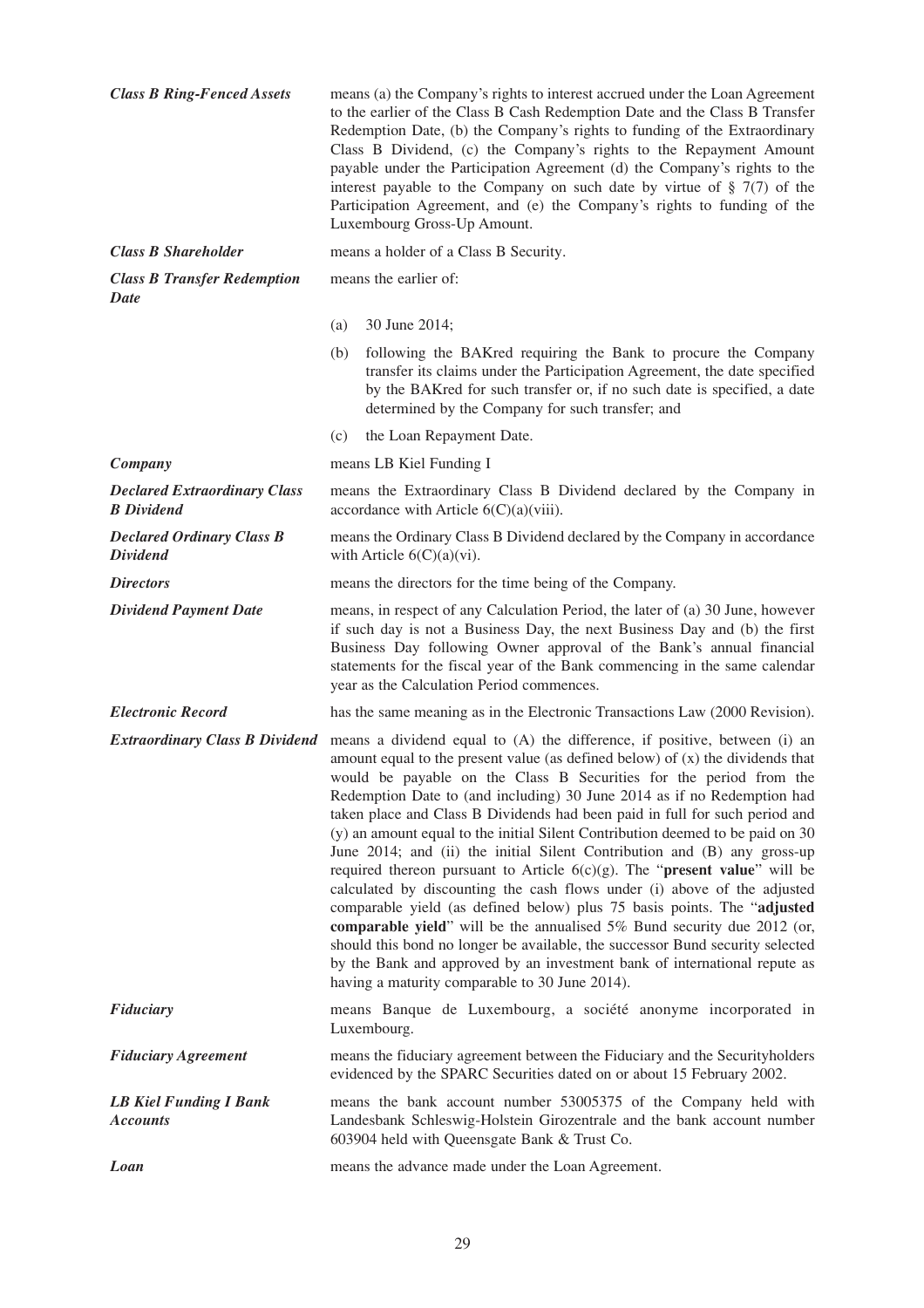| <b>Loan Agreement</b>             | means the loan agreement in the form of a German law governed<br>Schuldscheindarlehen to be dated on or about 19 February 2002 between the<br>Company and the Bank.                                                                                                                                                                                                                                 |
|-----------------------------------|-----------------------------------------------------------------------------------------------------------------------------------------------------------------------------------------------------------------------------------------------------------------------------------------------------------------------------------------------------------------------------------------------------|
| <b>Loan Repayment Amount</b>      | means all outstanding principal repayments receivable by the Company under<br>the Loan.                                                                                                                                                                                                                                                                                                             |
| <b>Loan Repayment Date</b>        | means the date on which the Loan must be repaid or prepaid in accordance<br>with the terms of the Loan Agreement.                                                                                                                                                                                                                                                                                   |
| <b>Luxembourg Gross-Up Amount</b> | means the amount by which payments to the Securityholders would have to be<br>increased to enable the Fiduciary (after it makes any Luxembourg Tax<br>Deduction) to pay Securityholders an amount equal to the payment which<br>would have been due if no Luxembourg Tax Deduction had been required.                                                                                               |
| <b>Luxembourg Tax Deduction</b>   | means a deduction or withholding for or on account of Luxembourg Tax from<br>a payment under the SPARC Securities.                                                                                                                                                                                                                                                                                  |
| <b>Member</b>                     | has the same meaning as in the Statute.                                                                                                                                                                                                                                                                                                                                                             |
| <b>Memorandum</b>                 | means the memorandum of association of the Company.                                                                                                                                                                                                                                                                                                                                                 |
| <b>Ordinary Class B Dividends</b> | means dividends on the Class B Securities as calculated in accordance with<br>Article $6(C)(a)(iii)$ , (iv) and (v) and any gross-up required thereon pursuant to<br>Article $6(c)(g)$ .                                                                                                                                                                                                            |
| <b>Ordinary Resolution</b>        | means (i) a resolution passed by a simple majority of the Members as, being<br>entitled to do so, vote in person, (ii) where proxies are allowed, by proxy at a<br>general meeting, or (iii) a unanimous written resolution. In computing the<br>majority when a poll is demanded regard shall be had to the number of votes<br>to which each Member is entitled by the regulations of the Company. |
| <b>Ordinary Shares</b>            | means the 10 Ordinary Shares in the capital of the Company with a par value<br>of $\epsilon$ 1,000 each having the rights attaching thereto prescribed in these Articles.                                                                                                                                                                                                                           |
| Paid-up Value                     | means the price at which each relevant Share is issued credited as fully paid-<br>up comprising the nominal value thereof.                                                                                                                                                                                                                                                                          |
| <b>Participation Agreement</b>    | means the agreement dated on or about 15 February 2002 between the Bank<br>and the Company pursuant to which the Company acquires a silent capital<br>interest in an amount of $\text{\textsterling}500,000,000$ in the commercial enterprise of the<br>Bank in the form of a Stille Gesellschaft.                                                                                                  |
|                                   | Pre-Transfer Profit Participation has the meaning given to it in the Participation Agreement.                                                                                                                                                                                                                                                                                                       |
| <b>Preference Securities</b>      | means the Class A Securities and the Class B Securities.                                                                                                                                                                                                                                                                                                                                            |
| <b>Profit Participation</b>       | means the profit participation which accrued for a Relevant Bank Fiscal Year<br>under the Participation Agreement.                                                                                                                                                                                                                                                                                  |
| <b>Register of Members</b>        | means the register maintained in accordance with the statute and includes<br>(except where otherwise stated) any duplicate Register of Members                                                                                                                                                                                                                                                      |
| <b>Registered Office</b>          | means the registered office for the time being of the Company.                                                                                                                                                                                                                                                                                                                                      |
| <b>Relevant Bank Fiscal Year</b>  | means the fiscal year of the Bank commencing in the same calendar year as<br>commences the Calculation Period to which a Dividend Payment Date relates.                                                                                                                                                                                                                                             |
| <b>Repayment Amount</b>           | has the meaning given to it in the Participation Agreement.                                                                                                                                                                                                                                                                                                                                         |
| <b>Repayment Date</b>             | has the meaning given to it in the Participation Agreement.                                                                                                                                                                                                                                                                                                                                         |
| <b>Seal</b>                       | means the common seal of the Company and includes every duplicate seal.                                                                                                                                                                                                                                                                                                                             |
| <b>Secretary</b>                  | includes an assistant secretary and any person appointed to perform the duties<br>of secretary of the Company.                                                                                                                                                                                                                                                                                      |
| <b>Securityholders</b>            | means the holders of the SPARC Securities.                                                                                                                                                                                                                                                                                                                                                          |
| <b>Share and Shares</b>           | means a share or shares in the Company and includes a fraction of a share.                                                                                                                                                                                                                                                                                                                          |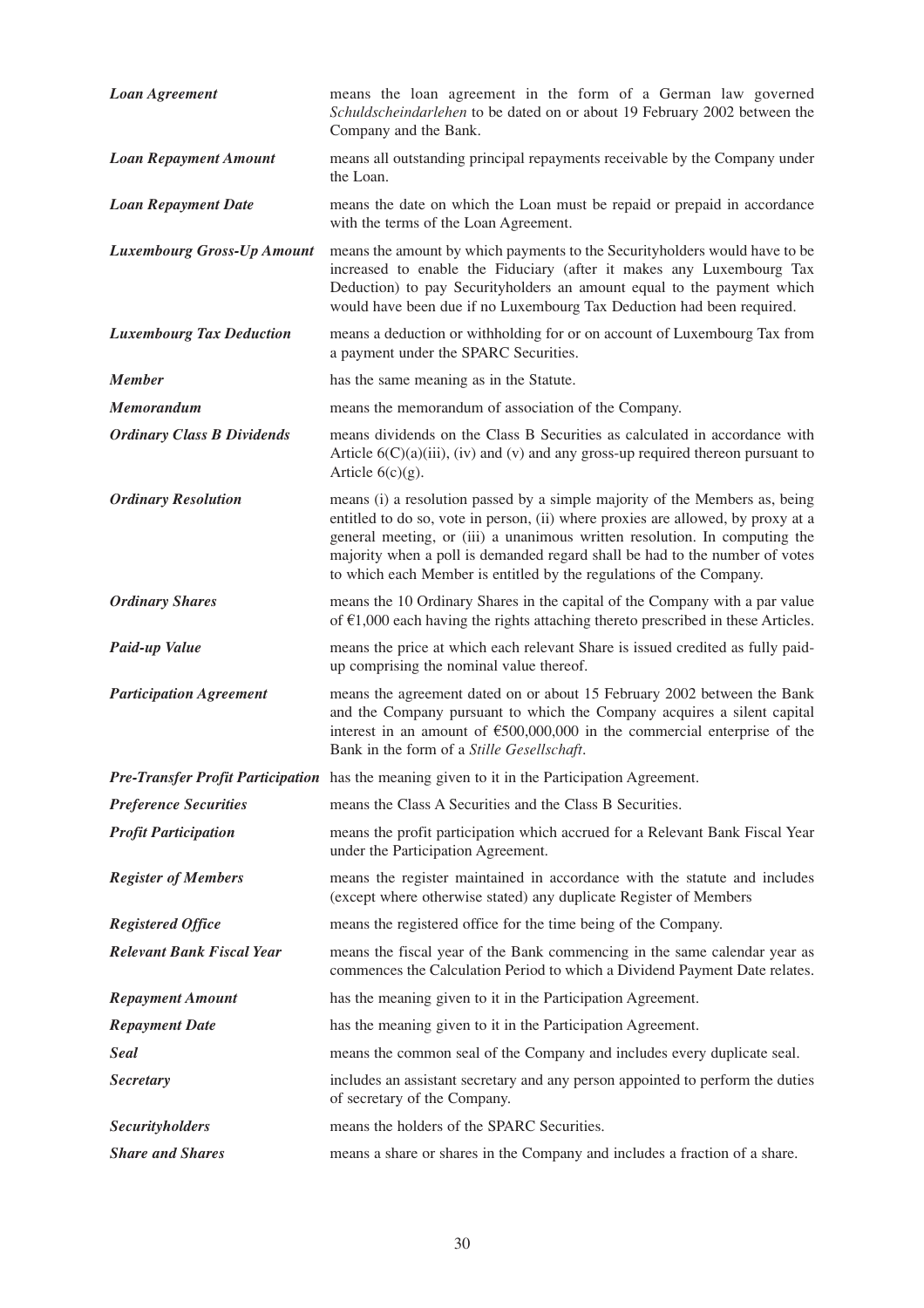| <b>SPARC</b> Securities                        | means the €500,000,000 LB Kiel Silent Participation Assimilated Regulatory<br>Capital (SPARC) securities issued by the Fiduciary.                                                                                                     |
|------------------------------------------------|---------------------------------------------------------------------------------------------------------------------------------------------------------------------------------------------------------------------------------------|
| <b>Special Resolution</b>                      | has the same meaning as in the Statute, and includes a unanimous written<br>resolution.                                                                                                                                               |
| <b>Statute</b>                                 | means the Companies Law (2001 Second Revision) of the Cayman Islands.                                                                                                                                                                 |
| <b>TARGET System</b>                           | means the Trans-European Automated Real-time Gross Settlement Express<br>Transfer System.                                                                                                                                             |
| Tax                                            | means any tax, levy, impost, duty or other charge or withholding or a similar<br>nature (including any penalty or interest payable in connection with any<br>failure to pay or any delay in paying any of the same.)                  |
| <b>Tax Deduction</b>                           | means a deduction or withholding for or on account of Tax from a payment<br>under the Articles.                                                                                                                                       |
| <b>Transaction Documents</b>                   | means the Participation Agreement, the Loan Agreement and the Articles.                                                                                                                                                               |
| <b>Transfer</b>                                | means a transfer of the Company's rights and obligations under the<br>Participation Agreement (excluding the Aggregate Pre-Transfer Profit<br>Participations) to the Class B Shareholder in accordance with Article<br>$6(C)(d)(i)$ . |
| <b>Transfer and Redemption</b><br>Confirmation | means a confirmation substantially in the form attached to the Articles of the<br>Company as Exhibit 1.                                                                                                                               |
| <b>Undertaking Agreement</b>                   | means the undertaking agreement dated on or about 15 February 2002<br>between the Bank and the Fiduciary.                                                                                                                             |

## Article 6

(C) the rights attaching to the Class B Security are as follows:

#### (a) **Income**

(i) Subject to the provisions below, each Class B Security shall confer on the Class B Shareholder a right to receive a dividend on each Class B Preference Share held.

(ii) Dividends on the Class B Securities shall be paid in respect of each Class B Calculation Period annually in arrear.

(iii) Dividends will be in an aggregate amount equal to the lower of (A) 7.4075% per annum of the Paid-up Value of the Class B Securities (subject to adjustment pursuant to Article  $6(C)(a)(v)$  below) and (B) the Profit Participation, if any, which accrued in respect of the Relevant Bank Fiscal Year (plus any interest payable under § 7(7) of the Participation Agreement.)

(iv) If the Company redeems the Class B Securities by transferring all of the Company's rights and obligations under the Participation Agreement to the Class B Shareholder, no dividends shall be payable for the Class B Calculation Period in which such redemption occurs;

(v) If the Profit Participation for a Relevant Bank Fiscal Year is less than the maximum amount which could accrue for that Relevant Bank Fiscal Year under the Participation Agreement, then the 7.4075% per annum mentioned in Article  $6(C)(a)(iii)(A)$  shall be multiplied by the quotient of the actual Profit Participation accrued for that Relevant Bank Fiscal Year divided by such maximum Profit Participation.

(vi) The Directors will declare Ordinary Class B Dividends on or before the Dividend Payment Date. Declared Ordinary Class B Dividends will be paid on the Dividend Payment Date.

(vii) Extraordinary Class B Dividends on the Class B Securities will be payable upon a Repayment Amount becoming payable to the Company under the Participation Agreement on the Repayment Date.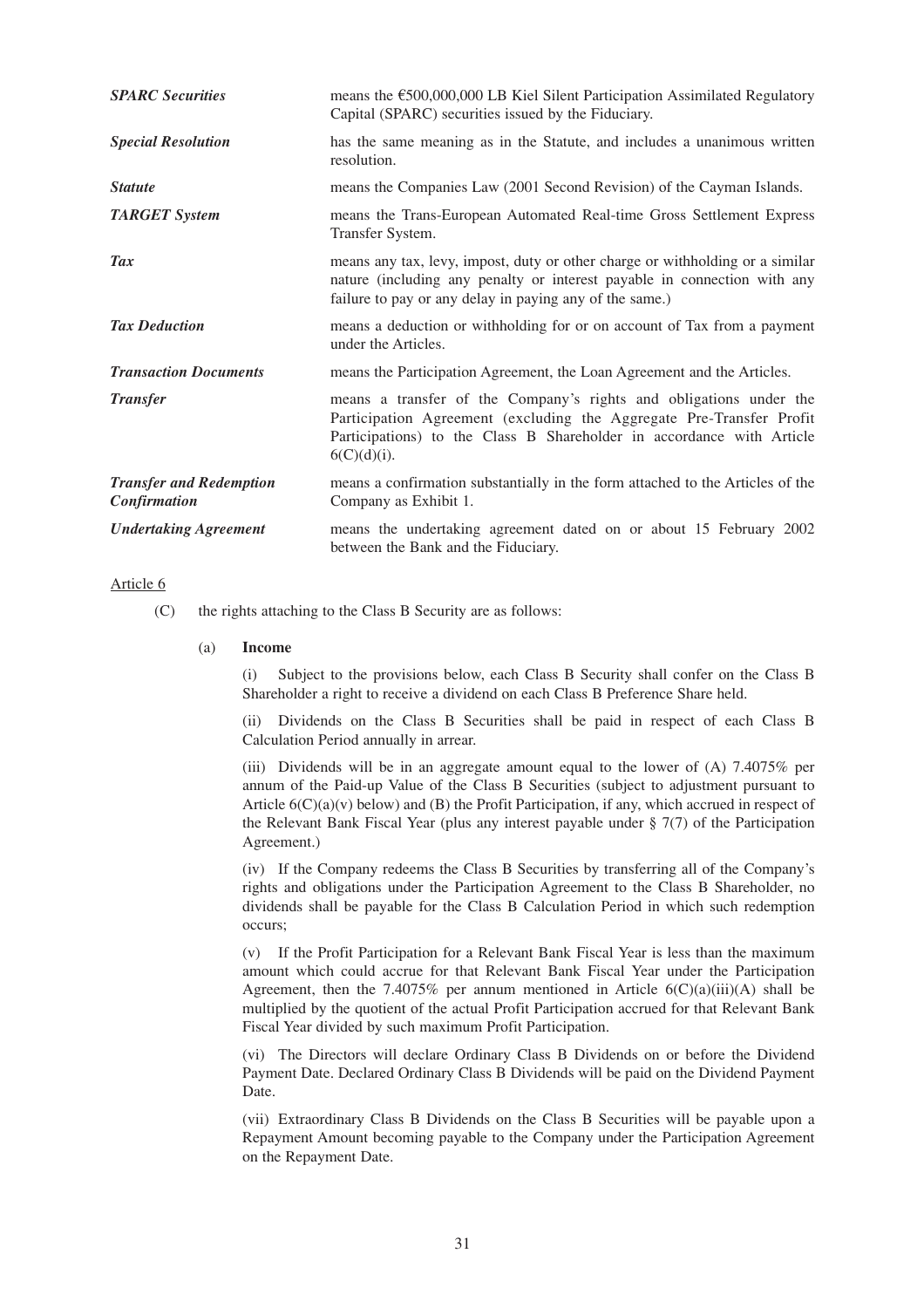(viii) The Directors will declare Extraordinary Class B Dividends on or before the Repayment Date. Declared Extraordinary Class B Dividends will be paid on the Repayment Date.

(ix) Dividends per Class B Security will be calculated by dividing the Declared Class B Dividend by the number of Class B Securities outstanding.

(x) Dividends shall accrue from day to day. Each Class B Security will cease to accrue dividends from its due date for redemption. The Class B Securities shall not confer any further rights of participation in the profit of the Company.

#### (b) **Capital**

On a winding-up of the Company or other return of capital (other than a purchase or redemption of any Class B Security):

(i) the Class B Shareholders will be entitled to share in the Class B Ring-Fenced Assets, but no further assets of the Company;

(ii) no other holders of shares in the Company will be entitled to any part of the Class B Ring-Fenced Assets;

(iii) if the proceeds of the Class B Ring-Fenced Assets are insufficient to repay in full the Paid-up Value of each Class B Security together with any Declared Ordinary Class B Dividend and Declared Extraordinary Class B Dividend, such proceeds shall be apportioned pro rata amongst the Class B Securities;

(iv) if the aggregate value of claims of the Company's creditors exceed the Company's assets (minus the Class A Ring-Fenced Assets and the Class B Ring-Fenced Assets), the rights of the Class B Shareholders in the assets of the Company will rank junior to the rights of the Class A Shareholders up to an amount equal to the sum of the Loan Repayment Amount and the Aggregate Pre-Transfer Profit Participations (plus amounts which have actually been received thereunder and minus amounts which have been received and passed on to Class A Shareholders), but senior to the holders of other shares in the Company up to an amount equal to the Class B Ring-Fenced Assets (plus amounts which have actually been received thereunder and minus amounts which have been received and passed on to Class B Shareholders).

#### (c) **Voting**

The Class B Shareholder shall be entitled to receive notice of general meetings of the Company but shall not be entitled to attend or vote thereat.

#### (d) **Redemption**

The Class B Securities shall be redeemed by the Company upon and subject to the provisions of the applicable laws in the Cayman Islands and the following terms and conditions:

(i) the Company will redeem all of the Class B Securities (but not some only) on the Class B Transfer Redemption Date, which obligation will be satisfied in full by the Company transferring all of the Company's rights and obligations under the Participation Agreement (excluding the Aggregate Pre-Transfer Profit Participations) to the Class B Shareholder on the Class B Transfer Redemption Date (which transfer will be effected by the Class B Shareholder and the Company executing the Transfer and Redemption Confirmation) whereupon the Class B Securities shall be deemed to have been redeemed in full, irrespective of the value of the Silent Contribution (excluding the Aggregate Pre-Transfer Profit Participations) and that such value may be less than the aggregate par value of the Class B Securities. Redemption of the Class B Securities will not release the Company from its obligations under Article 6(C)(g).

(ii) the Company will redeem all of the Class B Securities (but not some only) on the Class B Cash Redemption Date, which obligation will be satisfied in full by the Company paying to the Class B Shareholders an amount equal to the Class B Redemption Amount, any unpaid Declared Ordinary Class B Dividends and any unpaid Declared Extraordinary Class B Dividends on the Class B Cash Redemption Date whereupon the Class B Securities shall be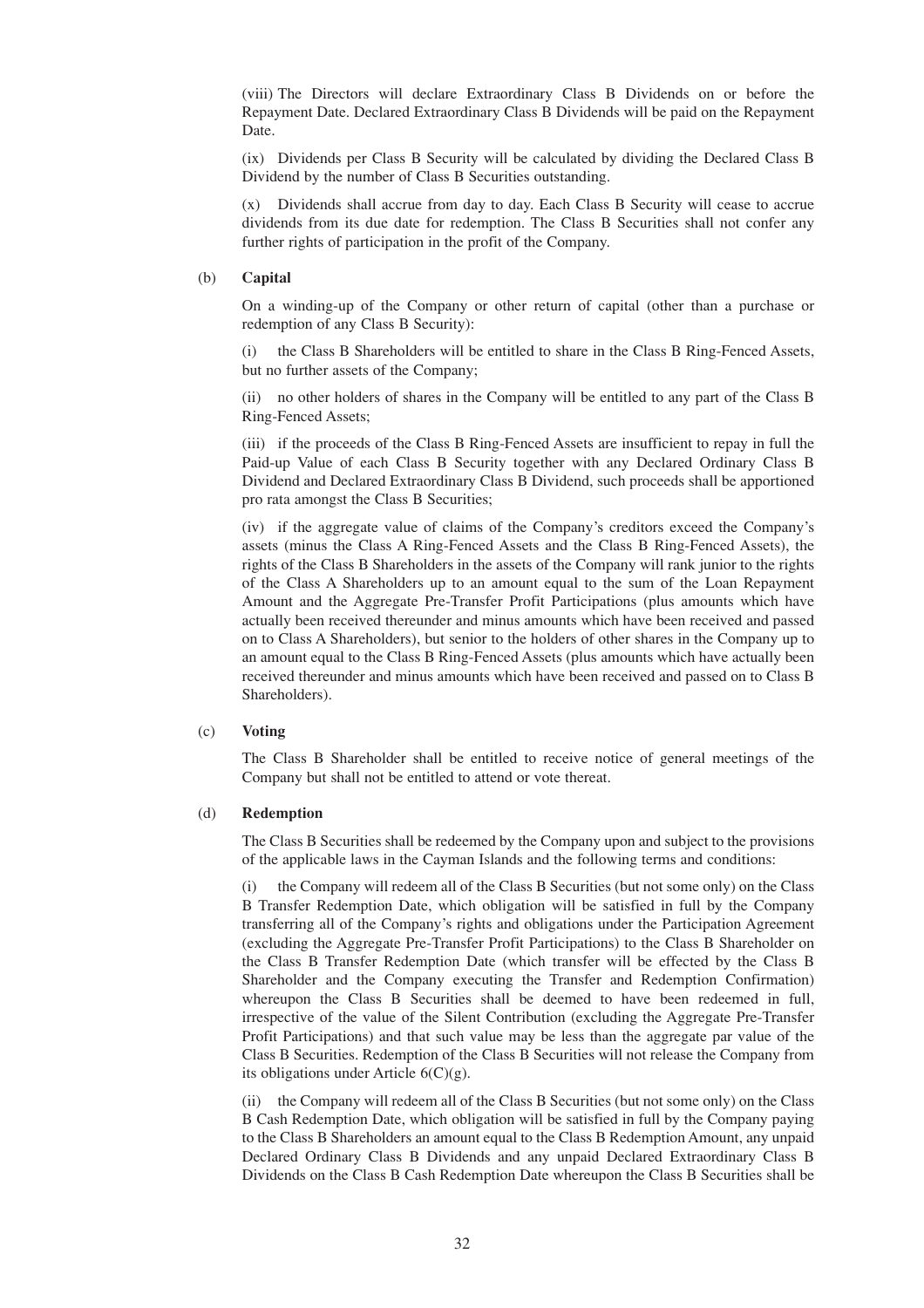deemed to have been redeemed in full, irrespective of either (x) the value of the Class B Redemption Amount, Declared Ordinary Class B Dividends or Declared Extraordinary Class B Dividends or (y) the Class B Redemption Amount being lower than the Paid-up Value of the Class B Securities.

#### (e) **Return of capital – General**

In the event that the Class B Redemption Amount is insufficient to repay in full the Paid-up Value of each Class B Security and unpaid Declared Ordinary Class B Dividends, the Class B Redemption Amount will be apportioned pro rata amongst the Class B Securities as payment in full for the Class B Securities.

(ii) The Class B Securities may not be redeemed or any capital returned in respect thereof other than pursuant to Article 6(C)(d) or on a winding up of the Company.

#### (f) **Notice to Class B Shareholder**

(i) The Company will, forthwith upon becoming aware that the Class B Securities will be redeemed, notify the Class B Shareholder of (A) the date on which they will be redeemed, (B) whether they will be redeemed by way of transferring the Company's rights under the Participation Agreement (other than the Aggregate Pre-Transfer Profit Participations) to the Issuer or by way of a payment in cash (C) if the Class B Securities are to be redeemed by way of a payment in cash, the amount thereof.

(ii) The Company will, forthwith upon becoming aware that the Participation Agreement will terminate, notify the Class B Shareholder thereof.

#### (g) **Gross-Up**

(i) The Company shall make all payments to the Class B Shareholder pursuant to these articles of association without any Tax Deduction, unless a Tax Deduction is required by law.

(ii) If a Tax Deduction is required by law to be made by the Company the amount of the payment due from the Company shall be increased to an amount which (after making any Tax Deduction) leaves an amount equal to the payment which would have been due if no Tax Deduction had been required.

(iii) If the Class B Shareholder (A) is required under the SPARC Securities to make a Luxembourg Tax Deduction when it passes a payment from the Company on to Securityholders or from the Bank on to the Securityholders (under the Undertaking Agreement) and (B) advises the Company of the Luxembourg Gross-Up Amount, the Company shall make such payment to the Class B Shareholder together with such Luxembourg Gross-Up Amount.

#### (h) **Negative covenant**

The Company shall not, without the written consent of the Class B Shareholder:

- (i) make any payment to any holder of any shares in the Company with the proceeds of the Class B Ring-Fenced Assets except:
	- (A) to the Class B Shareholder; or
	- (B) to the Class A Shareholder, but only in an amount equal to or less than the Class A Dividend Cash Amount.
- (ii) engage in any business or any other activities other than:
	- (A) the performance of its obligations under the Transaction Documents and any other agreement which have been entered into in connection with the issue of the Class B Securities;
	- (B) the enforcement of its rights;
	- (C) the performance of any acts which are necessary or desirable in connection with  $(A)$  or  $(B)$ ;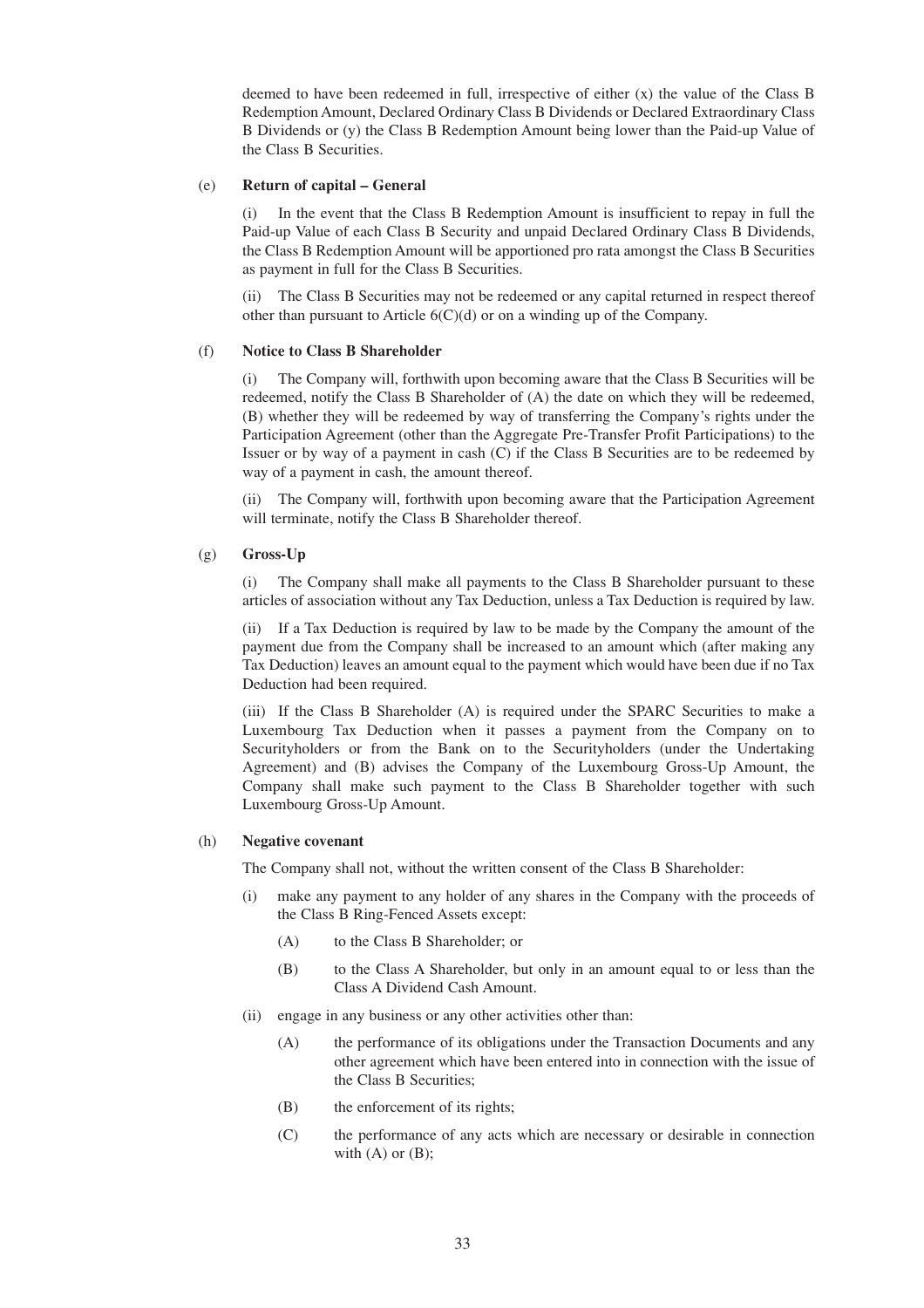- (D) the execution of all further documents and undertaking of all other actions, at any time and to the extent permitted by law, which, in the opinion of the Class B Shareholder, are necessary or desirable having regard to the interests of the Securityholders, in order to ensure these articles of association remain valid; and
- (iii) hold shares in any entity;
- (iv) dispose of any assets or any part thereof or interest therein;
- (v) pay dividends or make any other distribution to its shareholders other than dividends to Class A Shareholders and Class B Shareholders in accordance with this Article 6;
- (vi) incur any indebtedness;
- (vii) have any employees or own any real estate asset;
- (viii) create or permit to subsist any mortgage, lien, pledge, security interest or other encumbrance in respect of any of its assets;
- (ix) consolidate or merge with or into any other person;
- (x) issue new shares or acquire shares (other than Class A Securities for the purposes of paying Declared Class A Dividends in accordance with this Article 6);
- (xi) open or maintain any bank accounts (other than the LB Kiel Funding I Bank Accounts);
- (xii) agree to the modification of any Transaction Document.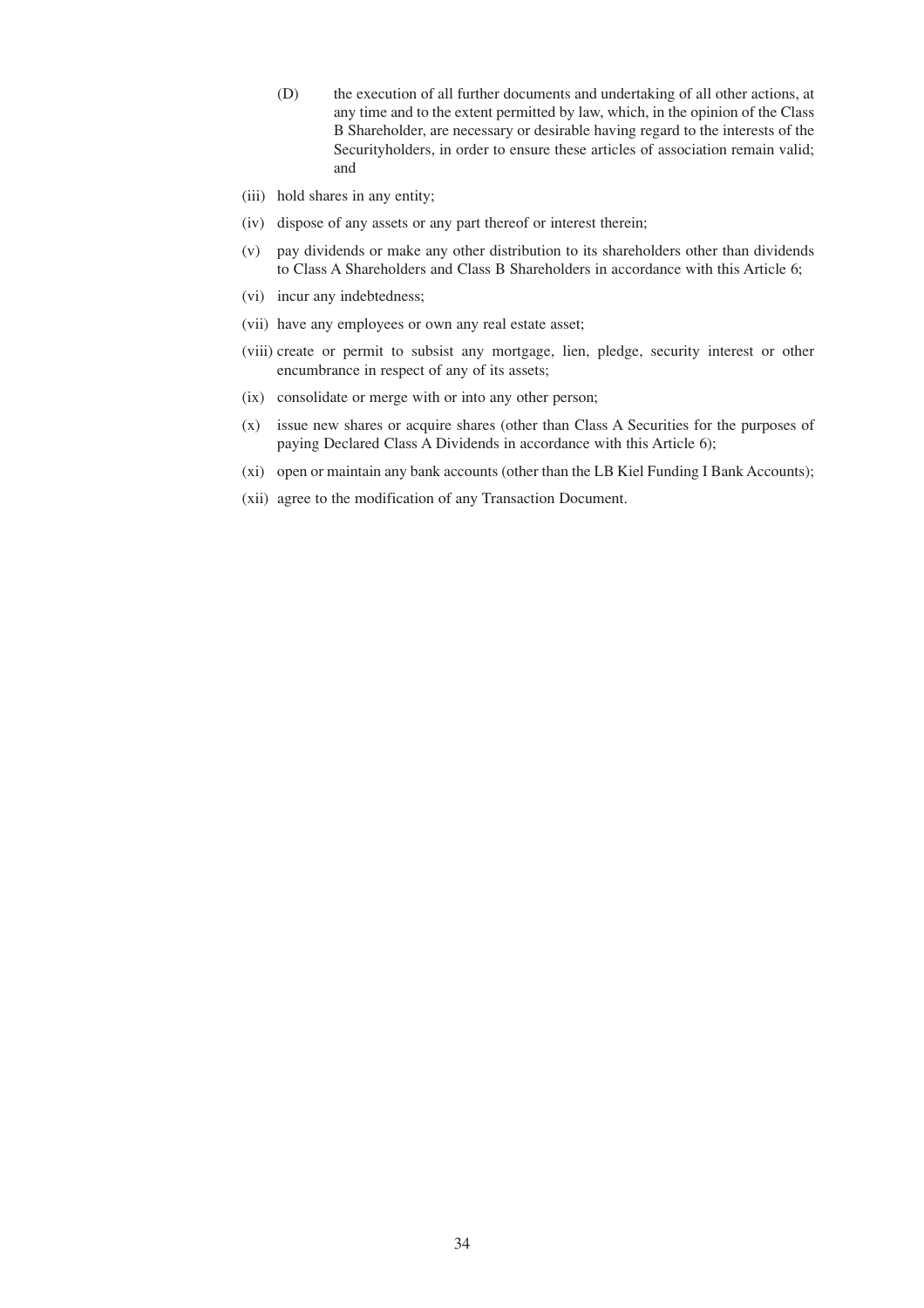# **TERMS & CONDITIONS OF THE PARTICIPATION**

# **The German Text of the Participation Agreement is legally binding. The English translation is for convenience only.**

Vertrag über die Errichtung einer

Stillen Gesellschaft

zwischen

LB Kiel Funding I (nachstehend als *Stiller Gesellschafter* bezeichnet)

und

Landesbank Schleswig-Holstein Girozentrale, Kiel (nachstehend als *Bank* bezeichnet)

#### **Präambel**

Der Stille Gesellschafter und die Bank beabsichtigen die Errichtung einer stillen Gesellschaft mit dem Ziel, dass die Einlage des Stillen Gesellschafters in der Bank auf Dauer als haftendes Eigenkapital (Kernkapital) dient.

Dies vorausgeschickt, vereinbaren die Parteien folgendes:

# **§ 1**

#### **Definitionen und Auslegung**

1. **Definitionen**: Sofern aus dem Zusammenhang nicht etwas anderes hervorgeht, haben die nachstehenden Begriffe folgende Bedeutung:

*Gesamt-Prä-Transfer-Gewinnbeteiligung* steht für die Summe aller Prä-Transfer-Gewinnbeteiligungen;

Ein *Jahresbilanzverlust* liegt dann vor, wenn die nicht konsolidierte Jahresbilanz der Bank nach Prüfung durch eine international und vom BAKred anerkannte Wirtschaftsprüfungsgesellschaft keinen Bilanzgewinn für das Geschäftsjahr in Bezug auf die maßgebliche Gewinnbeteiligung ausweist. Der Bilanzgewinn schließt den Jahresüberschuss oder -fehlbetrag ein, *zuzüglich* des Gewinnvortrags aus den Vorjahren, *abzüglich* des Verlustvortrags aus den Vorjahren, *zuzüglich* der Entnahmen aus Kapital- und Gewinnrücklagen, *abzüglich* Einstellungen in Gewinnrücklagen, und zwar jeweils nach Maßgabe der in Übereinstimmung mit dem Aktiengesetz und den Grundsätzen ordnungsmäßiger Buchführung der Bundesrepublik Deutschland im Einklang mit dem Handelsgesetzbuch sowie sonstigem zum

Agreement on the Establishment of a

Silent Partnership

between

LB Kiel Funding I (hereinafter called *Silent Partner*)

and

Landesbank Schleswig-Holstein Girozentrale, Kiel (hereinafter called *Bank*)

#### **Preamble**

The Silent Partner and the Bank intend to establish a silent partnership for the purpose of achieving that the Silent Partner's contribution to the Bank serves permanently as liable own capital (core capital).

This being premised, the parties agree as follows:

#### **§ 1 Definitions and Interpretation**

1. **Definitions**: Unless the context requires otherwise, the following terms will have the following meanings:

*Aggregate Pre-Transfer Profit Participation* means the sum of all Pre-Transfer Profit Participations;

*Annual Balance Sheet Loss* is present if the annual unconsolidated balance sheet of the Bank, as audited by an auditing firm which is recognised internationally and by the BAKred, does not show a balance sheet profit for the fiscal year to which the relevant Profit Participation relates. Such balance sheet profit includes the annual surplus or loss, *plus* any profit carried forward from previous years, *minus* any loss carried forward from previous years, *plus* transfers from capital reserves and earnings reserves, *minus* allocations to earnings reserves, all as determined in accordance with the German Stock Corporation Act and accounting principles generally accepted in the Federal Republic of Germany as described in the German Commercial Code and other applicable German law then in effect;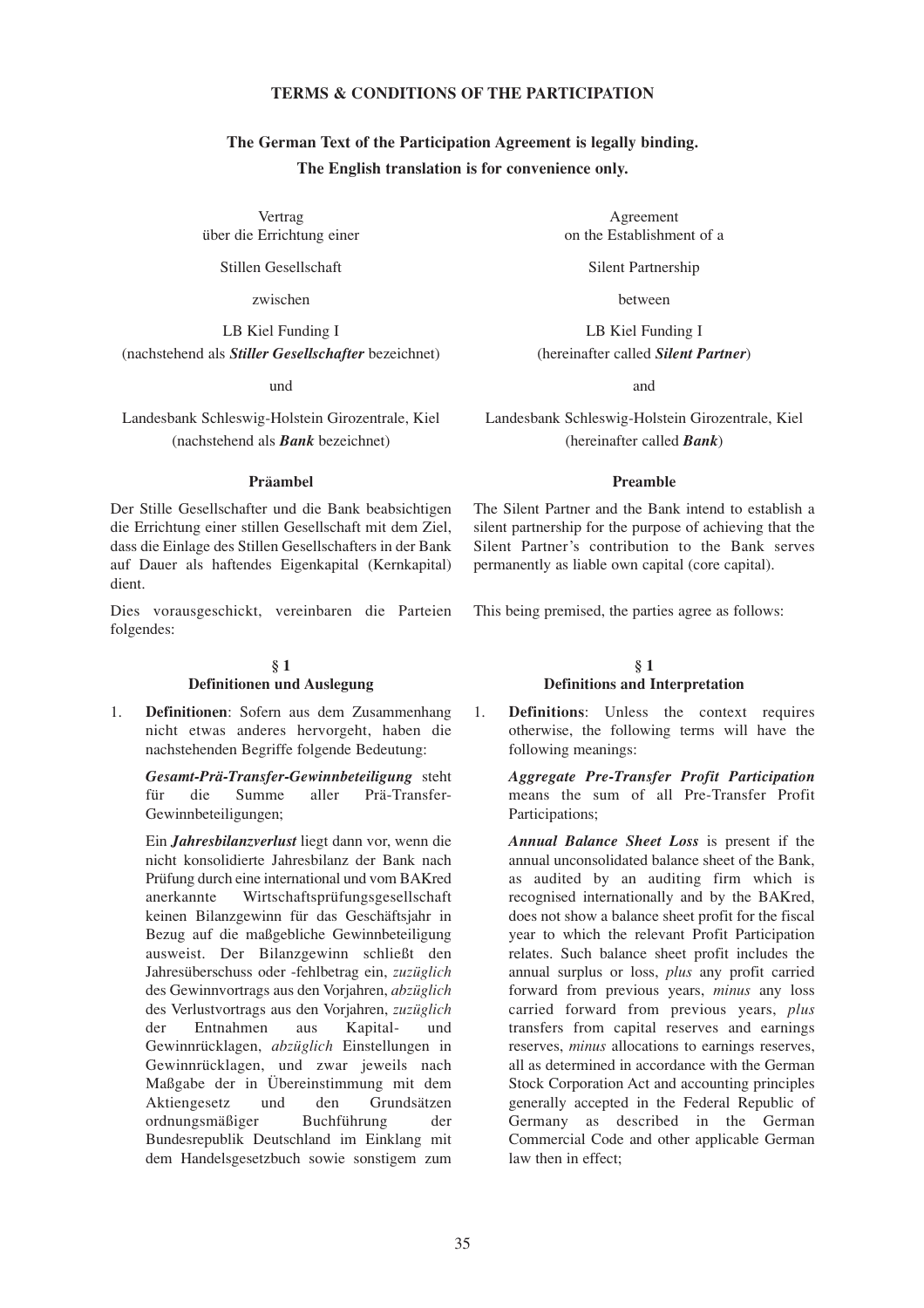maßgeblichen Zeitpunkt anwendbaren deutschen Recht getroffenen Feststellungen;

*BAKred* steht für das Bundesaufsichtsamt für das Kreditwesen oder eine etwaige Nachfolgebehörde, die an seine Stelle tritt;

*Buchwert* steht für den Buchwert der Stillen Einlage, so wie dieser in der Bilanz der Bank für das Geschäftsjahr der Bank festgestellt wurde, in das der Beendigungstag fällt. Wenn sich bei Aufstellung der Bilanz der Bank die Entstehung eines Jahresbilanzverlusts abzeichnet, so wird dieser Jahresbilanzverlust anteilig nach Maßgabe des § 6 vom Buchwert abgezogen;

*Geschäftstag* steht für jeden Tag, an dem das TARGET System geöffnet ist und Geschäftsbanken und Devisenmärkte in Frankfurt und Luxemburg im allgemeinen Geschäftsverkehr Zahlungen abwickeln;

*Berechnungs-Geschäftstag* steht für jeden Tag (mit Ausnahme von Samstagen oder Sonntagen), an dem das Trans European Real Time Gross Settlement Express Transfer System geöffnet ist;

Das *Class B Transfer-Rückzahlungsdatum* hat die ihm in den Statuten der LB Kiel Funding I beigelegte Bedeutung;

*Treuhänderin* steht für die Banque de Luxembourg, eine in Luxemburg errichtete société anonyme, die nach luxemburgischem Recht auf treuhänderischer Basis für die Wertpapierinhaber tätig wird, bzw. für ihre Nachfolgerin oder Zessionarin;

*Zinsfestlegungstag* steht für den zweiten Berechnungs-Geschäftstag vor dem 30 Juni des laufenden Gewinnzeitraums;

*KWG* steht für das Kreditwesengesetz;

*Einlagennennbetrag* steht für den Betrag von  $£500,000,000$  (fünfhundert Millionen euro);

*Beteiligungssatz* steht für den Zinssatz zuzüglich 2,15%;

*Post-Transfer-Gewinnbeteiligung* steht für die in der jeweiligen Post-Transfer-Gewinnperiode aufgelaufene Gewinnbeteiligung;

*Post-Transfer-Gewinnperiode* steht für jeden Zeitraum vom (einschließlich) 1. Januar bis (einschließlich) 31. Dezember. Die erste Post-Transfer-Gewinnperiode beginnt am 1. Januar des Jahres, in welches der Transfer-Tag fällt. Falls der Transfer-Tag vor dem oder am 31. Dezember 2002 eintreten sollte, beginnt die erste Post-Transfer-Gewinnperiode am Anfangsdatum; *BAKred* means the German Banking Supervisory Authority or any successor agency taking its place;

*Book Value* means the book value of the Silent Contribution as determined in the Bank's balance sheet for the Bank's fiscal year in which the Termination Date occurs. If, when drawing up the Bank's balance sheet, it becomes evident that an Annual Balance Sheet Loss would arise, such Annual Balance Sheet Loss shall be proportionately deducted from the Book Value in accordance with § 6.

*Business Day* means a day on which the TARGET System is operational and commercial banks and foreign exchange markets settle payments in the general course of business in Frankfurt and Luxembourg;

*Calculation Business Day* means any day (other than a Saturday or a Sunday) on which the Trans European Real Time Gross Settlement Express Transfer System is operating;

*Class B Transfer Redemption Date* has the meaning given to Class B Transfer Redemption Date in the articles of association of LB Kiel Funding I;

*Fiduciary* means Banque de Luxembourg, a société anonyme incorporated in Luxembourg or its successor or transferee acting on a fiduciary basis under Luxembourg law for the Securityholders;

*Interest Determination Date* means the second Calculation Business Day prior to 30 June of the current Profit Period;

*KWG* means the German Banking Act;

*Nominal Contribution Amount* means  $£500,000,000$  (five hundred million euro),

*Participation Rate* means the Rate of Interest plus 2.15%;

*Post-Transfer Profit Participation* means a profit participation accrued in any Post-Transfer Profit Period;

*Post-Transfer Profit Period* means each period from (and including) 1 January to (and including) 31 December. The first Post-Transfer Profit Period shall commence on 1 January of the year in which the Transfer Date occurs. If the Transfer Date occurs on or before 31 December 2002, the first such Post-Transfer Profit Period shall commence on the Start Date;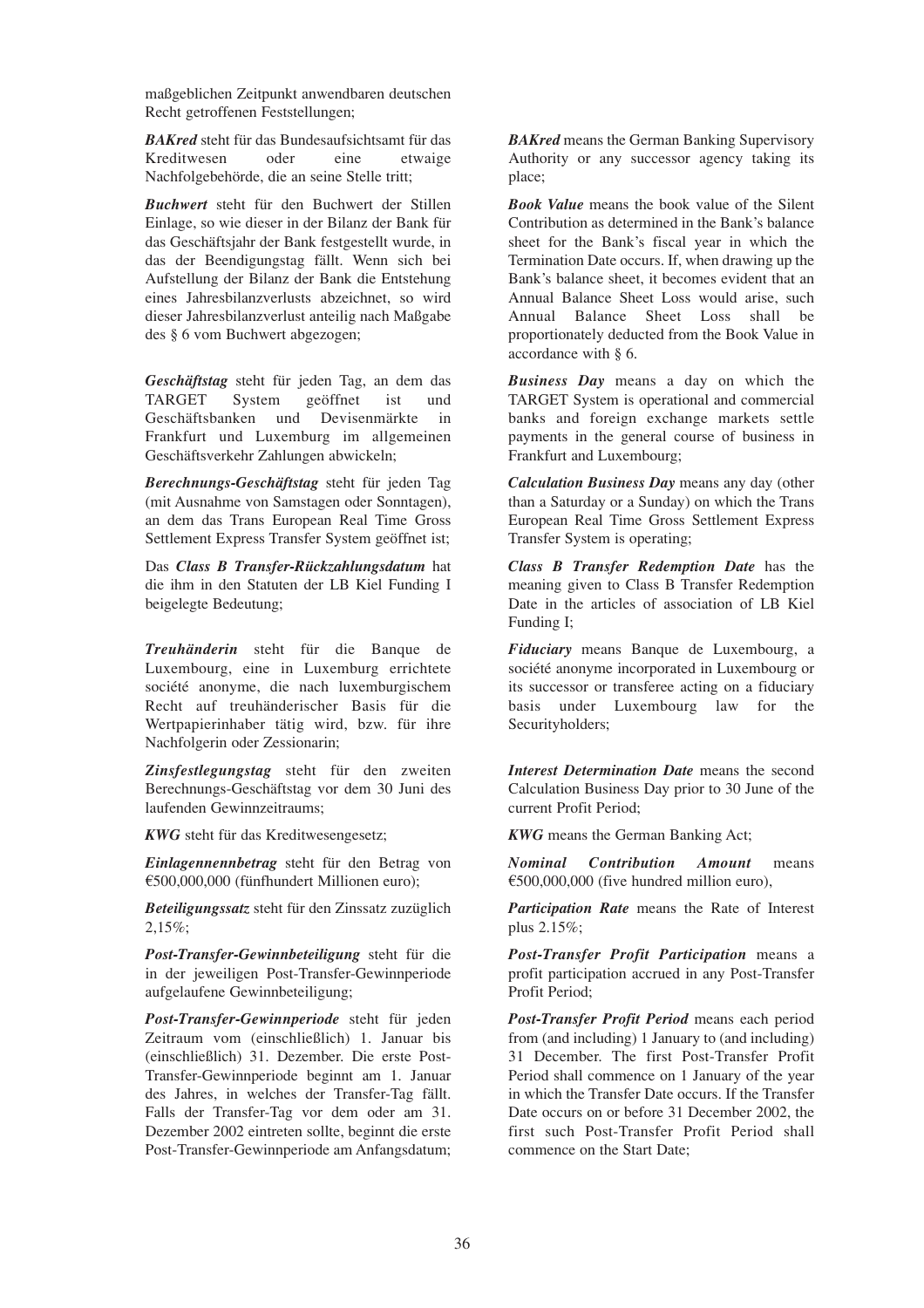*Prä-Transfer-Gewinnbeteiligung* steht für die in der jeweiligen Prä-Transfer-Gewinnperiode aufgelaufene Gewinnbeteiligung;

*Prä-Transfer-Gewinnperiode* steht jeweils für den Zeitraum vom 1. Januar (einschließlich) bis 31. Dezember (einschließlich) eines Jahres, wobei die erste Prä-Transfer-Gewinnperiode am Anfangsdatum (einschließlich) beginnt und die letzte Prä-Transfer-Gewinnperiode vom 1. Januar (einschließlich) bis zum 31. Dezember 2002 (einschließlich) desjenigen Jahres läuft, das dem Jahr vorangeht, in welches der Transfer-Tag fällt. Falls der Transfer-Tag vor den 31. Dezember 2002 fällt, gibt es keine Prä-Transfer-Gewinnperiode;

*Gewinnbeteiligung* steht für eine Prä-Transfer-Gewinnbeteiligung oder eine Post-Transfer-Gewinnbeteiligung;

*Gewinnzeitraum* steht für eine Prä-Transfer-Gewinnperiode oder eine Post-Transfer-Gewinnperiode;

*Zinssatz* steht für das arithmetische Mittel (ggf. auf das nächste Tausendstel eines Prozentpunktes gerundet wobei 0,0005 aufgerundet wird) der Angebotssätze (ausgedrückt als Prozentsatz per annum) für Euro-Einlagen auf 12 Monate am 30. Juni des maßgeblichen Gewinnzeitraums, die am maßgeblichen Zinsfestlegungstag auf der Bildschirmseite um 11 Uhr (Brüsseler Ortszeit) erscheinen, wie diese von der Bank festgestellt werden. Wenn die Bildschirmseite nicht am Zinsfestlegungstag um 11 Uhr (Brüsseler Ortszeit) zur Verfügung steht oder kein Angebotssatz oder weniger als drei Angebotssätze angezeigt werden, wird die Bank vier von ihr ausgewählte Referenzbanken um deren entsprechende Angebotssätze (ausgedrückt als Prozentsatz per annum) für Euro-Einlagen auf 12 Monate am 30. Juni des maßgeblichen Gewinnzeitraums ersuchen, die diese führenden europäischen Banken auf dem Eurozonen-Interbankenmarkt gegen 11 Uhr (Brüsseler Ortszeit) am Zinsfestlegungstag anbieten. Wenn zwei oder mehr Referenzbanken der Bank derartige Angebotssätze zur Verfügung stellen, wird der Zinssatz für den entsprechenden Gewinnzeitraum aus dem arithmetischen Mittel dieser Angebotssätze (ggf. auf das nächste Tausendstel eines Prozentpunktes gerundet, wobei 0,0005 aufgerundet wird) ermittelt. Wenn der Zinssatz nicht in der vorbeschriebenen Weise festgestellt werden kann, gilt als Zinssatz der Angebotssatz oder das arithmetische Mittel aus Angebotssätzen von der Bildschirmseite gemäß vorstehender Beschreibung vom letzten Tag vor dem Zinsfestlegungstag, an dem diese Angebotssätze veröffentlicht wurden. Wenn nach *Pre-Transfer Profit Participation* means a profit participation accrued in any Pre-Transfer Profit Period;

*Pre-Transfer Profit Period* means each period from (and including) 1 January to (and including) 31 December of a year provided, however, that the first such Pre-Transfer Profit Period will commence on (and include) the Start Date and provided, further, the last Pre-Transfer Profit Period will be from (and include) 1 January to (and include) 31 December of the year which precedes the year in which the Transfer Date occurs. Except, however, if the Transfer Date occurs before 31 December 2002, there shall be no such Pre-Transfer Profit Period;

*Profit Participation* means a Pre-Transfer Profit Participation or a Post-Transfer Profit Participation;

*Profit Period* means a Pre-Transfer Profit Period or a Post-Transfer Profit Period;

*Rate of Interest* means the arithmetic mean (rounded, if necessary, to the nearest one thousandth of a percentage point, with 0.0005 being rounded upwards) of the offered quotations (expressed as a percentage rate per annum) for 12 months deposits in euro on 30 June of the relevant Profit Period, which appear on the Screen Page as of 11:00 a.m. (Brussels time) on the relevant Interest Determination Date, all as determined by the Bank. If the Screen Page is not available, no quotation appears or fewer than three such offered quotations appear at 11:00 a.m. (Brussels time) on the Interest Determination Date, the Bank shall request four Reference Banks selected by it to provide it with their respective offered quotation (expressed as a percentage rate per annum) 12 months deposits in euro on 30 June of the relevant Profit Period commences to leading European banks in the Euro-zone interbank market at approximately 11.00 a.m. (Brussels time) on the Interest Determination Date. If two or more Reference Banks provide the Bank with such offered quotations, the Rate of Interest for the relevant Profit Period shall be the arithmetic mean of such offered quotations (rounded if necessary to the nearest one thousandth of a percentage point, with 0.0005 being rounded upwards). If the Rate of Interest cannot be determined in such manner, the Rate of Interest shall be the offered quotation or the arithmetic mean of the offered quotations on the Screen Page, as described above, on the last day preceding the Interest Determination Date on which such quotations were offered. If for the preceding sentences five or more such offered quotations are available on the Screen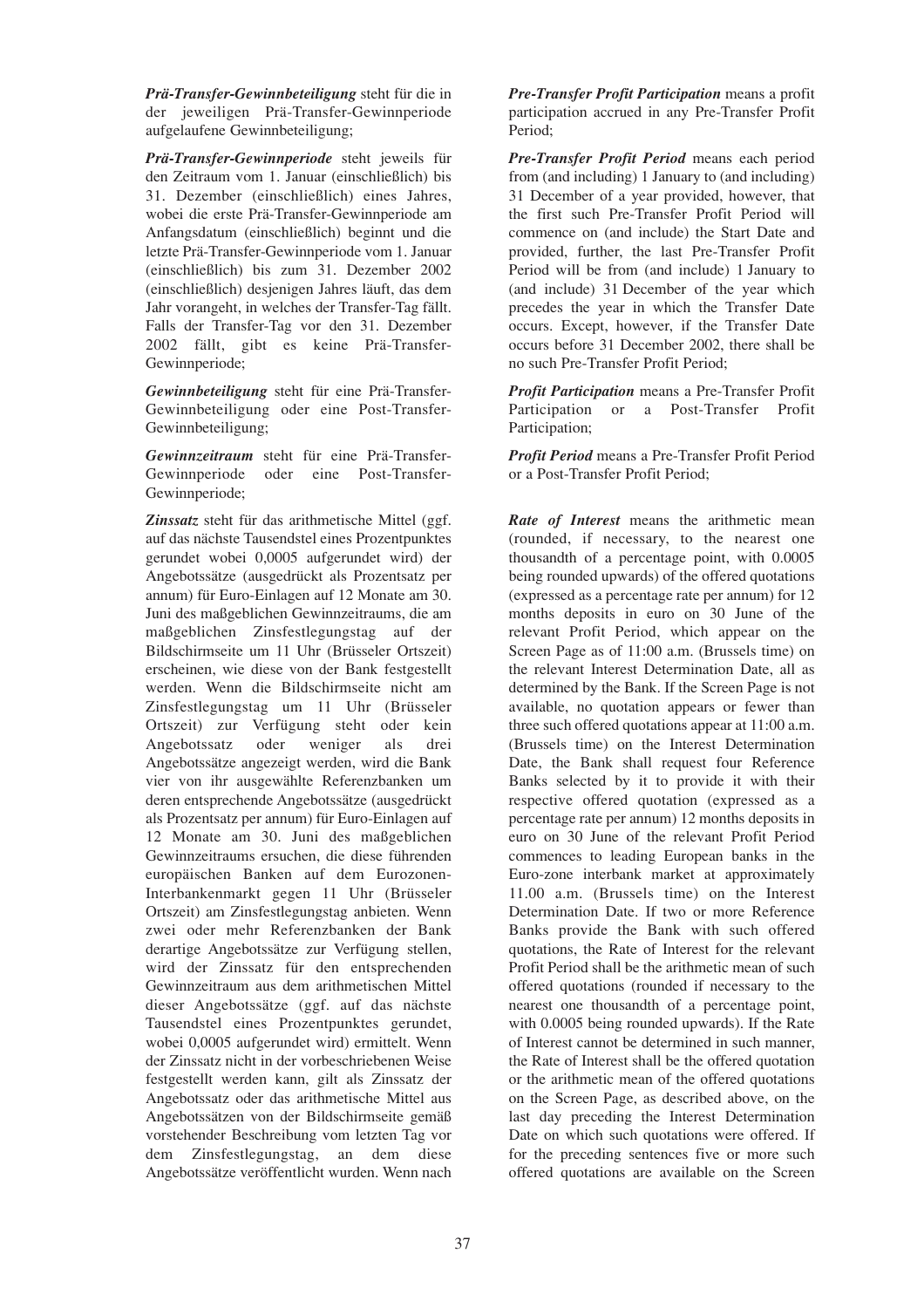Maßgabe der Festlegungen in den vorstehenden Sätzen fünf oder mehr Angebotssätze auf der Bildschirmseite zur Verfügung stehen, lässt die Bank zur Feststellung des arithmetischen Mittels den höchsten (falls der Höchstkurs mehrfach angeboten wird, diesen nur einmal) und den niedrigsten (falls der Niedrigstkurs mehrfach angeboten wird, diesen nur einmal) außer Acht;

*Herabsetzung* steht für jede Herabsetzung der Stillen Einlage nach § 6(1);

*Referenzbank* steht für eine Bank in Eurozonen-Interbankenmarkt;

*Rückzahlungsbetrag* steht entweder für den Buchwert oder den Einlagennennbetrag, je nachdem welcher niedriger ist;

*Rückzahlungstag* steht für (i) den 30. Juni des Jahres, das auf das Geschäftsjahr der Bank folgt, in das der Beendigungstag fällt oder, falls der 30. Juni kein Geschäftstag ist, den nächsten Geschäftstag nach dem 30. Juni oder, falls später, (ii) den ersten Frankfurter Geschäftstag nach Feststellung des Jahresabschlusses der Bank für das Geschäftsjahr, in das der Beendigungstag fällt;

*Bildschirmseite* steht für die Telerate-Page 248 "**EURIBOR Screen Page**" (oder jede andere Bildschirmseite von Telerate oder sonstiger Informationsanbieter, die als Nachfolger der Telerate-Page 248 zur Darstellung derartiger Sätze bestimmt wurden);

*Wertpapierinhaber* steht für die Inhaber der LB Kiel Silent Participation Assimilated Regulatory Capital (SPARC) Securities über  $\text{\textsterling}500,000,000$ , die zum oder nach dem Datum dieses Beteiligungsvertrages von der Treuhänderin ausgegeben werden;

*Anfangsdatum* steht für den 19. Februar 2002;

*TARGET System* bezeichnet das Trans-European Automated Real-time Gross settlement Express Transfer-Zahlungssystem;

*Beendigungstag* bezeichnet den Tag, ab dem der Stille Gesellschafter nicht mehr am Handelsgewerbe der Bank als typischer stiller Gesellschafter beteiligt ist;

*Transfer-Tag* steht für das Datum, an welchem die Rechte des anfänglichen Stillen Gesellschafters aus diesem Beteiligungsvertrag auf die Treuhänderin nach Maßgabe der Bestimmungen von § 11 übergehen.

2. **Auslegung**. Sofern aus dem Zusammenhang nicht etwas anderes hervorgeht, bedeutet ein Verweis auf § einen Verweis auf einen Abschnitt dieses Vertrages.

Page, the highest (but if the highest is quoted more than once, only one such quote) and the lowest (but if the lowest is quoted more than once, only one such quote) shall be disregarded by the Bank for the purpose of determining the arithmetic mean;

*Reduction* means any reduction of the Silent Contribution pursuant to  $§$  6(1):

*Reference Bank* means a bank in the Euro-zone interbank market;

*Repayment Amount* means the lower of the Book Value and the Nominal Contribution Amount;

*Repayment Date* means the latter of (i) 30 June following the fiscal year in which the Termination Date occurs or, if 30 June is not a Business Day, the next Business Day following 30 June or (ii) the first Frankfurt Business Day after the Bank's annual financial statements are adopted for the fiscal year in which the Termination Date occurs;

*Screen Page* means Telerate Page 248, "**EURIBOR Screen Page**'' (or such other screen page of Telerate or such other information service, which has been designated as the successor to Telerate Page 248 for the purpose of displaying such rates);

*Securityholders* means the holders of A500,000,000 KB Kiel Silent Participation Assimilated Regulatory Capital (SPARC) Securities issued by the Fiduciary on or about the date of this Participation Agreement;

**Start Date** means 19 February 2002;

*TARGET System* means the Trans-European Automated Real-time Gross settlement Express Transfer System;

*Termination Date* shall mean the date as of which the Silent Partner ceases to participate in the Business of the Bank as an ordinary silent partner;

*Transfer Date* means the date on which the initial Silent Partner's rights under this Participation Agreement are transferred to the Fiduciary as contemplated in § 11.

2. **Interpretation**: Unless the context otherwise requires, a reference to a § means a reference to a section of this Participation Agreement.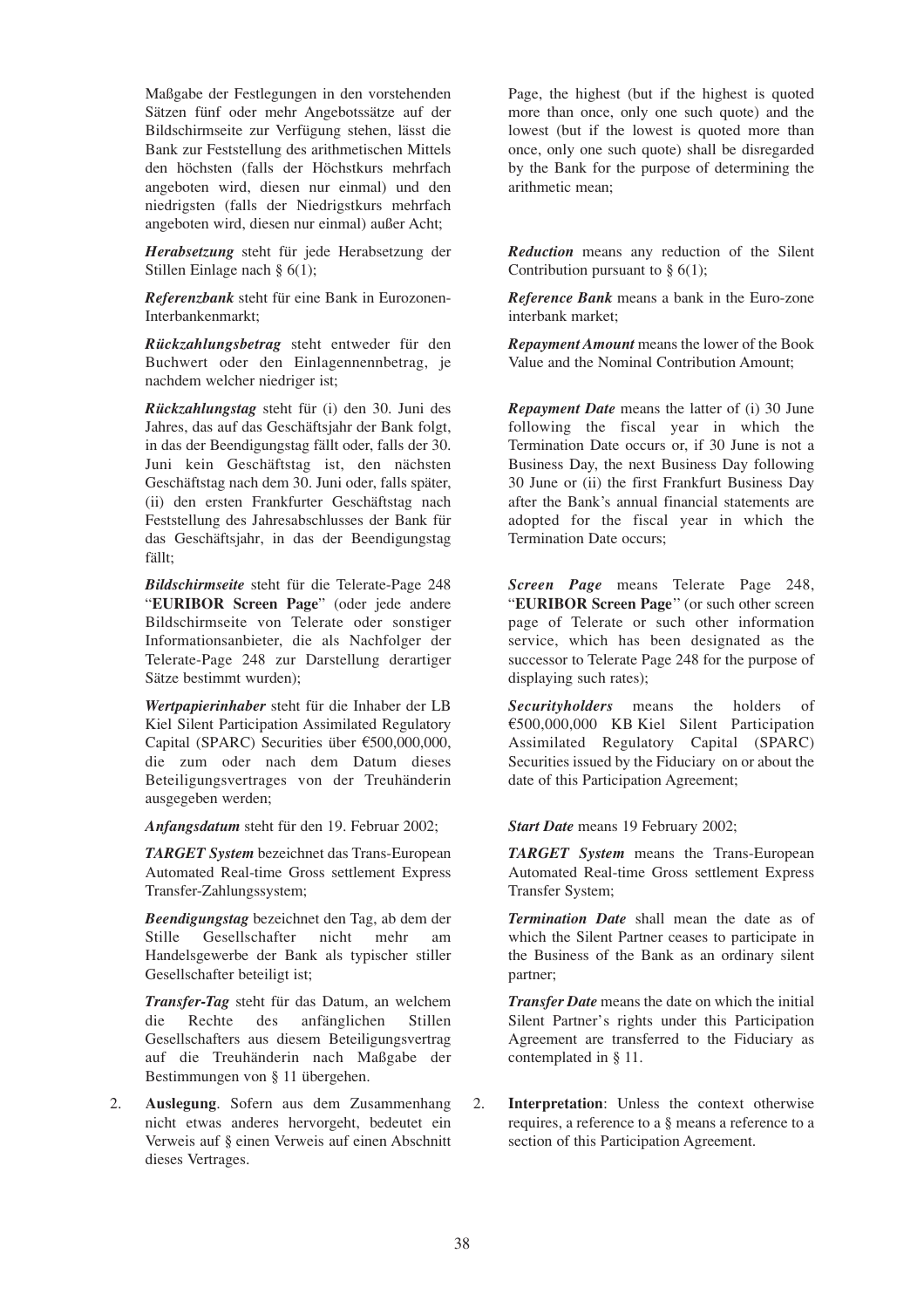## **§ 2**

#### **Vertragsgegenstand**

- 1. Der Stille Gesellschafter ist ab dem Anfangsdatum am Handelsgewerbe der Bank als typischer stiller Gesellschafter mit einer Vermögenseinlage (*Stille Einlage*) in Höhe des Einlagennennbetrags beteiligt.
- 2. Die Stille Einlage wird in bar erbracht. Sie wird am Tag des Vertragsabschlusses fällig und ist spätestens am Anfangsdatum vollständig zu leisten. Die Stille Einlage geht in das Vermögen der Bank über.

#### **§ 3 Gewinnbeteiligung**

- 1. **Allgemeines**: Als Gegenleistung für die Stille Einlage stehen dem Stillen Gesellschafter vom Anfangsdatum bis zum Beendigungstag Gewinnbeteiligungen zu, deren Höhe für den Zeitraum vom Anfangsdatum bis zum 31. Dezember vor dem Transfer-Tag nach Maßgabe von § 3(2), für den Zeitraum vom 1. Januar des Gewinnzeitraums, in den der Transfer-Tag fällt, bis zum 31. Dezember 2013 nach Maßgabe von § 3(3) und für den Zeitraum nach dem 31. Dezember 2013 nach Maßgabe des § 3(4) berechnet wird.
- 2. **Prä-Transfer-Gewinnbeteiligungen** : Vorbehaltlich § 4 wachsen Gewinnbeteiligungen für Gewinnzeiträume vor dem Gewinnzeitraum, in den der Transfer-Tag fällt, für den jeweiligen, nachstehend aufgeführten Zeitraum in Höhe des jeweils gegenüber aufgeführten Betrages an:

| Geschäftsjahr der Bank          | Betrag     |
|---------------------------------|------------|
| (bzw. entsprechender Teil)      | in euro    |
| 19. Feb. 2002 bis 31. Dez. 2002 | 50.330.411 |
| 1. Jan. 2003 bis 31. Dez. 2003  | 40.765.725 |
| 1. Jan. 2004 bis 31. Dez. 2004  | 43.785.446 |
| 1. Jan. 2005 bis 31. Dez. 2005  | 47.028.853 |
| 1. Jan. 2006 bis 31. Dez. 2006  | 50.512.516 |
| 1. Jan. 2007 bis 31. Dez. 2007  | 54.254.230 |
| 1. Jan. 2008 bis 31. Dez. 2008  | 58.273.112 |
| 1. Jan. 2009 bis 31. Dez. 2009  | 62.589.693 |
| 1. Jan. 2010 bis 31. Dez. 2010  | 67.226.025 |
| 1. Jan. 2011 bis 31. Dez. 2011  | 72.205.792 |
| 1. Jan. 2012 bis 31. Dez. 2012  | 77.554.436 |
| 1. Jan. 2013 bis 31. Dez. 2013  | 83.299.281 |

3. **Feste Post-Transfer-Gewinnbeteiligung**: Für sämtliche Gewinnzeiträume nach dem Transfer-Tag und dem Gewinnzeitraum, in den der Transfer-Tag fällt, und die (i) am 31. Dezember 2013 oder, falls früher, (ii) dem Beendigungstag enden, stehen dem Stillen Gesellschafter vorbehaltlich § 4 Gewinnbeteiligungen in Höhe von 7,4075% p.a. in Bezug auf den Einlagennennbetrag zu.

#### **§ 2 Subject Matter**

- 1. The Silent Partner participates as of the Start Date in the business of the Bank as an ordinary silent partner with an asset contribution (*Silent Contribution*) in the amount of the Nominal Contribution Amount.
- 2. The Silent Contribution will be made in cash. It is due and payable on the date hereof and shall be paid in full no later than the Start Date. The Silent Contribution passes over into the assets of the Bank.

#### **§ 3 Profit Participation**

- 1. **General**: In consideration for the Silent Contribution, the Silent Partner shall be entitled to Profit Participations from the Start Date to the Termination Date in the amounts specified in § 3(2) (for the period from the Start Date to 31 December prior to the Transfer Date), in the amounts specified in § 3(3) (for the period from 1 January of the Profit Period during which the Transfer Date occurs to 31 December 2013) and in the amounts specified in  $\S 3(4)$  (after 31) December 2013).
- 2. **Pre-Transfer Profit Participations**: Subject to § 4, Profit Participations for Profit Periods prior to the Profit Period, during which the Transfer Date occurs, will accrue in respect of each of the periods below in the amount set out opposite such period:

| Fiscal year of the Bank      | Amount       |
|------------------------------|--------------|
| (or relevant part thereof)   | in euro      |
| 19 Feb. 2002 to 31 Dec. 2002 | 50,330,411   |
| 1 Jan. 2003 to 31 Dec. 2003  | 40,765,725   |
| 1 Jan. 2004 to 31 Dec. 2004  | 43,785,446   |
| 1 Jan. 2005 to 31 Dec. 2005  | 47,028,853   |
| 1 Jan. 2006 to 31 Dec. 2006  | 50,512,516   |
| 1 Jan. 2007 to 31 Dec. 2007  | 54.254.230   |
| 1 Jan. 2008 to 31 Dec. 2008  | 58,273,112   |
| 1 Jan. 2009 to 31 Dec. 2009  | 62,589,693   |
| 1 Jan. 2010 to 31 Dec. 2010  | 67,226,025   |
| 1 Jan. 2011 to 31 Dec. 2011  | 72, 205, 792 |
| 1 Jan. 2012 to 31 Dec. 2012  | 77,554,436   |
| 1 Jan. 2013 to 31 Dec. 2013  | 83,299,281   |

3. **Fixed Post-Transfer Profit Participation**: For all Profit Periods following the Transfer Date and the Profit Period during which the Transfer Date occurs and ending on the earlier of (i) 31 December 2013 and (ii) the Termination Date, the Silent Partner shall, subject to § 4, be entitled to Profit Participations on the Nominal Contribution Amount at a rate of 7.4075% per annum.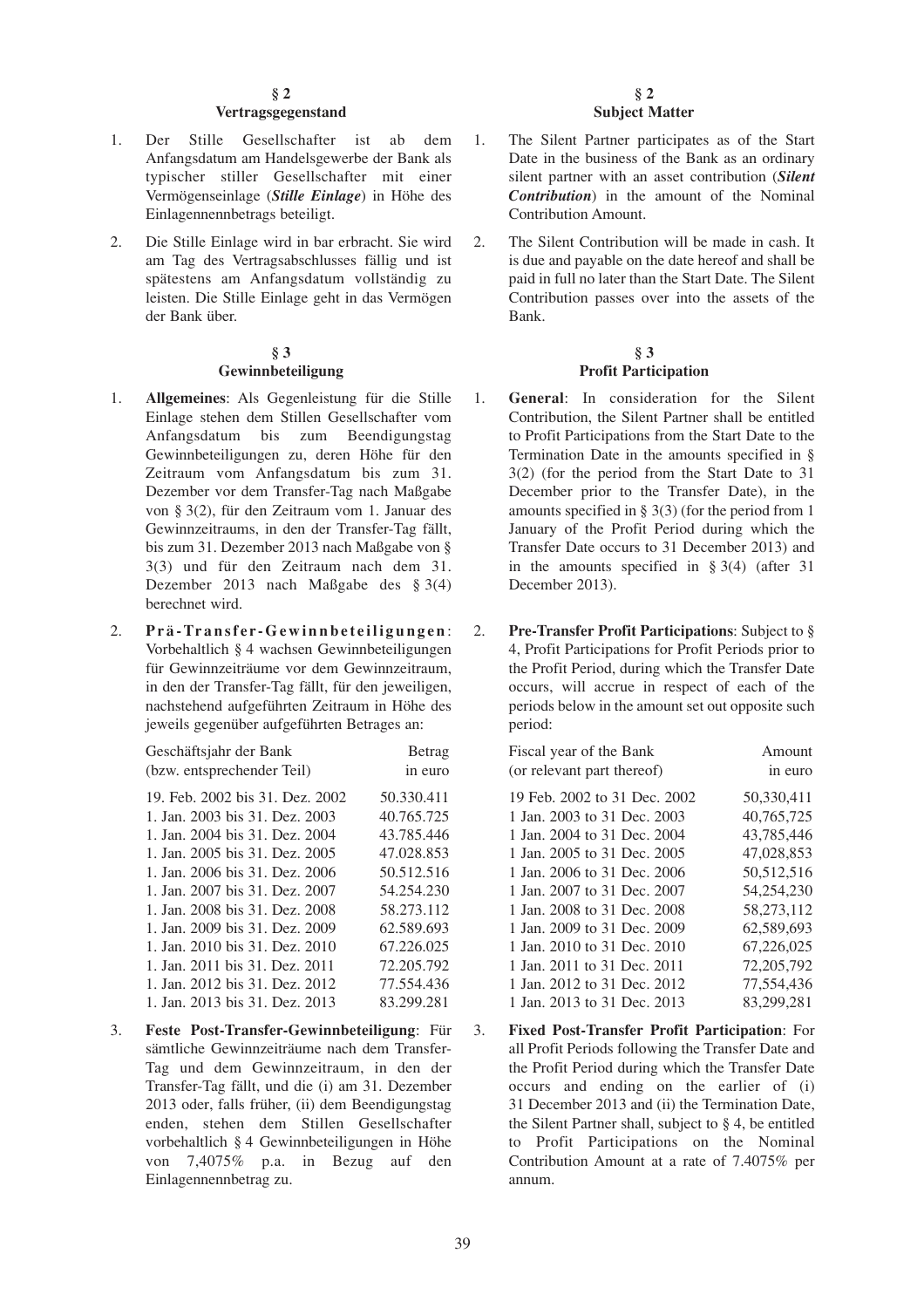- 4. **Variable Post-Transfer-Gewinnbeteiligungen**: Ab dem 1. Januar 2014 werden die Gewinnbeteiligungen für die einzelnen Gewinnzeiträume durch Multiplikation des Einlagennennbetrags mit dem anwendbaren Beteiligungssatz errechnet.
- 5. **Berechnung von Gewinnbeteiligungen**: Fällt der Beendigungstag auf einen anderen Tag als einen 31. Dezember, berechnet sich die Gewinnbeteiligung bis zum Beendigungstag durch Multiplikation des Betrages, den die Gewinnbeteiligung ergeben hätte, wenn der Beendigungstag nicht eingetreten wäre, mit dem Quotienten aus der tatsächlichen Anzahl der Tage von (einschließlich) 1. Januar bis (ausschließlich) zum Beendigungstag dividiert durch die tatsächliche Anzahl der Tage des Kalenderjahrs, in das der Beendigungstag fällt.
- 6. **Ausschluss der Gewinnbeteiligung**: Eine Gewinnbeteiligung für einen Gewinnzeitraum wächst nicht an bzw. wird nicht zur Auszahlung fällig:

(a) soweit die Zahlung einer solchen Gewinnbeteiligung zu einem Jahresbilanzverlust in dem Geschäftsjahr der Bank, das dem maßgeblichen Gewinnzeitraum entspricht, führen oder diesen erhöhen würde;

(b) wenn eine Herabsetzung erfolgt ist und die Stille Einlage noch nicht wieder vollständig gemäß § 6(3) gutgeschrieben wurde;

(c) wenn zu irgendeinem Zeitpunkt vor Auszahlung der Gewinnbeteiligung ein Antrag auf Eröffnung des Insolvenzverfahrens über das Vermögen der Bank aus Gründen der drohenden oder bestehenden Zahlungsunfähigkeit oder Überschuldung gestellt wurde oder das BAKred die ihm verliehenen Befugnisse gemäß §§ 45, 46a und 47 KWG bzw. entsprechender Nachfolgebestimmungen ausgeübt hat;

(d) falls der Solvabilitätskoeffizient der Bank auf Instituts– oder auf Gruppenbasis unter 9% liegt, soweit die Zahlung einer solchen Gewinnbeteiligung zu einem Jahresfehlbetrag (nach HGB) in dem Geschäftsjahr der Bank, das dem maßgeblichen Gewinnzeitraum entspricht, führen oder diesen erhöhen würde.

# **§ 4**

# **Zahlung der Gewinnbeteiligung**

1. **Prä-Transfer-Gewinnbeteiligungen**: Prä-Transfer-Gewinnbeteiligungen werden nicht vor (i) dem 30. Juni des Jahres, das auf das Geschäftsjahr folgt, in das der Beendigungstag fällt oder, falls der 30. Juni kein Geschäftstag ist, dem nächsten Geschäftstag nach dem 30. Juni oder (ii) dem Geschäftstag nach dem Tag der

- 4. **Floating Post-Transfer Profit Participations**: From 1 January 2014 Profit Participations for each Profit Period will be calculated by multiplying the Nominal Contribution Amount by the applicable Participation Rate.
- 5. **Calculation of Profit Participations**: If the Termination Date occurs other than on 31 December, the amount of the Profit Participation up to the Termination Date shall be calculated by multiplying the amount of the Profit Participation, had there been no Termination Date, by the quotient of the actual number of days from (and including) 1 January to (but excluding) the Termination Date divided by the actual number of days in the calendar year in which the Termination Date occurs.
- 6. **Profit Participations excluded**: No Profit Participation will accrue or be payable for any Profit Period:

(a) to the extent that payment of such Profit Participation would lead to or increase an Annual Balance Sheet Loss for the fiscal year of the Bank corresponding to the relevant Profit Period;

(b) if there has occurred a Reduction and the Silent Contribution has not yet been fully recredited as provided for in § 6(3);

(c) if at any time prior to payment of such Profit Participation an application for the institution of insolvency proceedings over the assets of the Bank has been filed for reasons of threatening or actual illiquidity or overindebtedness, or BAKred has made use of its powers vested by virtue of Sections 45, 46a and 47 of the KWG or the relevant successor provisions;

(d) if the Bank's solvency ratio is below 9% on a solo or on a consolidated basis, to the extent that payment of such Profit Participation would lead to or increase an annual loss (in accordance with the German Commercial Code) for the fiscal year of the Bank corresponding to the relevant Profit Period.

# **§ 4 Profit Participation Payment**

1. **Pre-Transfer Profit Participations**: Pre-Transfer Profit Participations will not be payable until the later of (i) 30 June following the fiscal year in which the Termination Date occurs or, if 30 June is not a Business Day, the next Business Day following 30 June or (ii) the Business Day following the day on which Bank's annual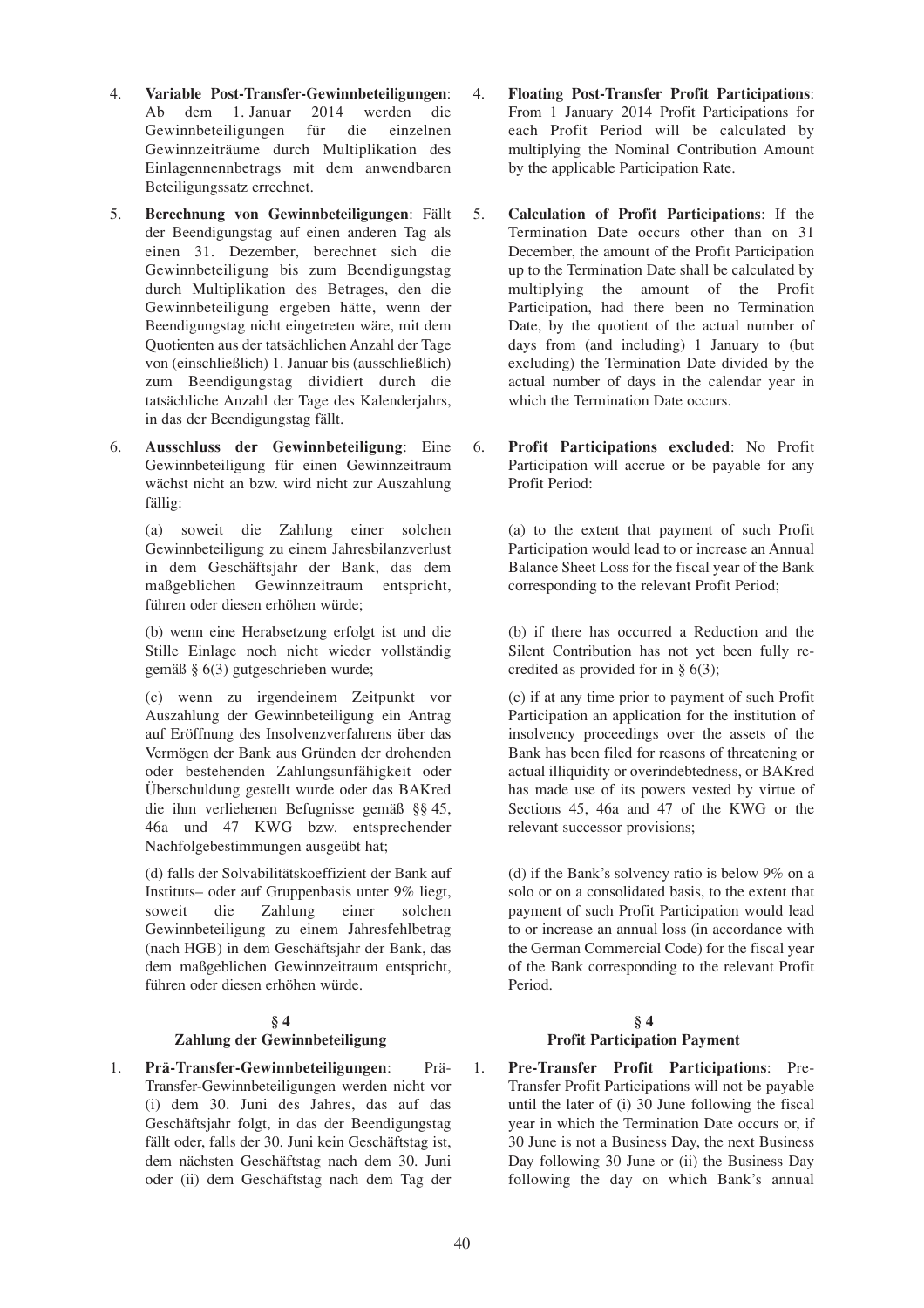Feststellung des Jahresabschlusses der Bank für das Geschäftsjahr, in das der Transfer-Tag fällt, je nachdem, welcher Tag später liegt, zur Zahlung fällig. Die Gesamt-Prä-Transfer-Gewinnbeteiligung wird an diesem Tag zur Zahlung fällig.

2. **Post-Transfer-Gewinnbeteiligungen**: Post-Transfer-Gewinnbeteiligungen werden erst bei Eintreten des späteren der nachstehenden Ereignisse fällig:

(a) am 30. Juni eines Jahres nach Ablauf der maßgeblichen Post-Transfer-Gewinnperiode oder, falls dies kein Geschäftstag ist, am darauf folgenden Geschäftstag;

(b) am Geschäftstag nach dem Tag der Feststellung des Jahresabschlusses der Bank für das Geschäftsjahr, auf das sich die maßgebliche Post-Transfer-Gewinnperiode bezieht.

3. **Kien Ausgleich bei verspäteter Zahlung**: Falls der Tag der Zahlung der Gewinnbeteiligung aufgrund § 4(2) verschoben wird, erfolgt auf den insoweit nicht gezahlten Betrag der Gewinnbeteiligung keine Zahlung von Zinsen und keine Zahlung von weiteren Beträgen an Gewinnbeteiligung.

## **§ 5**

#### **Rangstellung des Beteiligungsvertrages**

Die Zahlungsverpflichtungen der Bank aufgrund dieses Beteiligungsvertrages:

- (a) sind nachrangig gegenüber Forderungen aller bestehenden und künftigen Gläubiger der Bank (einschließlich in Bezug auf das Anrecht auf Gewinnbeteiligung in Form von Genussrechten oder Genussscheinen und ggf. andere Kapitalinstrumente des Ergänzungskapitals, sowie sonstige nachrangige Verbindlichkeiten gemäß § 10 Abs. 5 und Abs. 5a KWG);
- (b) sind (prozentual zum fälligen Betrag) mindestens gleichrangig mit allen Forderungen auf Rückzahlung von Kapitaleinlagen, die in Bezug auf bestehende und künftige Gewinnbeteiligungen in Form von stillen Gesellschaften in die Bank eingebracht wurden, sowie mit anderen Kapitalinstrumenten zum Kernkapital, die gleichrangig mit Gewinnbeteiligungen in Form von stillen Gesellschaften sind;
- (c) sind vorrangig vor allen Forderungen von Anteilseignern der Bank;

soweit diese jeweils bereits begründet wurden oder in Zukunft begründet werden.

financial statements have been adopted for the fiscal year of the Bank in which the Transfer occurs. The Aggregate Pre-Transfer Profit Participation will be payable on that date.

2. **Post-Transfer Profit Participations**: Post-Transfer Profit Participations will not be payable until the later of:

> (a) 30 June in the year following the end of the relevant Post-Transfer Profit Period, or if that is not a Business Day, the next Business Day;

> (b) the Business Day following the date on which the Bank's annual financial statements have been adopted for the fiscal year of the Bank to which the relevant Post-Transfer Profit Period relates.

3. **No compensation for late payment**: No interest or profit participations will accrue or be payable on unpaid Profit Participations due to the postponement of the day of payment of a Profit Participation by virtue of §4(2).

# **§ 5 Ranking of Participation Agreement**

The Bank's obligations under the Participation Agreement:

- (a) are subordinated to the claims of all existing and future creditors of the Bank (including profit participation rights in the form of *Genussrechte* or *Genussscheine* and other upper tier 2 capital instruments, if any, and any other subordinated debt in accordance with Section 10 para. 5 and para. 5a KWG);
- (b) rank at least pari passu (by percentage of the amount payable) with all claims for the repayment of capital contributions made with respect to existing and future profit participations in the Bank in the form of *Stille Gesellschaft* and other tier 1 capital instruments ranking pari passu with profit participations in the form of *Stille Gesellschaft*; and
- (c) rank senior to all claims of equity holders of the Bank;

in each case as already arisen or arising in the future.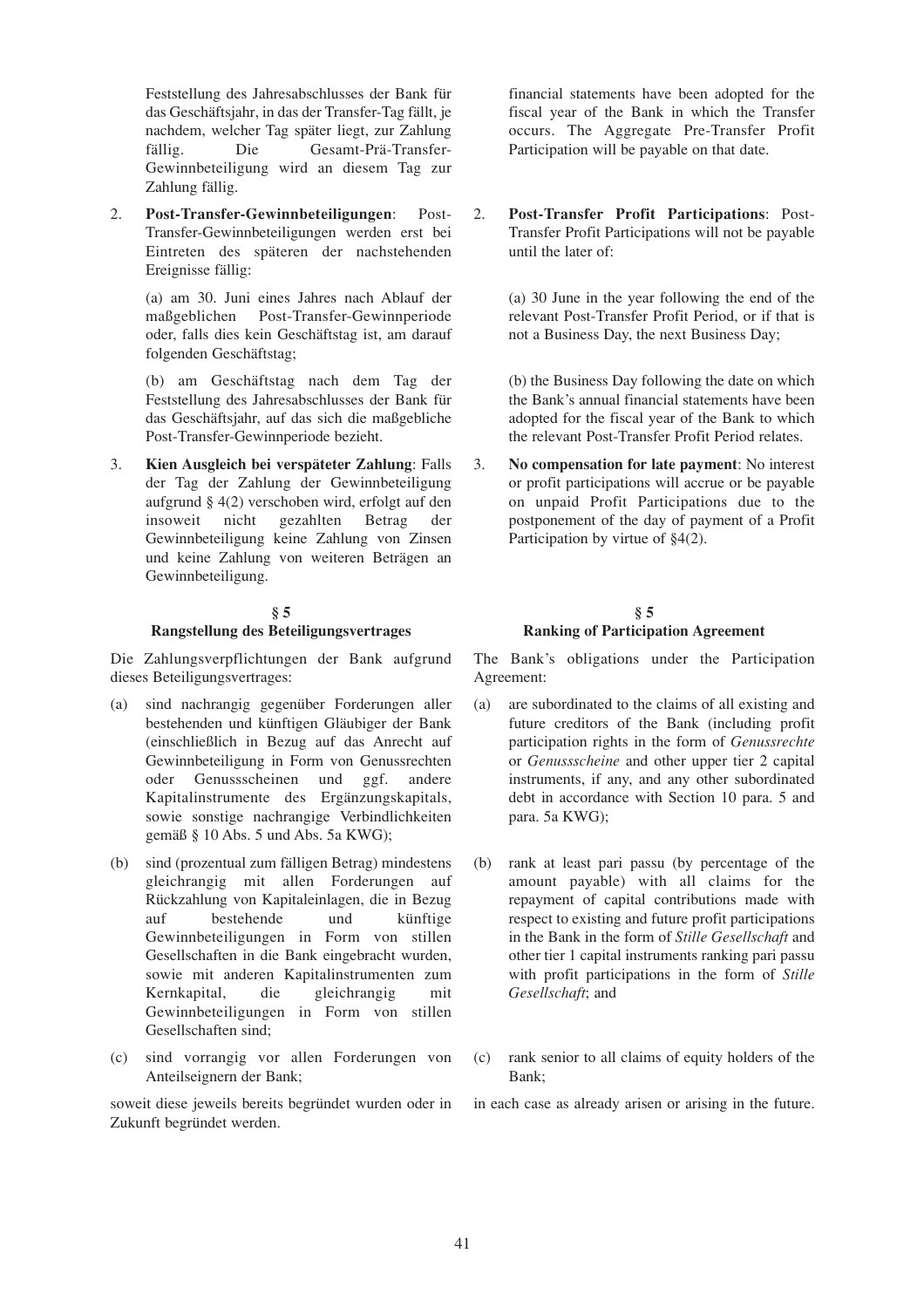#### **§ 6**

#### **Verlustbeteiligung, stille Reserven**

1. An einem Jahresbilanzverlust nimmt der Stille Gesellschafter im Verhältnis des Buchwerts der Stillen Einlage zum Gesamtbuchwert aller am Verlust teilnehmenden Haftkapitalanteile der Bank teil. Nachrangiges Haftkapital gemäß § 10 Abs. 5a KWG ist nicht am Jahresbilanzverlust beteiligt.

> Somit nehmen alle stillen Gesellschafter, alle Inhaber von Genussrechten und alle Anteilseigner der Bank am Jahresbilanzverlust mit dem gleichen Prozentsatz des Buchwertes ihrer Einlagen bzw. ihrer Rückzahlungsansprüche oder des sonstigen ausgewiesenen Eigenkapitals teil.

- 2. Die Gesamtverlustbeteiligung des Stillen Gesellschafters am Jahresbilanzverlust insgesamt ist auf seine Vermögenseinlage beschränkt.
- 3. Wenn eine Herabsetzung erfolgt ist, wird die Stille Einlage in jedem der Herabsetzung nachfolgenden Geschäftsjahr der Bank bis zur vollständigen Höhe des Einlagennennbetrages wieder gutgeschrieben, dies jedoch nur dann, wenn hierdurch kein Jahresbilanzverlust entsteht oder erhöht würde.

Die Rückführung der Stillen Einlage nach einer Herabsetzung geht der Rückführung des Stammkapitals und Einstellungen in Rücklagen vor. Im Verhältnis zu anderen Kapitalgebern nach § 10 Abs. 4 (Vermögenseinlagen stiller Gesellschafter) und Abs. 5 KWG (Genussrechte) erfolgt die Rückführung gemäß diesem § 6 Abs. 3 in der gleichen Reihenfolge und im gleichen Verhältnis wie die Verlustbeteiligung.

- 4. Auf die vor oder während der Laufzeit der Stillen Gesellschaft gebildeten Stillen Reserven hat der Stille Gesellschafter kein Anrecht.
- 5. Die Bank ist nicht verpflichtet, zur Vermeidung eines Jahresbilanzverlustes stille Reserven aufzudecken.

#### **§ 7 Dauer der stillen Gesellschaft, Kündigung**

- 1. **Unbestimmte Laufzeit**: Dieser Beteiligungsvertrag wird auf unbestimmte Zeit abgeschlossen.
- 2. **Kündigung durch den Stillen Gesellschafter**: Der Stille Gesellschafter kann diesen Beteiligungsvertrag nicht kündigen.
- 3. **Kündigung durch die Bank**: Die Bank kann diesen Beteiligungsvertrag gegenüber dem Stillen Gesellschafter mit einer Kündigungsfrist

#### **§ 6 Sharing of Losses, Hidden Reserves**

1. The Silent Partner shall share in an Annual Balance Sheet Loss in the proportion which the book value of the Silent Contribution bears in relation to the aggregate book value of all losssharing components of the Bank's liable capital. Subordinated capital in accordance with Section 10 para. 5a KWG shall not share in an Annual Balance Sheet Loss.

Hence, all silent partners, all holders of profit participation rights and all shareholders of the Bank shall share in an Annual Balance Sheet Loss with the same percentage of the book value of their contributions and/or repayment claims to the other stated own funds, respectively.

- 2. The Silent Partner's aggregate share in an Annual Balance Sheet Loss shall be limited to his asset contribution.
- 3. If a Reduction has occurred, the Silent Contribution shall, in each fiscal year of the Bank following such Reduction, be re-credited up to the full Nominal Contribution Amount, but only if and to the extent such re-crediting would not cause or increase an Annual Balance Sheet Loss.

The re-crediting of the Silent Contribution after a Reduction ranks prior to the re-crediting of the owners' share capital and to allocations to reserves. In relation to other capital providers in accordance with Section 10 para. 4 (silent participations) and para. 5 KWG (profit participation rights), the re-crediting pursuant to this  $§$  6(3) shall be effected in the same priority and in the same proportion as the sharing of losses.

- 4. The Silent Partner shall not be entitled to a share in the Bank's hidden reserves built up prior to or during the term of the silent partnership.
- 5. The Bank shall not be obliged to realise hidden reserves in order to avoid an Annual Balance Sheet Loss.

## **§ 7 Duration of the Partnership, Termination**

- 1. **Indefinite term**: This Participation Agreement shall remain in effect for an indefinite term.
- 2. **Termination by Silent Partner**: The Silent Partner may not terminate this Participation Agreement.
- 3. **Termination by the Bank**: The Bank may only terminate this Participation Agreement on 31 December of any year provided it gives the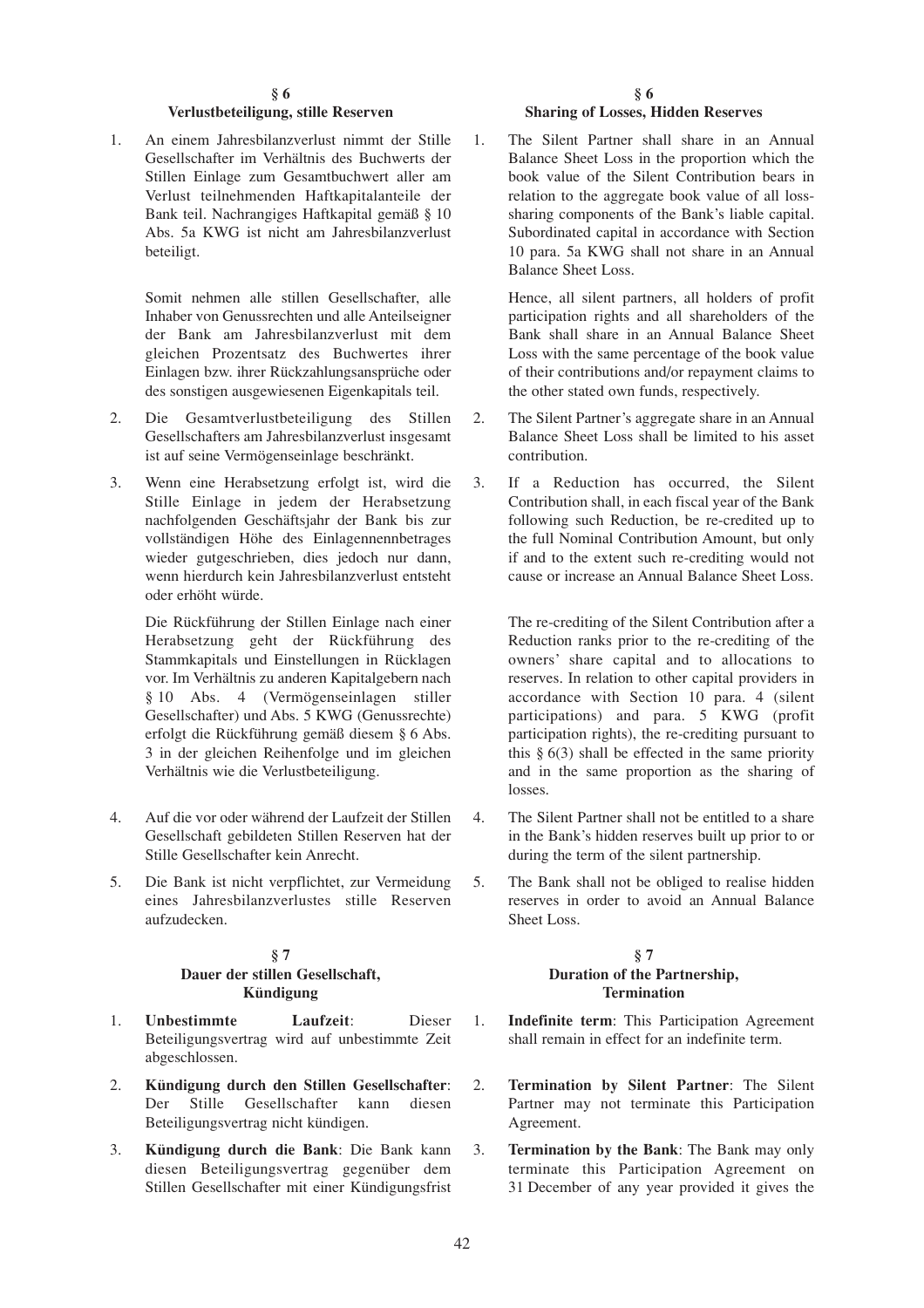von mindestens zwei Jahren zum 31. Dezember eines jeden Jahres kündigen, wobei eine Kündigung keinesfalls vor dem 31. Dezember 2013 wirksam wird. Die Bank kann diesen Beteiligungsvertrag nur kündigen, sofern der Solvabilitätskoeffizient dauerhaft den Wert von 9% übersteigt.

- 4. **Außerordentliche Kündigung durch die Bank aus aufsichtsrechtlichen oder steuerlichen Gründen**: Wenn eine Veränderung gemäß § 12 eintritt, kann die Bank diesen Beteiligungsvertrag unbeschadet § 7(3) jederzeit unter Einhaltung einer Kündigungsfrist von mindestens zwei Jahren gegenüber dem Stillen Gesellschafter kündigen mit der Maßgabe, dass eine Kündigung vor dem 31. Dezember 2007 ausgeschlossen ist.
- 5. **Schriftliche Kündigung**: Jede Kündigung bedarf der Schriftform.
- 6. **Zustimmung des BAKred zu Kündigungen**: Kündigungen dieses Beteiligungsvertrages werden erst wirksam, wenn das BAKred der Kündigung zugestimmt hat.
- 7. **Rückzahlungsbetrag und -tag**: Am Rückzahlungstag zahlt die Bank an den Stillen Gesellschafter den Rückzahlungsbetrag. Sollte die Kündigung dieses Vertrages an einem anderen Tag als einem 31. Dezember erfolgen, wird der Rückzahlungsbetrag vom Stillen Gesellschafter als Darlehen kreditiert und zahlt die Bank am Rückzahlungstag an den Stillen Gesellschafter zusätzlich und anteilig berechnet gemäß § 3(5) für den Zeitraum vom Beendingungstag (einschließlich) bis zum folgenden 31. Dezember (einschließlich) Zinsen in Höhe von entweder 7,4075% p.a. oder, falls der Beendingungstag nach dem 31. Dezember 2013 liegt, in Höhe des Beteiligungssatzes, und zwar entweder auf den Buchwert oder auf den Einlagennennbetrag, je nachdem, welcher Betrag niedriger ist. Auf den aufgrund dieses § 7(7) nicht gezahlten Rückzahlungsbetrag sowie die darauf auflaufenden Zinsen für den Zeitraum vom dem Beendigungstag folgenden 1. Januar (einschließlich) bis zum Rückzahlungstag (einschließlich) erfolgt keine Zahlung von Zinsen und keine Zahlung von weiteren Beträgen an Gewinnbeteiligung.
- 8. **Ausschluss der Kündigung aufgrund bestimmter Ereignisse**: Von Fusionen, (Teil-) Vermögensübertragungen, Änderungen der Rechtsform oder des Stammkapitals der Bank bleibt die Stille Gesellschaft unberührt.
- 9. **Insolvenz/Liquidation**: Im Falle der Insolvenz oder Liquidation der Bank wird eine Barabfindung für die Stille Einlage erst nach Befriedigung aller Gläubiger der Bank

Silent Partner at least two years' prior notice thereof, however, in no case shall termination be effective earlier than 31 December 2013. The Bank may only terminate this Participation Agreement, if the solvency ratio sustainably exceeds 9%.

- 4. **Exceptional termination by the Bank for supervisory or tax reasons**: Notwithstanding § 7(3), if a change has occurred pursuant to § 12, the Bank may terminate this Participation Agreement at any time provided it gives the Silent Partner at least two years' prior notice thereof and provided further that no termination may occur prior to 31 December 2007.
- 5. **Notice in writing**: Any notice of termination hereunder must be in writing.
- 6. **BAKred approval of terminations**: Any notice of termination under this Participation Agreement shall become effective only upon the BAKred's prior approval thereof.
- 7. **Repayment Amount and Date**: On the Repayment Date, the Bank will pay to the Silent Partner the Repayment Amount. In addition, should termination of this Participation Agreement occur on any date other than 31 December, the Repayment Amount shall extend to the credit of the Silent Partner as a loan, and the Bank shall, on the Repayment Date, pay to the Silent Partner an interest payment in the amount of either 7.4075% per annum, or, if the Termination Date occurs after 31 December 2013, the Participation Rate, on the lower of the Book Value and the Nominal Contribution Amount, calculated on a pro-rata basis in accordance with  $\S 3(5)$  for the period beginning on (and including) the Termination Date and ending on (and including) the following 31 December. No interest or profit participations will accrue or be payable on an unpaid Repayment Amount or interest accruing pursuant to this §7(7) for the period from (and including) 1 January following the Termination Date to (and including) the Repayment Date.
- 8. **No termination by virtue of certain events**: The silent partnership shall remain unaffected in the case of a merger, a (partial) transfer of assets, a change in legal form, or a change of the Bank's share capital.
- 9. **Insolvency/Liquidation**: In case of the Bank's insolvency or liquidation, a cash settlement in respect of the Silent Contribution shall only be paid after satisfaction of all creditors of the Bank,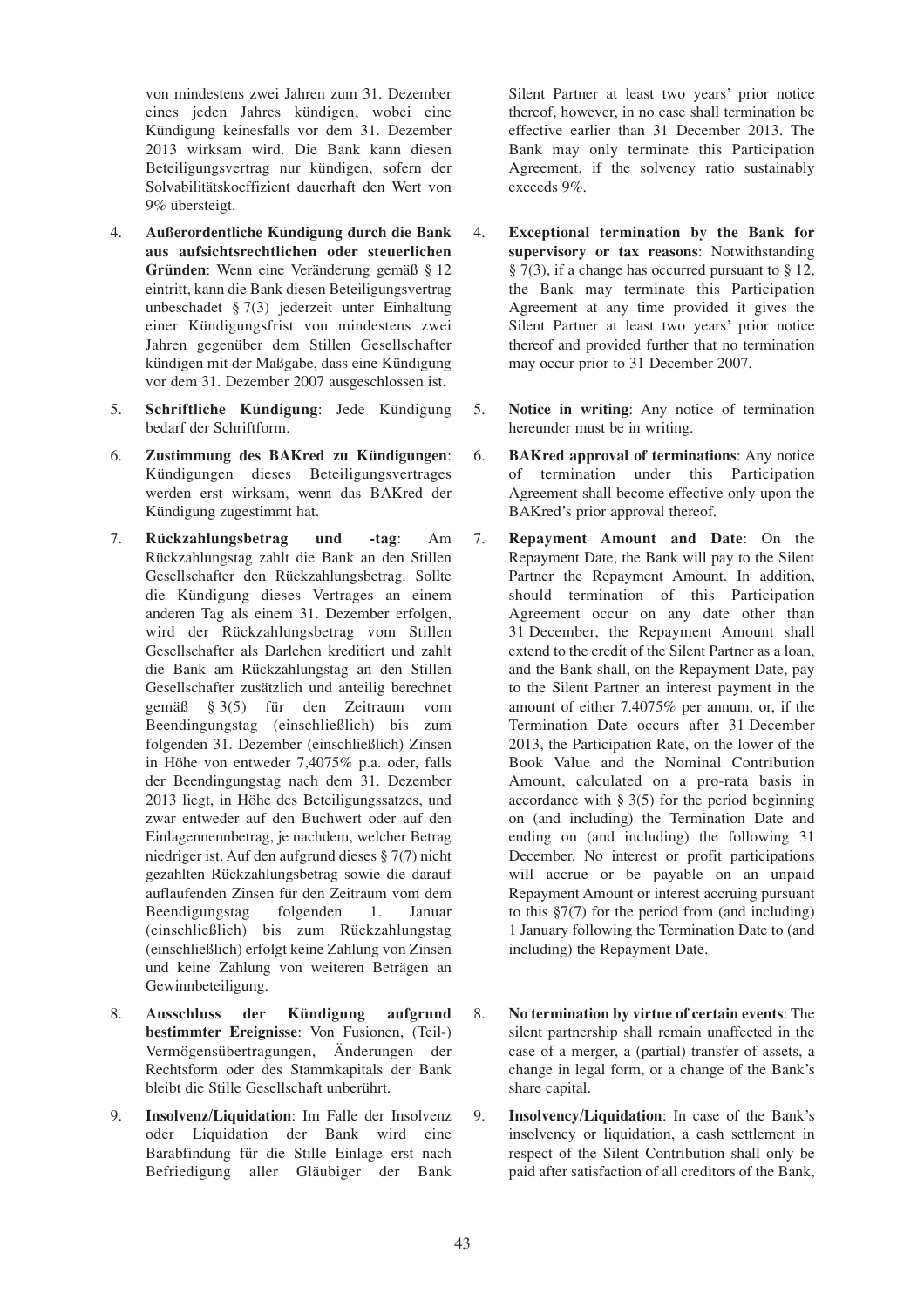einschließlich der Inhaber von Genussrechten sowie der Gläubiger von nachrangigem Haftkapital gemäß § 10 Abs. 5a KWG, jedoch vor der Rückzahlung von Stammkapital zugunsten der Anteilseigner gezahlt.

10. **Ausschluss des Kündigungsrechts des Stillen Gesellschafters**: Falls der Ausschluss des Kündigungsrechts des Stillen Gesellschafters gemäß § 7(2) unwirksam sein sollte, ist die Kündigung diese Beteiligungsvertrages durch den Stillen Gesellschafter und/oder die Rückzahlung der Stillen Einlage nur nach Zustimmung des BAKred zulässig, mit der Maßgabe, dass eine solche Kündigung nicht vor dem 31. Dezember 2032 wirksam wird.

## **§ 8 Gesellschafterrechte**

- 1. Der Stille Gesellschafter ist berechtigt, (i) eine Abschrift des Jahresabschlusses der Bank (Bilanz mit Gewinn- und Verlustrechnung sowie Anmerkungen) einschließlich Lagebericht sowie Konzernabschluss und Konzernlagebericht zu verlangen und (ii) dessen Richtigkeit durch Überprüfung des Prüfungsberichtes durch einen Wirtschaftsprüfer oder vereidigten Buchprüfer feststellen zu lassen.
- 2. Zusammen mit dem Jahresabschluss erhält der Stille Gesellschafter eine Aufstellung über seine Gewinn- bzw. Verlustbeteiligung. Auf Anfrage des Stillen Gesellschafters hat die Bank hierzu weitere Auskunft zu erteilen.
- 3. Weitere Rechte stehen dem Stillen Gesellschafter nicht zu.

## **§ 9 Hinweis gemäß § 10 Abs. 4 Satz 1 Ziffer 6 KWG**

Nach Abschluss dieses Vertrages dürfen (i) weder die Verlustbeteiligung zum Nachteil der Bank verändert, (ii) noch die Nachrangigkeit eingeschränkt noch (iii) die Laufzeit oder Kündigungsfrist verkürzt werden.

Ungeachtet anderweitiger Vereinbarungen sind Vorauszahlungen an die Bank zurückzuzahlen, es sei denn, (i) das Kapital wurde durch anderes mindestens gleichwertiges Eigenkapital ersetzt oder (ii) das BAKred stimmt der vorzeitigen Rückzahlung zu.

#### **§ 10**

#### **Begebung weiteren Haftkapitals**

Die Bank behält sich das Recht vor, Verträge über weitere stille Gesellschaften zu gleichen oder anderen Bedingungen, insbesondere mit einer anderen Gewinnbeteiligung, oder Verträge über Genussrechte oder nachrangiges Haftkapital gemäß § 10 Abs. 5a

including the holders of profit participation rights and creditors of subordinated capital in accordance with § 10 para. 5a KWG, but will be paid prior to payments towards repayment of share capital in favour of the shareholders.

10. **Exclusion of Silent Partner's Termination Right**: If the exclusion of the Silent Partner's termination right under  $\S 7(2)$  should be invalid. the termination of this Agreement by the Silent Partner and/or the repayment of the Silent Contribution shall be permissible only upon BAKred's prior approval, provided, that no such termination shall become effective prior to 31 December 2032.

# **§ 8 Partnership Rights**

- 1. The Silent Partner shall be entitled (i) to request a copy of the annual financial statements of the Bank (balance sheet with profit and loss accounts and notes) including the management report as well as group financial statements and group management reports and (ii) to ascertain the correctness thereof through the review of the auditor's report by an auditor or a certified public accountant.
- 2. The Silent Partner shall, together with the annual financial statements, receive a statement of his profit/loss sharing position. Upon request of the Silent Partner, the Bank shall provide further information in this regard.
- 3. The Silent Partner shall have no further rights.

#### **§ 9 Notice in accordance with Section 10 para. 4 sentence 1 no. 6 KWG**

After conclusion of this Participation Agreement, (i) the loss participation may not be amended to the Bank's detriment, (ii) the subordination may not be limited and (iii) neither the term nor the notice period may be shortened.

Any prepayment must be repaid to the Bank notwithstanding agreements to the contrary, unless (i) the capital has been replaced by other own funds of at least equal quality or (ii) the BAKred agrees to the premature repayment.

#### **§ 10 Issue of Additional Liable Capital**

The Bank reserves the right to conclude agreements on additional silent partnerships, on identical or different terms, in particular with a different profit participation, or to conclude agreements on profit participation rights or subordinated capital in accordance with § 10 para.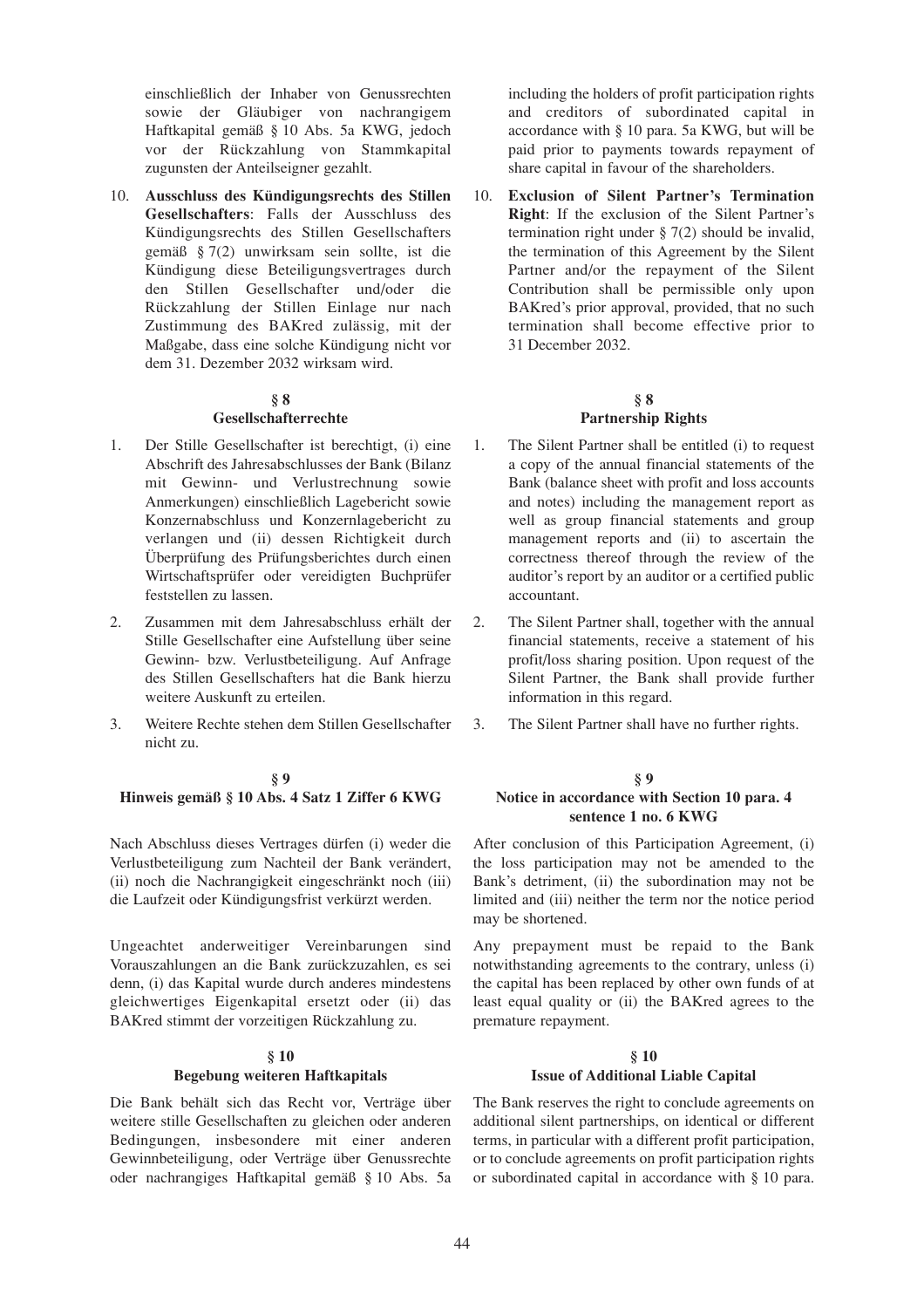KWG abzuschließen. Forderungen künftiger stiller Gesellschafter dürfen den Forderungen des Stillen Gesellschafters aus diesem Beteiligungsvertrag nicht im Rang vorgehen.

#### **§ 11**

#### **Übertragungsrechte des Stillen Gesellschafters**

- 1. Mit Ausnahme der im nachstehenden Absatz enthaltenen Regelung bedarf die Abtretung oder anderweitige Verfügung (z. B. durch Verpfändung) über Forderungen des Stillen Gesellschafters aus diesem Beteiligungsvertrag der vorherigen Zustimmung der Bank.
- 2. Am Class B Transfer-Rückzahlungsdatum kann der Stille Gesellschafter ohne Zustimmung der Bank alle seine Forderungen und Verbindlichkeiten (allerdings nicht nur einzelne hiervon) an die Treuhänderin übertragen; dies jedoch mit der Maßgabe, dass diese Übertragung die Gesamt-Prä-Transfer-Gewinnbeteiligungen nicht einschließt, so dass nach der Übertragung alle Forderungen und Verbindlichkeiten (mit Ausnahme der Gesamt-Prä-Transfer-Gewinnbeteiligungen) auf die Treuhänderin, die auf treuhänderischer Basis für die Wertpapierinhaber handelt, übergehen. Dieser Beteiligungsvertrag wird von der Übertragung gemäß diesem § 11(2) nicht berührt. Insbesondere gewährt die vorgenannte Übertragung der Bank kein Recht zur Kündigung.
- 3. Der Stille Gesellschafter zeigt der Bank jede Übertragung gemäß diesem § 11 im voraus schriftlich an.

#### **§ 12**

#### **Änderungen steuerlicher oder aufsichtsrechtlicher Vorgaben**

Im Falle wesentlicher Änderungen in der steuerlichen oder aufsichtsrechtlichen Behandlung der Einlagen und ihrer Gewinn- und Verlustbeteiligung werden die Parteien dieses Beteiligungsvertrages in einvernehmliche Verhandlungen zum Zweck einer Anpassung dieses Beteiligungsvertrages an die veränderte Rechtslage eintreten. Die Stille Einlage behält bis zum Wirksamwerden einer Kündigung ihre vollen Rechte unter diesem Beteiligungsvertrag.

#### **§ 13 Besteuerung**

Alle aufgrund dieses Vertrages fälligen Zahlungen werden ohne Einbehaltung oder Abzug aufgrund derzeitiger oder künftiger Steuern oder Abgaben gleich welcher Art geleistet, die durch Einbehaltung oder Abzug durch die oder im Auftrag der Bundesrepublik Deutschland, ihrer politischen Untergliedernungen oder der zur Erhebung von Steuern befugten Behörden 5a KWG. Claims of future silent partners may not rank senior to claims of the Silent Partner under this Participation Agreement.

## **§ 11 Silent Partner's Transfer Rights**

- 1. Except as set out in the following paragraph, transfers or any other disposals (e.g., pledge) of or over the claims of the Silent Partner under this Participation Agreement require the Bank's prior approval.
- 2. On a Class B Transfer Redemption Date, the Silent Partner may, without the Bank's approval, transfer all its claims and obligations (but not some only) to the Fiduciary; provided, that such transfer shall not include the Aggregate Pre-Transfer Profit Participation so that after such transfer all claims and obligations (but for the Aggregate Pre-Transfer Profit Participation) shall inure to the Fiduciary acting on a fiduciary basis for the Securityholders. This Participation Agreement shall remain unaffected by any such transfer in accordance with this § 11(2). In particular, any such transfer shall not give rise to a right of termination for the Bank.
- 3. The Silent Partner will notify the Bank in writing in advance of any transfer in accordance with this § 11.

#### **§ 12**

# **Changes in the Tax or Supervisory Environment**

In case of material changes in relation to the tax or supervisory treatment of the contributions and their profit and loss sharing, the parties to this Participation Agreement shall enter into good faith negotiations with a view to amending this Participation Agreement to reflect the changes in the legal situation. The Silent Contribution shall carry the full rights under this Participation Agreement until the termination becomes valid.

#### **§ 13 Taxation**

All amounts payable under this Participation Agreement shall be made without withholding or deduction for or on account of any present or future taxes or duties of whatever nature imposed or levied by way of withholding or deduction by or on behalf of the Federal Republic of Germany or any political subdivision or any authority thereof or therein having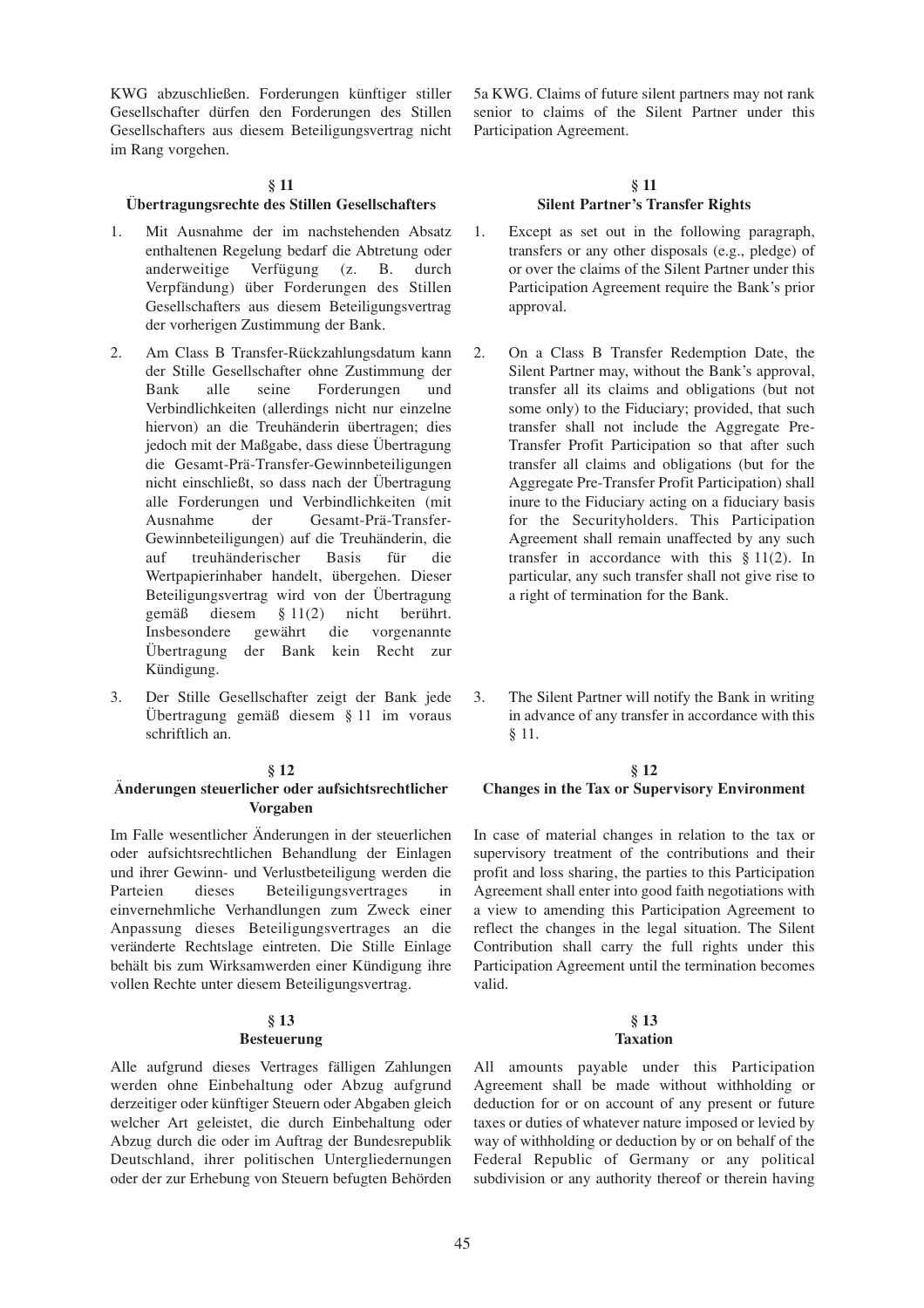auferlegt oder erhoben werden, es sei denn, die Einbehaltung oder der Abzug sind gesetzlich vorgeschrieben. In diesem Fall leistet die Bank solche zusätzlichen Zahlungen (die *Zusätzlichen Zahlungen*), die erforderlich sind, um sicherzustellen, dass die dem Stillen Gesellschafter zugehenden Nettobeträge nach Einbehaltung bzw. Abzug den Beträgen entsprechen, auf die er ohne die vorstehende Einbehaltung oder den vorstehenden Abzug Anspruch gehabt hätte; dies jedoch mit der maßgabe, dass keine Zusätzlichen Zahlungen im Hinblick auf Steuern oder Abgaben anfallen, sofern:

- (i) diese, soweit sie von der Bank geleistet werden, nicht gezahlt werden könnten, ohne zu einem Jahresbilanzverlust oder dessen Erhöhung für das entsprechende Geschäftsjahr der Bank zu führen;
- (ii) diese auf Grund einer Gesetzesänderung anfallen, die mehr als 30 Tage nach Fälligkeit oder einer ordnungsgemäßen Bereitstellung der entsprechenden Zahlung in Kraft tritt; oder
- (iii) der wirtschaftlich Begünstigte dieser Zusätzlichen Zahlungen (A) (bei Zusätzlichen Zahlungen bis zum Transfer-Tag einschließlich) deutscher Steuerinländer ist, oder (B) auf seine Ansprüche gemäß diesem § 13 verzichtet.

# **§ 14**

#### **Geltendes Recht, Erfüllungsort und Gerichtsstand**

Das Gesellschaftsverhältnis und alle sich aus diesem Beteiligungsvertrag ergebenden Rechte und Pflichten unterliegen ausschließlich dem Recht der Bundesrepublik Deutschland.

Erfüllungsort und Gerichtsstand ist Kiel.

## **§ 15 Salvatorische Klausel**

Sollte eine Vertragsbestimmung ganz oder teilweise unwirksam oder unvollständig sein oder werden, so wird hierdurch die Wirksamkeit der übrigen Bestimmungen nicht berührt. Anstelle der unwirksamen oder unvollständigen Bestimmung tritt eine Regelung, die dem wirtschaftlichen Zweck der unwirksamen Bestimmung in rechtlich zulässiger Weise am nächsten kommt bzw. die Bestimmung in Übereinstimmung mit dem mutmaßlichen Parteiwillen so gut wie möglich ergänzt.

power to tax unless such withholding or deduction is required by law. In such event, the Bank will pay such additional amounts (the *Additional Amounts*) as shall be necessary in order that the net amounts received by the Silent Partner, after such withholding or deduction shall equal the respective amounts which would otherwise have been receivable in the absence of such withholding or deduction; provided, that no such Additional Amounts shall be payable on account of any taxes or duties:

- (i) if and to the extent paid by the Bank, such payment could not be made without leading to or increasing an Annual Balance Sheet Loss for the relevant fiscal year of the Bank;
- (ii) are payable by reason of a change in law that becomes effective more than 30 days after the relevant payment becomes due, or is duly provided for; or
- (iii) if the economic beneficiary of such Additional Amounts (A) is (regarding Additional Amounts up to and including the Transfer Date) a German tax resident, or  $(B)$  waives his rights under this  $\S$ 13.

#### **§ 14 Governing Law, Place of Performance, Jurisdiction**

The partnership relationship and all rights and obligations arising out of or under this Participation Agreement shall be exclusively governed by the laws of the Federal Republic of Germany.

Place of performance and of jurisdiction shall be Kiel.

#### **§ 15 Severability**

Should any provision of this Participation Agreement be or become invalid or incomplete in total or in part, the validity of the remaining provisions shall remain unaffected. The invalid or incomplete provision shall be replaced by such provision that achieves as closely as is legally possible the economic purpose of the invalid provision or best supplements the provision in accordance with the presumed intentions of the parties.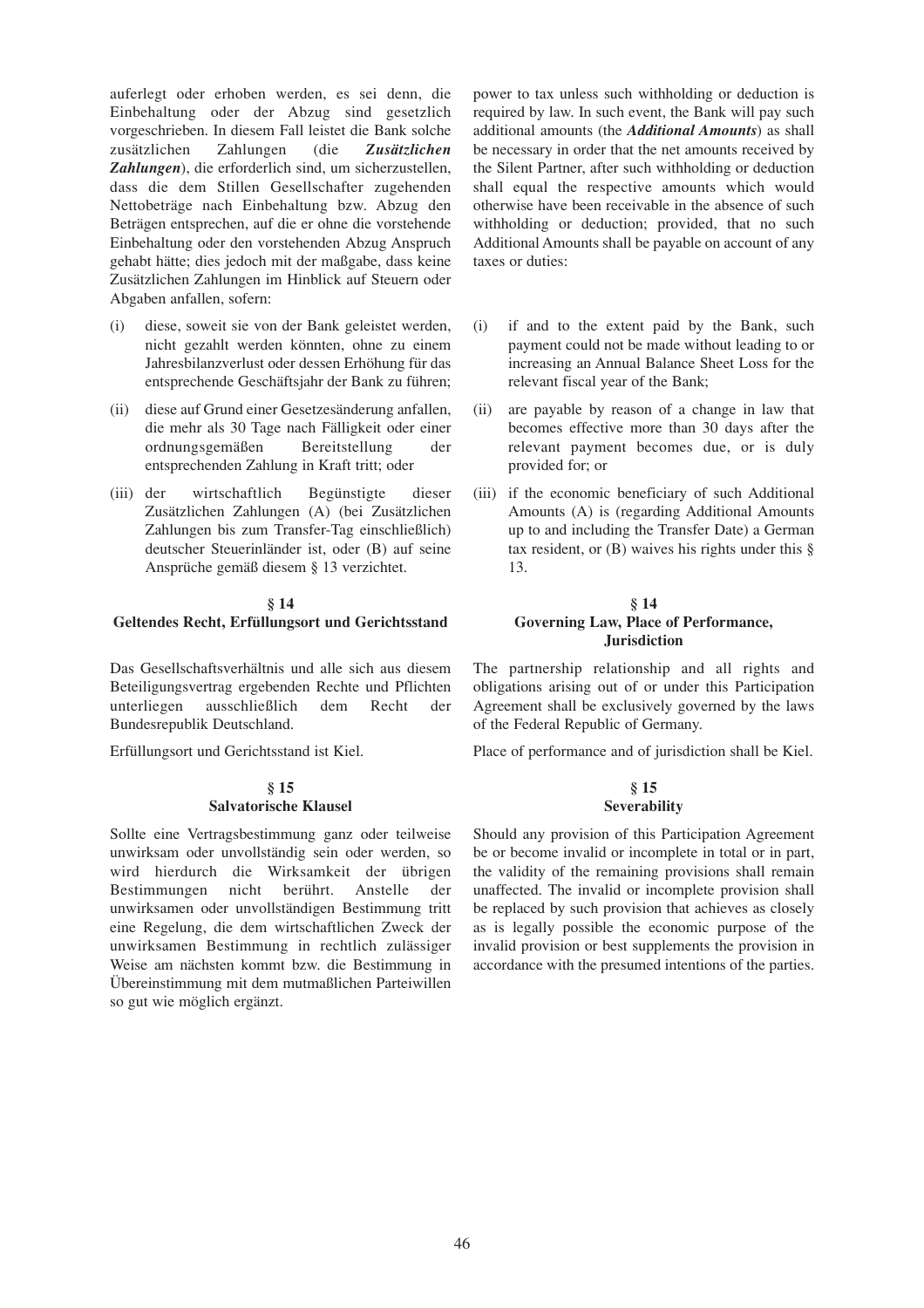# **DESCRIPTION OF THE COMPANY SECURITIES**

## **Debt Securities**

The Company has not issued any debt securities.

## **Authorised and Issued Share Capital**

The Company's authorised share capital comprises 10 ordinary shares of  $\epsilon$ 1,000 each, 1,406,000 Class A Preference Shares of  $\epsilon$ 1,000 each and 500,000 Class B Preference Shares of  $\epsilon$ 1,000 each, of which 10 ordinary shares have been issued as at the date of this Offering Circular.

## **Ordinary Shares**

The Company has an issued ordinary share capital of  $\epsilon$ 10,000 divided into 10 ordinary shares of  $\epsilon$ 1,000 each, all of which are held on the date of the Offering Circular by Landesbank Schleswig-Holstein. The ordinary shares rank junior to the Class A Securities and the Class B Securities.

## **Class A Securities**

The Company has or will, on or about the Issue Date, have issued 698,000 Class A Securities all of which will be held by Landesbank Schleswig-Holstein Girozentrale.

The Class A Securities will be redeemed on the day on which the Loan must be repaid pursuant to the Loan Agreement.

# **Class B Securities**

The Company shall issue to the Fiduciary, on or about the Issue Date, 500,000 Class B Securities. (see "Terms and Conditions of the Class B Securities").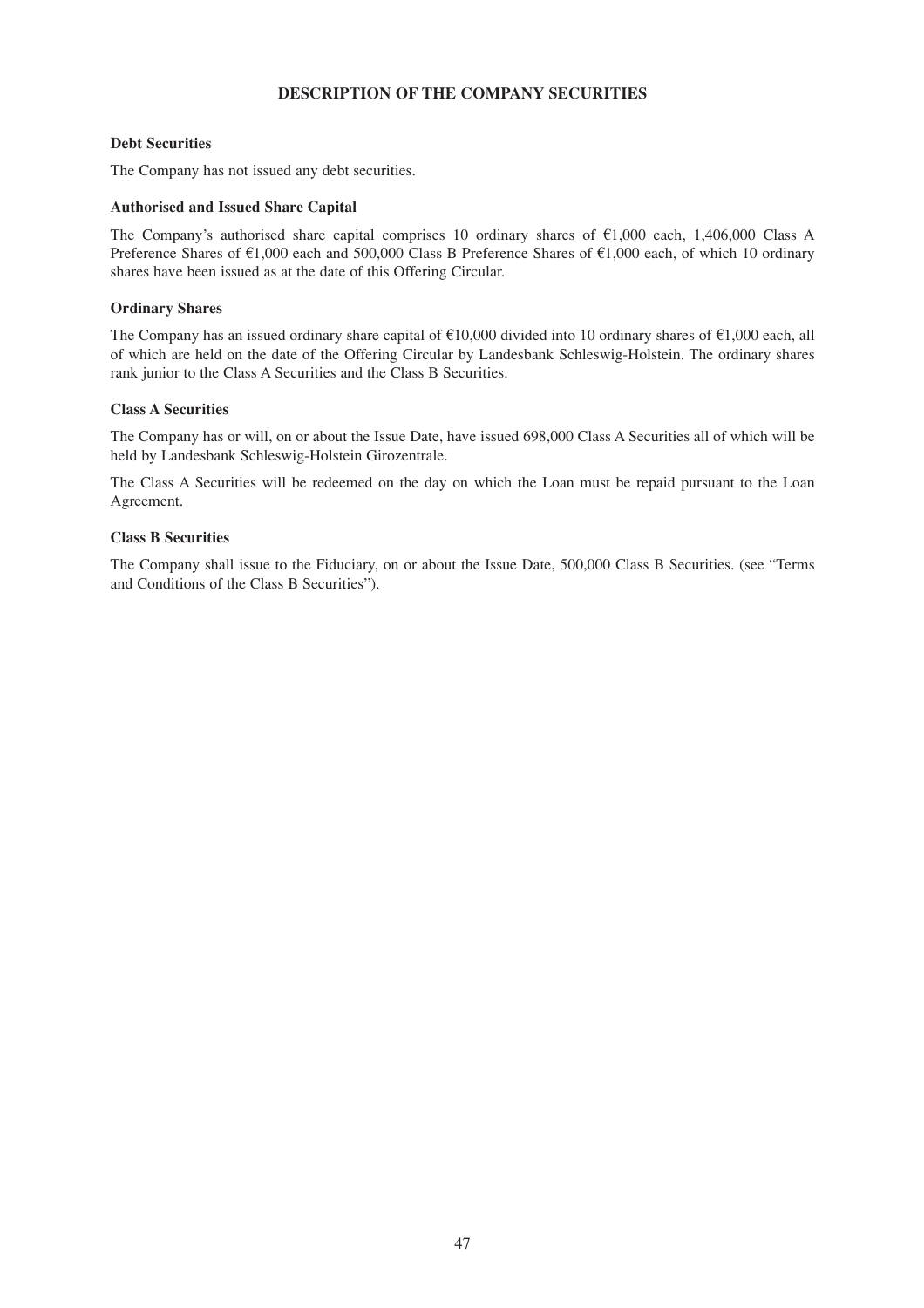## **DESCRIPTION OF THE UNDERTAKING AGREEMENT**

The Bank has entered into an agreement with the Fiduciary under which it undertakes to the Fiduciary to ensure that the Company will at all times be in a position to meet its dividend obligations under the Class B Terms.

The Bank further undertakes to procure that dividends on the Class B Securities are declared and paid as contemplated in the Company's articles of association and to make every reasonable effort to be in a position to adopt the annual financial statements for any given year by no later than 25 June of the following year.

If the SPARC Securities are redeemed prior to 30 June 2014 the Bank will be obliged, under the Undertaking Agreement, to pay to the Fiduciary for on-payment to the Securityholders, the Make Whole Amount (as defined in § 1(8) of the Terms & Conditions of the SPARC Securities.)

The Bank has undertaken to use its best endeavours to ensure that a Transfer does not occur at any time between 1 January and the later of 30 June and the business day following the date on which the Bank's annual financial statements have been adopted for the fiscal year of the Bank preceding such period of any year.

The Bank has undertaken, as soon as it has established the same for any fiscal year during the lifetime of the Undertaking Agreement, to furnish the Issuer, for communication to the holders of the SPARC Securities, the Bank's solvency ratio on a solo and consolidated basis, which the Bank also undertakes to include in its annual report relating to such fiscal year.

The Undertaking Agreement provides that the Bank's obligations thereunder:

- (a) are subordinated to the claims of all existing and future creditors of the Bank (including profit participation rights in the form of *Genussrechte* or *Genussscheine* and other upper tier 2 capital instruments, if any, and any other subordinated debt in accordance with Section 10 para. 5 and para. 5a KWG);
- (b) rank at least *pari passu* (by percentage of the amount payable) with all claims for the repayment of capital contributions made with respect to existing and future profit participations in the Bank in the form of *Stille Gesellschaft*; and other tier 1 capital instruments ranking *pari passu* with profit participations in the form of *Stille Gesellschaft*; and
- (c) rank senior to all claims of equity holders of the Bank;

in each case as already arisen or arising in the future.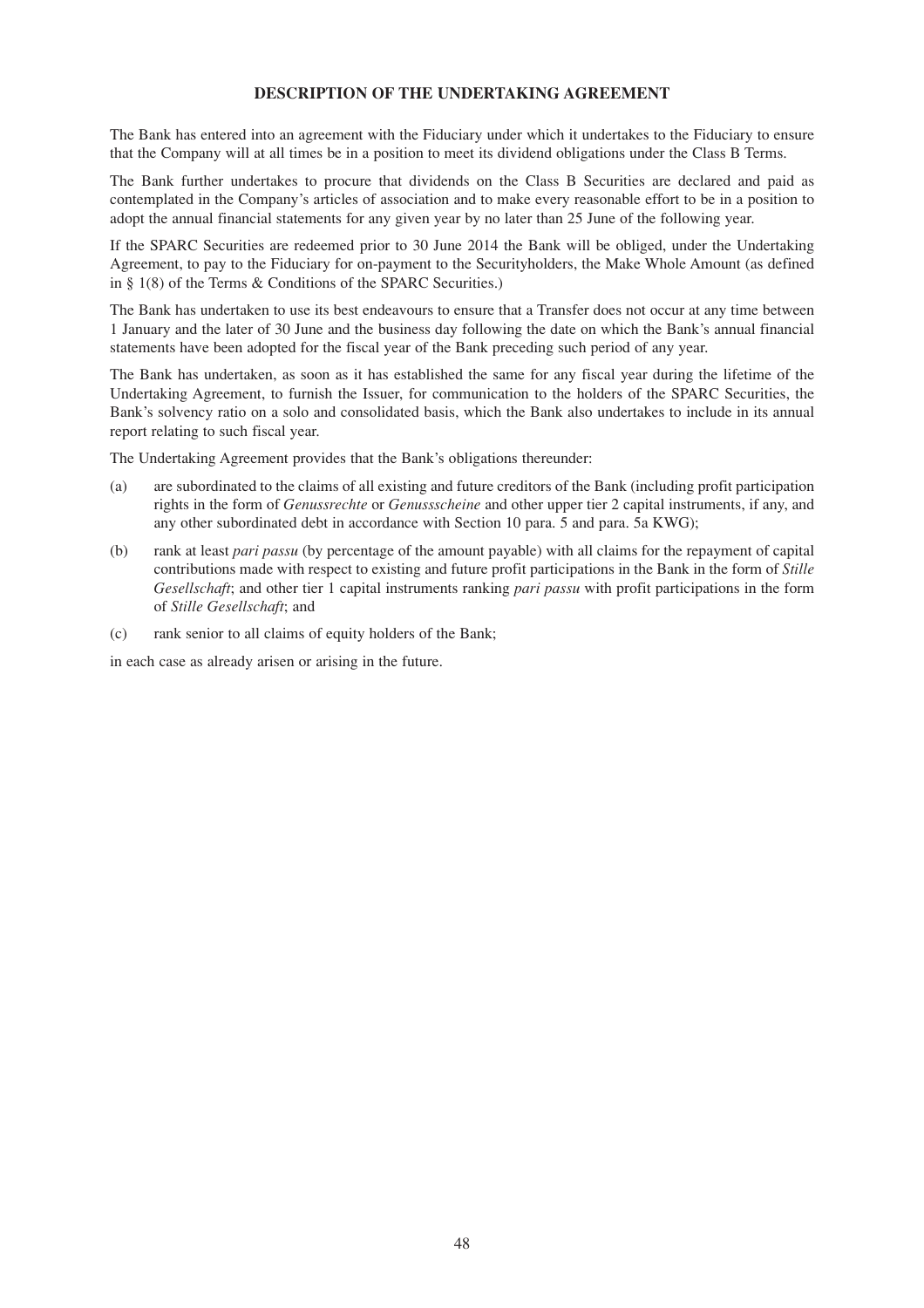# **DESCRIPTION OF THE LOAN FINANCING**

The Company will, on 19 February 2002, enter into a term loan agreement (the "**Loan Agreement**") with the Bank under which the Company has made a  $698,000,000$  term loan facility in the form of a German law governed *Schuldscheindarlehen* (the "**Loan**") available to the Bank.

The purpose of the Loan is to enable the Company to meet its dividend obligations in relation to the Class B Securities if and when they arise under the Class B Terms. The Loan will mature on 30 June 2014.

The Loan Agreement provides for a make whole clause containing terms similar to those prevailing for the Make Whole Amount (as defined in § 1(8) of the "Terms & Conditions of the SPARC Securities".)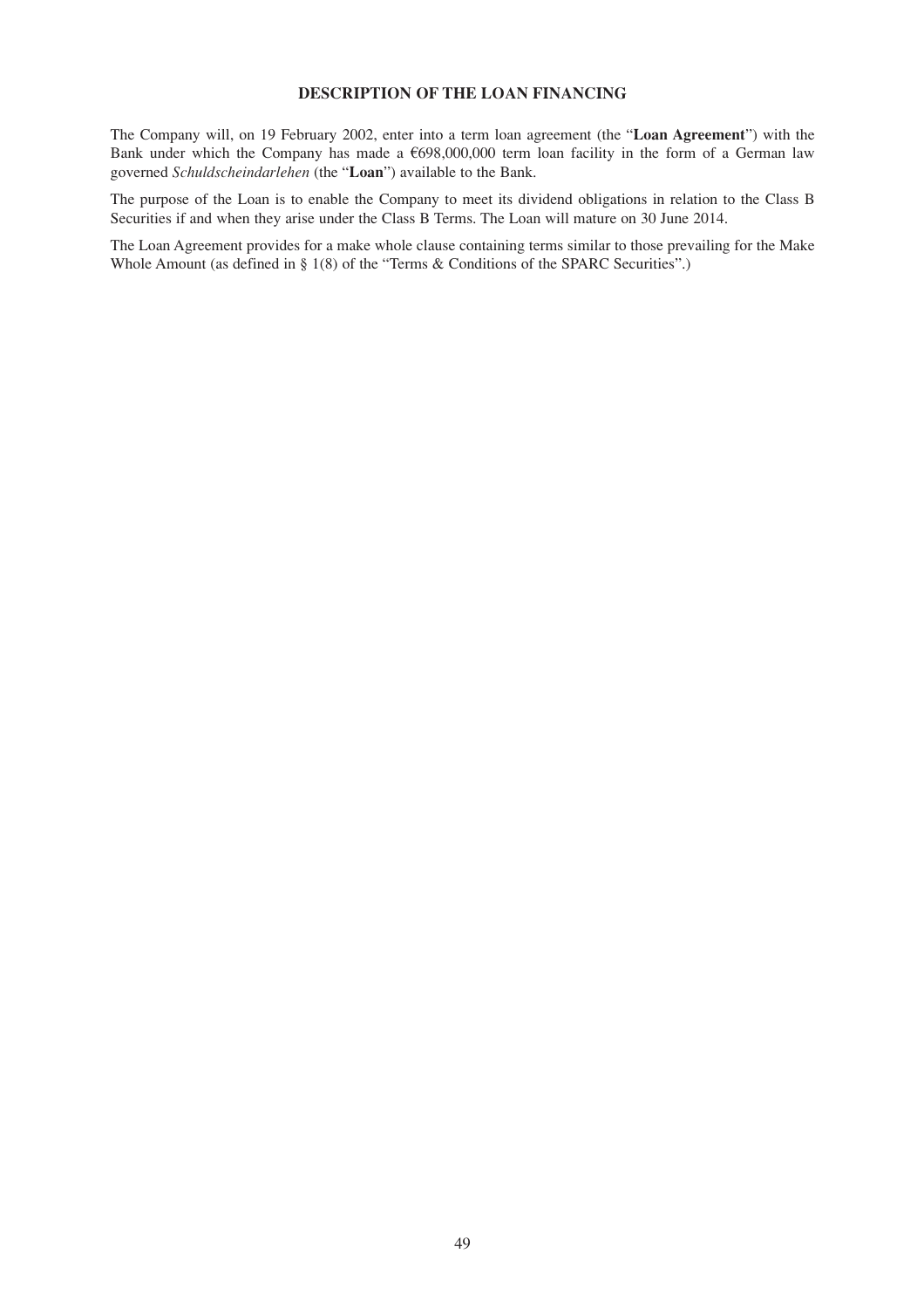# **LB KIEL FUNDING I**

# **General**

The Company was registered and incorporated on 28 January 2002 in the Cayman Islands as an exempted company with limited liability under the Companies Law (2001 Second Revision) of the Cayman Islands under the name LB Kiel Funding I and registration number 115476. The registered office of the Company is at PO Box 309, Ugland House, South Church Street, George Town, Grand Cayman, Cayman Islands. The Company has no prior operating history.

## **Capitalisation at date of this Offering Circular**

The authorised share capital of the Company as at the date of this Offering Circular is  $\epsilon$ 10,000 principal amount of ordinary shares divided into 10 ordinary shares of  $\epsilon$ 1,000 each,  $\epsilon$ 1,406,000,000 principal amount of Class A Securities divided into 1,406,000 Class A Securities of  $\epsilon$ 1,000 each and  $\epsilon$ 500,000,000 principal amount of Class B Securities divided into 500,000 Class B Securities of  $\epsilon$ 1,000 each.

All authorised ordinary shares of the Company have been issued and fully paid up and are registered in the name of Landesbank Schleswig-Holstein Girozentrale. No other authorised capital has been issued or allotted.

The Company has no loan capital outstanding and has no term loans or other borrowings or indebtedness in the nature of borrowings nor any contingent liabilities or guarantees.

## **Capitalisation at Issue Date**

On the Issue Date the authorised share capital of the Company will remain unchanged from the date hereof but the issued share capital of the Company will be  $\epsilon$ 10,000 principal amount of ordinary shares divided into 10 ordinary shares of  $\epsilon$ 1,000 each,  $\epsilon$ 698,000,000 principal amount of Class A Securities divided into 698,000 Class A Securities of  $\epsilon$ 1,000 each and  $\epsilon$ 500,000,000 Class B Securities divided into 500,000 Class B Securities of  $\epsilon$ 1,000 each. The Company would have a total issued share capital of  $\epsilon$ 1,198,010,000.

## **Business**

The objects of the Company are limited by the Memorandum of Association of the Company to entering into the Transaction Documents and exercising its rights and performing its obligations in connection therewith. The Company's articles of association restrict the Company from borrowing moneys outside borrowing required under the Transaction Documents.

Since the date of its incorporation the Company has not engaged in any business other than the transaction described in this Offering Circular. No dividends have been paid and no borrowings or indebtedness in the nature of borrowings, other than the Company's costs and expenses of incorporation, has been incurred by the Company and the Company has no employees. The Company has no subsidiaries.

The only assets of the Company available to meet the claims of the holder of the Class B Securities are the amounts due to the Company under the Participation (other than profit participations accrued up to (and including) the fiscal year of the Bank prior to the fiscal year in which the Transfer occurs) and the interest payments under the Loan.

The Class B Securities are the obligations of the Company alone and not of the directors or shareholders of the Company.

## **Directors**

The directors of the Company as at the date of the Offering Circular are as follows:

| Name                 | Occupation                               |
|----------------------|------------------------------------------|
| Dr Reinhard Sievers  | Attorney-at-law, Officer of the Bank     |
| Martin Halblaub      | Bank director, Officer of the Bank       |
| Phillip Hinds        | Senior vice president of QSPV Limited    |
| <b>Hugh Thompson</b> | Senior vice president of QSPV Limited    |
| Stephen O'Donnell    | Assistant vice president of QSPV Limited |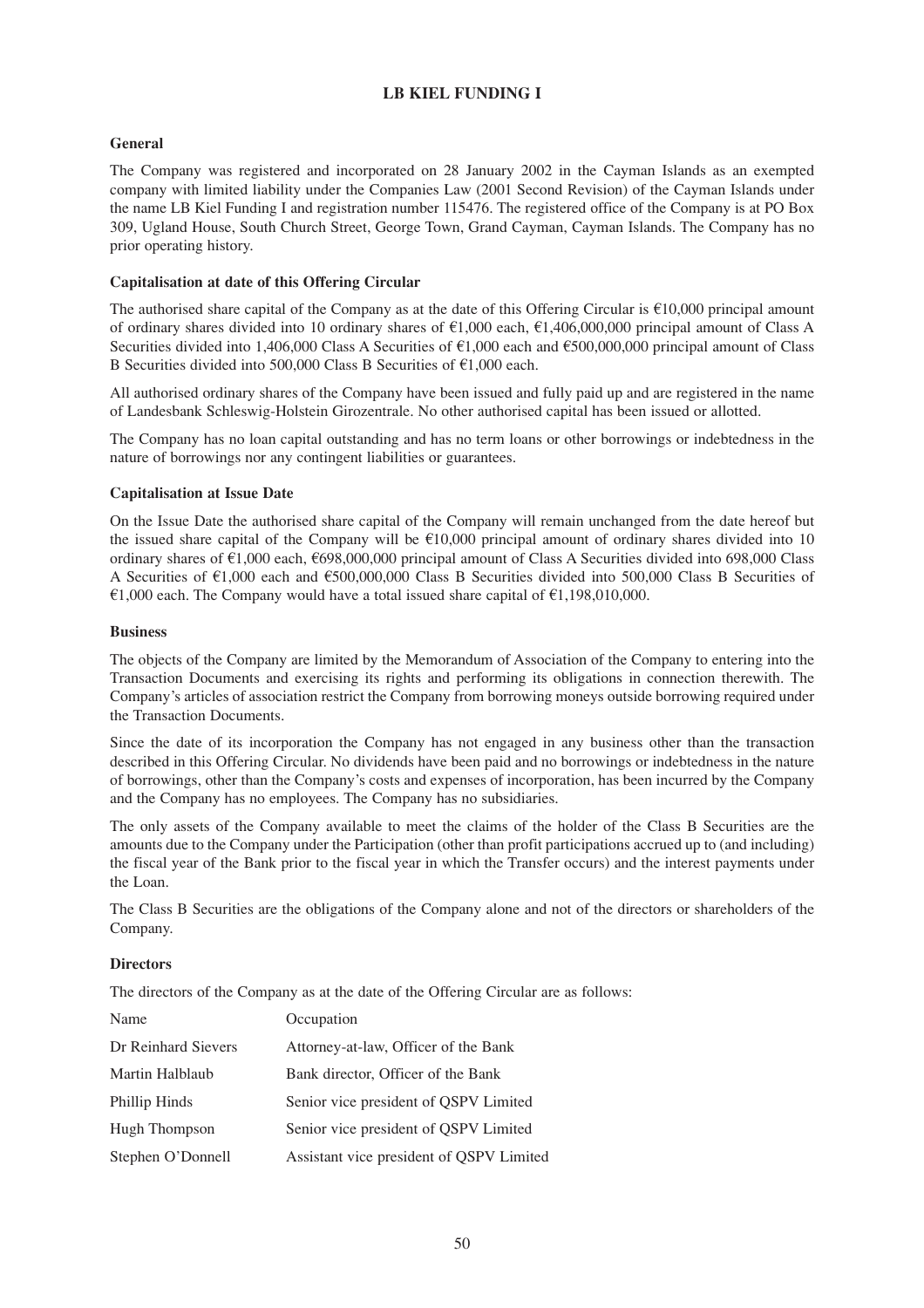Each of the directors of the Company is entitled to be reimbursed for costs and expenses properly and reasonably incurred in connection with his duties.

## **Liquidation**

The Company may be liquidated either (i) at the option of the voting shareholders of the Company by the passing of a special resolution, which requires not less than two thirds of the voting shares (the Class B Securities are not voting shares) to vote in favour of the resolutions or (ii) on the presentation of a petition to the court for winding up made by creditors or contributories of the Company. The court can wind up a company if it can be shown that either the Company's business has been suspended for one year or the Company is unable to pay its debts. In addition the court has power to wind up a company if it is of the opinion that it is just and equitable to do so.

## **Financial year and financial statements**

Since the date of incorporation no financial statements of the Company have been prepared. The financial statements of the Company will be produced on an annual basis and will not be audited. The Company will not produce any interim accounts. The Company's financial year is from 30 June to 29 June of each year.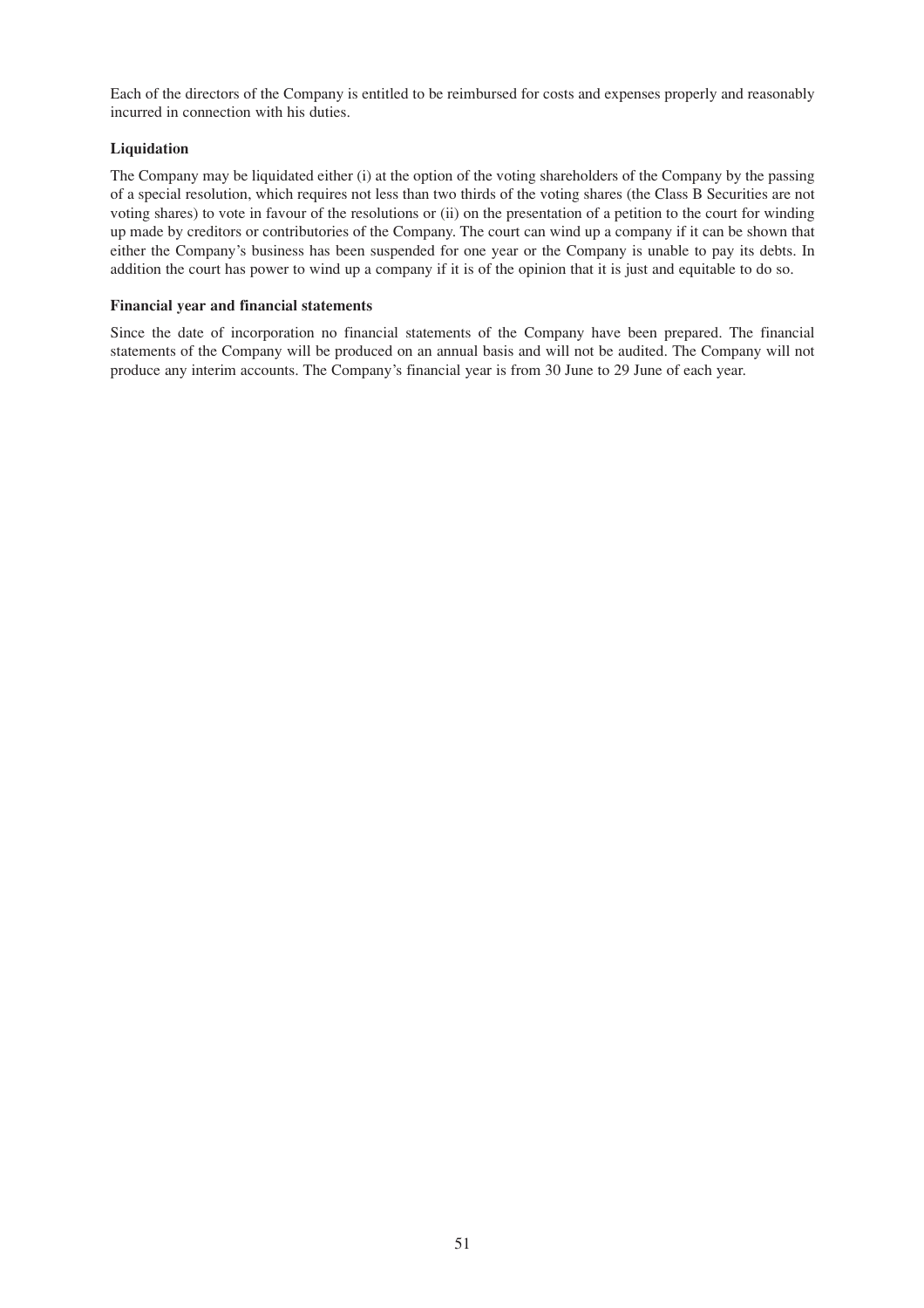# **USE OF PROCEEDS**

The net proceeds from the issue of the SPARC Securities are estimated to amount to  $\epsilon$ 500,000,000 and will be used by the Fiduciary to purchase the Class B Securities from LB Kiel Funding I.

LB Kiel Funding I will use the proceeds from the sale of the Class B Securities to acquire a silent capital interest in the commercial enterprise of the Bank pursuant to an agreement providing for an asset contribution by LB Kiel Funding I to the Bank.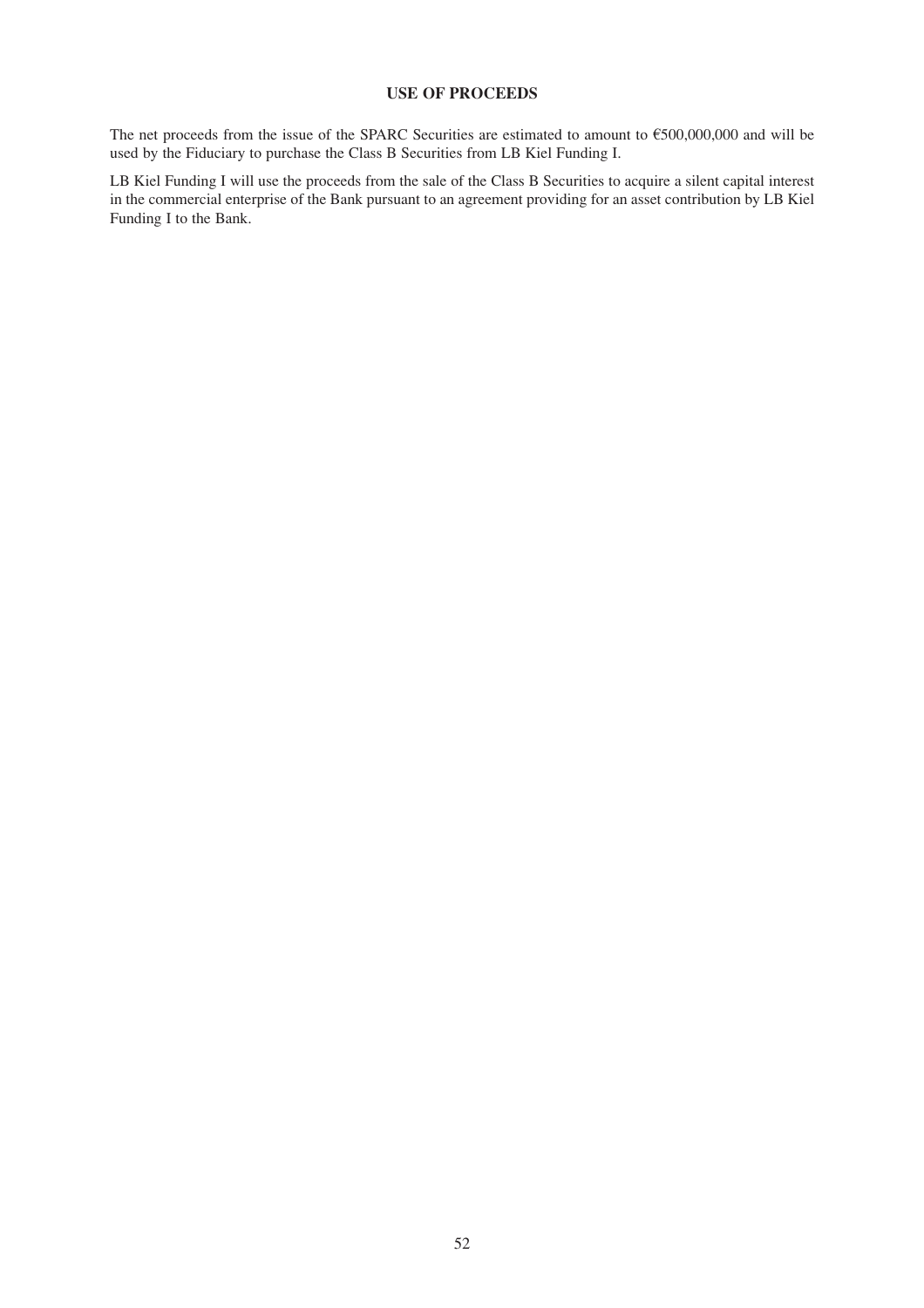## **THE FIDUCIARY AND THE FIDUCIARY CONTRACT**

The Fiduciary is Banque de Luxembourg, a bank incorporated as a société anonyme under the laws of Luxembourg.

The sole purpose of the issue of the SPARC Securities is to provide the funds to the Fiduciary for the purchase of the Class B Securities. Prior to Transfer, the SPARC Securities will represent pro rata interests of the Securityholders in the Class B Securities. In lieu of payment upon redemption of the Class B Securities the Company will (if the Silent Contribution has not been repaid) transfer its rights and obligations under the Participation to the Fiduciary. After Transfer the SPARC Securities will represent pro rata interests of the Securityholders in the Participation.

Dividend amounts payable under the Class B Securities will be no greater than the profit participations accrued under the Participation. If redemption of the Class B Securities occurs without Transfer, principal amounts payable under the Class B Securities will be no greater than the amount of Silent Contribution which is repayable under the Participation. If redemption of the Class B Securities occurs by way of Transfer, no principal amounts will be payable under the Class B Securities other than by way of a transfer of rights under the Participation (but excluding any profit participations accrued on the Silent Contribution up to (and including) the fiscal year of the Bank prior to the fiscal year in which the Transfer occurs).

Profit participations payable under the Participations will not accrue if, for the relevant fiscal year of the Bank, a loss occurred or there is insufficient profit. The Silent Contribution will be reduced if the Bank incurs a loss in any fiscal year and a portion of that loss is allocated to the Participations. In a year following an allocation of a loss to the Silent Contribution, the Silent Contribution can be reinstated to the extent that profits are made by the Bank and are allocated to the Participations.

The sole obligation of the Fiduciary will be to account to the Securityholders for such payments by the Company made in relation to the Class B Securities (prior to any Transfer) and by the Bank made in relation to the Participation (after any Transfer) when, as and if actually received by or for the account of the Fiduciary pursuant to the Class B Securities and the Participation Agreements, respectively.

Pursuant to the Fiduciary Contract, the SPARC Securities do not constitute direct debt obligations of the Fiduciary but instead evidence the existence of the Fiduciary Contract pursuant to which the Securityholders shall be deemed to have acknowledged and agreed (by the acceptance of the SPARC Securities) that the Fiduciary's payment obligation under the SPARC Securities are conditional upon the due performance by the Bank of its obligations under the Participation Agreements, the Undertaking Agreements and the Company's performance of its obligation under the Class B Securities. Thus, in the event that the Bank or the Company do not make their respective payments required to be made by them under the Participation Agreement, the Undertaking Agreements and the Class B Securities, respectively, or fail to make the full amount of such required payments, respectively, the Fiduciary shall not be obliged to make up for such shortfall from its funds, and in no event shall the Fiduciary be liable to make any payment in respect of the SPARC Securities other than expressly provided in the Terms and Conditions of the SPARC Securities.

The rights of the Fiduciary (prior to a Transfer) under the Class B Securities and (after a Transfer) under the Participation Agreement of Fiduciary assets of the Fiduciary will be held solely for the account of the Securityholders. No commission or other remuneration will be due from the Securityholders to the Fiduciary for the performance of services in respect of the SPARC Securities, except for certain rights of indemnification as described in the SPARC Terms.

The Fiduciary makes no representation or warranty and assumes no responsibility for the legality, validity or enforceability of the Class B Securities, the Undertaking Agreement or the Participation.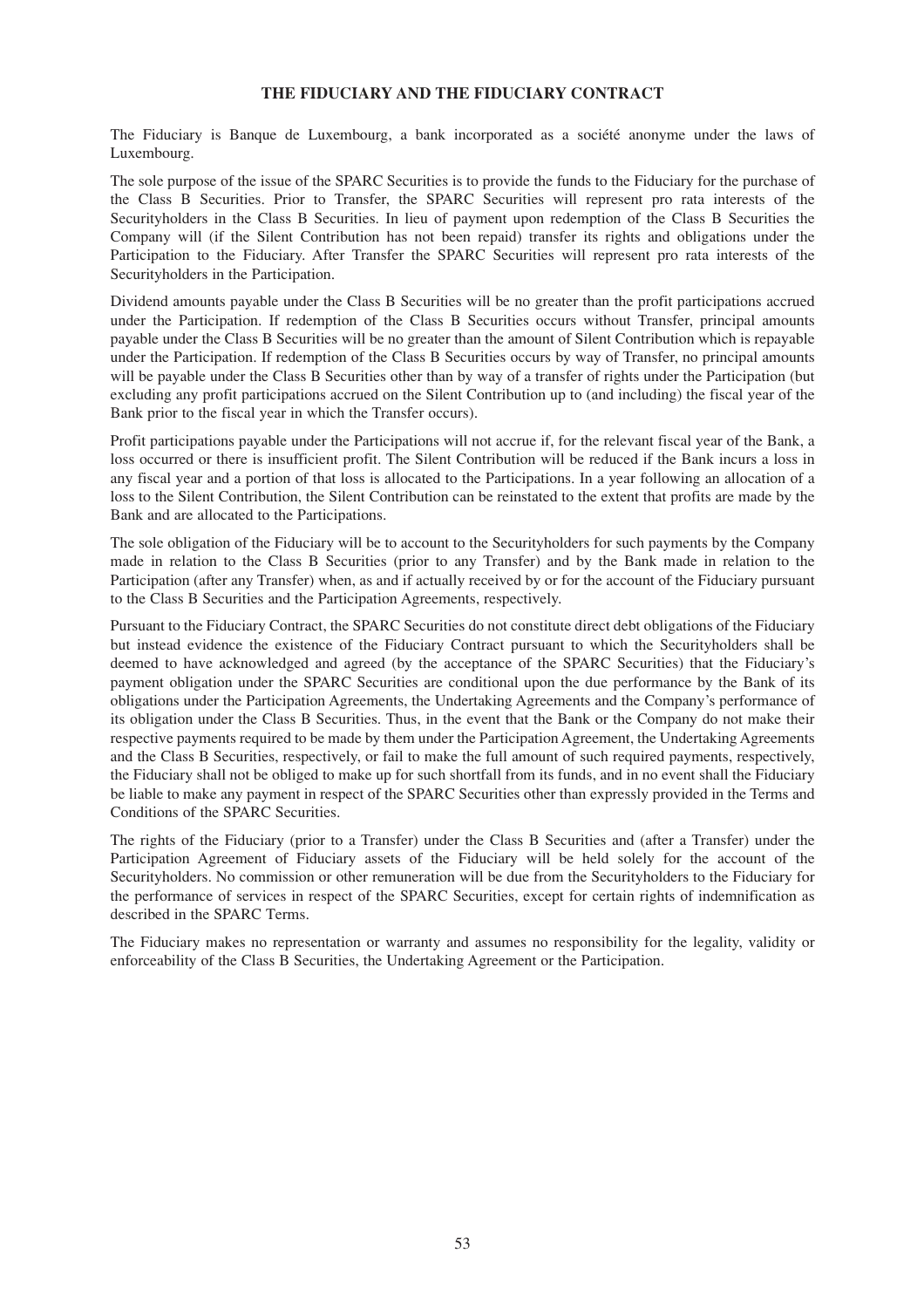# **CAPITALISATION OF THE BANK AND THE LB KIEL GROUP**

The following table sets out the capitalisation of the Bank and the Group Companies as at the dates specified.

|                                                                                             |                                                                                                    | As at<br>30 June | As at year end<br>31 December          |         |
|---------------------------------------------------------------------------------------------|----------------------------------------------------------------------------------------------------|------------------|----------------------------------------|---------|
|                                                                                             |                                                                                                    | 2001             | 2000                                   | 1999    |
|                                                                                             |                                                                                                    | (unaudited)      | <i>(audited)</i><br>$\epsilon$ million |         |
| 1. Liable capital of the Bank according to $\S$ 10 of the German<br><b>Banking Act</b>      |                                                                                                    |                  |                                        |         |
|                                                                                             | Subscribed capital (including dormant equity contributions)                                        | 1,334.0          | 1,009.0                                | 340.5   |
|                                                                                             |                                                                                                    | 925.3            | 925.3                                  | 909.7   |
|                                                                                             |                                                                                                    | 412.2            | 412.2                                  | 393.1   |
|                                                                                             |                                                                                                    | 65.0             | 65.0                                   | 40.0    |
|                                                                                             |                                                                                                    | $-16.0$          | $-16.0$                                | $-18.9$ |
|                                                                                             | Core capital $\ldots \ldots \ldots \ldots \ldots \ldots \ldots \ldots \ldots \ldots \ldots \ldots$ | 2,720.5          | 2,395.5                                | 1,664.4 |
| Equity Investments acc. to $\S$ 10 section 6a clause 1 No. 4a of                            |                                                                                                    | 1,834.7          | 1,594.4                                | 1,433.6 |
|                                                                                             |                                                                                                    | $-1.3$           | $-2.1$                                 | $-2.0$  |
|                                                                                             |                                                                                                    |                  |                                        | 7.2     |
|                                                                                             |                                                                                                    | 4,553.9          | 3,987.8                                | 3,103.2 |
| 2. Liable capital of the Group Companies according to $\S$ 10a of the<br>German Banking Act |                                                                                                    |                  |                                        |         |
|                                                                                             |                                                                                                    | 1,299.6          | 1,303.5                                | 1,273.1 |
|                                                                                             |                                                                                                    | 1,218.4          | 1,169.1                                | 928.9   |
|                                                                                             | Deduction from equity                                                                              | $-15.6$          | $-15.8$                                | $-15.7$ |
|                                                                                             | Total liable capital – Group companies $\dots\dots\dots\dots\dots\dots\dots$                       | 2,502.4          | 2,456.8                                | 2,186.3 |
|                                                                                             | Tier 3 capital not counting towards the capital base                                               |                  |                                        | $-7.2$  |
|                                                                                             | Total liable capital – Group $\ldots \ldots \ldots \ldots \ldots \ldots \ldots \ldots \ldots$      | 7,056.3          | 6,444.6                                | 5,282.3 |

Save as disclosed above, there has been no material change in the capitalisation of the Bank and the Group Companies since 31 December 2000.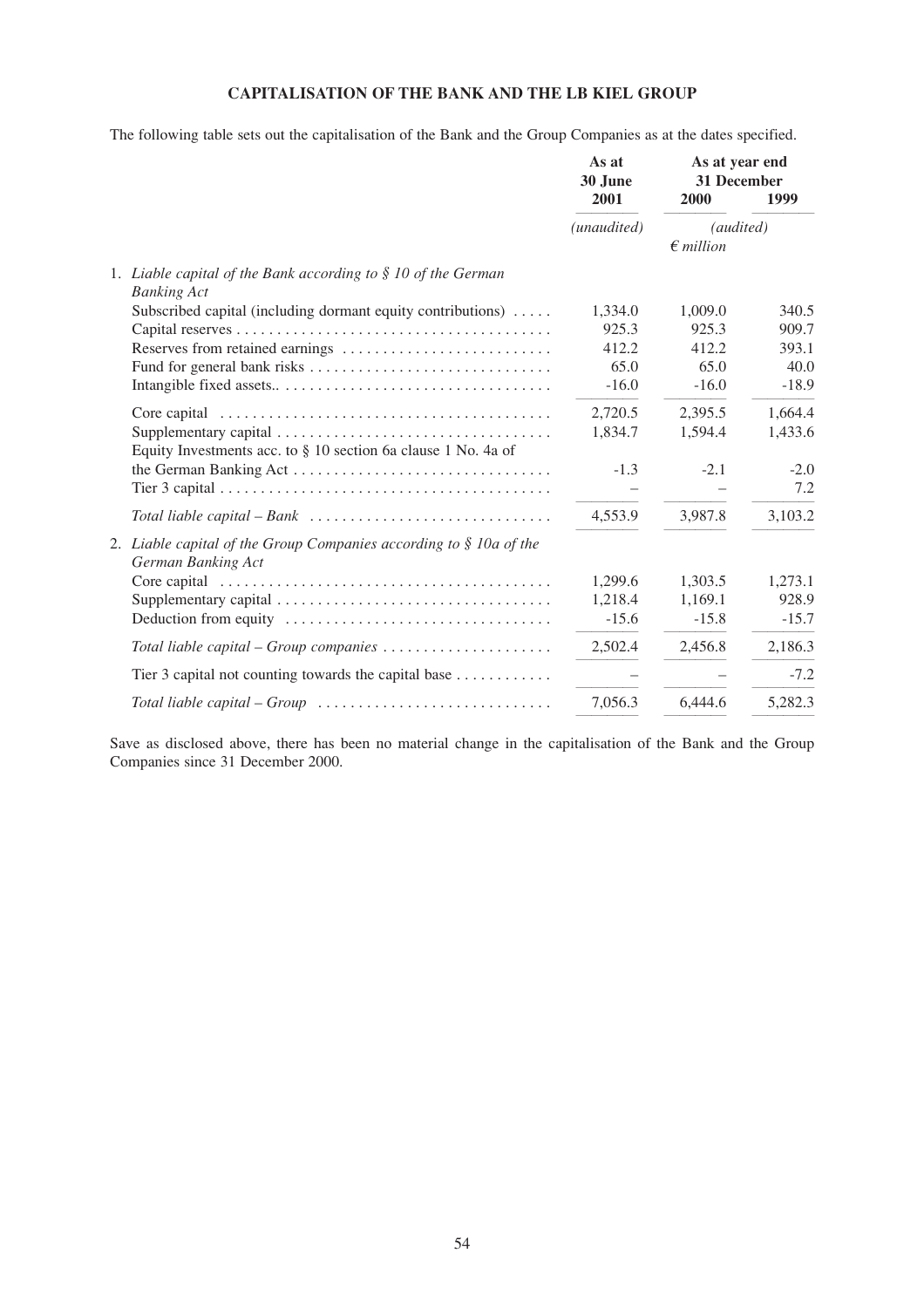## **DISTRIBUTABLE PROFITS OF THE BANK**

The Company's ability to declare dividends on the Class B Securities for any Payment Period depends, among other things, on the Distributable Profits of the Bank for the preceding fiscal year.

"Distributable Profits" of the Bank for any fiscal year is the balance sheet profit (*Bilanzgewinn*) as of the end of such fiscal year, as shown in the audited unconsolidated balance sheet of the Bank as of the end of such fiscal year. Such balance sheet profit includes the annual surplus of loss (*Jahresueberschuss/-fehlbetrag*), plus any profit carried forward from previous years, minus any loss carried forward from previous years, plus transfers from capital reserves and earnings reserves, minus allocations to earnings reserves, all as determined in accordance with the provisions of the German Stock Corporation Act (*Aktiengesetz*) and accounting principles generally accepted in the Federal Republic of Germany as described in the German Commercial Code (*Handelsgesetzbuch*) and other applicable German law then in effect.

Distributable Profits in respect of any fiscal year includes, in addition to annual profit, transfers made by the Bank, in its discretion, from amounts shown on its balance sheet as "other profit reserves". In addition, in determining Distributable Profits for any fiscal year, the amounts shown below as "capital reserve available to offset loss" may be transferred in the Bank's discretion to offset any losses which may be incurred by the Bank but may not be used to make any profit, dividend or other capital distribution.

The following table sets forth, as at 31 December 1998, 1999 and 2000, the items derived from the Bank's audited unconsolidated balance sheet that affect the calculation of the Bank's Distributable Profits:

| in $\epsilon$ 000's                                   | 2000   | 1999   | 1998   |
|-------------------------------------------------------|--------|--------|--------|
| Annual profits after allocations to retained earnings | 29.980 | 25.397 | 43.063 |
|                                                       | 65.000 | 40.000 |        |
|                                                       | 78.539 | 36.705 | 63.138 |

The Bank paid total dividends on its ordinary shares of  $\epsilon$ 15.39 million,  $\epsilon$ 15.39 million and  $\epsilon$ 15.39 million in respect of 1998, 1999 and 2000 respectively.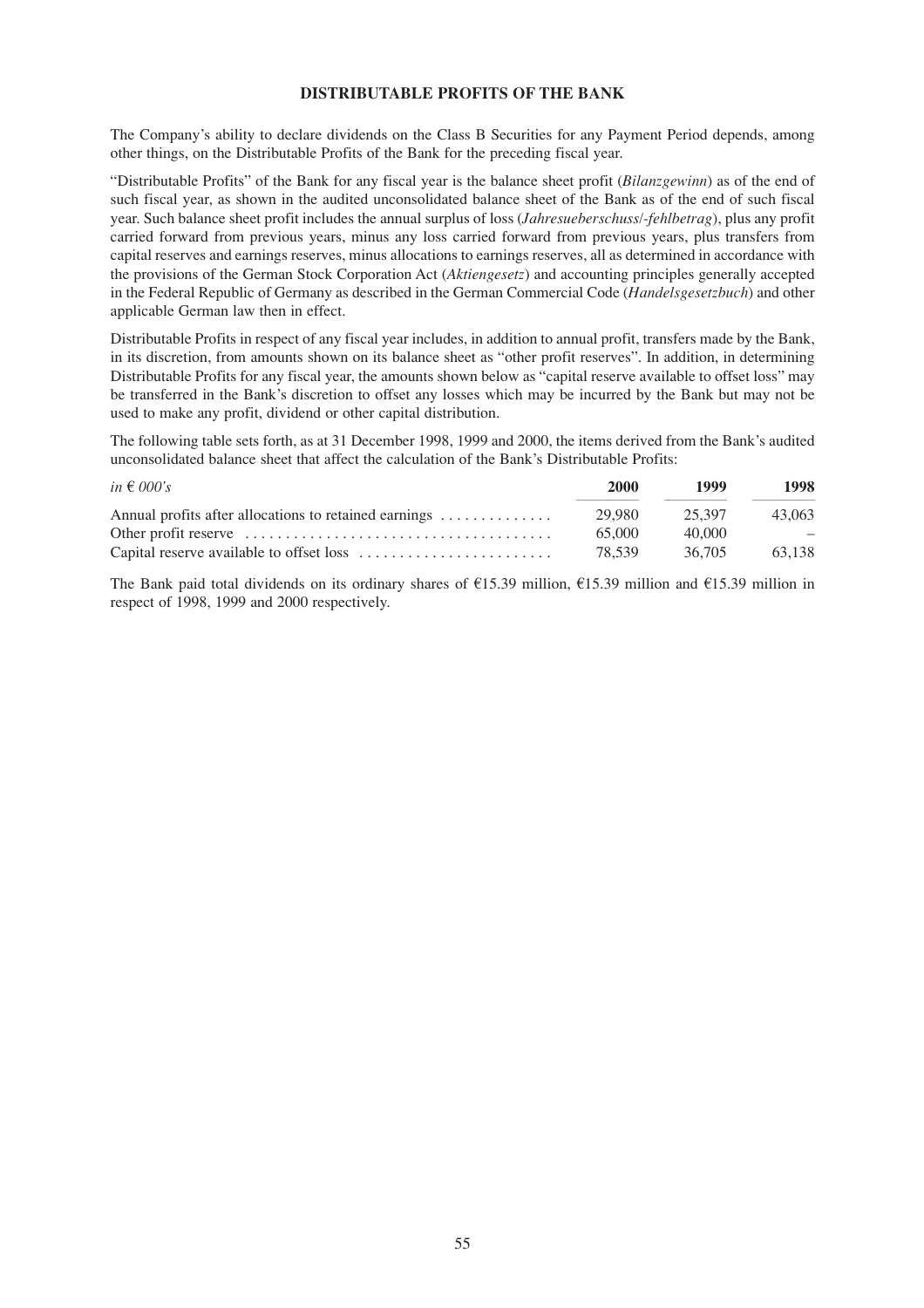# **THE BANK AND THE LB KIEL GROUP**

## **History and Ownership**

The Bank is an institution under German public law and was established on 1 April 1917. The Bank's capital stock is held by the State of Schleswig-Holstein (25.05%), the Savings Bank and Giro Association for Schleswig-Holstein (25.05%), Westdeutsche Landesbank Girozentrale ("**WestLB**") (39.9%) and Landesbank Baden-Württemberg ("**LBBW**") (10%) (together the "**Owners**").

#### **Introduction to the Bank**

The Bank has three functions. Firstly it is a universal bank which offers the full range of traditional and innovative financial products and is positioned as the "Bank of the North" focusing on its core markets of northern Germany and the Baltic Sea region.

Secondly, the Bank is the central clearing institution for the savings banks of Schleswig-Holstein to which it provides supplementary group services and with which it cooperates in the building society market through Landes-Bausparkasse ("**LBS**"). Although LBS is considered to be part of the Bank it operates on an arm lengths basis, being economically and organisationally independent, producing its own accounts.

Thirdly, it is a state and local government bank, granting loans to public bodies and to the state of Schleswig-Holstein and issuing and placing bonds. Through Investitionsbank Schleswig-Holstein ("**IB**"), it supports the federal state in its economic and structural tasks. IB, like LBS, is considered to be part of the Bank but operates on an arm lengths basis, being economically and organisationally independent, producing its own accounts.

Consolidated total assets of  $\epsilon$ 128 billion in 2000 ( $\epsilon$ 115 billion in 1999) make the Bank and its consolidated subsidiaries (together the "**Group**") one of the 15 largest German banking groups. Approximately one-third of the Group's total business volume is non-German.

#### **The Bank's guarantee and support mechanism**

Under the Savings Bank Act of Schleswig-Holstein, the Owners have a support responsibility (an *Anstaltslast*) for the obligations of the Bank and guarantee (*Gewährträgerhaftung*) the Bank's obligations.

The *Anstaltslast* requires the Owners to ensure that the Bank is in a position to perform its functions and can perform its obligations when due. Although the *Anstaltslast* is not a guarantee of the Bank's obligations by the Owners and does not give the Bank's creditors a direct claim against the Owners, the commercial effect is that the Bank's obligations are backed by the credit of the Owners.

The *Gewährträgerhaftung* makes the Owners jointly and severally liable as guarantors for the Bank's obligations. The *Gewährträgerhaftung* as unlimited guarantee gives the creditor a claim against the Owners, which is payable on first demand if the creditor should be unable to satisfy itself out of assets of the Bank.

For more information about *Anstaltslast* and *Gewährträgerhaftung* see "Recent Developments".

## **Main equity holdings**

| <b>Entity</b> | <b>Percent</b><br>ownership |
|---------------|-----------------------------|
|               | 49.5                        |
|               | 100                         |
|               | 100                         |
|               | 51                          |

Hamburgische Landesbank ("**LB Hamburg**") is the same kind of legal entity as the Bank, namely an institution under German public law. LB Hamburg is the eighth largest of the 12 German Landesbanks and is the main banker to the City of Hamburg, its largest owner. LB Hamburg is a wholesale bank with an increasing focus on core businesses, such as ship finance, real estate lending and a growing credit investment portfolio. As an owner of LB Hamburg, the Bank is liable for the obligations of LB Hamburg under the principals of *Anstaltslast* and *Gewährträgerhaftung*. The Bank closely co-operates with LB Hamburg regarding syndicated loans, risk management, IT, payment systems and eBanking services. Should the City of Hamburg wish to sell all or part of its remaining stake in LB Hamburg, it would be legally obligated to offer it to the Bank, which would in turn be obliged to purchase the shares, subject to certain predefined conditions.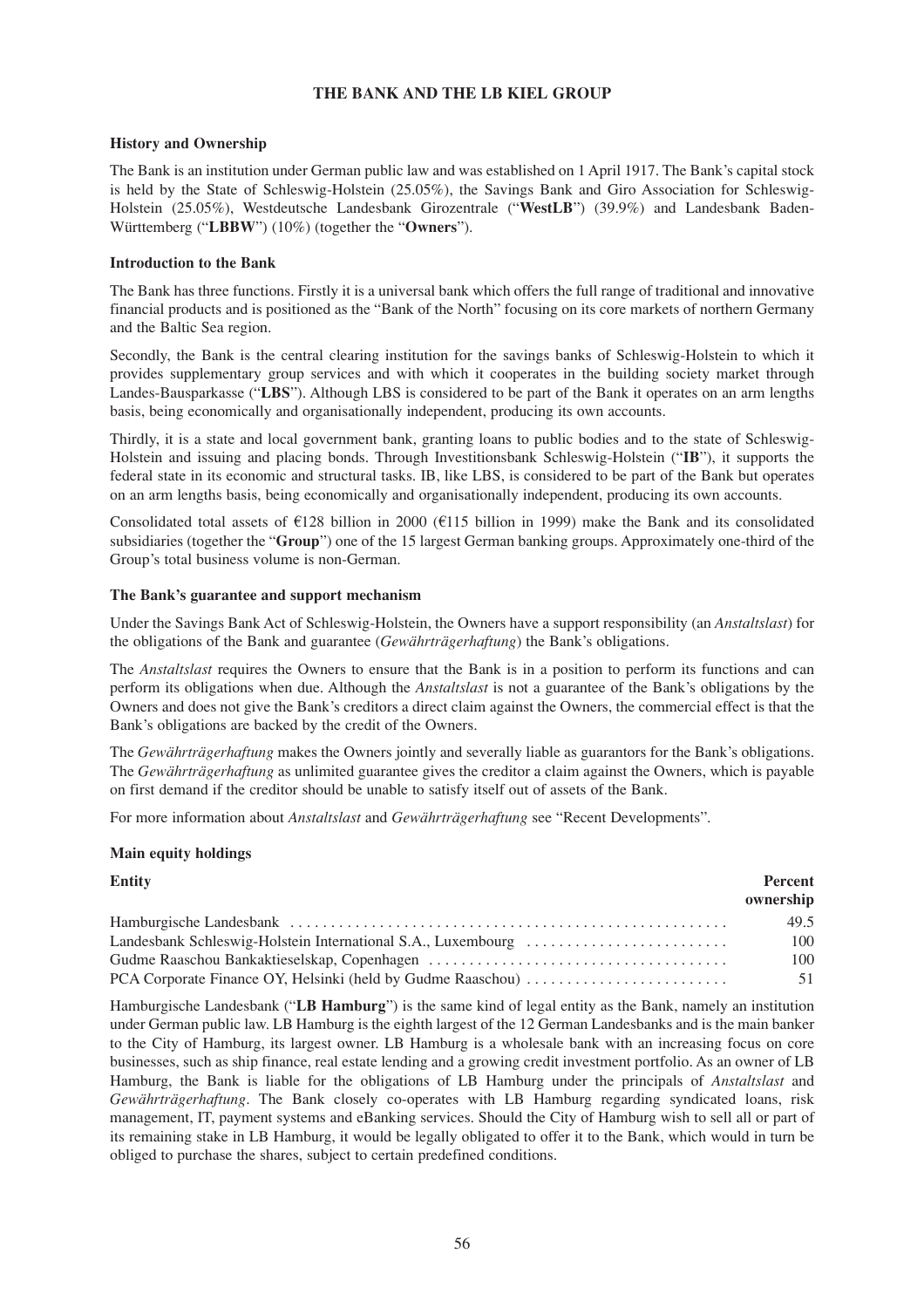Landesbank Schleswig-Holstein International S.A. ("**LB Luxembourg**") is a bank incorporated in Luxembourg which focuses on euro loans and money market, foreign exchange and securities trading and which has a private client business. In 2000 LB Luxembourg acquired an 80% stake in NOBIS Société des Banques Privées Luxembourg, which focuses on private client business. With the acquisition, the Group has expanded its range of investment fund services in Luxembourg and LB Luxembourg intends to expand its customer base and to realise operating synergies following the acquisition.

As at 31 December 2000 LB Luxembourg's total assets of  $\epsilon$ 7.7 billion were lower in value than at the same time in 1999 ( $\epsilon$ 8.2 billion), however net profit after taxes increased by 75% from  $\epsilon$ 20 million to  $\epsilon$ 35 million.

Gudme Raaschou Bankaktieselskap ("**Gudme**") is a Danish investment bank based in Copenhagen, active in equities (trading, sales and research) asset management and mergers and acquisitions.

PCA Corporate Finance OY ("**PCA**") is a Finnish financial services provider based in Helsinki, which is 51% owned by Gudme. It focuses on mergers and acquisitions, procuring equity capital for companies through private placements and providing consulting services on debt finance and project finance.

#### **Group's assets**

As of 31 December 2000 the Group's consolidated assets were as follows:

| <b>Entity</b>                                    |     | <b>Total assets</b> Total assets              |
|--------------------------------------------------|-----|-----------------------------------------------|
|                                                  |     | in $\epsilon$ billions in $\epsilon$ billions |
|                                                  |     | 128.1                                         |
| consisting of:                                   |     |                                               |
|                                                  |     | 82.1                                          |
| of which Investitionsbank Schleswig-Holstein     | 5.7 |                                               |
|                                                  | 1.5 |                                               |
| Landesbank Schleswig-Holstein International S.A. |     | 7.8                                           |
|                                                  |     | 42.4                                          |

#### **Group segment report**

The following Group results for 2000 are based on audited and unaudited data. Income and expenses are allocated according to the principle of causation. Risk provisions are based on standard risk costs. For those divisions and subsidiaries of the Bank which prepare a separate income statement (namely IB, LBS and LB Hamburg), risk provisions correspond to those shown in the income statement.

| $\epsilon$ million                  |                          | <b>Lending Structured</b><br>and and project |                      |                 |      | LB                          |                    |              |  |
|-------------------------------------|--------------------------|----------------------------------------------|----------------------|-----------------|------|-----------------------------|--------------------|--------------|--|
|                                     | $s$ ervices <sup>1</sup> | finance <sup>2</sup>                         | $\mathbf{Trading}^3$ | IB <sup>4</sup> |      | $LBS5$ Hamburg <sup>6</sup> | Other <sup>7</sup> | <b>Total</b> |  |
| Total income $\dots\dots\dots\dots$ | 280.3                    | 57.3                                         | 52.8                 | 49.7            | 40.2 | 346.2                       | 78.6               | 905.1        |  |
| Administrative expenses             | 77.4                     | 9.3                                          | 29.1                 | 38.5            | 29.9 | 135.7                       | 105.4              | 425.3        |  |
| Risk provisions $\dots \dots$       | 49.5                     | 12.2                                         | $0.0^{\circ}$        | 5.3             | 1.1  | 71.4                        | 31.5               | 170.9        |  |
| Operating profit after risk         |                          |                                              |                      |                 |      |                             |                    |              |  |
| provisions                          | 153.4                    | 35.8                                         | 23.7                 | 5.9             | 9.2  | 139.1                       | (58.2)             | 308.9        |  |

#### **Business of the Bank**

The Bank's strategy is both geographically focused and product/sector based.

## **Geographic Focus - The Bank for the North**

The Bank's geographic focus is on Northern Germany and the Baltic Sea region and it is the market leader in Schleswig-Holstein.

<sup>1</sup> transactions by the Bank with German domestic corporate and real estate clients, savings banks, private clients as well as banks and foreign clients (including the client business of Luxembourg and Copenhagen branches and Luxembourg subsidiary).

<sup>2</sup> leasing, project, aircraft and ship finance, asset backed securities as well as international real estate finance

<sup>3</sup> money, foreign exchange and securities trading and services incl. the activities of the Bank's foreign subsidiaries and branches as wellas trade processing

<sup>4</sup> this segment presents the result of the IB

<sup>5</sup> this segment presents the result of the LBS

<sup>6</sup> this segment presents the result of the 49.5% share in LB Hamburg

<sup>7</sup> results predominantly from central treasury activities and consolidation effects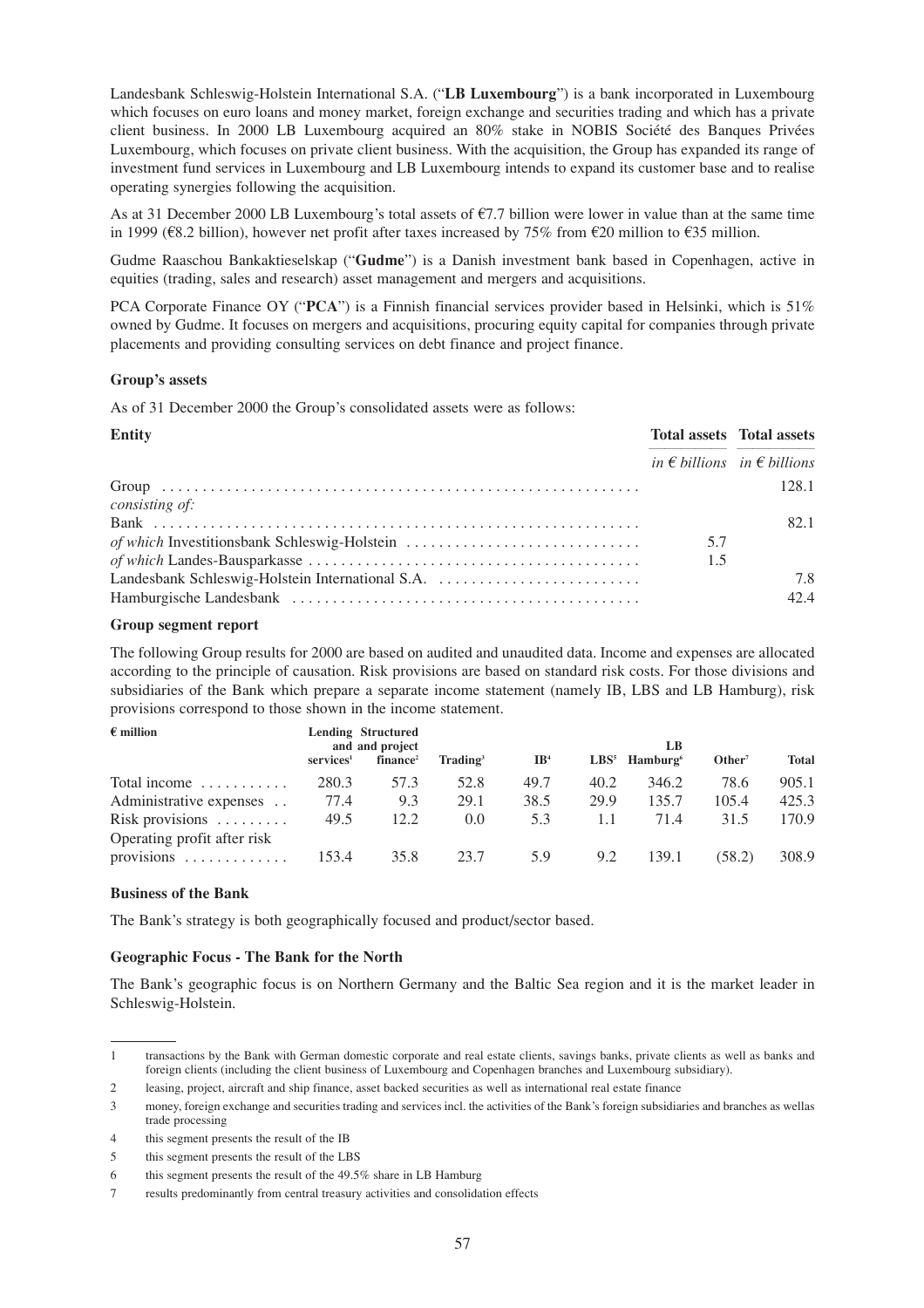#### *Schleswig-Holstein*

Schleswig-Holstein is the home of the Bank and its clients in that market include corporates, savings banks, real estate and private banking clients, and state and municipal government and authorities.

A large proportion of the Bank's German corporate loan portfolio consists of small and medium-sized companies in Schleswig-Holstein. As at 31 December 2000, companies in Schleswig-Holstein accounted for roughly twothirds of the Bank's  $64.6$  billion loan portfolio to German corporate clients.

The Bank acts as a central clearing bank in Schleswig-Holstein, providing refinancing and liquidity to local savings banks, offering them a broad range of investment vehicles from short-term time deposits to portfolio management and supporting them with innovative financial products and services such as asset/liability management and balance sheet structuring advice.

As at 31 December 2000 the Bank's loan portfolio to Schleswig-Holstein savings banks amounted to  $\epsilon$ 9.4 billion and to Schleswig-Holstein state and municipal government and authorities  $\epsilon$ 10.6 billion.

#### *Hamburg*

The Bank has a 49.5% shareholding in LB Hamburg with which it co-operates for a better coverage of the Schleswig-Holstein and Hamburg region.

#### *Baltic Sea Region*

In the Baltic Sea region, the Bank is one of the leading foreign banks with branches in Copenhagen and Helsinki and representative offices in Stockholm, Oslo and Tallinn. The Bank's key business areas are syndicated lending, increasingly as an arranger, real estate finance and structured finance. Business with small and medium-sized local financial institutions is growing in importance.

The Bank has built up a considerable loan portfolio to corporate, institutional and public clients in Latvia, Lithuania and Estonia. The Bank's business in those countries is conducted through its representative office in Tallinn and through PCA but is supervised by the Bank's head office.

The Bank's activities in the remaining Baltic Sea Region are supervised by the Bank's Copenhagen branch ("**LBC**"). In Denmark, LBC is of growing importance. In 2000 it was amongst the biggest arrangers of syndicated loans in Denmark. It is the only foreign bank appointed by the Danish Central Bank and Banking Association to provide CIBOR rates (Copenhagen Interbank Offered Rate). In 2000, LBC's total business volume increased to  $€8.9$  billion.

To widen the Group's product range the Bank has investment banking subsidiaries in Denmark (100% of the shares in Gudme) and Finland (51% of the shares in PCA, which are held by Gudme).

#### *Other countries and regions*

For many years the Bank has been an active lender to corporate clients, financial institutions and local authorities in a wide variety of countries outside its core regions. At the end of 2000 the total loan portfolio, excluding the Bank's core regions of Germany and the Baltic Sea, reached  $66.4$  billion.

The Bank intends to open a branch in New York in 2002 to expand its US Dollar funding base subsequently to its growing international business and to further develop existing US activities as a special finance provider.

The following is a table illustrating the geographical diversification of the Group's foreign loan portfolio, excluding LB Hamburg, as at 31 December 2000.

| <b>Region</b> | $\epsilon$ millions |
|---------------|---------------------|
|               | 6,158.3             |
|               | 2,524.5             |
|               | 2,288.0             |
|               | 4,789.6             |
|               | 806.9               |
|               | 792.4               |
|               | 507.5               |
|               | 445.5               |
|               | 160.5               |
|               | 32.3                |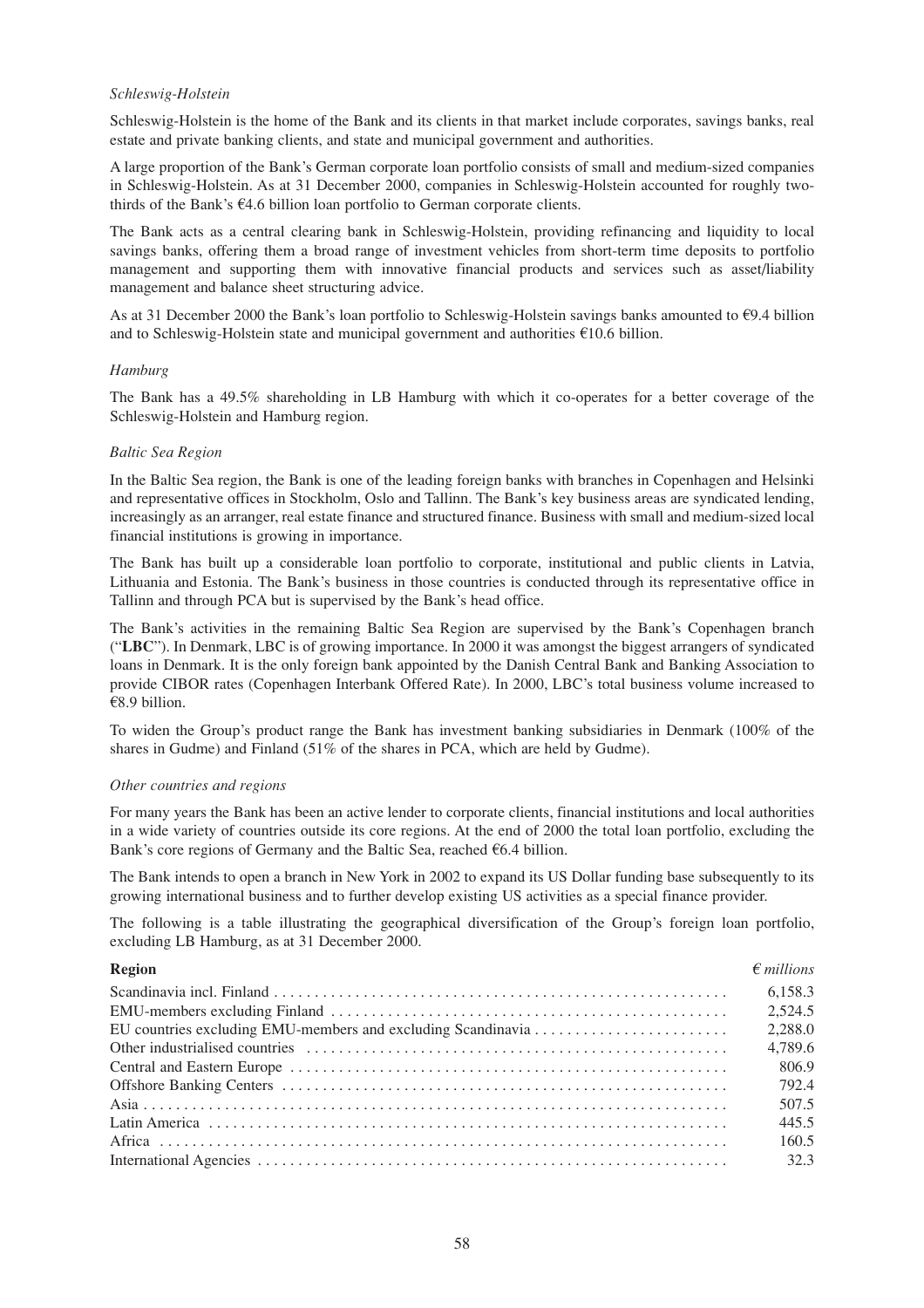#### **Product/sector focus**

As at 31 December 2000 the Bank had a loan portfolio of  $\epsilon$ 15.5 billion in ship, transport and real estate financings, fields in which the Bank has advanced expertise.

#### *Ship finance*

The Bank has a high-quality portfolio of ship loans focusing on clients with long-term shipping needs and strong cash flow. The ship loan portfolio amounted to  $\epsilon$ 3.6 billion in 2000 ( $\epsilon$ 2.7 billion in 1999), making the Bank one of the leading international providers of ship finance. The portfolio is well diversified both geographically and in terms of ship type. Geographically the focus is on the Scandinavian, Greek, North American and Far Eastern markets with a relatively smaller emphasis on the German market.

#### *Transport finance*

The Bank's loan portfolio consists of financing aircraft, railways, logistics and other transportation and leasing refinancing. Its transport loan portfolio is geographically diversified and as at 31 December 2000 amounted to  $\epsilon$ 4.1 billion ( $\epsilon$ 4.0 billion in 1999).

#### *Real Estate Finance*

In recent years the Bank has diversified its real estate finance portfolio geographically with the intention of reducing its exposure to the real estate business cycle in Germany. As at 31 December 2000 the Bank's real estate portfolio amounted to  $\epsilon$ 7.8 billion ( $\epsilon$ 6.6 billion in 1999),  $\epsilon$ 5.1 billion of which was residential and  $\epsilon$ 2.7 billion commercial.

#### *Lending by customer type*

As at 31 December 2000, the Bank's lending by customer type was as set out in the table below.

| Lending type |                     | <b>Amount</b> Percentage |
|--------------|---------------------|--------------------------|
|              | $\epsilon$ billions |                          |
|              | 11.7                | 31.0                     |
|              | 7.9                 | 20.9                     |
|              | 3.0                 | 7.9                      |
|              | 15.2                | 40.2                     |
|              | 37.8                | 100                      |

## **Investment banking activities**

The Bank is able to optimise the risk and return structure of its loan portfolio by means of structured finance techniques such as asset backed securities and credit derivatives. It also uses those techniques to provide structured finance solutions for its corporate and savings bank clients.

International capital markets are increasingly used to fund the Bank's activities, primarily through its US\$20 billion Global Medium Term Note Programme and its US\$5 billion US Commercial Paper Program.

The Bank's investment banking division underwrites its client's capital market issues and manages the Bank's own investments. The Bank's capital markets unit also focuses on money market and foreign exchange trading, bond trading and sales, derivatives trading as well as equity business.

## **General lending policy**

The Bank traditionally follows a cautious lending policy. It rigorously assesses credit limits and client exposures, taking into account not only the Bank's internal rating of the client but also the industry sector and country risk. Exposures are considered on both an individual and portfolio basis. Following review by the Bank's credit committee, new lending may have to be approved by at least one board director, depending on the borrower, amount and security. To achieve its target rates of return the Bank has been using RAROC targets (Risk Adjusted Return On Capital) since 1999 as a key control tool for allocating equity resources in the individual business segments. The RAROC tools have been modified to accommodate Basle II. The Bank monitors country risks using a system of internal ratings, country and total foreign exposure limits.

LB Hamburg maintains its own credit appraisal system although the Bank monitors the consistency of LB Hamburg's and the Group's credit policies.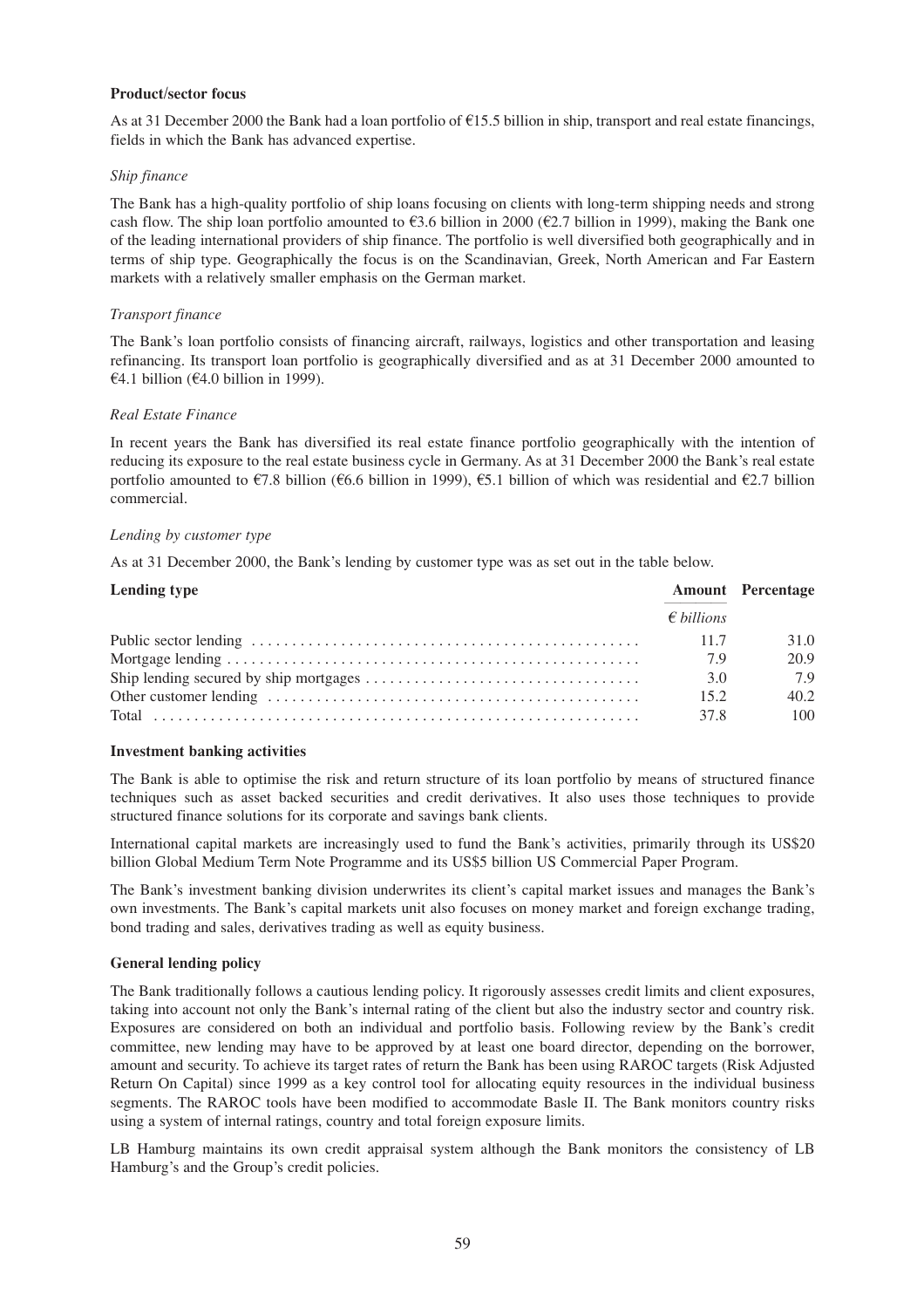#### **Loan loss experience and reserves**

The Bank strives to identify potential problem loans at an early stage and charges specific provisions as soon as the borrower's financial situation suggests that full repayment cannot be expected and collateral is insufficient. General reserves are established for potential unsecured risks based on past write-off experience.

In 2000 the Group's (excluding LB Hamburg) total loan loss reserves were equivalent to 1.7% of the Group's (excluding LB Hamburg) lending and other financial commitments (excluding public sector) with write-offs equivalent to 0.19% of total lending (excluding public sector).

As at 31 December 2000 the Group's (excluding LB Hamburg) only significant emerging markets exposures subject to reserves were Russia and Indonesia. The Group's (excluding LB Hamburg) Russian exposure was significantly reduced following a substantial write-off and sale of part of the remaining debt. As at 31 December 2000 the Group (excluding LB Hamburg) has loan loss reserves for Russian and Indonesian loans equivalent to, respectively, 32% and 51.2% of the par value of those loans.

## **Risk Management**

Since the ratio of rate of return to counterparty risk, market price risk and operational risk is a key factor for the Bank, active risk management is an integral part of the Group's business management. The Group therefore attaches great importance to the continuous development of the risk measurement and risk management structures and methodologies used throughout the Group.

The Bank has a comprehensive set of risk management tools, most of which are managed and developed on an on-going basis by the Bank in accordance with economic and supervisory requirements. The Bank has, for example, developed a differentiated RAROC approach for different business sectors.

The Bank has a conservative risk strategy, attaching particular importance to a well diversified portfolio which avoids high exposure to any particular counterparty or to counterparties with similar risk factors. The Bank closely manages liquidity risk and market price risk.

## *Counterparty Risks*

The Bank uses a limit system for monitoring counterparty and issuer risks which is used alongside a limit system for monitoring country risk. Limits for counterparty default risks have been fixed in line with the Bank's risk cover potential and future profitability. Limits for country and region risk are based on the Group's limit for country risks.

The Bank monitors country risk using that country's credit rating.

The Bank measures and manages counterparty default risks with a ratings-based method which includes internal rating procedures and market-related historic default probabilities. These factors are linked with accounting data in order to enable segment analyses according to different criteria such as sector, country of incorporation, credit rating category or organisational units.

To monitor and manage the risk which may result from the impairment of equity due to equity investments (investment risk), the Bank has initiated the development of an investment monitoring process. The focus is on so-called due diligence reviews which must be undertaken before an equity investment is made. Corresponding contractual arrangements and business management systems ensure that the business development can be monitored and influenced.

Compliance with limits is monitored on an ongoing basis by the Bank. Large-scale risks are monitored and managed across the Group on a daily basis based on counterparty limits and utilisation. The results of risk analyses of the Bank's counterparties are reported monthly to the Bank's managing board and quarterly to the Bank's risk committee.

The Bank uses a uniform limit system for monitoring the counterparty and issuer risks of the trading units. The risks resulting from transactions are assessed according to the market valuation method. To hedge these risks, the Bank has concluded netting agreements with a number of major counterparties. The systematic integration of liquidity netting in the Bank's reporting process took place on 1 January 2001.

The risk measurement method is reviewed constantly and, on the basis of the Bank's default history, the Bank considers that it has been working well. The results of the Bank's risk measurement method and its cautious risk policy is reflected in the Bank's (excluding IB and LBS) total volume of specific bad debt charges of  $\epsilon$ 227 million in 2000 ( $E$ 220 million in 1999). Percentage wise against credit volume those bad debt charges were 0.27% in 2000 and 0.30% in 1999. The Bank's general bad debt charges for 2000 amounted to  $\text{\textsterling}19$  million ( $\text{\textsterling}17$  million in 1999).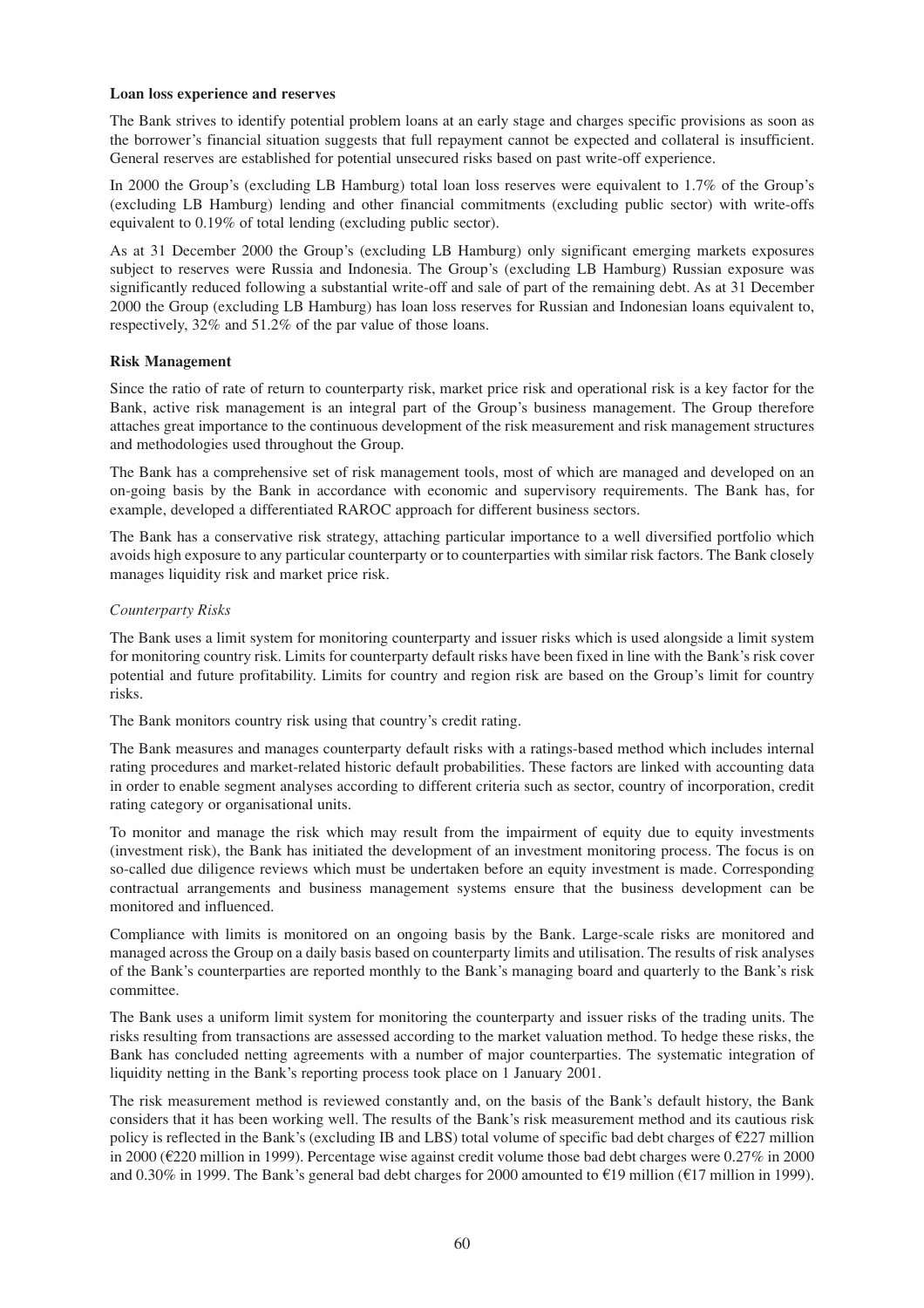In 2001 the Bank started a project to comply with all Basel II requirements. The Bank's intention is to calculate the capital requirement by an IRB-approach, at the minimum the foundation approach.

## *Market Price Risks*

The Bank has adopted the value-at-risk (VaR) approach to measure and control market price risks. VaR projects the maximum potential change in value of a portfolio of financial instruments which may arise due to fluctuations of the evaluation parameters based on a confidence level of 95% and a holding period of one day. Historical interest rates, exchange rates and equity prices over the past 201 trading days are used for these projections. The risks are measured against predefined loss limits and reported to the Bank's managing board and the responsible trading units on a daily basis. New products are included in risk measurement.

The Bank uses a cash value-oriented procedure to record and control interest rate risks. An important element of this procedure is the determination of an accumulated cash value, which is calculated on the basis of the net cash flows generated by the interest-bearing assets and liabilities including derivatives for transactions subject to interest risks.

In addition to interest rate risks, currency risks and price risks for equities and investment certificates of the liquidity reserve are also included in global risk management on a VaR basis. In order to limit the global market price risk, the Bank's managing board has defined a risk limit for the Bank which in 2000 was used only moderately and was not exceeded at any time. The Bank has an early warning system which triggers corrective action when risk levels approach the limit.

Central Risk Controlling measures and monitors risks and limits independently of the market departments.

## *Liquidity Risks*

The Bank's disposition committee is responsible for defining the conditions and strategies for planning and controlling liquidity and takes the measures required for implementation, especially the covering of financing requirements. Day-to-day cash management and compliance with minimum reserve requirements are the responsibility of the Bank's money market and foreign exchange trading divisions.

Compliance with supervisory regulations is monitored by the Bank's asset liability management department. Since July 1, 2000, the Bank calculates the liquidity ratio according to the new Principle II of the Federal Banking Supervisory Office. As at December 31, 2000, the ratio was 1.15, i.e. above the required minimum value of 1.0.

## *Operational Risks*

The Bank has taken a large number of measures to identify and limit technical and organisational risks. In order to meet the requirements of § 25a of the German Banking Law and the Act on Corporate Control and Transparency, the Bank launched a project to analyse and prioritise risks of all risk categories and to take and monitor ongoing preventive measures.

In information technology, the Bank has defined procedures for updating and expanding its contingency plans.

## **Capital structure**

The Group's capital structure consists of its own capital funds, perpetual silent participations (core capital), subordinated liabilities and profit participation capital (supplementary capital). As at 31 December 2000, the Group's liable capital amounted to  $\epsilon$ 6.3 billion (excluding allocations to reserves) representing an increase of  $\epsilon$ 1.1 billion on the previous year (which was  $\epsilon$ 5.2 billion including allocations to reserves). Of that  $\epsilon$ 1.1 billion increase,  $6668.5$  million was perpetual silent participations qualifying as core capital and the rest was attributable to the assumption of subordinated liabilities as well as an increase in profit participation capital.

As at 31 December 2000, the ratio between own funds qualifying as core capital and risk-weighted assets as well as market price risk positions (solvency ratio) were unchanged at 10.2% for the Group and 10.5% for the Bank.

In the first half of 2001 the Bank raised a further  $\epsilon$ 325 million through undated silent participations (mainly injected by the State of Schleswig-Holstein). As a result, the Group's capital ratios have been maintained (Tier 1(Principal I)/total capital ratios: 5.9% and 10.3% at the end of the first half of 2001). The Bank plans to further strengthen its capital base through silent participations and accessing the capital markets which may include securities similar to the SPARC Securities denominated in euro and other currencies.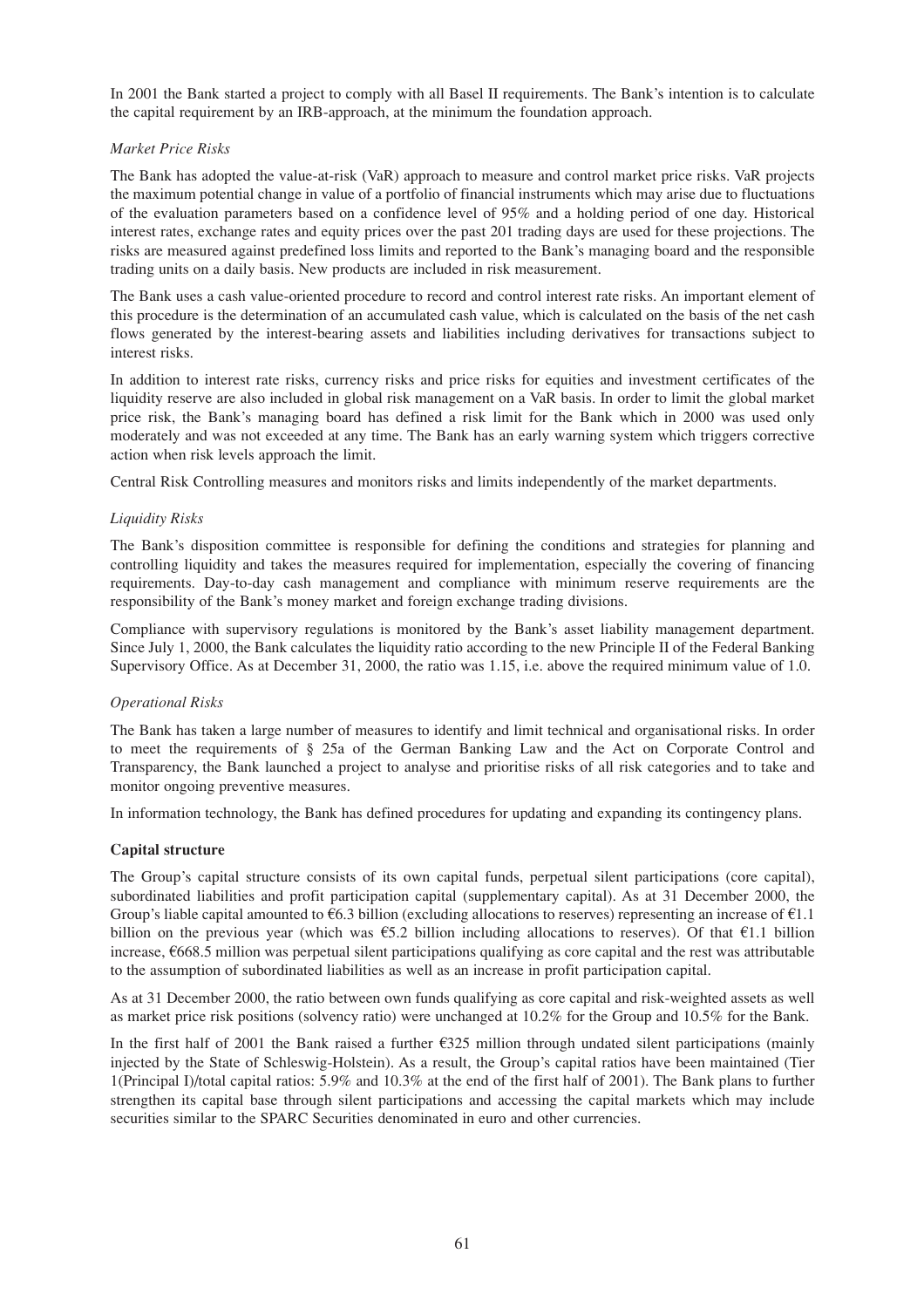Liable capital and solvency ratio of the Bank<sup>1,2</sup>:

| $\epsilon$ million<br>calculated<br>at each<br>year end | Core<br>capital | <b>Silent</b><br>participations<br>contained<br>in core<br>capital | <b>Reserves</b><br>from<br>retained<br>earnings<br>contained<br>in core<br>capital | Supple-<br>mentary | capital Deductables | Tier 3<br>capital        | <b>Total</b><br>liable<br>capital | <b>Solvency</b><br>ratio<br>(Principle I) (Principle I) | Tier 1<br>ratio |
|---------------------------------------------------------|-----------------|--------------------------------------------------------------------|------------------------------------------------------------------------------------|--------------------|---------------------|--------------------------|-----------------------------------|---------------------------------------------------------|-----------------|
| 1991<br>$\cdot$ $\cdot$ $\cdot$                         |                 |                                                                    |                                                                                    |                    |                     | —                        | 1,228                             | 7.6%                                                    |                 |
| 1992<br>.                                               |                 |                                                                    |                                                                                    |                    |                     | $\qquad \qquad$          | 1,144                             | 8.9%                                                    |                 |
| 1993<br>$\cdot$ $\cdot$ $\cdot$                         | 1,133           |                                                                    | 232                                                                                | 60                 | (12)                | $\overline{\phantom{m}}$ | 1,181                             | 8.6%                                                    | $8.3\%$         |
| 1994<br>.                                               | 1,178           |                                                                    | 245                                                                                | 438                | (2)                 | $\qquad \qquad -$        | 1,614                             | 11.2%                                                   | 8.2%            |
| 1995<br>.                                               | 1,248           | -                                                                  | 262                                                                                | 448                | (2)                 | $\overline{\phantom{m}}$ | 1.694                             | $10.6\%$                                                | $7.8\%$         |
| 1996<br>.                                               | 1,309           |                                                                    | 280                                                                                | 462                | (2)                 | $\qquad \qquad -$        | 1,769                             | $9.0\%$                                                 | $6.7\%$         |
| 1997<br>.                                               | 1,396           | 19                                                                 | 299                                                                                | 880                | (2)                 | $\overline{\phantom{0}}$ | 2,274                             | $10.4\%$                                                | $6.4\%$         |
| 1998<br>.                                               | 1,492           | 77                                                                 | 327                                                                                | 913                | (2)                 | $\qquad \qquad -$        | 2,403                             | $9.0\%$                                                 | 5.6%            |
| 1999<br>$\cdot$ $\cdot$ $\cdot$                         | 1,566           | 121                                                                | 355                                                                                | 1,411              | (2)                 | 56                       | 3,031                             | $10.1\%$                                                | 5.2%            |
| 2000<br>$\cdots$                                        | 2,336           | 789                                                                | 393                                                                                | 1,552              | (2)                 |                          | 3.886                             | $10.5\%$                                                | $6.3\%$         |

Liable capital and solvency ratio of the Group<sup>1,2</sup>:

| $\epsilon$ million<br>calculated<br>at each<br>year end | Core<br>capital | <b>Silent</b><br>participations<br>contained<br>in core<br>capital | <b>Reserves</b><br>from<br>retained<br>earnings<br>contained<br>in core<br>capital | Supple-<br>mentary | capital Deductables | Tier 3<br>capital                                                         | Total<br>liable<br>capital | <b>Solvency</b><br>ratio<br>(Principle I) (Principle I) | Tier 1<br>ratio |
|---------------------------------------------------------|-----------------|--------------------------------------------------------------------|------------------------------------------------------------------------------------|--------------------|---------------------|---------------------------------------------------------------------------|----------------------------|---------------------------------------------------------|-----------------|
| 1991<br>$\ldots$ .                                      |                 |                                                                    |                                                                                    |                    |                     | $\qquad \qquad -$                                                         | 1,231                      | $8.0\%$                                                 |                 |
| 1992<br>$\ldots$ .                                      |                 |                                                                    |                                                                                    |                    |                     | $\qquad \qquad -$                                                         | 1,152                      | 9.4%                                                    |                 |
| 1993<br>$\cdot$ $\cdot$ $\cdot$                         | 1,154           |                                                                    | 232                                                                                | 108                | (12)                | $\qquad \qquad -$                                                         | 1,250                      | 8.3%                                                    | $7.7\%$         |
| 1994<br>.                                               | 1,204           | —                                                                  | 278                                                                                | 524                | (2)                 | $\overline{\phantom{m}}$                                                  | 1.726                      | 11.1%                                                   | 7.8%            |
| 1995<br>$\cdot$ $\cdot$ $\cdot$                         | 1,293           | —                                                                  | 314                                                                                | 527                | (2)                 | $\qquad \qquad -$                                                         | 1,817                      | 10.3%                                                   | 7.3%            |
| 1996<br>.                                               | 1,362           |                                                                    | 332                                                                                | 520                | (2)                 | $\hspace{1.0cm} \rule{1.5cm}{0.15cm} \hspace{1.0cm} \rule{1.5cm}{0.15cm}$ | 1,880                      | 8.8%                                                    | $6.4\%$         |
| 1997<br>$\cdot$ $\cdot$ $\cdot$                         | 1,889           | 146                                                                | 499                                                                                | 1,414              | (20)                | $\overline{\phantom{m}}$                                                  | 3,283                      | 8.9%                                                    | 5.1%            |
| 1998<br>.                                               | 2,210           | 380                                                                | 558                                                                                | 1,633              | (18)                | 19                                                                        | 3,844                      | 8.6%                                                    | $5.0\%$         |
| 1999<br>$\cdot$ $\cdot$ $\cdot$                         | 2,824           | 930                                                                | 624                                                                                | 2,379              | (18)                | $\qquad \qquad -$                                                         | 5,185                      | $10.2\%$                                                | 5.6%            |
| 2000<br>.                                               | 3,616           | 1.628                                                              | 705                                                                                | 2,697              | (19)                | $\qquad \qquad -$                                                         | 6,294                      | $10.2\%$                                                | 5.9%            |

## **Dividend policy**

The Bank has traditionally followed a policy of continuity in its distribution of dividends. Profits were to a large extent retained to build up liable capital.

Dividends and payments on silent participations of the Bank:

| $\epsilon$ thousand                                                                           | 1991       | 1992                     | 1993   | 1994                     | 1995   | 1996                                                   | 1997          | 1998                              | 1999                   | 2000   |
|-----------------------------------------------------------------------------------------------|------------|--------------------------|--------|--------------------------|--------|--------------------------------------------------------|---------------|-----------------------------------|------------------------|--------|
| Net income before                                                                             |            |                          |        |                          |        |                                                        |               |                                   |                        |        |
| payments on SP                                                                                | 20,944     | 19,023                   | 21,505 | 29.786                   | 32,739 |                                                        |               | 34,282 46,122 76,549 <sup>3</sup> | 69.250                 | 76.363 |
| Payments on $SP$                                                                              |            |                          |        |                          |        |                                                        | 647           | 5.441                             | 5,553                  | 32,314 |
| $SP$ outstanding $\dots \dots \dots$                                                          | $\sim$ $-$ | $\overline{\phantom{a}}$ |        | $\overline{\phantom{m}}$ |        | <b>Service</b> Control                                 | $-76,693$     |                                   | 76,693 120,636 789,136 |        |
|                                                                                               | 4,755      | 6.749                    |        |                          |        | 7,158 10,993 13,191 13,191 13,191 15,390 15,390 15,390 |               |                                   |                        |        |
| Share capital 158,500 168,726 219,856 219,856 219,856 219,856 219,856 219,856 219,856 219,856 |            |                          |        |                          |        |                                                        |               |                                   |                        |        |
| Dividend yield $\ldots \ldots \ldots \ldots$ 3%                                               |            | 4%                       | $4\%$  | 5%                       | 6%     | 6%                                                     | 6%            | 7%                                | 7%                     | 7%     |
| Profits retained 16,189 11,504 13,381 16,873 18,407                                           |            |                          |        |                          |        |                                                        | 18,510 28,143 | 28.044                            | 38,300                 | 19.115 |
| Profits retained in LB                                                                        |            |                          |        |                          |        |                                                        |               |                                   |                        |        |
| Luxembourg $\ldots \ldots \ldots \ldots$ 2,556                                                |            | 7.669                    | 10.226 | 3.170                    | 15.339 | 19.940                                                 | 7.669         | 12.782                            | 20,000                 | 25,000 |

<sup>1</sup> figures for liable capital shown here are taken forward on a day-to-day basis and are therefore not directly comparable with those contained in the capitalisation table under the heading "Capitalisation of the Bank and the LB Kiel Group".

<sup>2</sup> because of the new legislation on Principle I, figures before 1993 are not directly comparable.

<sup>3</sup> extraordinary effect of extra remuneration to the State of Schleswig-Holstein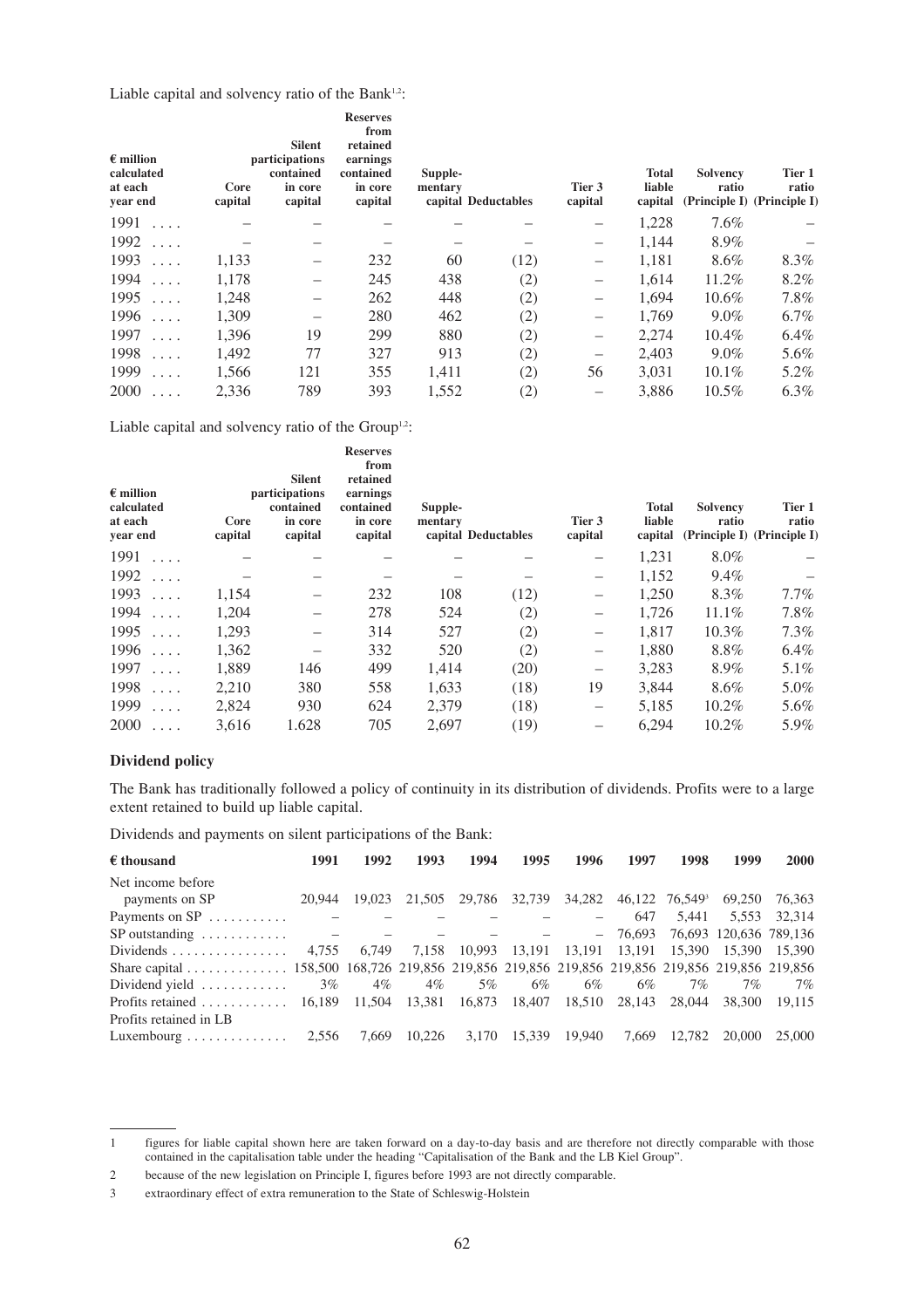# **Executive Bodies**

As at 31 December 2001, the executive bodies of the Bank are the Guarantors' Meeting (i.e. the meeting of the Owners), the Supervisory Board and the Managing Board.

| <b>Guarantors' Meeting</b>                                             |                                                                                                                                                                                                      |
|------------------------------------------------------------------------|------------------------------------------------------------------------------------------------------------------------------------------------------------------------------------------------------|
| Chairwoman                                                             |                                                                                                                                                                                                      |
| Heide Simonis                                                          | Minister President of the State of Schleswig-Holstein, Kiel                                                                                                                                          |
| First Deputy Chairman                                                  |                                                                                                                                                                                                      |
| Jürgen Sengera                                                         | Chairman of the Managing Board Westdeutsche Landesbank Girozentrale,<br>Düsseldorf                                                                                                                   |
| Second Deputy Chairman                                                 |                                                                                                                                                                                                      |
| Olaf Cord Dielewicz                                                    | President of the Savings Bank and Giro Association for Schleswig-Holstein,<br>Kiel                                                                                                                   |
| Third Deputy Chairman                                                  |                                                                                                                                                                                                      |
| Heinrich Haasis                                                        | President of the Savings Banks and Giro Association Baden-Württemberg,<br>Stuttgart                                                                                                                  |
| Members Representing the State of Schleswig-Holstein                   |                                                                                                                                                                                                      |
| Claus Möller<br>Michael Rocca                                          | Minister of Finance and Energy of the State of Schleswig-Holstein, Kiel<br>State Secretary at the Ministry of Economic Affairs, Technology and Transport<br>of the State of Schleswig-Holstein, Kiel |
| Members Representing the Savings Banks and Giro Association            |                                                                                                                                                                                                      |
| Jörg-Dietrich Kamischke<br>Dr. Hans Lukas                              | District Administrator of the Schleswig-Flensburg District<br>Chairman of the Managing Board of Sparkasse Storrman, Bad Oldesloe                                                                     |
| Members Representing Westdeutsche Landesbank Girozentrale              |                                                                                                                                                                                                      |
| Dr. Karlheinz Bentele                                                  | President of the Rhineland Savings Banks and Giro Association, Düsseldorf                                                                                                                            |
| Dr. Wolf-Albrecht Prautzsch                                            | Deputy Chairman of the Managing Board of Westdeutsche Landesbank<br>Girozentrale, Münster                                                                                                            |
| Member Representing Landesbank Baden-Württemberg<br>Hans Dietmar Sauer | Chairman of the Managing Board of Landesbank Baden-Württemberg                                                                                                                                       |
| <b>Supervisory Board</b>                                               |                                                                                                                                                                                                      |
|                                                                        |                                                                                                                                                                                                      |
| Chairwoman<br>Heide Simonis                                            | Minister President of the State of Schleswig-Holstein, Kiel                                                                                                                                          |
| First Deputy Chairman                                                  |                                                                                                                                                                                                      |
| Jürgen Sengera                                                         | Chairman of the Managing Board of Westdeutsche Landesbank Girozentrale,<br>Düsseldorf                                                                                                                |
| Second Deputy Chairman                                                 |                                                                                                                                                                                                      |
| <b>Olaf Cord Dielewicz</b>                                             | President of the Savings Bank and Giro Association for Schleswig-Holstein,<br>Kiel                                                                                                                   |
| Third Deputy Chairman                                                  |                                                                                                                                                                                                      |
| Heinrich Haasis                                                        | President of the Savings Banks and Giro Association Baden-Württemberg,<br>Stuttgart                                                                                                                  |
| Members Representing the State of Schleswig-Holstein                   |                                                                                                                                                                                                      |
| Peter Deutschland                                                      | Chairman of DGB's Nordmark District, Hamburg                                                                                                                                                         |
| Uwe Döring                                                             | State Secretary at the Ministry of Finance and Energy of the State of                                                                                                                                |
|                                                                        | Schleswig-Holstein, Kiel                                                                                                                                                                             |
| Claus Möller                                                           | Minister of Finance and Energy of the State of Schleswig-Holstein, Kiel                                                                                                                              |
| Michael Rocca                                                          | State Secretary at the Ministry of Economic Affairs, Technology and Transport<br>of the State of Schleswig-Holstein, Kiel                                                                            |
|                                                                        | Members Representing the Savings Banks and Giro Association for Schleswig-Holstein                                                                                                                   |
| Günter Anders                                                          | Chairman of the Managing Board of Sparkasse Schleswig-Flensburg,<br>Schleswig                                                                                                                        |
| Norbert Gansel                                                         | Lord Mayor of the City of Kiel, Kiel                                                                                                                                                                 |
| Günter Kröpelin                                                        | District Administrator of the Herzogtum Lauenburg District, Ratzeburg                                                                                                                                |
| Dr. Hans Lukas                                                         | Chairman of the Managing Board of Sparkasse Storrmarn, Bad Oldesloe                                                                                                                                  |
| Erwin Rückemann                                                        | Chairman of the Managing Board of Stadtsparkasse Neumünster, Neumünster                                                                                                                              |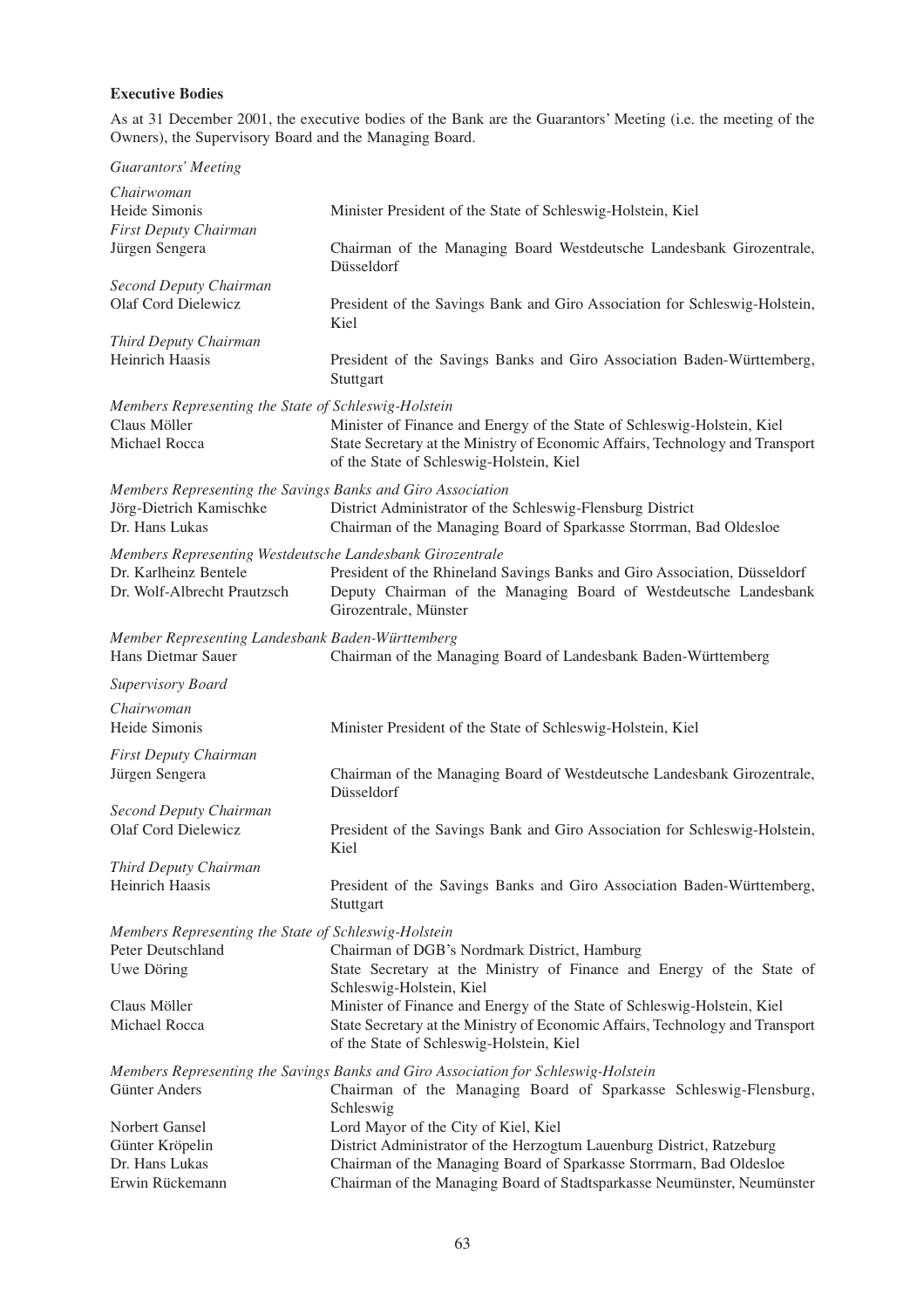|  |  | Members Representing Westdeutsche Landesbank Girozentrale |
|--|--|-----------------------------------------------------------|
|--|--|-----------------------------------------------------------|

| Theo Dräger                 | Chairman of the Managing Board of Drägerwerk AG, Lübeck                |
|-----------------------------|------------------------------------------------------------------------|
| Hans-Peter Krämer           | Chairman of the Managing Board of Kreissparkasse Köln, Cologne         |
| Dr. Ingrid Nümann-          | Head of the Ministry of Finance of Free and Hanseatic City of Hamburg, |
| Seidewinkel Senatrice       | <b>Hamburg</b>                                                         |
| Dr. Wolf-Albrecht Prautzsch | Deputy Chairman of the Managing Board of Westdeutsche Landesbank       |
|                             | Girozentrale, Münster                                                  |
| Dr. Fritz Süverkrüp         | President of the Chamber of Industry and Commerce of Kiel, Kiel        |
| Jorma Juhani Vaajoki        | President and CEO of Metsä-Serla Corporation, Espoo/Finland            |

*Members Representing Landesbank Baden-Württemberg* Hans Dietmar Sauer Chairman of Managing Board Landesbank Baden-Württemberg, Stuttgart

| Members Elected by the Employees |            |
|----------------------------------|------------|
| Astrid Balduin                   | Kiel       |
| Katarina Blanking                | Copenhagen |

| Katarina Diamanig       | COPULITATUL     |
|-------------------------|-----------------|
| Waltraut Fuhrmann       | Kiel            |
| Helmut Gründel          | Kiel            |
| Ditmar Höret            | Kiel            |
| Knuth Lausen            | Kiel            |
| Karl-Heinz Ravn         | Kiel            |
| Michael Schmalz         | Kiel            |
| <b>Bettina Scholtys</b> | Kiel            |
| Gaby Woelk              | Kiel            |
| Managing Board          |                 |
| Dr. Dietrich Rümker     | Chairman        |
| Hans Berger             | Deputy Chairman |
| Dieter Pfisterer        |                 |
| <b>Franz Sales Waas</b> |                 |

# **Recent Developments**

Dr. Erwin Uwe Sell

On 8 July 1999, the European Commission ruled that the State of North-Rhine Westphalia had granted to WestLB capital assets in the form of the former state-owned *Wohnungsbauförderungsanstalt* (housing development agency) on preferential terms during the years 1992 to 1998.

In the opinion of the European Commission, the fees charged for the use of the transferred capital were not in accordance with market conditions. The aid granted was said not to be compatible with European Union subsidy rules and compensation would need to be made.

WestLB, the German Federal Government, the State of North-Rhine Westphalia as well as other German federal states including the State of Schleswig-Holstein have strongly rejected the European Union ruling. In this context the German Federal Government, WestLB and the State of North-Rhine Westphalia have each filed a lawsuit against the European Union ruling in the European courts.

In order to determine whether a comparable subsidy case exists with other Landesbanken including the Bank, the European Commission has launched an inquiry via the German federal and Schleswig-Holstein governments to investigate the relevant facts.

No formal judicial proceedings are presently pending against the Bank in connection therewith, although there can be no assurance that this will not ultimately be the case. However, such proceedings would neither endanger the economic viability of the Bank nor its ability to perform its obligations under the Participation, the Loan or the Undertaking Agreement.

On 17 July 2001 the European Commission and the German authorities reached an understanding concerning the concepts of *Gewährträgerhaftung* and *Anstaltslast*. The solution is based on the following principles.

*Gewährträgerhaftung* will be abolished. Anstaltslast will be replaced by a normal owner relationship between the owner and the public financial institution concerned. Liabilities existing at 18 July 2001, the date of acceptance by the German authorities of the Commission's recommendation of 8 May 2001, will continue to be covered by *Gewährträgerhaftung* until their maturity runs out. There will be a transitional period which will last until 18 July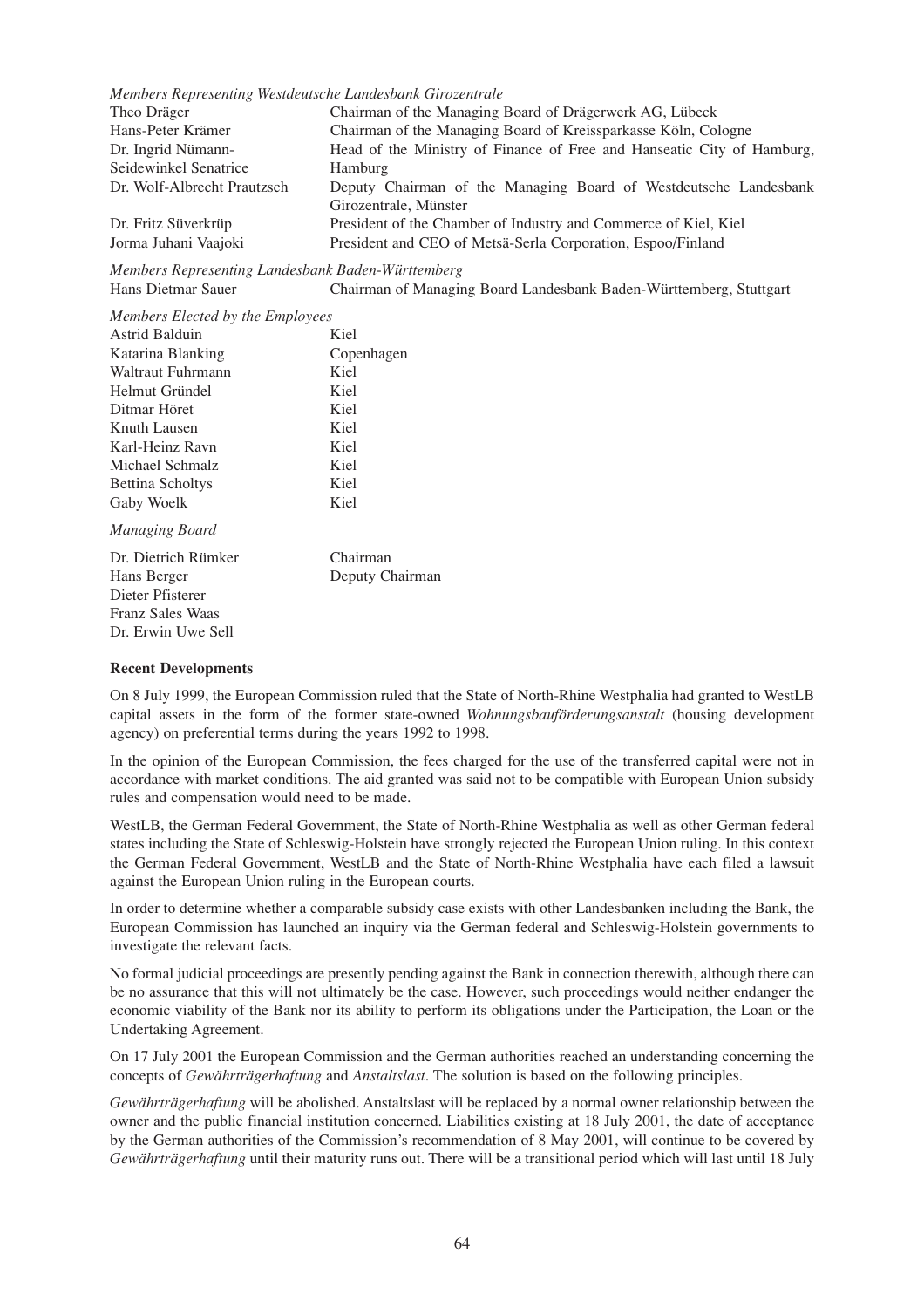2005 and during which *Anstaltslast* and *Gewährträgerhaftung* can be maintained in their present form. As of the final date of this transitional period any liability existing by then and created after 18 July 2001 will continue to be covered by *Gewährträgerhaftung* under the condition that its maturity does not go beyond 31 December 2015.

# **Selected financial information of the LB Kiel Group as at 30 June 2001**

|                                                             | 30 June                     | 30 June                            |                                  |         |
|-------------------------------------------------------------|-----------------------------|------------------------------------|----------------------------------|---------|
| <b>Statement of income</b>                                  | 2001<br>$\epsilon$ millions | <b>2000</b><br>$\epsilon$ millions | Change in<br>$\epsilon$ millions | $\%$    |
| Operating income                                            | 505.6                       | 417.4                              | 88.2                             | 21.1    |
| Net interest income                                         | 426.1                       | 348.9                              | 77.2                             | 22.1    |
| Net commission income $\dots\dots\dots\dots\dots\dots\dots$ | 66.7                        | 67.4                               | $-0.7$                           | $-1.0$  |
| Net income from trading operations                          | 7.4                         | 14.0                               | $-6.6$                           | $-47.1$ |
| Other operating income/expenses                             | 5.4                         | $-12.9$                            | 18.3                             | 141.9   |
| Administrative expenses                                     | 251.2                       | 208.7                              | 42.5                             | 20.4    |
| Personnel expenses                                          | 128.6                       | 108.4                              | 20.2                             | 18.6    |
|                                                             | 122.6                       | 100.3                              | 22.3                             | 22.2    |
| Operating profit before risk provisions and                 |                             |                                    |                                  |         |
|                                                             | 254.4                       | 208.7                              | 45.7                             | 21.9    |
|                                                             | 93.5                        | 50.3                               | 43.2                             | 85.9    |
| Operating profit after risk provisions and                  |                             |                                    |                                  |         |
|                                                             | 160.9                       | 158.4                              | 2.5                              | 1.6     |

|                                                           | 30 June<br>2001     | 31<br>December<br><b>2000</b> | Change in           |        |
|-----------------------------------------------------------|---------------------|-------------------------------|---------------------|--------|
| <b>Group positions</b>                                    | $\epsilon$ billions | $\epsilon$ billions           | $\epsilon$ billions | $\%$   |
| Business volume                                           | 150.6               | 142.1                         | 8.5                 | 6.0    |
| Balance sheet total                                       | 134.5               | 128.1                         | 6.4                 | 5.0    |
|                                                           | 31.5                | 32.4                          | $-0.9$              | $-2.8$ |
|                                                           | 61.0                | 58.1                          | 2.9                 | 5.0    |
| Bonds and other interest-bearing securities $\dots \dots$ | 35.2                | 32.9                          | 2.3                 | 7.0    |
| Shares and other non-interest-bearing securities $\dots$  | 1.7                 | 1.5                           | 0.2                 | 13.3   |
| Liabilities to banks                                      | 53.5                | 51.9                          | 1.6                 | 3.1    |
| Liabilities to customers                                  | 27.8                | 24.9                          | 2.9                 | 11.6   |
| Certificated liabilities                                  | 39.8                | 40.5                          | $-0.7$              | $-1.7$ |
| Liable capital funds                                      | 7.1                 | 6.4                           | 0.7                 | 10.9   |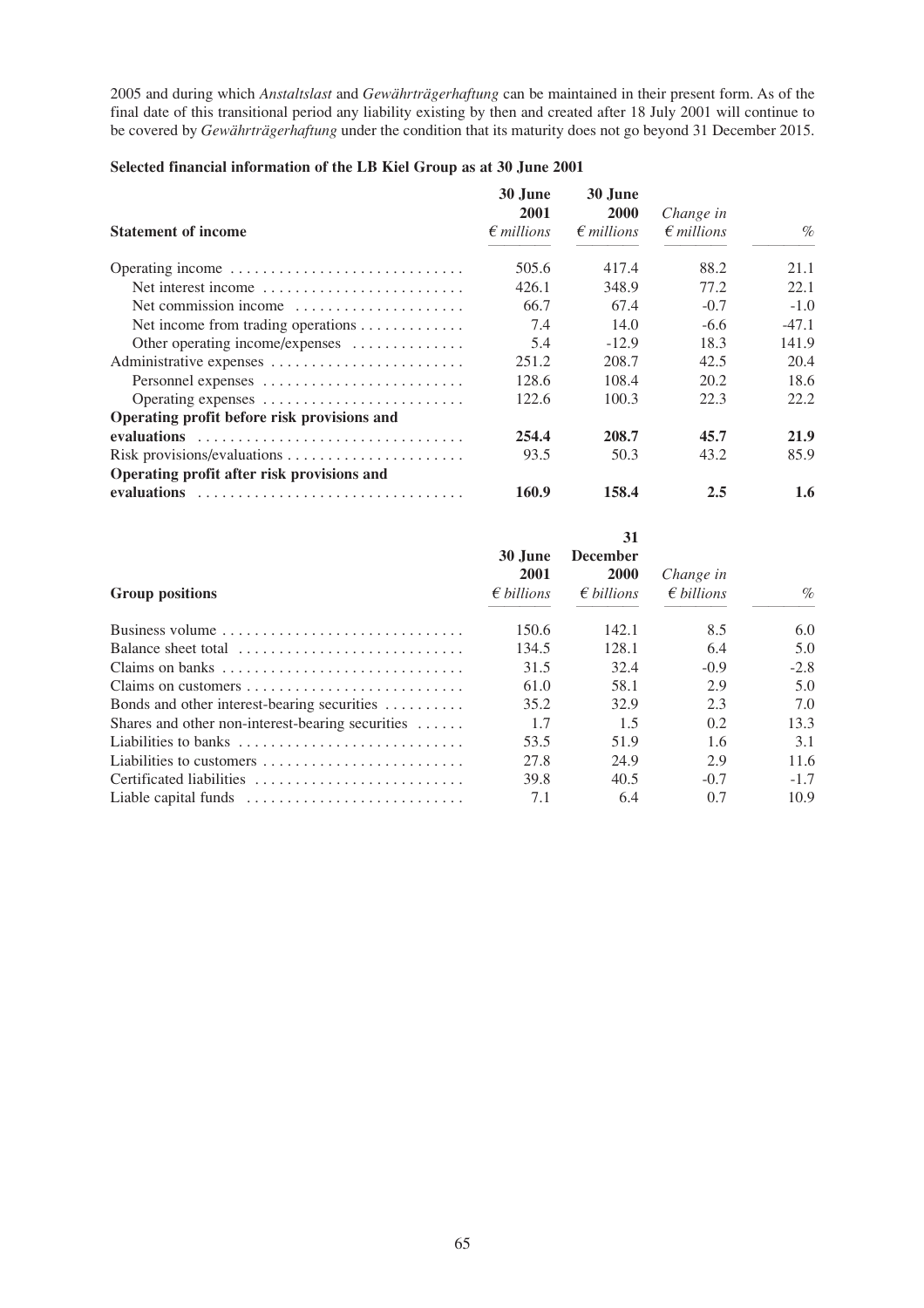# **TAXATION**

*The following disclosure are summaries of the current taxation treatment of the SPARC Securities and certain tax matters arising under Cayman Islands law, Luxembourg law and German law. It does not purport to be a comprehensive disclosure of all tax considerations which may be relevant to a decision to purchase the SPARC Securities. The disclosure is based on the tax laws of the Cayman Islands, Luxembourg and Germany in effect on the date of this Offering Circular, which are subject to change, possibly with retroactive effect. The disclosure does not consider any specific facts or circumstances that may apply to a particular Securityholder. Prospective investors who are in any doubt as to their tax position should consult with their own professional advisors.*

#### **Taxation in the Cayman Islands**

The Cayman Islands does not, under existing legislation, have any income, corporate or capital gains tax, estate duty, inheritance tax, gift tax or withholding tax of application to the Company. Accordingly under the current Cayman Islands law the allotment and issue of the Class B Securities will not be subject to taxation in the Cayman Islands. The Cayman Islands are not party to any double taxation treaties.

Any holder of Class B Securities who brings into the Cayman Islands any instrument of transfer of the Class B Securities may in certain circumstances be liable to pay stamp duty imposed under the laws of the Cayman Islands in respect of such instrument of transfer.

The Company has applied for and can expect to receive an undertaking from the Governor-in-Council of the Cayman Islands that, in accordance with section 6 of the Tax Concessions Law (1999 Revision) of the Cayman Islands, for a period of 20 years from the date of grant of such undertaking, no law which is enacted in the Cayman Islands imposing any tax to be levied on profits, income, gains or appreciations shall apply to the Company or its operations and, in addition, that no tax to be levied on profits, income, gains or appreciations or which is in the nature of estate duty or inheritance tax shall be payable (i) on the shares, debentures or other obligations of the Company or (ii) by way of the withholding in whole or in part of a payment of dividend or other distribution or income or capital by the Company to its members or a payment of principal or interest or other sums due under a debenture or other obligation of the Company.

#### **Taxation in the Grand Duchy of Luxembourg**

Under current Luxembourg tax law, no Luxembourg withholding tax is levied on payments by the Fiduciary of dividends or repayment of capital (whether this be by way of payment in cash or a transfer of rights under the Participation Agreement) under the Class B Securities nor on profit participations or repayments of the Silent Contribution under the Participation Agreement.

No payments received by the Fiduciary on behalf of the Securityholders under or in connection with the SPARC Securities, the Class B Securities or the Participation will be subject to any taxes, duties, assessments or charges of whatever nature imposed or levied by or on behalf of Luxembourg or any political subdivision or authority thereof or therein.

Securityholders who are neither resident in, nor engaged in a trade or business through a permanent establishment in, Luxembourg will not be subject to taxes or duties in Luxembourg with respect to payments under the SPARC Securities or gains realised upon disposal or repayment of the SPARC Securities.

Securityholders not resident in Luxembourg at the time of death will not be subject to inheritance or other similar taxes in Luxembourg in respect of the SPARC Securities and the Securityholders will not be deemed to be resident, domiciled or carrying on business in Luxembourg solely by reason of holding the SPARC Securities.

No stamp, value, issue, registration, transfer or similar taxes or duties will be payable in Luxembourg by Securityholders in connection with the issue of the SPARC Securities.

Securityholders who are domiciled in Luxembourg or maintain a permanent establishment therein with which the SPARC Securities are effectively connected will be subject to Luxembourg taxation as provided for by applicable tax provisions.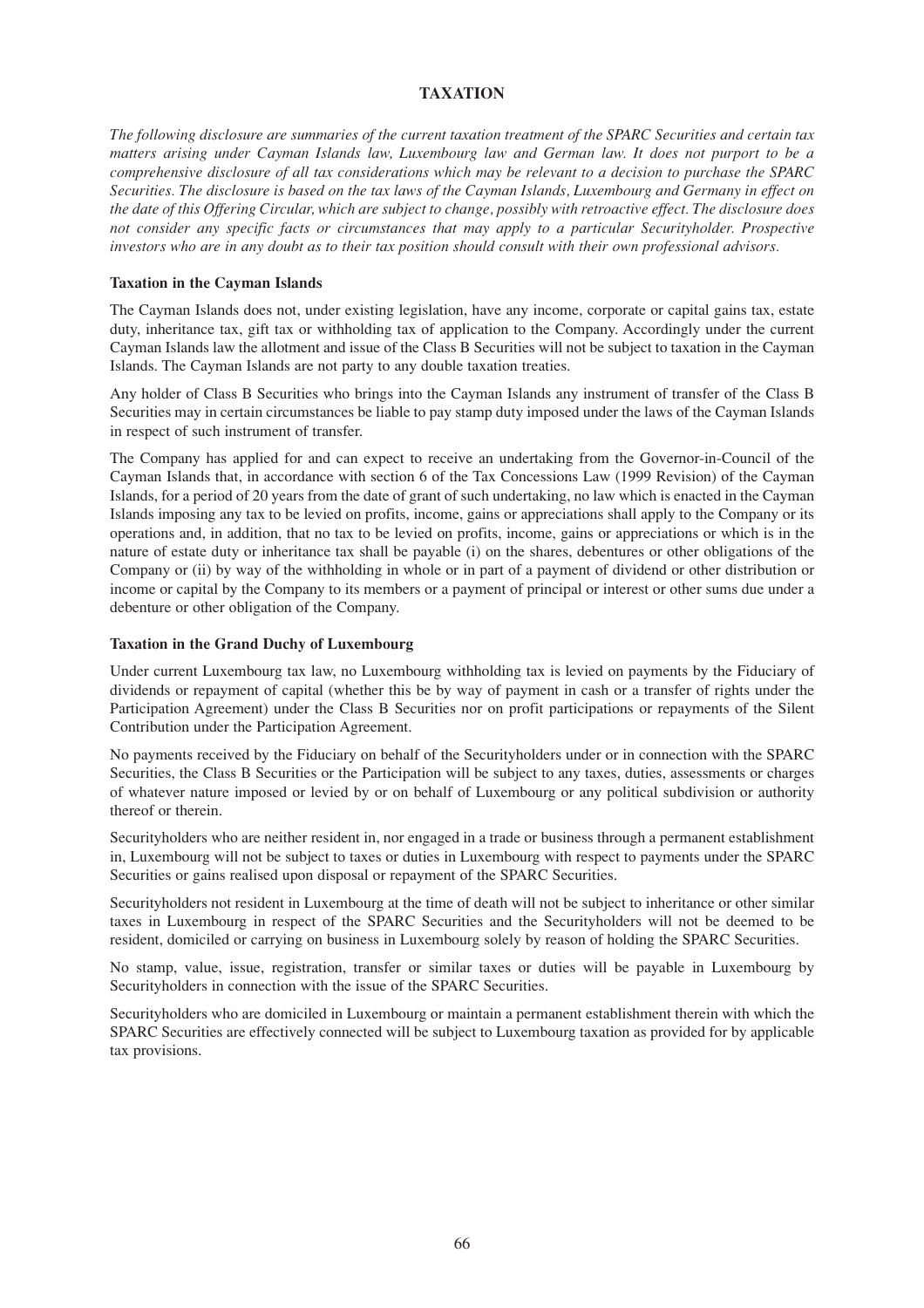## **Taxation in the Federal Republic of Germany**

The following contains certain German tax considerations that may be relevant to a holder of SPARC Securities. It describes some tax consequences for three different categories of prospective investors:

- 1. a resident of Germany ("**German Resident**")
- 2. Non-German residents being assessed for German income taxes with the income deriving from SPARC Securities, e.g., because such SPARC Securities form part of the business property of the permanent establishment or fixed base maintained in Germany ("**Assessed Non-German Resident**").
- 3. a resident in a country other than Germany ("**Other Non-German Residents**")

The information is based on an interpretation of the German tax laws as of the date of this Offering Circular, and is subject to change. Any such change may be applied retroactively and may adversely affect the tax consequences described herein. The information may not deal with all aspects of taxation that may be relevant for prospective investors regarding their individual circumstances. Prospective investors are therefore advised to contact their tax advisors for advice on the German tax consequences of purchasing, holding, redeeming or disposing of SPARC Securities as well as the effect of any foreign tax laws.

Since each SPARC Security will represent a pro rata interest in Class B Securities (before Transfer) or the Participation (after Transfer), from a tax perspective income generated by the Class B Securities (before Transfer) and the Participation (after Transfer) will be attributed – pro rata – to SPARC Securityholders and will not be attributed to the fiduciary.

#### **Income tax / Trade Tax**

I. Period of time during which SPARC Securities represent interests in the Class B Securities

#### *German Residents*

As the Company has its registered seat in the tax haven of the Cayman Islands, German Resident SPARC Securityholders will be subject to an add back under the German CFC Code with respect to their shareholding in the Company (represented by SPARC Securities). This means that, for tax purposes, income of the Company will be attributed to German Resident SPARC Securityholders.

#### *Add back pursuant to German CFC Code*

#### *– Holding Quota –*

In general, an attribution of income pursuant to the German CFC Code requires that individual or corporate tax residents in Germany hold more than one half of the voting capital or the nominal capital in a corporation having neither its central management nor its corporate seat in Germany and not qualifying as a tax exempt organisation under section 3 (1) Corporate Income Tax Code. Pursuant to the new CFC Code revised by the German Tax Reform Act 2002 (UntStFG / Unternehmenssteuerfortentwicklungsgesetz) and becoming effective (retroactively) from 1st January 2001, CFC rules will apply irrespective of the holding quota if the company earns exclusively or almost exclusively investment income within the meaning of section 10 (6) sentence 2 CFC Code. The term investment income comprises interest income, income from receivables, securities and comparable instruments (other than dividend income).

The latter is relevant for the case at hand because the Company earns exclusively interest income deriving from the Loan and distributions under the Participation<sup>1</sup> which are both investment income within the meaning of section 10 (6) sentence 2 CFC Code. Thus, CFC rules will be applicable irrespective of the holding quota.

#### *– Income of Company attributable to a German Resident –*

In principle, the part of the income for which the Company is an intermediate company shall be included in the income of each of the German Resident SPARC Securityholders in proportion to their participation in the Company.

A foreign company is considered to be an intermediate company for income which is subject to a low tax rate (effective tax rate below 25%) and which does not result from so-called active income within the meaning of section 8 (1) CFC Code.

<sup>1</sup> Please note that so called Pre-Transfer Profit Participations will not be payable until the later of (i) 30 June following the fiscal year in which the Participation Agreement is terminated or (ii) the Business Day (as defined in the relevant Participation Agreement) following the day on which the Bank's annual financial statements have been adopted for the fiscal year of the Bank in which the Date of Transfer falls. The Aggregate Pre-Transfer Profit Participation will be payable on that date.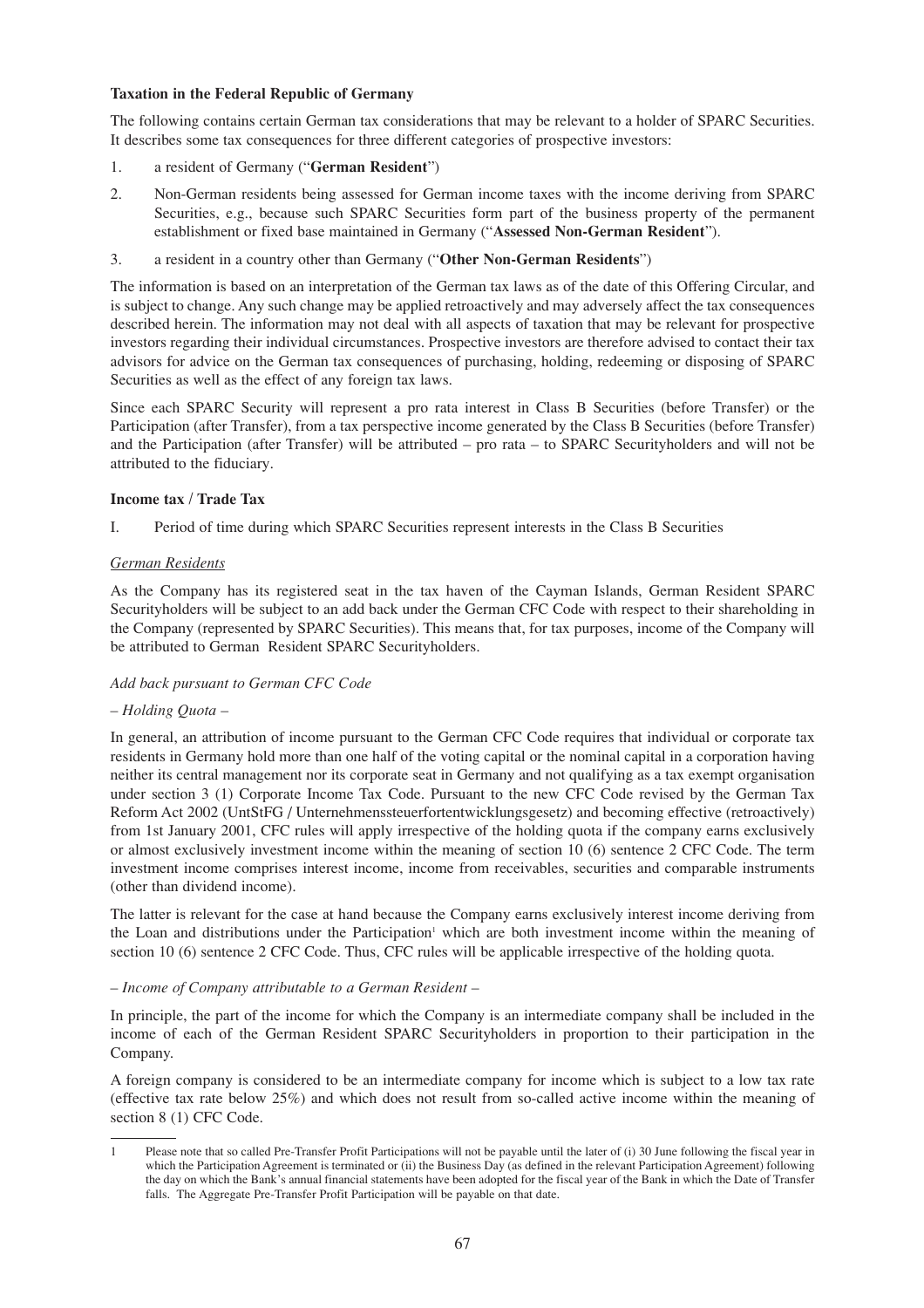If the participation in the capital of the foreign company is not relevant for the distribution of its profits or if the foreign company does not have a share capital, then the actual distribution of its profits shall be the basis for the allocation of its profits.

According to the Company's shareholder agreement, distributions under Class B Securities are only made on the basis of the Company's profits deriving from the loan issued by the Company to the Bank. Hence, only such income is (pro rata) subject to an add back to the income of German Resident SPARC Securityholders.

#### *– Tax treatment of add back amount –*

Pursuant to the revised version of the CFC Code the add back amount is income within the meaning of section 20 (1) No. 1 German Income Tax Code a provision which covers e. g. the tax treatment of dividends. It will be taxed at standard rates (the so-called *Halbeinkünfteverfahren*, according to which only half of the dividends paid to a German individual are subject to tax, and the tax exemption pursuant to section 8 b (1) German Corporate Income Tax Code are not applicable). This applies for (corporate) income tax and trade tax on income.

#### **A subsequent distribution of already taxed profits will be tax-exempt.**

#### *"Assessed Non-German Residents"*

Taxpayers not liable to German resident taxation are not subject to an add back pursuant to the German CFC Code. Therefore, the taxation of dividends and capital gains depends only on the German (Corporate) Income Tax Code or the German Trade Tax Code.

There may be tax consequences regarding a) income distributions under the SPARC Securities and b) capital gains deriving from the disposal of SPARC Securities.

#### *Taxation of dividends*

#### *– Income tax –*

From a German perspective, distributions under SPARC Securities (representing a dividend on the Class B Securities) qualify as dividends within the meaning of Section 20 (1) no. 1 German Income Tax Code, which are paid by a foreign company.

Only half of the income distributions under the SPARC Securities (representing a dividend on the Class B Securities) distributed to German individual Assessed Non-German Residents are subject to German income tax (the so-called *Halbeinkünfteverfahren*). Correspondingly, only half of the expenses related to the SPARC Securities (when they represent interests in Class B Securities) are deductible.

The income tax is calculated using the general income tax rate. On the assessed income tax liability, a 5.5% solidarity surcharge is levied.

Income distributions under the SPARC Securities (representing a dividend on the Class B Securities) to a corporate "Assessed Non-German Resident" are tax exempt. However, 5% of the foreign dividends are deemed non-deductible expenses. This means that, finally, 5% of the dividends are liable to (corporate) income tax. Since January 1, 2001, German corporations have generally been subject to corporate income tax at a uniform rate of 25%. This tax rate applies also to, e.g., a branch of a foreign corporation. An additional solidarity surcharge of 5.5% is levied on the determined corporate tax liability amounting to a total tax burden of 26.375%.

The tax exemption with respect to the dividends does not apply if the SPARC Securities are held by banks and financial service institutions (within the meaning of the German Banking Act (*Kreditwesengesetz*)) and if the SPARC Securities are accounted for in the trading books (*Handelsbuch*) pursuant to § 1(12) of the German Banking Act. The same applies if the SPARC Securities are acquired by a financial institution (within the meaning of the German Banking Act) in order to obtain a short-term capital gain. This also applies for banks, financial services institutions and financial institutions with a statutory seat in an EU member state or in another country that is a signatory to the Treaty on the European Economic Area (*EWR-Abkommen*).

#### *– Trade Tax –*

Pursuant to the new German Trade Tax Code revised by the German Tax Reform Act 2002 (UntStFG / Unternehmenssteuerfortentwicklungsgesetz) dividends distributed by a foreign company are not exempt from trade tax if the shareholding in the foreign company amounts to less than 10%. Additionally, a trade tax exemption regarding dividends requires that the foreign company's profits originate from activities within the meaning of section 8 (1) no. 1 – no. 6 German CFC Code (so-called "active income"). Since the Company's business cannot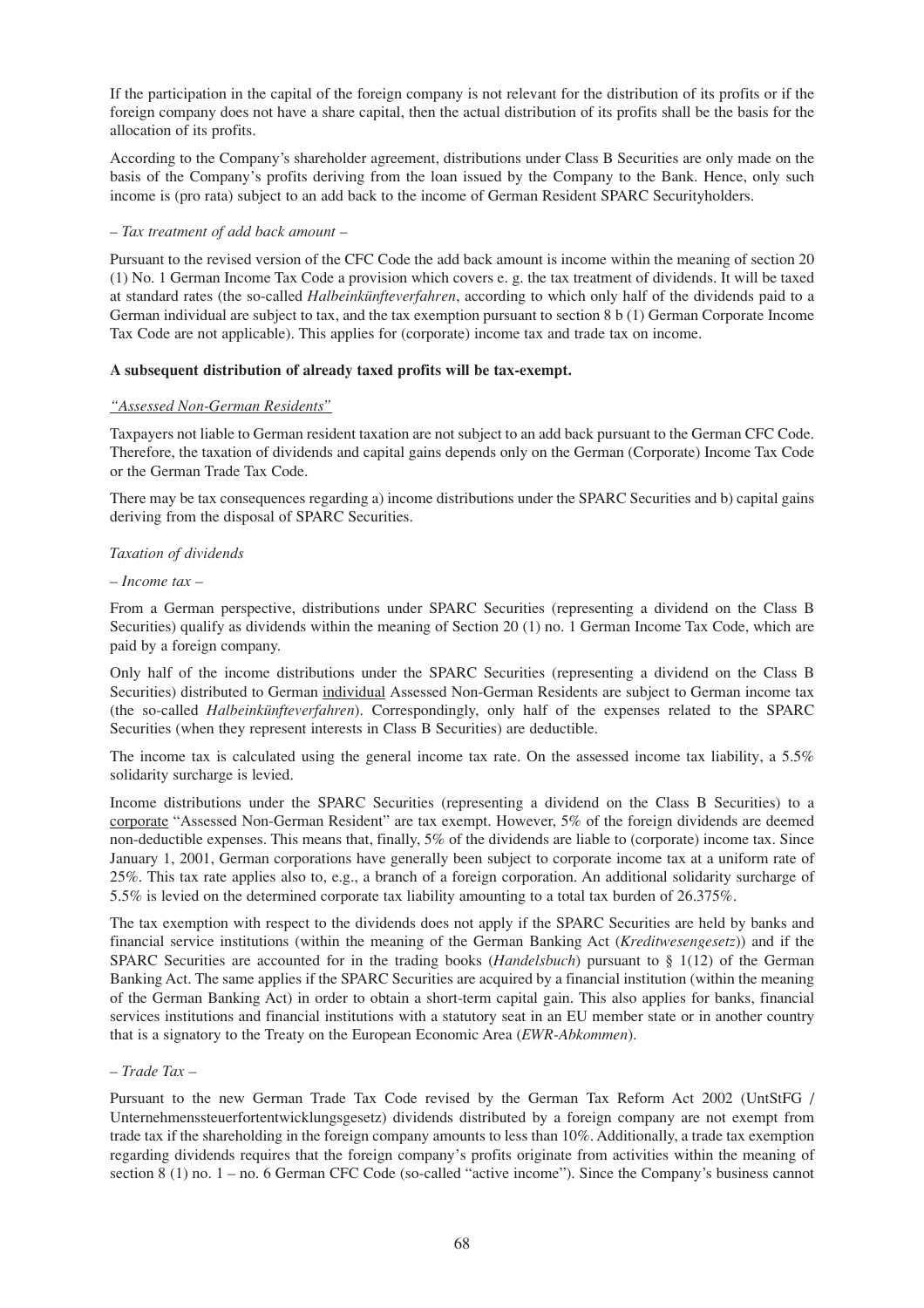be attributed to such activities income distributions under the SPARC Securities (representing a dividend under the Class B Securities) are fully taxable for trade tax purposes.

## *Taxation of Capital gains*

Individual Assessed Non-German Residents will only be subject to income tax on half of the capital gains deriving from the disposal of SPARC Securities (for such time as the SPARC Securities represent interests in the Class B Securities). This applies also for trade tax purposes.

Capital gains of shareholders liable to corporate income tax are generally tax-exempt. If a Securityholder is a bank or financial services institution within the meaning of the German Banking Act, and if the SPARC Securities (representing interests in the Class B Securities) disposed of are accounted for in the trading books (*Handelsbuch*), pursuant to §1(12) of the German Banking Act, the capital gains are fully taxable. The same applies if the SPARC Securities (representing interests in the Class B Securities) disposed of were acquired by a finance company within the meaning of the Banking Act with the aim of realising short-term gains to their own account. It also applies to banks, financial services institutions and finance companies having their seat in a member state of the European Union or another country that is signatory to the Treaty on the European Economic Area.

# *"Other Non-German Residents"*

The tax consequences of dividends or capital gains with respect to Class B Securities regarding Other Non-German Residents are dependent on the respective foreign tax law applicable for the respective investor.

II. Period of time during which the SPARC Securities represent interests in the Participation

## *German Residents / Assessed Non-German Residents*

Income distributions paid under the SPARC Securities (representing a participation or interest under the Participation) are liable to income tax up to the full distribution amount for both a corporate German Resident / Assessed Non-German Resident as well as an individual German Resident / Assessed Non-German Resident.

Individual German Residents holding an interest in the SPARC Securities (when they represent interests in the Participation) as personal assets are generally tax-free if the distributions paid (and other income from capital assets) does not exceed the saver's exemption (*Sparerfreibetrag*) and the lump sum deduction for income-related expenses (*Werbungskostenpauschbetrag*) in the amount of  $\epsilon$ 1,601 ( $\epsilon$ 3,202 for married couples filing jointly).

On the assessed income tax liability, a 5.5% solidarity surcharge is levied.

## *"Other Non-German Residents"*

In general, income distributions made under the SPARC Securities (representing a participation or interest under the Participation) is liable to German non resident taxation. However, the double tax treaty which is applicable for the respective investor has to be taken into account.

So far the income distributions made under the SPARC Securities (representing profit participations or interest under the Participation) is not received via a permanent establishment in Germany the limited tax liability is discharged by withholding tax to be withheld by the Bank.

## Withholding Tax

## *Class B Securities*

Income distributions made under the SPARC Securities (representing dividends on the Class B Securities) are not subject to German withholding tax.

## *Participation*

In contrast, income distributions made under the SPARC Securities (representing profit participations or distributions under the Participation) are liable to a 25% withholding tax. In addition, the solidarity surcharge of 5.5% is levied on the withholding tax.

Withholding tax is triggered when the distributions under the Participation are paid by the Bank.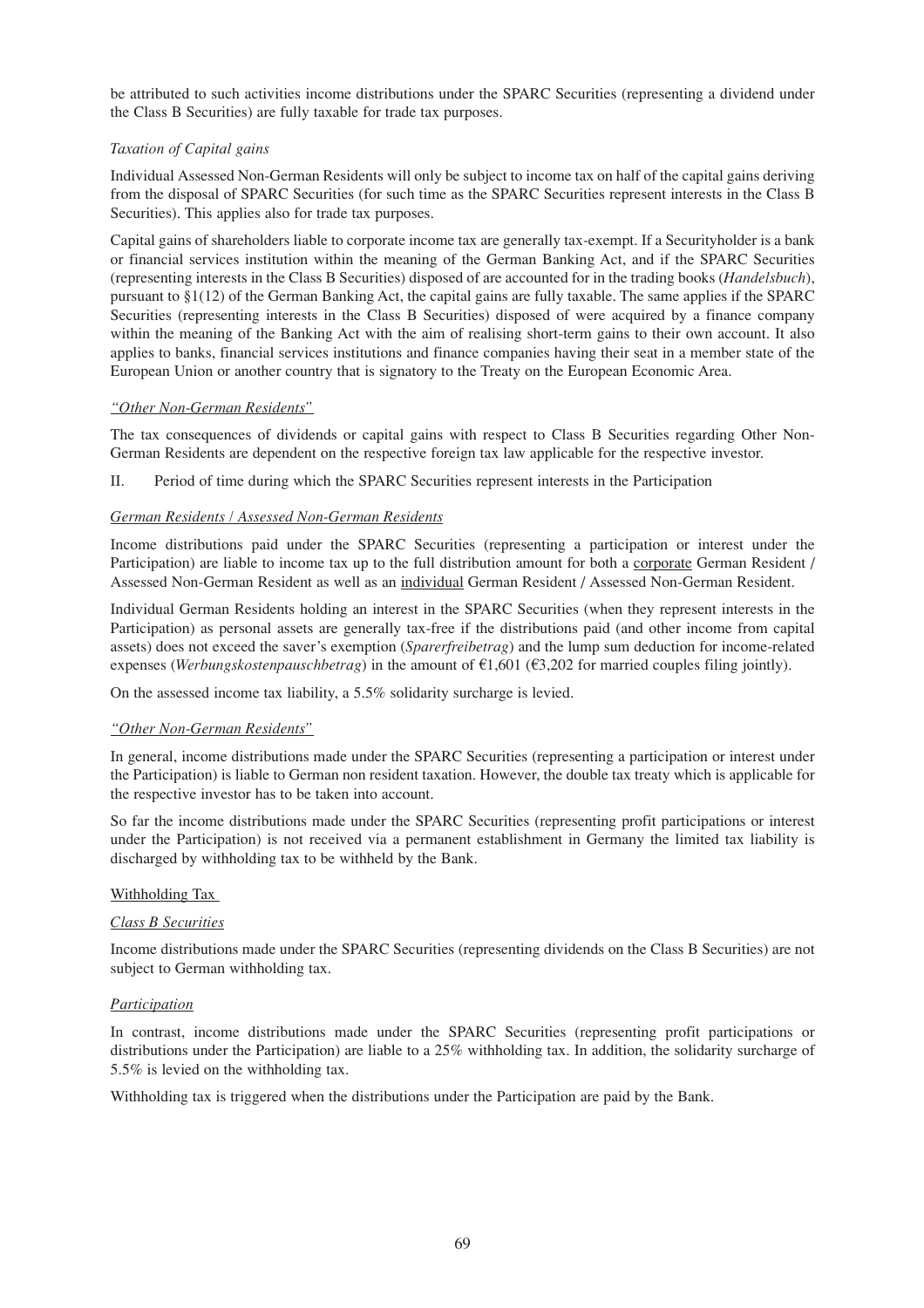## *German Residents / Assessed Non-German Residents*

At the level of a German Resident or an Assessed Non-German Resident withholding tax can be credited or refunded if a withholding tax certificate referring to the respective Securityholder as debtor of withholding tax (creditor of interest) is provided to the tax authorities.

#### *"Other Non-German Residents"*

For Other Non-German Residents who do not receive the distributions via a permanent establishment, a tax credit with regard to withholding tax is not available. However, the double tax treaty applicable for the respective Securityholder may allow for a reduction of withholding tax. Such withholding tax reduction is granted by the German tax authorities upon application (Bundesamt für Finanzen, Friedhofstr. 1, D-53225 Bonn, Germany) by refunding the difference between the tax withheld, including the solidarity surcharge, and the withholding tax due under the applicable double taxation treaty.

#### Inheritance and gift tax

The transfer of SPARC Securities representing either Class B Securities or the Participation to other persons by virtue of inheritance or gift is, in principle, only subject to German inheritance and gift tax if at the time of the transfer of the Securities

- 1. the testator (donor) or the heir (donee or any other beneficiary) had his residence or habitual abode in Germany or is a German citizen who has not been living abroad for more than five years without having a residence in Germany; or
- 2. the testator's or donor's Securities formed part of the assets of a business property for which a permanent establishment is maintained in Germany or a permanent representative has been appointed in Germany.

The few double taxation treaties in force for inheritance and gift tax (e.g. the treaty with the United States) usually provide that German inheritance and gift tax may only be imposed in case (1) and, with restrictions, in case (2).

## Other German taxes

There are no German transfer, stamp or other similar taxes which would apply to the sale or transfer of the Class B Securities. Net-worth tax (*Vermögensteuer*) ceased to be levied by Germany on 1 January 1997 and trade tax on capital (*Gewerbekapitalsteuer*) ceased to be levied by Germany on 1 January 1998.

## **Proposed EU Directive on the taxation of savings income**

The European Union is currently considering proposals for a new directive regarding the taxation of savings income. Subject to a number of important conditions being met, it is proposed that member states of the European Union (the "**First Member State**") will be required to provide to the tax authorities of another member state of the European Union (the "**Second Member State**") details of payments of interest or other similar income paid by a person in the First Member State to an individual resident in the Second Member State, subject to the right of certain member states of the European Union to opt instead for a withholding system for a transitional period in relation to such payments.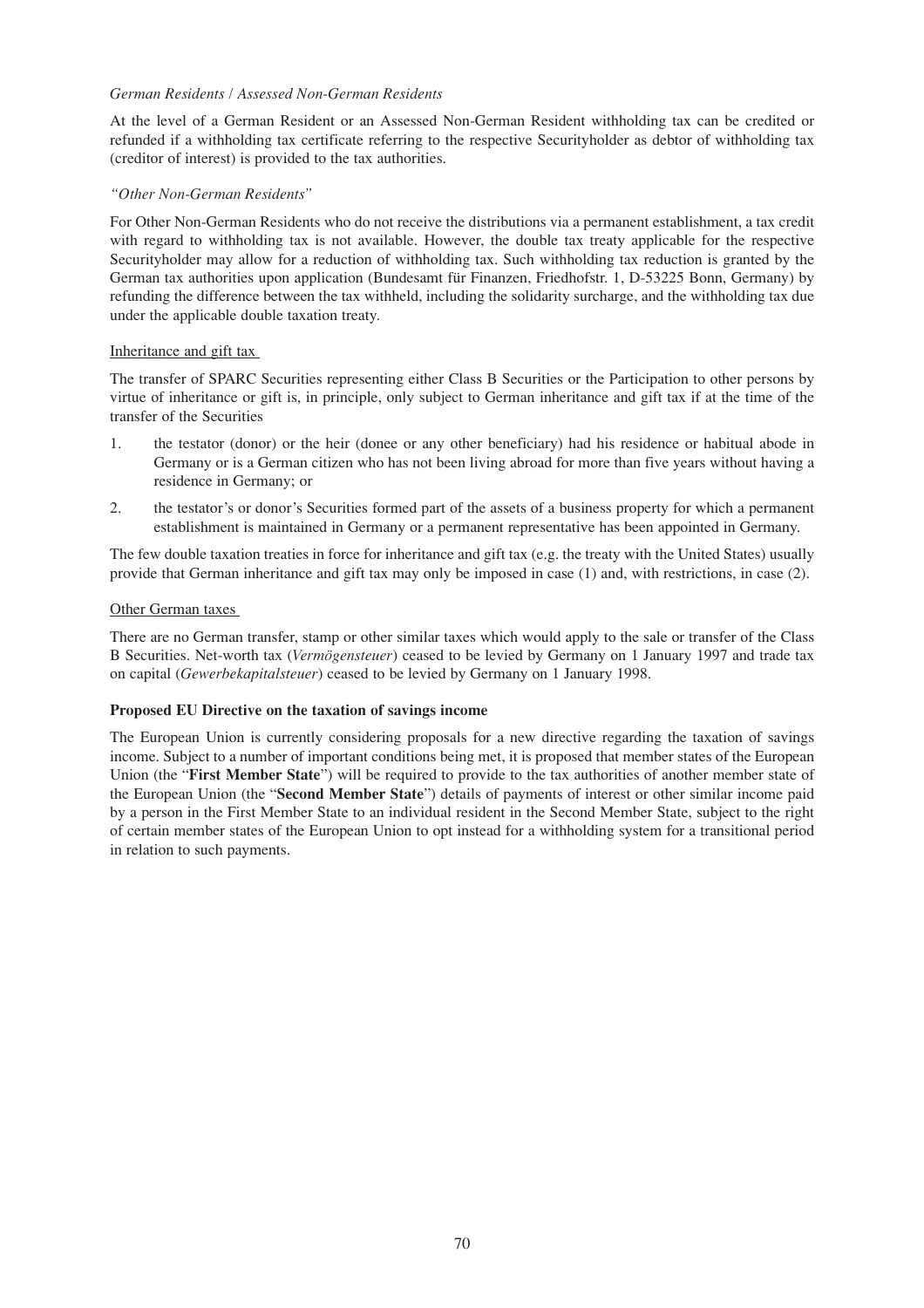## **SUBSCRIPTION AND SALE**

Under a subscription agreement entered into between Lehman Brothers International (Europe) (the "**Lead Manager**"), ABN AMRO Bank N.V., Barclays Bank PLC, Credit Suisse First Boston (Europe) Limited, HSBC Bank plc and Natexis Banques Populaires (collectively the "**Co-Lead Managers**", and together with the Lead Manager, the "**Managers**") the Bank and the Company on 15 February 2002 (the "**Subscription Agreement**"), the Managers, have agreed to subscribe for the SPARC Securities at the issue price of 100 per cent. of their principal amount. The Bank has agreed to pay to the Managers a combined management, underwriting and selling commission of 1 per cent. of the principal amount of the SPARC Securities. The Subscription Agreement entitles the Managers to terminate it in certain circumstances prior to the issue of, and payment for, the SPARC Securities.

## **United States**

The SPARC Securities have not been and will not be registered under the US Securities Act of 1933, as amended (the "**Securities Act**"), and may not be offered or sold within the United States or to, or for the account or benefit of, US persons except in certain transactions exempt from the registration requirements of the Securities Act. Terms used in this paragraph have the meanings given to them by Regulation S under the Securities Act. The SPARC Securities are subject to US tax law requirements and may not be offered, sold or delivered within the United States or its possessions or to a US person, except in certain transactions permitted by US tax regulations. Terms used in this paragraph have the meanings given to them by the US Internal Revenue Code of 1986 and regulations thereunder. Each Manager has agreed that, except as permitted by the Subscription Agreement, it will not offer, sell or deliver SPARC Securities (i) as part of their distribution at any time, or (ii) otherwise until 40 days after the later of the commencement of the offering and the Issue Date, within the United States or to, or for the account or benefit of, US persons, and that it will have sent to each dealer to which it sells SPARC Securities during the distribution compliance period a confirmation or other notice setting forth the restrictions on offers and sales of SPARC Securities within the United States or to, or for the account or benefit of, US persons. In addition, until 40 days after the commencement of the offering, an offer or sale of SPARC Securities within the United States by a dealer that is not participating in the offering may violate the registration requirements of the Securities Act.

#### **United Kingdom**

Each Manager has severally represented, warranted and agreed that:

- (i) it has not offered or sold and, prior to the expiry of a period of six months from the Issue Date, will not offer or sell any SPARC Securities to persons in the United Kingdom except to persons whose ordinary activities involve them in acquiring, holding, managing or disposing of investments (as principal or agent) for the purposes of their businesses or otherwise in circumstances which have not resulted and will not result in an offer to the public in the United Kingdom within the meaning of the Public Offers of Securities Regulations 1995 (United Kingdom);
- (ii) it has only communicated or caused to be communicated and will only communicate or cause to be communicated any invitation or inducement to engage in investment activity (within the meaning of section 21 of the Financial Services and Markets Act 2000 (United Kingdom) ("**FSMA**") received by it in connection with the issue or sale of any SPARC Securities in circumstances in which section 21(1) of the FSMA does not apply to the Fiduciary<sup>1</sup>; and
- (iii) it has complied and will comply with all applicable provisions of the FSMA with respect to anything done by it in relation to the SPARC Securities in, from or otherwise involving the United Kingdom.

#### **Germany**

No German selling prospectus (*Verkaufsprospekt*) within the meaning of the German Securities Selling Prospectus Act (*Wertpapier-Verkaufsprospektgesetz*) of 13 December 1990, as amended (the "**German Prospectus Act**"), has been or will be prepared and/or published and, insofar as and to the extent the German Prospectus Act is applicable to any offeror of the SPARC Securities or such offeror's activities, each offeror is responsible to ascertain whether or not the German Prospectus Act would require the preparation and/or publication of a German selling prospectus. This Offering Circular is not a German selling prospectus, and is not to be used as part of or in connection with a public offer of the SPARC Securities to private investors in Germany.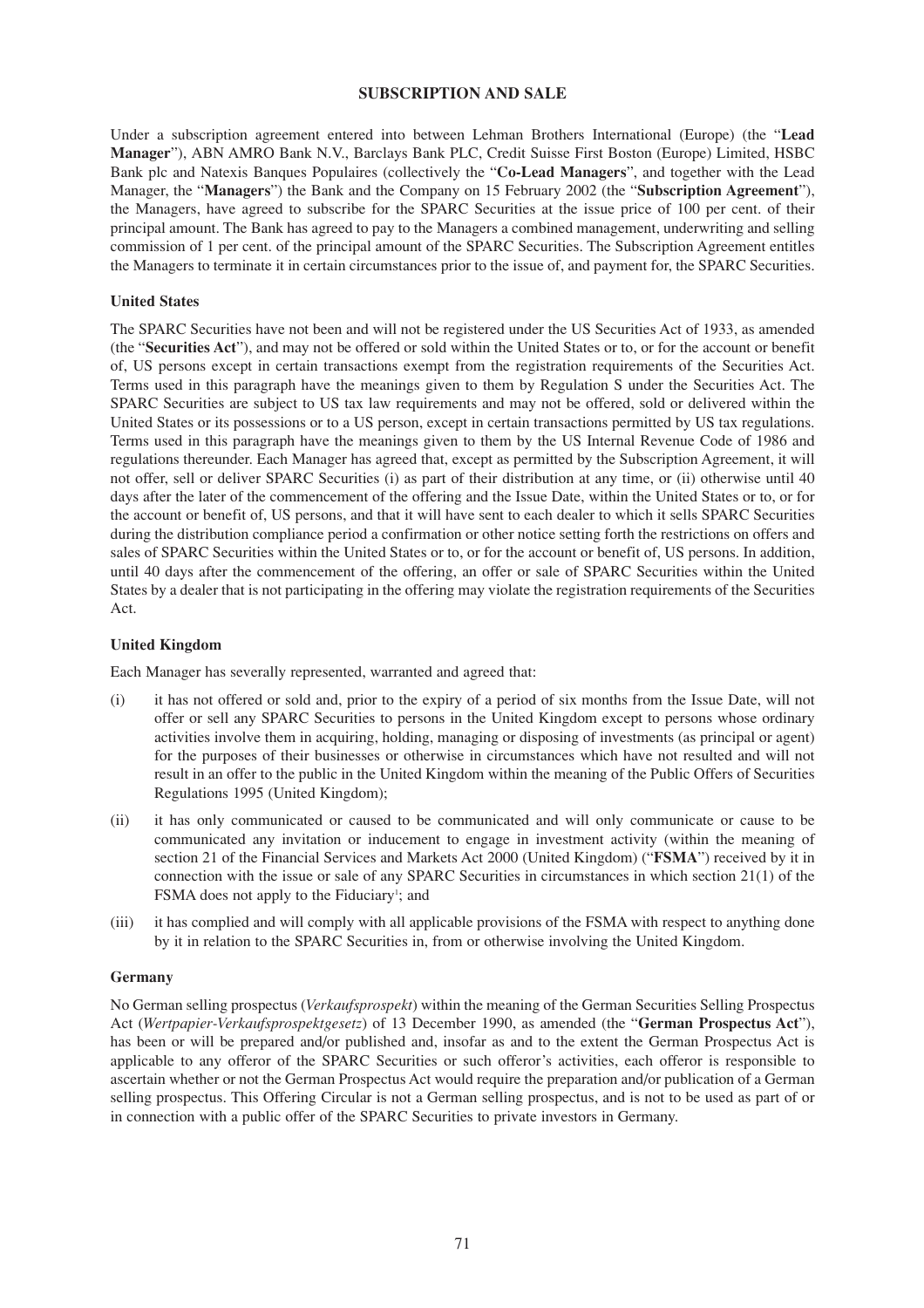## **The Netherlands**

The SPARC Securities may not be offered, issued, transferred and/or sold in or from The Netherlands other than to natural persons who or legal entities which, in the course of their occupation or business, deal or invest in securities as referred to in article 2 of the Exemption Regulation of the Act on the Supervision of the Securities Trade 1995 of 21 December 1995 (*Vrijstellingsregeling wet toezicht effectenverkeer 1995*).

#### **Luxembourg**

Each Manager has further represented and agreed that the SPARC Securities will not be offered or sold directly to the public in the Grand Duchy of Luxembourg.

#### **General**

No action has been taken in any jurisdiction that would permit a public offering of any of the SPARC Securities, or possession or distribution of this Offering Circular or any other offering material, in any country or jurisdiction where action for that purpose is required. Each Manager has agreed that it will, to the best of its knowledge and belief, comply with all relevant securities laws and regulations in each jurisdiction in which it purchases, offers, sells or delivers SPARC Securities or has in its possession or distributes this Offering Circular or any other offering material and neither the Bank nor any Manager shall have responsibility therefor.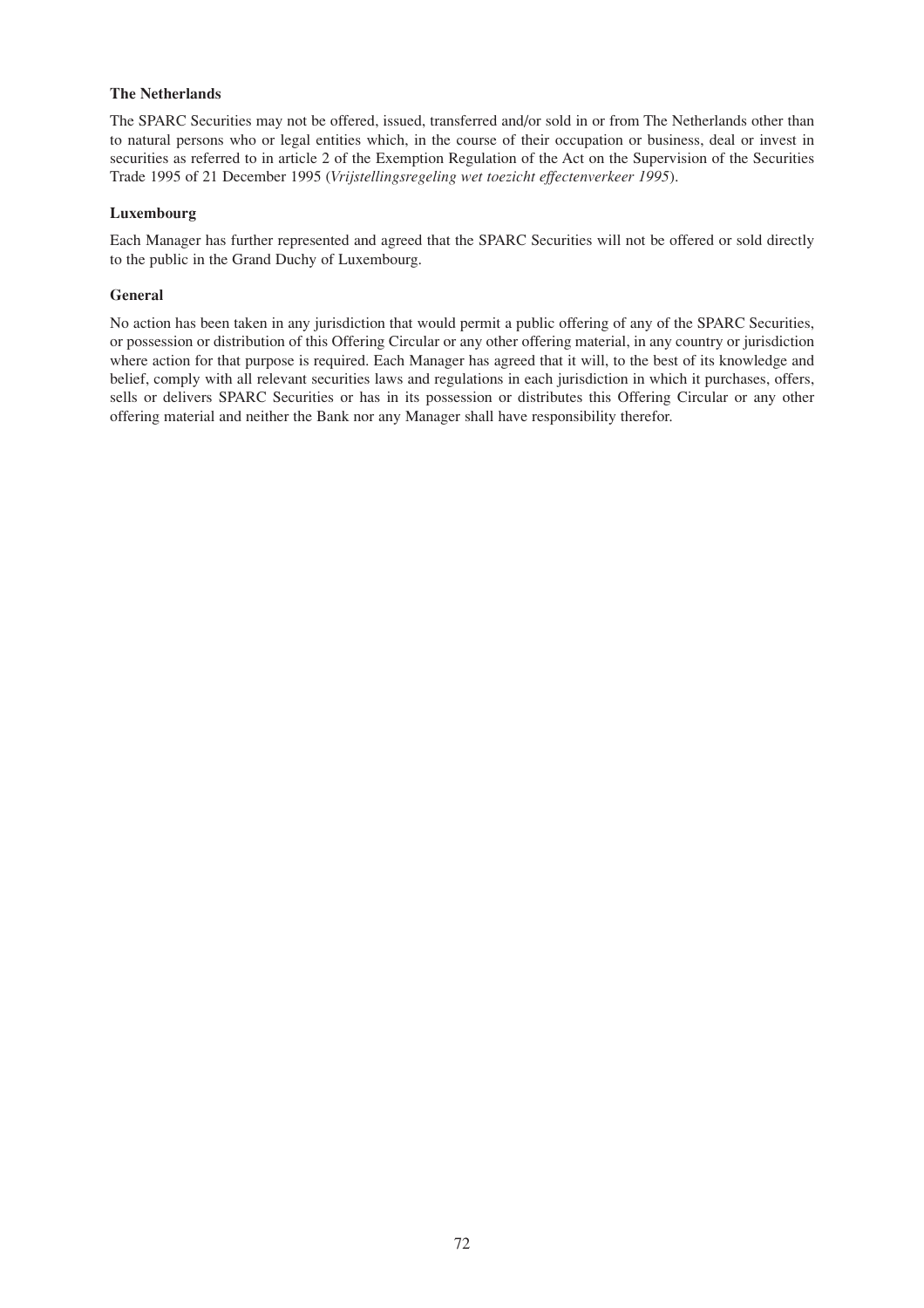## **GENERAL INFORMATION**

- (1) Application has been made to list the SPARC Securities on the Luxembourg Stock Exchange. In connection with the application to list the SPARC Securities on the Luxembourg Stock Exchange a legal notice relating to the issue of the SPARC Securities and copies of the constitutional documents of the Companies will be deposited with the Chief Registrar of the District Court in Luxembourg where such documents may be examined and copies obtained.
- (2) The Fiduciary, the Company and the Bank have obtained all necessary consents, approvals and authorisations in connection with the issue and performance of the SPARC Securities, the Class B Securities and the Participation.
- (3) The SPARC Securities have been accepted for clearance and settlement through Euroclear and Clearstream Luxembourg under Common Code 14239189 and have been assigned the ISIN XS0142391894.
- (4) All SPARC Securities will carry a legend to the following effect "Any United States person who holds this obligation will be subject to limitations under the United States income tax laws, including the limitations provided in sections 165(j) and 1287(a) of the Internal Revenue Code". The sections referred to in such legend provide that United States persons, with certain exceptions, will not be entitled to deduct any loss, and will not be entitled to capital gains treatment with respect to any gain, realised on any sale, exchange or redemption of a SPARC Securities.
- (5) Neither the Bank nor any of its subsidiaries (including the Company) is or has been involved in any legal or arbitration proceedings relating to claims of amounts which are material in the context of the issue of the SPARC Securities, the Class B Securities or the Participation Agreement nor, so far as the Bank is aware, are any such proceedings pending or threatened.
- (6) There has been no material adverse change in the financial position of the Bank since 31 December 2000.
- (7) Copies of the latest audited annual unconsolidated accounts of the Bank and consolidated accounts of the LB Kiel Group and latest selected financial information of the LB Kiel Group for the most recent six month interim period will be available free of charge at the specified office of the Paying Agent during normal business hours, for as long as any of the SPARC Securities are outstanding. For so long as the SPARC Securities represent interests in the Class B Securities, copies of the latest unaudited annual accounts of the Company will be available free of charge at the specified office of the Paying Agent during normal business hours. Copies of the following documents will be available for inspection at the specified office of the Paying Agent during normal business hours, for so long as any of the SPARC Securities are outstanding: the Undertaking Agreement, the Participation Agreement and the Loan Agreement.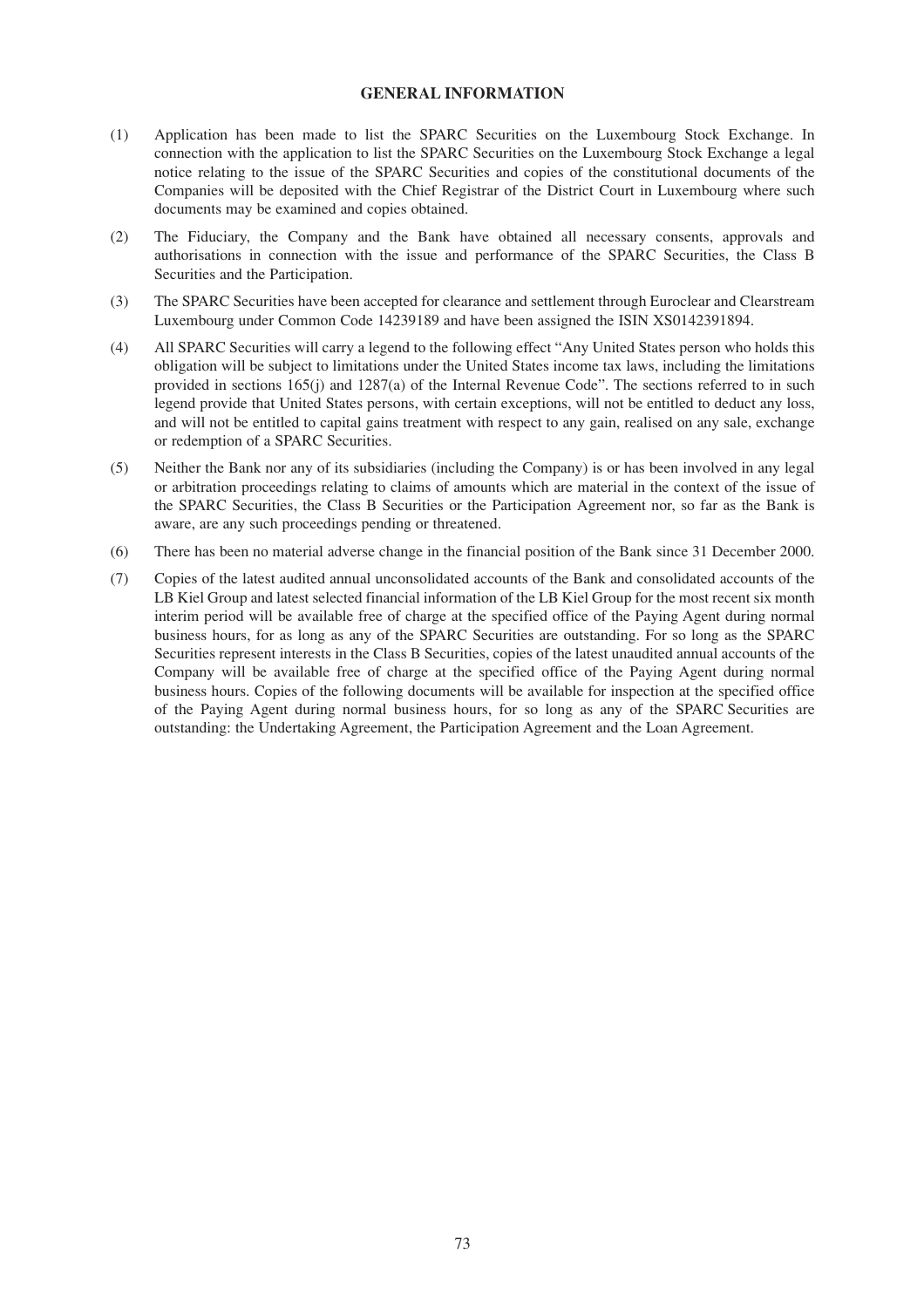# **INDEX TO THE FINANCIAL INFORMATION FOR THE YEAR 2000**

|                                                                 | Page   |
|-----------------------------------------------------------------|--------|
|                                                                 | $F-2$  |
|                                                                 | $F-6$  |
|                                                                 | $F-8$  |
|                                                                 | $F-12$ |
| NOTES TO THE ACCOUNTS OF THE BANK AND THE ACCOUNTS OF THE GROUP | $F-14$ |
|                                                                 | $F-34$ |
|                                                                 | $F-35$ |
|                                                                 | $F-37$ |
|                                                                 | $F-38$ |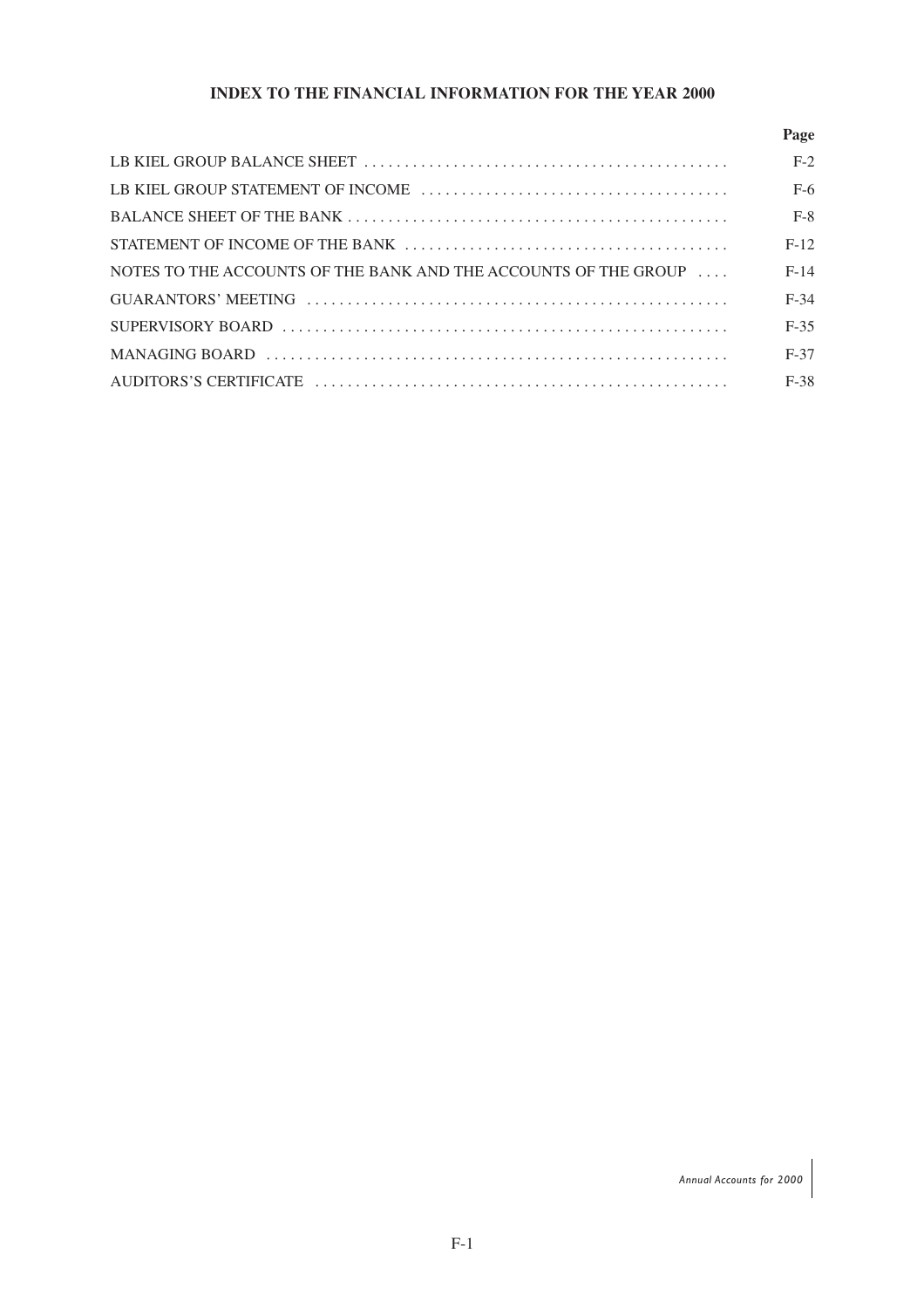#### GROUP BALANCE SHEET AS AT DECEMBER 31, 2000

| $\epsilon$ thousands                                                                                                 |                   | prev. year     |            |            |                             | prev. year |
|----------------------------------------------------------------------------------------------------------------------|-------------------|----------------|------------|------------|-----------------------------|------------|
| Cash<br>Ι.                                                                                                           |                   |                |            |            |                             |            |
| a) cash on hand                                                                                                      |                   |                |            | 8,594      |                             | 8.482      |
| b) balances with central banks                                                                                       |                   |                |            | 227,404    |                             | 276,736    |
| including:                                                                                                           |                   |                |            |            |                             |            |
| with Deutsche Bundesbank                                                                                             | 191,476           | (274,719)      |            |            |                             |            |
|                                                                                                                      |                   |                |            |            | 235,998                     | 285,218    |
| Debt instruments issued by public institutions and bills<br>2.                                                       |                   |                |            |            |                             |            |
| of exchange eligible for refinancing with central banks                                                              |                   |                |            |            |                             |            |
| a) treasury bills and discounted treasury notes as well<br>as similar debt instruments issued by public institutions |                   |                |            | 912        |                             |            |
| including: eligible for refinancing with                                                                             |                   |                |            |            |                             |            |
| Deutsche Bundesbank                                                                                                  |                   |                |            |            |                             |            |
|                                                                                                                      |                   | $(-)$          |            |            |                             |            |
| b) bills of exchange                                                                                                 |                   |                |            | 4,490      |                             | 2,129      |
| including: eligible for refinancing with                                                                             |                   |                |            |            | 5,402                       | 2,129      |
| Deutsche Bundesbank                                                                                                  | 4,490             | (2,129)        |            |            |                             |            |
| Claims on banks<br>3.                                                                                                |                   |                |            |            |                             |            |
| a) payable on demand                                                                                                 |                   |                |            | 2,035,567  |                             | 1,397,209  |
| b) other                                                                                                             |                   |                |            | 30,333,865 |                             | 27,471,991 |
| including:                                                                                                           |                   |                |            |            | 32,369,432                  | 28,869,200 |
| loans of Landes-Bausparkasse                                                                                         | 124               | (165)          |            |            |                             |            |
| Claims on customers                                                                                                  |                   |                |            |            |                             |            |
| 4.                                                                                                                   |                   |                |            |            | 58, 115, 144                | 52,691,543 |
| including:                                                                                                           |                   |                |            |            |                             |            |
| secured by mortgages                                                                                                 | 13,022,183        | (11, 557, 385) |            |            |                             |            |
| loans to public authorities                                                                                          | 14,246,252        | (15, 177, 236) |            |            |                             |            |
| and entities under public law                                                                                        |                   |                |            |            |                             |            |
| secured by ship mortgages                                                                                            | 6,622,006         | (5, 241, 834)  |            |            |                             |            |
| loans of Landes-Bausparkasse                                                                                         |                   |                |            |            |                             |            |
| from allocation (LBS loans)                                                                                          | 419,455           | (421, 779)     |            |            |                             |            |
| pre and interim financing                                                                                            | 746,324           | (582, 695)     |            |            |                             |            |
| other                                                                                                                | 38,525            | (34, 341)      |            |            |                             |            |
| including:                                                                                                           |                   |                |            |            |                             |            |
| secured by mortgages                                                                                                 | 1,105,383         | (939, 160)     |            |            |                             |            |
| 5. Bonds and other interest-bearing securities                                                                       |                   |                |            |            |                             |            |
| a) money market instruments                                                                                          |                   |                |            |            |                             |            |
| aa) of public issuers                                                                                                |                   |                | L.         |            |                             | 100,099    |
| including: eligible as collateral for                                                                                |                   |                |            |            |                             |            |
| Deutsche Bundesbank advances                                                                                         | $\qquad \qquad -$ | (50, 010)      |            |            |                             |            |
| ab) of other issuers                                                                                                 |                   |                | 269,951    |            |                             | 75.652     |
| including: eligible as collateral for                                                                                |                   |                |            | 269.951    |                             |            |
| Deutsche Bundesbank advances                                                                                         | 147,336           | (55, 615)      |            |            |                             |            |
| b) bonds and notes                                                                                                   |                   |                |            |            |                             |            |
| ba) of public issuers                                                                                                |                   |                | 8,650,389  |            |                             | 7,658,377  |
| including: eligible as collateral for                                                                                |                   |                |            |            |                             |            |
| Deutsche Bundesbank advances                                                                                         | 5,929,372         | (4,837,886)    |            |            |                             |            |
| bb) of other issuers                                                                                                 |                   |                | 22,616,386 |            |                             | 19,356,108 |
| including: eligible as collateral for                                                                                |                   |                |            | 31,266,775 |                             |            |
| Deutsche Bundesbank advances                                                                                         | 8,709,392         | (5,475,754)    |            |            |                             |            |
| c) bonds issued by the Bank                                                                                          |                   |                |            | 1,391,743  |                             | 1,533,092  |
| principal amount                                                                                                     | 1,376,536         | (1,514,072)    |            |            | 32,928,469                  | 28,723,328 |
|                                                                                                                      |                   |                |            |            |                             |            |
| Shares and other non-interest-bearing securities<br>6.                                                               |                   |                |            |            | 1,526,447                   | 1,360,045  |
| To be carried forward:                                                                                               |                   |                |            |            | 125, 180, 892 111, 931, 463 |            |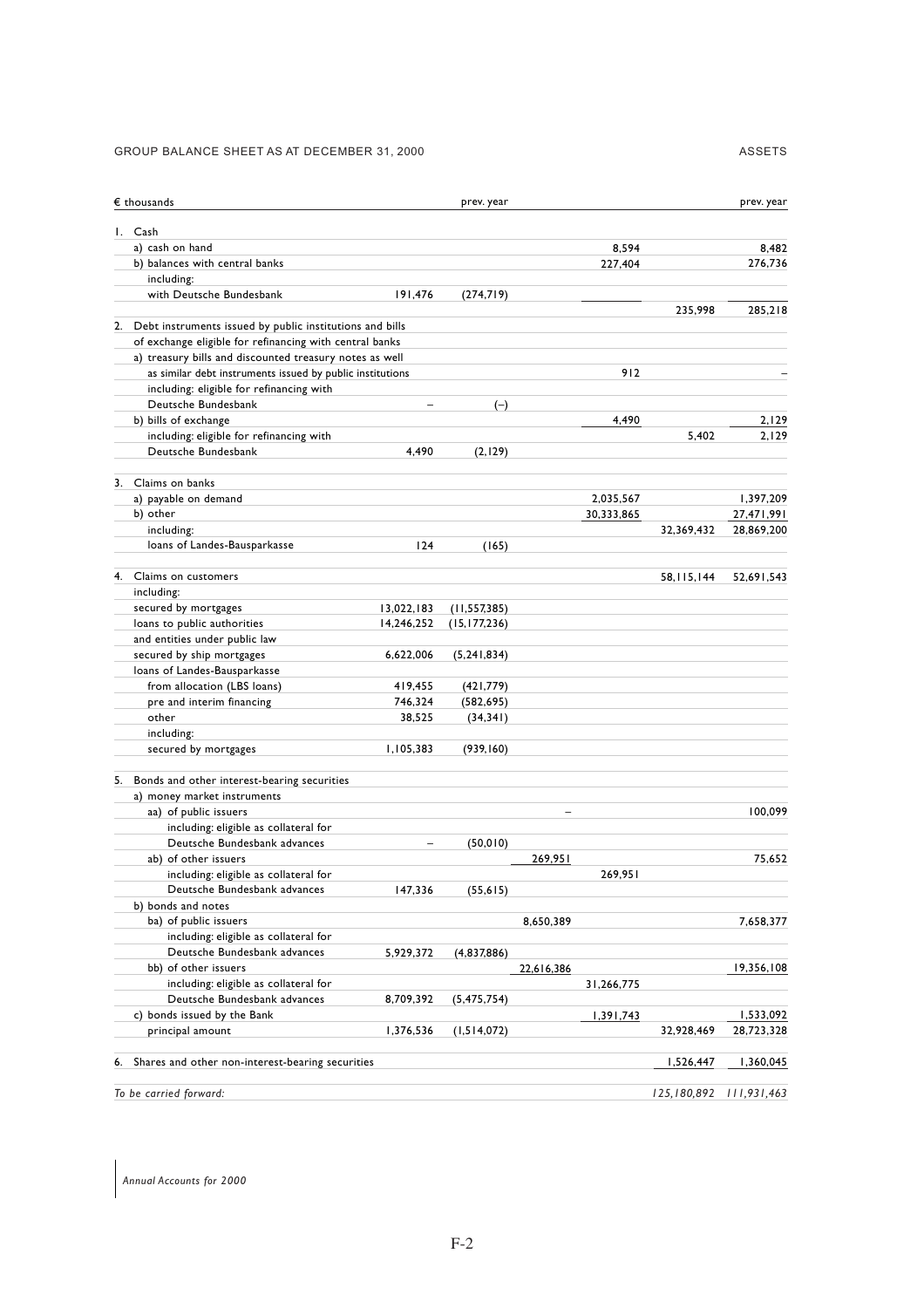#### GROUP BALANCE SHEET AS AT DECEMBER 31, 2000 LIABILITIES

|    | $\epsilon$ thousands                                       |           | prev. year    |            |            |             | prev. year  |
|----|------------------------------------------------------------|-----------|---------------|------------|------------|-------------|-------------|
|    | 1. Liabilities to banks                                    |           |               |            |            |             |             |
|    | a) payable on demand                                       |           |               |            | 4,064,183  |             | 3,039,403   |
|    | b) with agreed maturity or period of notice                |           |               |            | 47,845,473 |             | 45,782,574  |
|    | c) deposits of Landes-Bausparkasse                         |           |               |            | 5,669      |             | 11,120      |
|    | including:                                                 |           |               |            |            | 51,915,325  | 48,833,097  |
|    | for allocated contracts                                    | 3,230     | $(-)$         |            |            |             |             |
|    | 2. Liabilities to customers                                |           |               |            |            |             |             |
|    | a) saving deposits                                         |           |               |            |            |             |             |
|    | aa) with agreed period of notice of three months           |           |               | 77,172     |            |             | 88.642      |
|    | ab) with agreed period of notice of more than three months |           |               | 5,226      |            |             | 5,900       |
|    | ac) deposits of Landes-Bausparkasse                        |           |               | 792,002    |            |             | 776,343     |
|    | including:                                                 |           |               |            |            |             |             |
|    | for terminated contracts                                   | 5,348     | (6, 165)      |            |            |             |             |
|    | for allocated contracts                                    | 17,557    | (17, 953)     |            |            |             |             |
|    | b) other liabilities                                       |           |               |            | 874,400    |             |             |
|    | ba) payable on demand                                      |           |               | 2,754,682  |            |             | 2,799,541   |
|    | bb) with agreed maturity or period of notice               |           |               | 20,777,620 |            |             | 18,435,694  |
|    |                                                            |           |               |            | 23,532,302 |             |             |
| 3. | Liabilities of Investitionsbank relating to federal        |           |               |            |            | 24,406,702  | 22,106,120  |
|    | promotion programmes with agreed maturity or               |           |               |            |            |             |             |
|    | period of notice of four years or more                     |           |               |            |            | 507,482     | 527,734     |
|    |                                                            |           |               |            |            |             |             |
|    | 4. Certificated liabilities                                |           |               |            |            |             |             |
|    | a) bonds issued by the Bank                                |           |               |            | 34,277,493 |             | 29,854,167  |
|    | b) other                                                   |           |               |            | 6,263,914  |             | 4,172,541   |
|    | including:                                                 |           |               |            |            | 40,541,407  | 34,026,708  |
|    | money market instruments                                   | 6,263,914 | (4,172,541)   |            |            |             |             |
|    | 5. Trust liabilities                                       |           |               |            |            | 1,366,188   | 1,321,961   |
|    | including:                                                 |           |               |            |            |             |             |
|    | trust loans                                                | 1,251,175 | (1, 237, 209) |            |            |             |             |
| 6. | Other liabilities                                          |           |               |            |            | 741,984     | 1,036,134   |
| 7. | Deferred items                                             |           |               |            |            | 400,449     | 394,397     |
|    |                                                            |           |               |            |            |             |             |
| 8. | Provisions<br>a) for pensions and                          |           |               |            |            |             |             |
|    | similar obligations                                        |           |               |            | 251,689    |             | 229,592     |
|    | b) tax reserve                                             |           |               |            | 149,129    |             | 110,395     |
|    | c) other                                                   |           |               |            | 132,236    |             | 122,549     |
|    |                                                            |           |               |            |            | 533,054     | 462,536     |
| 9. | Interest equalization fund                                 |           |               |            |            | 954,824     | 947,201     |
|    | 10. Special item with partial reserve character            |           |               |            |            | 35,366      | 61,866      |
|    | 11. Subordinated liabilities                               |           |               |            |            | 1,757,676   | 1,464,163   |
|    | To be carried forward:                                     |           |               |            |            | 123,160,457 | 111,181,917 |
|    |                                                            |           |               |            |            |             |             |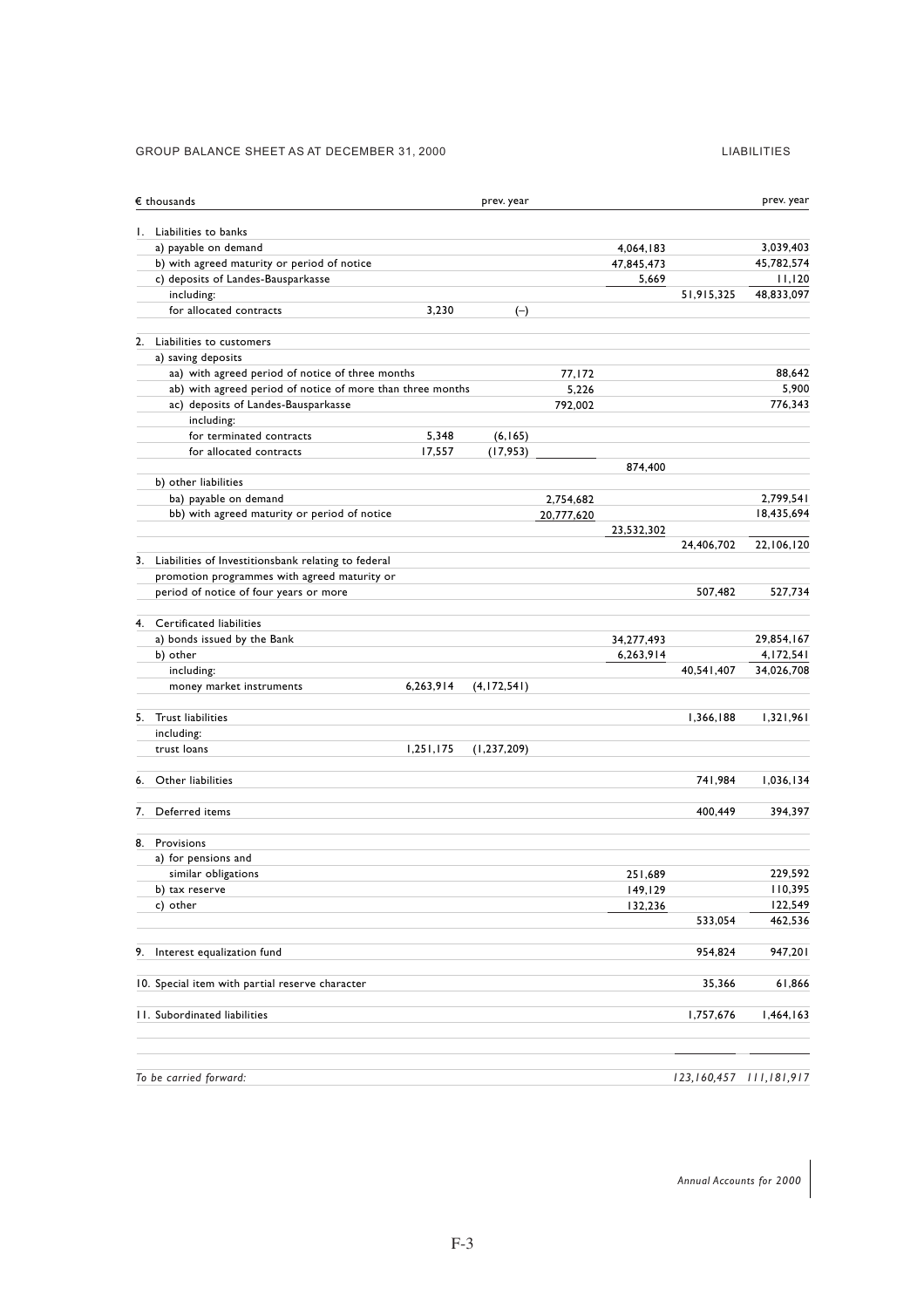## GROUP BALANCE SHEET AS AT DECEMBER 31, 2000 ASSETS

| $\epsilon$ thousands                                     |           | prev. year    |             | prev. year    |
|----------------------------------------------------------|-----------|---------------|-------------|---------------|
| To be carried forward:                                   |           |               | 125,180,892 | 111,931,463   |
| Equity investments in non-affiliated companies<br>7.     |           |               | 102,094     | 110,655       |
| including:                                               |           |               |             |               |
| banks                                                    | 63.313    | (76, 032)     |             |               |
| financial services institutions                          | 495       | $(-)$         |             |               |
| Equity investments in affiliated companies<br>8.         |           |               | 97,842      | 75,756        |
| including:                                               |           |               |             |               |
| banks                                                    | 9,725     | (5, 599)      |             |               |
| 9.<br>Trust assets                                       |           |               | 1,366,188   | 1,321,961     |
| including:                                               |           |               |             |               |
| trust loans                                              | 1,251,175 | (1, 237, 209) |             |               |
| 10. Equalization claims against public authorities       |           |               |             |               |
| including bonds and notes issued in substitution thereof |           |               |             | 7,596         |
| 11. Intangible assets                                    |           |               | 16, 165     | 19,083        |
| 12. Fixed assets                                         |           |               | 576,468     | 204,392       |
| 13. Other assets                                         |           |               | 502,867     | 1,213,714     |
| 14. Deferred items                                       |           |               | 242,316     | 263,201       |
| <b>Total assets</b>                                      |           |               | 128,084,832 | 115, 147, 821 |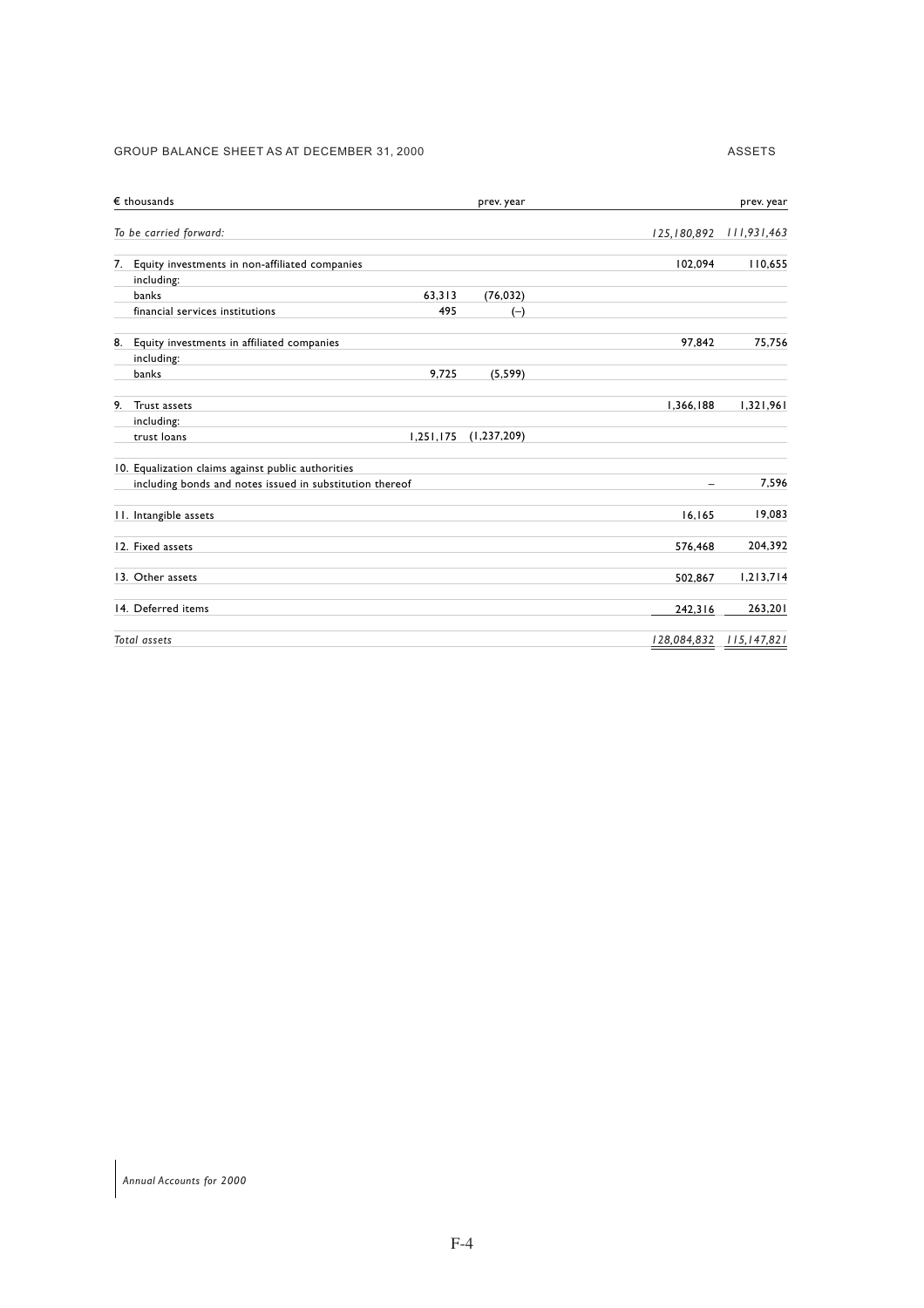#### GROUP BALANCE SHEET AS AT DECEMBER 31, 2000 LIABILITIES

| $\epsilon$ thousands                                 |        | prev. year |           |           |                          | prev. year    |
|------------------------------------------------------|--------|------------|-----------|-----------|--------------------------|---------------|
| Carried forward:                                     |        |            |           |           | 123,160,457              | 111,181,917   |
| 12. Profit participation capital                     |        |            |           |           | 1,122,993                | 986,793       |
| including:                                           |        |            |           |           |                          |               |
| due in less than two years                           | 76,438 | (25, 309)  |           |           |                          |               |
| 13. Fund for general bank risks                      |        |            |           |           | 109,550                  | 72,175        |
| 14. Equity capital                                   |        |            |           |           |                          |               |
| a) subscribed capital                                |        |            | 1,008,993 |           |                          | 340,492       |
| b) capital reserves                                  |        |            |           |           |                          |               |
| appropriated reserves of Investitionsbank            |        |            | 1,031,244 |           |                          | 967.631       |
|                                                      |        |            |           | 2,040,237 |                          |               |
| c) reserves from retained earnings                   |        |            |           |           |                          |               |
| ca) statutory reserves                               |        |            | 310,000   |           |                          | 294.225       |
| cb) reserves of Landes-Bausparkasse                  |        |            | 74,137    |           |                          | 71,070        |
| cc) appropriated reserves of Investitionsbank        |        |            | 28,107    |           |                          | 27.835        |
|                                                      |        |            |           | 412,244   |                          |               |
| d) Group reserves                                    |        |            |           | 1,020,550 |                          | 1,002,257     |
| e) equalizing items for shares of other shareholders |        |            |           | 148,316   |                          | 145,098       |
| f) Group profit                                      |        |            |           | 70.485    |                          | 58,328        |
|                                                      |        |            |           |           | 3,691,832                | 2,906,936     |
| <b>Total liabilities</b>                             |        |            |           |           | 128,084,832              | 115, 147, 821 |
| 1. Contingent liabilities                            |        |            |           |           |                          |               |
| a) liabilities on rediscounted                       |        |            |           |           |                          |               |
| bills of exchange                                    |        |            |           |           | $\overline{\phantom{a}}$ |               |
| b) liabilities from guarantees                       |        |            |           |           |                          |               |
| and indemnity agreements                             |        |            |           |           | 4,182,890                | 3,950,666     |
| 2. Other commitments                                 |        |            |           |           |                          |               |
| a) placing and underwriting commitments              |        |            |           |           | 602                      |               |
| b) irrevocable credit commitments                    |        |            |           |           | 7,679,176                | 6,859,987     |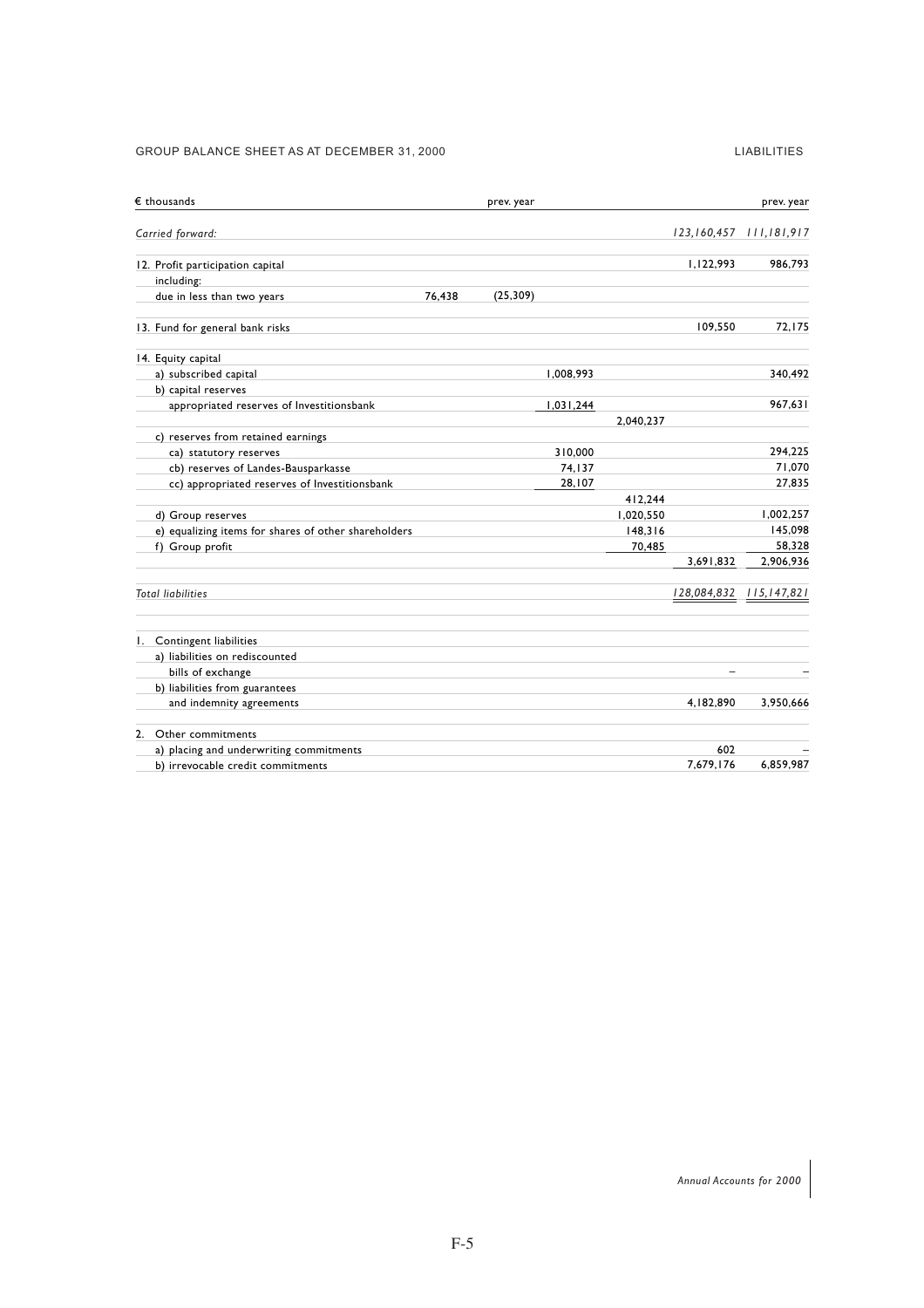## GROUP STATEMENT OF INCOME *January 1 - December 31, 2000*

| $\epsilon$ thousands                                                                     |        | prev. year |           |           |         | prev. year |
|------------------------------------------------------------------------------------------|--------|------------|-----------|-----------|---------|------------|
| 1. Interest from                                                                         |        |            |           |           |         |            |
| a) lending and money market transactions                                                 |        |            | 6,842,013 |           |         | 5.627.953  |
| including:                                                                               |        |            |           |           |         |            |
| interest of Landes-Bausparkasse                                                          |        |            |           |           |         |            |
| from LBS loans                                                                           | 20,001 | (20, 276)  |           |           |         |            |
| from pre and interim financing                                                           | 39,087 | (32, 811)  |           |           |         |            |
| from other building loans                                                                | 2,352  | (2, 403)   |           |           |         |            |
| b) interest-bearing securities and Government-inscribed debt                             |        |            | 1,786,227 |           |         | 1,259,550  |
|                                                                                          |        |            |           | 8,628,240 |         |            |
| 2. Interest paid                                                                         |        |            |           | 7,978,057 |         | 6,255,568  |
| including:                                                                               |        |            |           |           | 650,183 | 631,935    |
| for deposits at Landes-Bausparkasse                                                      | 22,027 | (21, 905)  |           |           |         |            |
| 3. Current income from                                                                   |        |            |           |           |         |            |
| a) shares and other non-interest-bearing securities                                      |        |            |           | 86,258    |         | 60,741     |
| b) equity investments in non-affiliated companies                                        |        |            |           | 6,927     |         | 5,054      |
| c) equity investments in affiliated companies                                            |        |            |           | 5,432     |         | 4,617      |
|                                                                                          |        |            |           |           | 98,617  | 70,412     |
| 4. Income from profit pooling, profit transfer<br>and partial profit transfer agreements |        |            |           |           | 2,276   | 1,760      |
|                                                                                          |        |            |           |           |         |            |
| 5. Commission income                                                                     |        |            |           | 197,036   |         | 148,028    |
| including:                                                                               |        |            |           |           |         |            |
| commission income of Landes-Bausparkasse                                                 |        |            |           |           |         |            |
| from contracts signed and arranged                                                       | 6,281  | (7, 859)   |           |           |         |            |
| from loan arrangements after allocation                                                  | 2,475  | (2, 394)   |           |           |         |            |
| from provision and handling of                                                           |        |            |           |           |         |            |
| pre and interim financing                                                                | 6      | (8)        |           |           |         |            |
| 6. Commission paid                                                                       |        |            |           | 55,470    |         | 47,717     |
| including:                                                                               |        |            |           |           | 141,566 | 100, 311   |
| for signed and arranged contracts                                                        |        |            |           |           |         |            |
| of Landes-Bausparkasse                                                                   | 7,557  | (9, 337)   |           |           |         |            |
| 7. Net result from trading activities                                                    |        |            |           |           | 27,310  | 24,268     |
| 8. Other operating income                                                                |        |            |           |           | 118,475 | 102,967    |
| 9. Income from the liquidation of the special item                                       |        |            |           |           |         |            |
| with partial reserve character                                                           |        |            |           |           | 26,500  |            |
| 10. General administrative expenses                                                      |        |            |           |           |         |            |
| a) personnel expenses                                                                    |        |            | 164,064   |           |         | 146,753    |
| aa) wages and salaries                                                                   |        |            |           |           |         |            |
| ab) compulsory social security contributions and                                         |        |            |           |           |         |            |
| expenses for pensions and other employee benefits                                        |        |            | 65,558    |           |         | 57,060     |
| including:                                                                               |        |            |           | 229,622   |         |            |
| for pensions                                                                             | 39,939 | (33, 145)  |           |           |         |            |
| b) other                                                                                 |        |            |           | 157,656   |         | 144,809    |
|                                                                                          |        |            |           |           | 387,278 | 348,622    |
| 11. Depreciation and value adjustments on intangible<br>and tangible fixed assets        |        |            |           |           | 37,998  | 30,331     |
|                                                                                          |        |            |           |           |         |            |
| To be carried forward:                                                                   |        |            |           |           | 639,651 | 552,700    |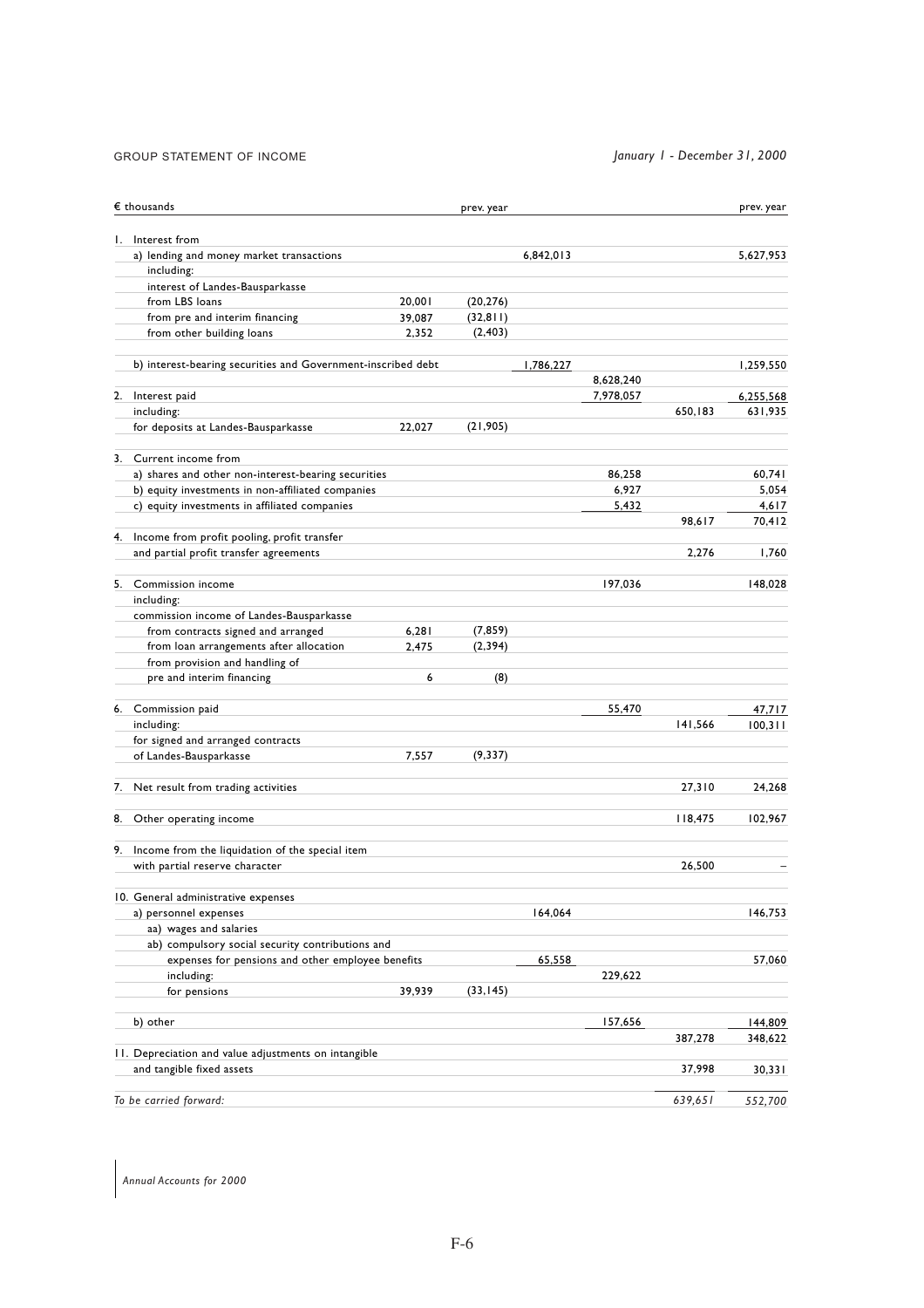#### GROUP STATEMENT OF INCOME

*January 1 - December 31, 2000*

| $\epsilon$ thousands                                            | prev. year |         |                | prev. year |
|-----------------------------------------------------------------|------------|---------|----------------|------------|
| Carried forward:                                                |            |         | 639,651        | 552,700    |
| 12. Other operating expenses                                    |            |         | 131,156        | 125,033    |
| 13. Write-downs and value adjustments on                        |            |         |                |            |
| loans and certain securities as well as allocations             |            |         |                |            |
| to loan loss provisions                                         |            |         | 146,294        | 132,955    |
| 14. Write-downs and value adjustments on equity investments     |            |         |                |            |
| in non-affiliated companies, equity investments in affiliated   |            |         |                |            |
| companies and securities treated as fixed assets                |            |         | 13,517         |            |
| 15. Income from allocations to equity investments in            |            |         |                |            |
| non-affiliated companies, equity investments in affiliated      |            |         |                |            |
| companies and securities treated as fixed assets                |            |         | $\overline{a}$ | 69,679     |
| 16. Allocations to the fund for general bank risks              |            |         | 37.251         | 53.061     |
| 17. Expenses from the assumption of losses                      |            |         | 298            | 57         |
| 18. Allocations to special item with partial reserve character  |            |         | L.             | 61,866     |
| 19. Profit or loss on ordinary activities                       |            |         | 311,135        | 249,407    |
| 20. Taxes on income and revenues                                |            | 130,938 |                | 119,001    |
| 21. Other taxes not shown                                       |            |         |                |            |
| under item 12                                                   |            | 2,199   |                | $-1,955$   |
|                                                                 |            |         | 133,137        | 117,046    |
| 22. Profits transferred under a partial                         |            |         |                |            |
| profit transfer agreement                                       |            |         | 93,674         | 36,542     |
| 23. Net income for the year                                     |            |         | 84,324         | 95,819     |
| including:                                                      |            |         |                |            |
| Landes-Bausparkasse<br>3,068                                    | (3,068)    |         |                |            |
| 24. Profit carried forward from the previous year               |            |         | 6,071          | 810        |
| 25. Allocation of net income to reserves from retained earnings |            |         |                |            |
| a) statutory reserves of Landesbank                             |            |         | 15,775         | 35,000     |
| b) statutory reserves of Landes-Bausparkasse                    |            |         | 3.068          | 3,068      |
| c) appropriated reserves of Investitionsbank                    |            |         | 691            | 232        |
| d) profit attributable to shareholders outside the Group        |            |         | 376            |            |
| 26. Group profit                                                |            |         | 70,485         | 58,329     |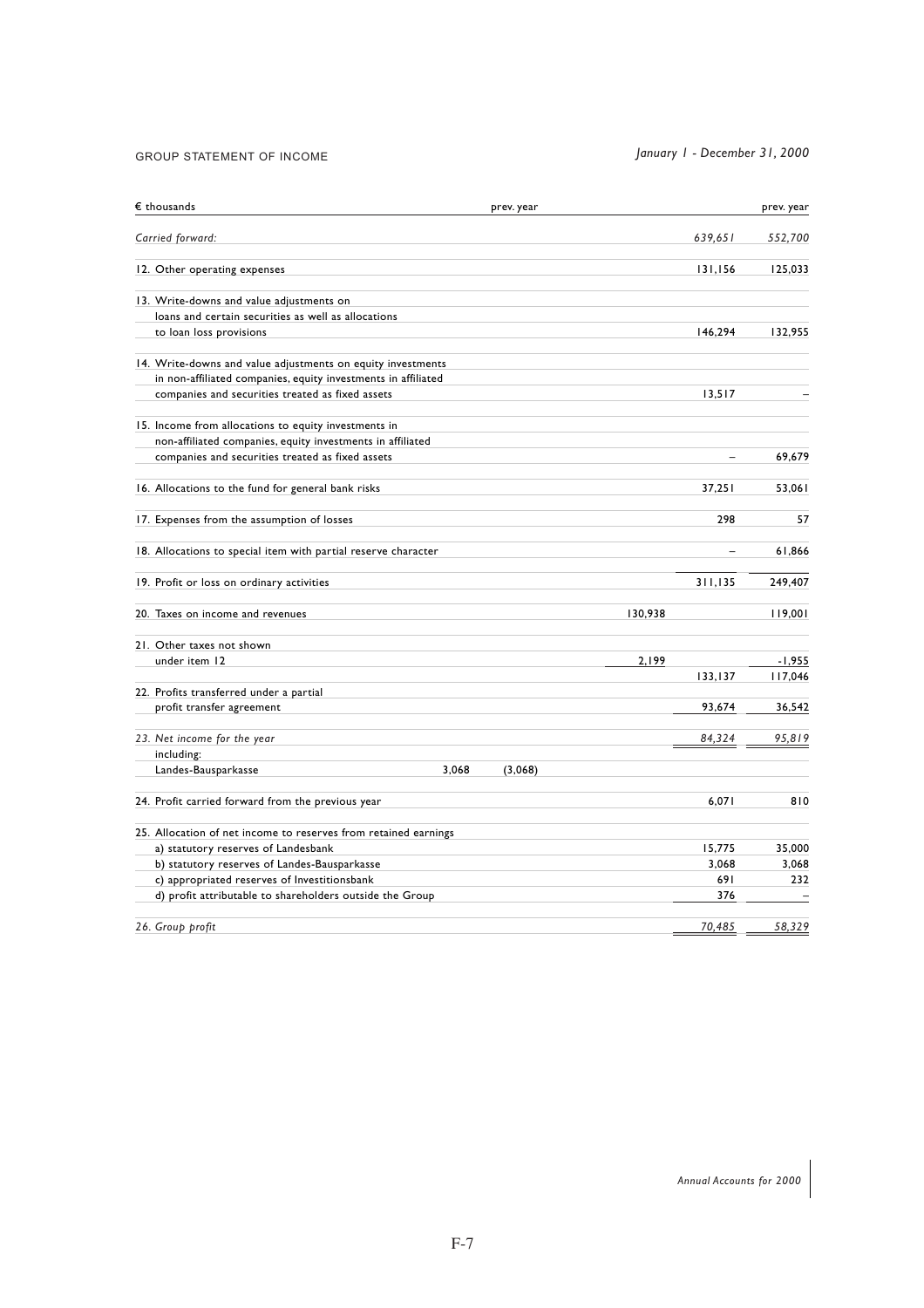#### BALANCE SHEET OF LB KIEL AS AT DECEMBER 31, 2000 ASSETS

| $\epsilon$ thousands                                    |                          | prev. year   |                   |            |            | prev. year |
|---------------------------------------------------------|--------------------------|--------------|-------------------|------------|------------|------------|
| I. Cash                                                 |                          |              |                   |            |            |            |
| a) cash on hand                                         |                          |              |                   | 4,009      |            | 4,337      |
| b) balances with central banks                          |                          |              |                   | 165,615    |            | 87,615     |
| including:                                              |                          |              |                   |            | 169,624    | 91.952     |
| with Deutsche Bundesbank                                | 163,471                  | (86, 397)    |                   |            |            |            |
| 2. Bills of exchange eligible for refinancing           |                          |              |                   |            |            |            |
| with central banks                                      |                          |              |                   |            | 4,490      | 2,129      |
| including: eligible for refinancing with                |                          |              |                   |            |            |            |
| Deutsche Bundesbank                                     | 4,490                    | (2, 129)     |                   |            |            |            |
| 3. Claims on banks                                      |                          |              |                   |            |            |            |
| a) payable on demand                                    |                          |              |                   | 761,468    |            | 884,129    |
| b) other                                                |                          |              |                   | 21,472,800 |            | 18,355,016 |
| including:                                              |                          |              |                   |            | 22,234,268 | 19,239,145 |
| loans of Landes-Bausparkasse                            | 124                      | (165)        |                   |            |            |            |
| 4. Claims on customers                                  |                          |              |                   |            | 37,835,943 | 32,987,862 |
| including:                                              |                          |              |                   |            |            |            |
| secured by mortgages                                    | 6,819,705                | (5,923,531)  |                   |            |            |            |
| loans to public authorities + entities under public law | 11,705,659               | (11,501,284) |                   |            |            |            |
| secured by ship mortgages                               | 3,012,983                | (2,307,268)  |                   |            |            |            |
| loans of Landes-Bausparkasse                            |                          |              |                   |            |            |            |
| from allocation (LBS loans)                             | 419,455                  | (421,780)    |                   |            |            |            |
| pre and interim financing                               | 746,324                  | (582, 695)   |                   |            |            |            |
| other                                                   | 38,525                   | (34, 341)    |                   |            |            |            |
| including:                                              |                          |              |                   |            |            |            |
| secured by mortgages                                    | 1,105,383                | (939, 160)   |                   |            |            |            |
| 5. Bonds and other                                      |                          |              |                   |            |            |            |
| interest-bearing securities                             |                          |              |                   |            |            |            |
| a) money market instruments                             |                          |              |                   |            |            |            |
| aa) of public issuers                                   |                          |              | $\qquad \qquad -$ |            |            | 100,099    |
| including: eligible as collateral for                   |                          |              |                   |            |            |            |
| Deutsche Bundesbank advances                            | $\overline{\phantom{0}}$ | (50, 010)    |                   |            |            |            |
| ab) of other issuers                                    |                          |              | 269,898           |            |            | 75,552     |
| including: eligible as collateral for                   |                          |              |                   | 269,898    |            |            |
| Deutsche Bundesbank advances                            | 147,336                  | (55, 615)    |                   |            |            |            |
| b) bonds and notes                                      |                          |              |                   |            |            |            |
| ba) of public issuers                                   |                          |              | 5,623,923         |            |            | 4,515,490  |
| including: eligible as collateral for                   |                          |              |                   |            |            |            |
| Deutsche Bundesbank advances                            | 5,092,271                | (3,838,115)  |                   |            |            |            |
| bb) of other issuers                                    |                          |              | 11,186,842        |            |            | 9,836,291  |
| including: eligible as collateral for                   |                          |              |                   | 16,810,765 |            |            |
| Deutsche Bundesbank advances                            | 5,182,405                | (2,516,023)  |                   |            |            |            |
| c) bonds issued by the Bank                             |                          |              |                   | 1,084,158  |            | 1,174,786  |
| principal amount                                        | 1,072,961                | (1,162,951)  |                   |            | 18,164,821 | 15,702,218 |
| 6. Shares and other non-interest-bearing securities     |                          |              |                   |            | 686,722    | 517,920    |
| To be carried forward:                                  |                          |              |                   |            | 79,095,868 | 68,541,226 |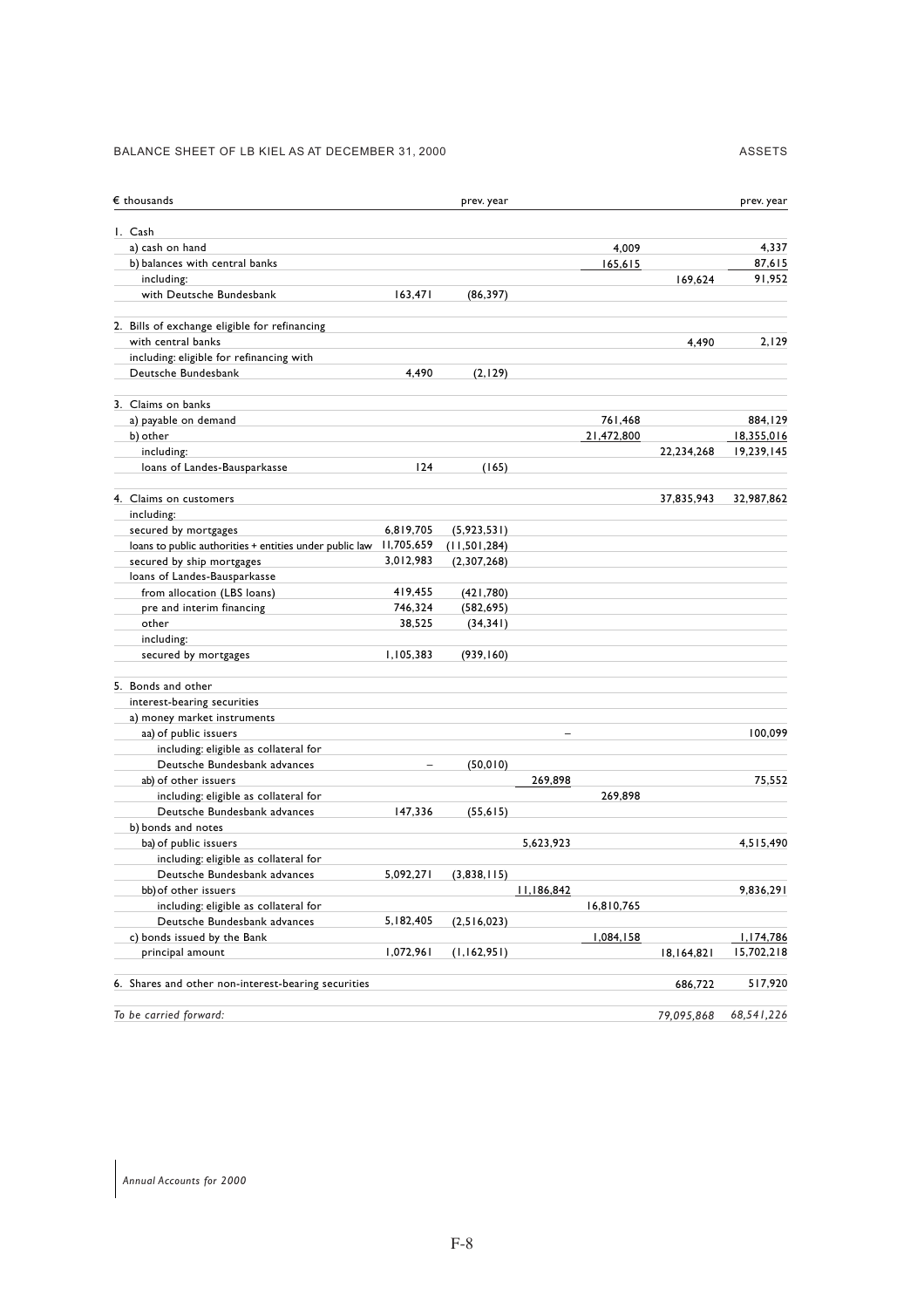## BALANCE SHEET OF LB KIEL AS AT DECEMBER 31, 2000 LIABILITIES

|    | $\epsilon$ thousands                                       |           | prev. year    |            |              |            | Prev. year |
|----|------------------------------------------------------------|-----------|---------------|------------|--------------|------------|------------|
|    | 1. Liabilities to banks                                    |           |               |            |              |            |            |
|    | a) payable on demand                                       |           |               |            | 3,032,374    |            | 2.045.307  |
|    | b) with agreed maturity or period of notice                |           |               |            | 29,830,826   |            | 25,889,332 |
|    | c) deposits of Landes-Bausparkasse                         |           |               |            | 5,669        |            | 11,120     |
|    | including:                                                 |           |               |            |              | 32,868,869 | 27,945,759 |
|    | for allocated contracts                                    | 3,230     | $(-)$         |            |              |            |            |
|    | 2. Liabilities to customers                                |           |               |            |              |            |            |
|    | a) saving deposits                                         |           |               |            |              |            |            |
|    | aa) with agreed period of notice of three months           |           |               | 38,111     |              |            | 46,473     |
|    | ab) with agreed period of notice of more than three months |           |               | 3,453      |              |            | 4,024      |
|    | ac) deposits at Landes-Bausparkasse<br>including:          |           |               | 792,002    |              |            | 776,343    |
|    | for terminated contracts                                   | 5,348     | (6, 165)      |            |              |            |            |
|    | for allocated contracts                                    | 17,557    | (17, 953)     |            |              |            |            |
|    |                                                            |           |               |            | 833,566      |            |            |
|    | b) other liabilities                                       |           |               |            |              |            |            |
|    | ba) payable on demand                                      |           |               | 772,862    |              |            | 1,277,244  |
|    | bb) with agreed maturity or period of notice               |           |               | 10,544,356 |              |            | 9,249,915  |
|    |                                                            |           |               |            | 11,317,218   |            |            |
|    | 3. Liabilities of Investitionsbank relating to federal     |           |               |            |              | 12,150,784 | 11,353,999 |
|    | promotion programmes with agreed maturity or               |           |               |            |              |            |            |
|    | period of notice of four years or more                     |           |               |            |              | 507,482    | 527,734    |
|    | 4. Certificated liabilities                                |           |               |            |              |            |            |
|    | a) bonds issued by the Bank                                |           |               |            | 25, 118, 275 |            | 22,608,469 |
|    | b) other                                                   |           |               |            | 4,178,388    |            | 3,118,561  |
|    | including:                                                 |           |               |            |              | 29,296,663 | 25,727,030 |
|    | money market instruments                                   | 4,178,388 | (3,118,561)   |            |              |            |            |
|    | 5. Trust liabilities                                       |           |               |            |              | 1,239,441  | 1,225,205  |
|    | including:                                                 |           |               |            |              |            |            |
|    | trust loans                                                | 1,229,075 | (1, 214, 752) |            |              |            |            |
| 6. | Other liabilities                                          |           |               |            |              | 374,310    | 105,849    |
| 7. | Deferred items                                             |           |               |            |              | 256,178    | 242,801    |
|    | 8. Provisions                                              |           |               |            |              |            |            |
|    | a) for pensions and                                        |           |               |            |              |            |            |
|    | similar obligations                                        |           |               |            | 174,719      |            | 159,032    |
|    | b) tax reserve                                             |           |               |            | 68.723       |            | 50,092     |
|    | c) other                                                   |           |               |            | 67,817       |            | 62,808     |
|    |                                                            |           |               |            |              | 311,259    | 271,932    |
|    | 9. Interest equalization fund                              |           |               |            |              | 954,825    | 947,202    |
|    | 10. Special item with partial reserve character            |           |               |            |              | 6,474      | 14,993     |
|    | II. Subordinated liabilities                               |           |               |            |              | 947,978    | 889,990    |
|    | 12. Profit participation capital                           |           |               |            |              | 671,288    | 564,788    |
|    | including:                                                 |           |               |            |              |            |            |
|    | due in less than 2 years                                   | 51,129    | $(-)$         |            |              |            |            |
|    |                                                            |           |               |            |              |            |            |
|    | To be carried forward:                                     |           |               |            |              | 79,585,551 | 69,817,282 |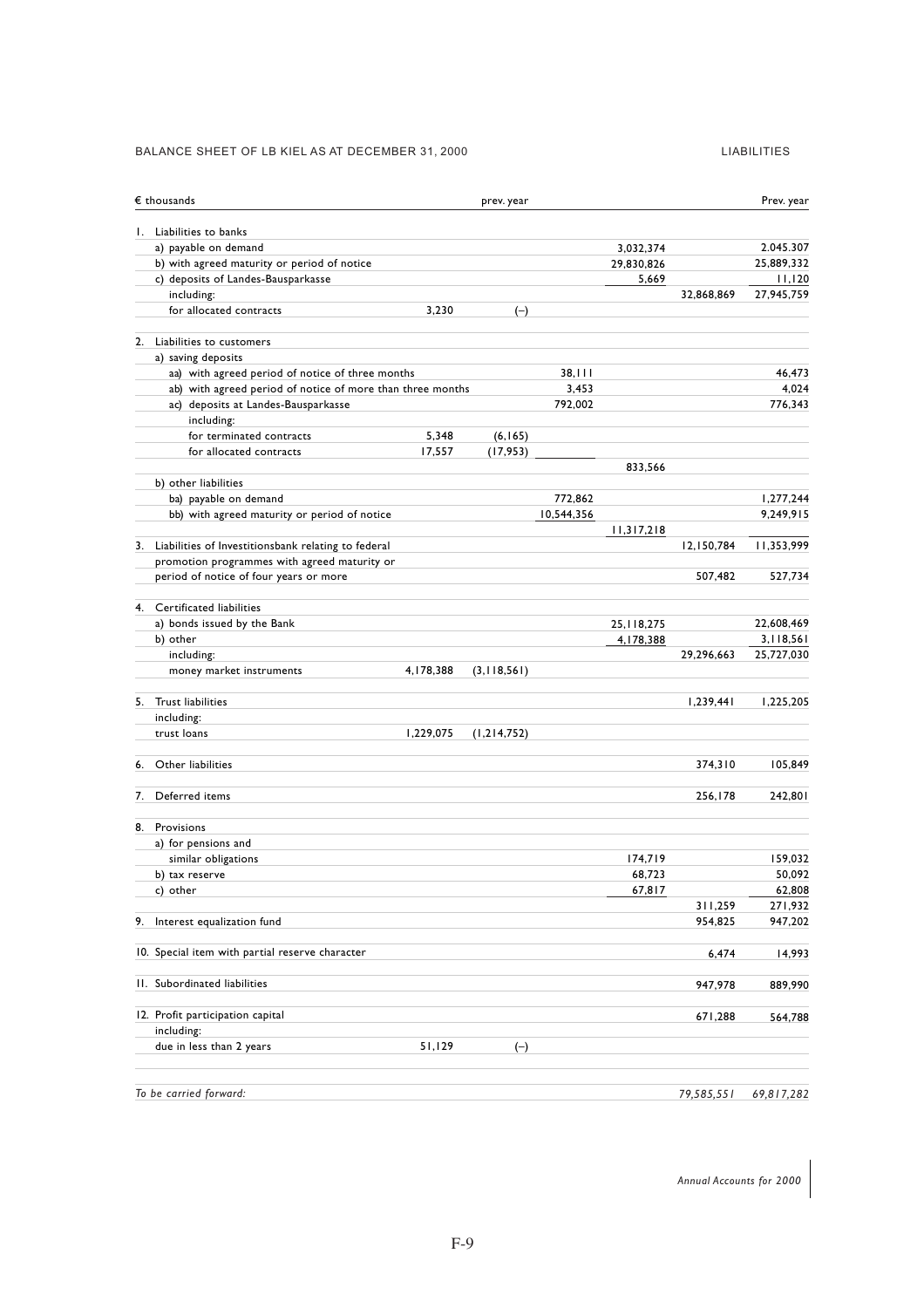#### BALANCE SHEET OF LB KIEL AS AT DECEMBER 31, 2000 ASSETS

| $\epsilon$ thousands<br>prev. year             |              | prev. year |
|------------------------------------------------|--------------|------------|
| Carried forward                                | 79,095,868   | 68,541,226 |
| Equity investments in non-affiliated companies | 778,061      | 777,912    |
| including:                                     |              |            |
| banks<br>758,057<br>(759, 300)                 |              |            |
| Equity investments in affiliated companies     | 169,897      | 163,648    |
| including:<br>banks<br>119,583<br>(112,940)    |              |            |
|                                                |              |            |
| Trust assets                                   | 1,239,441    | 1,225,205  |
| including:                                     |              |            |
| 1,229,075<br>trust loans<br>(1, 214, 752)      |              |            |
| 10. Intangible assets                          | 16,029       | 18,943     |
| 11. Fixed assets                               | 486,916      | 135,289    |
| 12. Other assets                               | 241,442      | 603,599    |
| 13. Deferred items                             | 105,358      | 118,109    |
| Total assets                                   | 82, 133, 012 | 71,583,931 |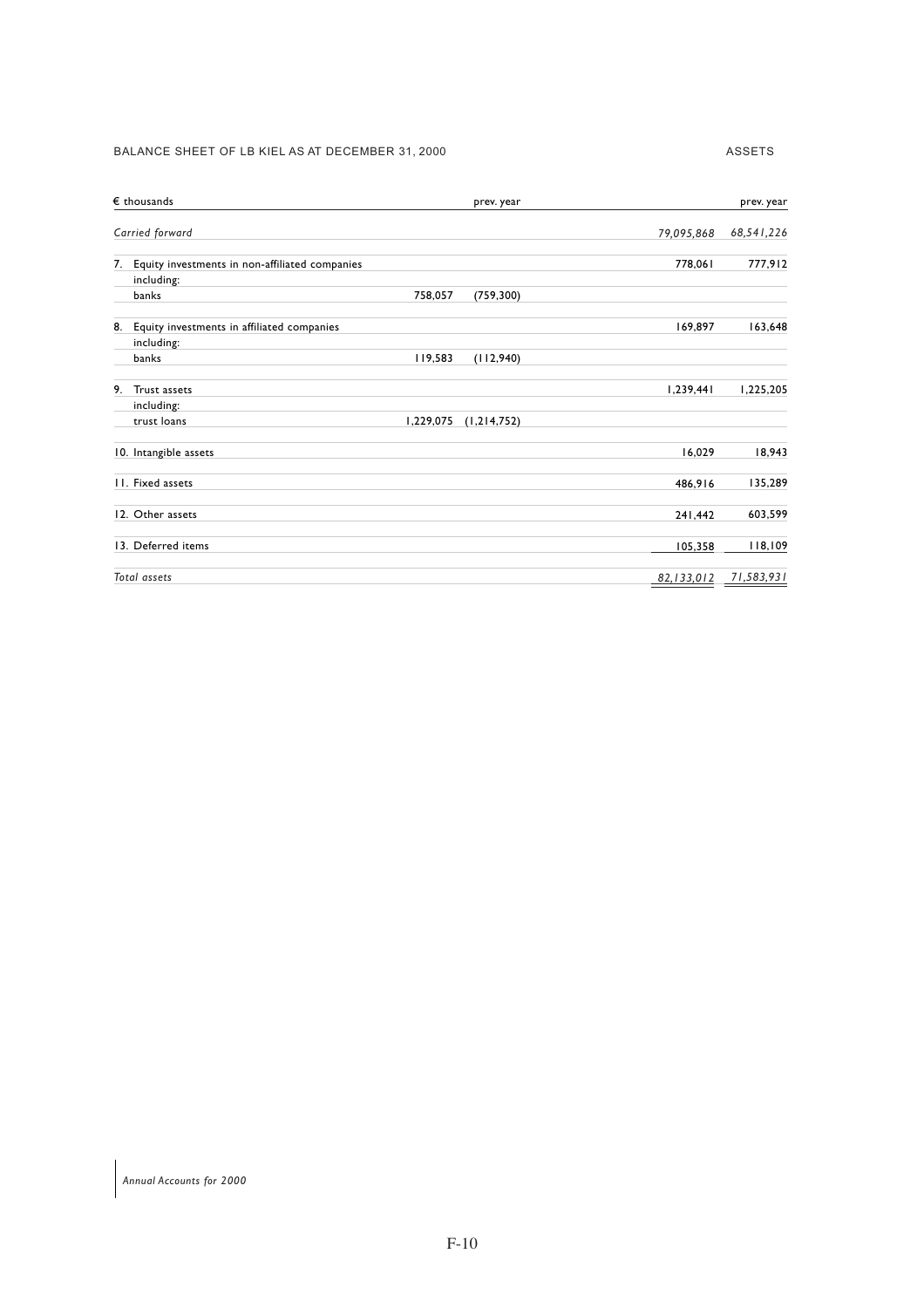#### BALANCE SHEET OF LB KIEL AS AT DECEMBER 31, 2000 LIABILITIES

| $\epsilon$ thousands                                       | prev. year |           |              | prev. year |
|------------------------------------------------------------|------------|-----------|--------------|------------|
| Carried forward:                                           |            |           | 79,585,551   | 69,817,282 |
| 13. Fund for general bank risks                            |            |           | 65.000       | 40,000     |
| 14. Equity capital                                         |            |           |              |            |
| a) subscribed capital                                      | 1,008,992  |           |              | 340,492    |
| b) capital reserves                                        |            |           |              |            |
| appropriated reserves of Investitionsbank                  | 1,031,245  |           |              | 967,630    |
|                                                            |            | 2,040,237 |              |            |
| c) reserves from retained earnings                         |            |           |              |            |
| ca) statutory reserves                                     | 310,000    |           |              | 294.225    |
| cb) reserves of Landes-Bausparkasse                        | 74.137     |           |              | 71,070     |
| cc) appropriated reserves of Investitionsbank              | 28,107     |           |              | 27,835     |
|                                                            |            | 412.244   |              |            |
| d) profit                                                  |            | 29,980    |              | 25,397     |
|                                                            |            |           | 2,482,461    | 1,726,649  |
| <b>Total liabilities</b>                                   |            |           | 82, 133, 012 | 71,583,931 |
|                                                            |            |           |              |            |
| Liabilities from guarantees and indemnity agreements<br>ı. |            |           | 2,808,459    | 2,306,393  |
| Other commitments<br>$\mathbf{2}$                          |            |           |              |            |
| a) placing and underwriting commitments                    |            |           | 602          |            |
| b) irrevocable credit commitments                          |            |           | 5.476.161    | 4.954.279  |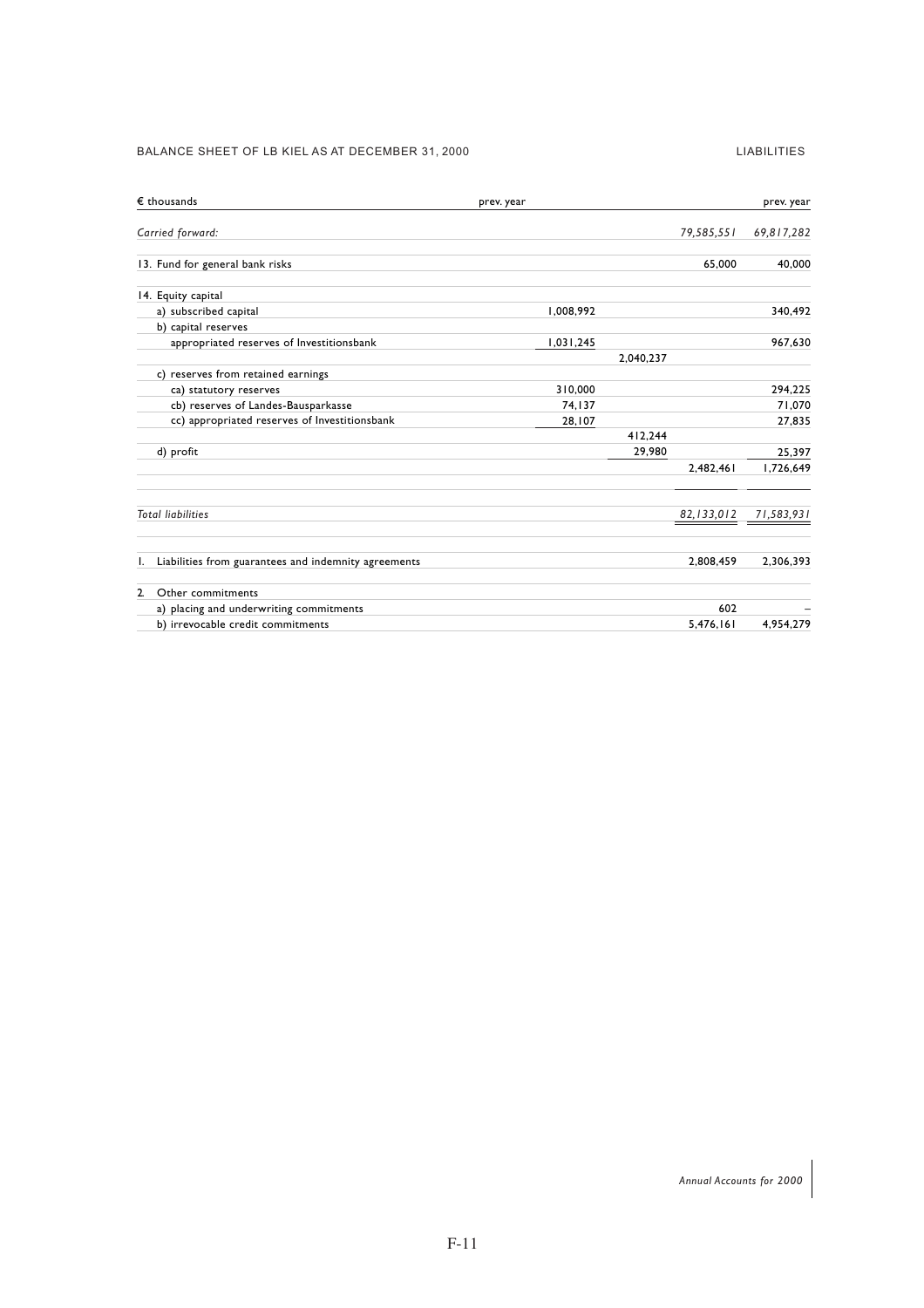## STATEMENT OF INCOME OF LB KIEL *January 1 - December 31, 2000*

| $\epsilon$ thousands                                         |        | prev. year |           |           |         | prev. year |
|--------------------------------------------------------------|--------|------------|-----------|-----------|---------|------------|
| 1. Interest from                                             |        |            |           |           |         |            |
| a) ending and money market transactions                      |        |            | 4,738,435 |           |         | 3.724.053  |
| including:                                                   |        |            |           |           |         |            |
| interest of Landes-Bausparkasse                              |        |            |           |           |         |            |
| from LBS loans                                               | 20,001 | (20, 276)  |           |           |         |            |
| from pre and interim financing                               | 39,087 | (32, 811)  |           |           |         |            |
| from other building loans                                    | 2,352  | (2, 403)   |           |           |         |            |
| b) interest-bearing securities and Government-inscribed debt |        |            | 975,056   |           |         | 669,756    |
|                                                              |        |            |           | 5,713,491 |         |            |
| 2. Interest paid                                             |        |            |           | 5,416,160 |         | 4,076,462  |
| including:                                                   |        |            |           |           | 297.331 | 317,347    |
| for deposits of Landes-Bausparkasse                          | 22,027 | (21, 905)  |           |           |         |            |
| 3. Current income from                                       |        |            |           |           |         |            |
| a) shares and other non-interest-bearing securities          |        |            |           | 47,606    |         | 21,991     |
| b) equity investments in non-affiliated companies            |        |            |           | 19,001    |         | 17,337     |
| c) equity investments in affiliated companies                |        |            |           | 17,386    |         | 6,103      |
|                                                              |        |            |           |           | 83,993  | 45,431     |
| 4. Income from profit pooling, profit transfer               |        |            |           |           |         |            |
| and partial profit transfer agreements                       |        |            |           |           | 2,276   | 1,760      |
| 5. Commission income                                         |        |            |           | 104, 417  |         | 82,643     |
| including:                                                   |        |            |           |           |         |            |
| commission income of Landes-Bausparkasse                     |        |            |           |           |         |            |
| from contracts signed and arranged                           | 6,281  | (7, 859)   |           |           |         |            |
| from loan arrangements after allocation                      | 2,475  | (2, 394)   |           |           |         |            |
| from provision and handling of                               |        |            |           |           |         |            |
| pre and interim financing                                    | 6      | (8)        |           |           |         |            |
| 6. Commission paid                                           |        |            |           | 40,048    |         | 36,940     |
| including:                                                   |        |            |           |           | 64,369  | 45,703     |
| for signed and arranged contracts                            |        |            |           |           |         |            |
| of Landes-Bausparkasse                                       | 7,558  | (9, 337)   |           |           |         |            |
| 7. Net result from trading activities                        |        |            |           |           | 15,976  | 16,550     |
| 8. Other operating income                                    |        |            |           |           | 44,547  | 38,365     |
|                                                              |        |            |           |           |         |            |
| 9. Income from the liquidation of the special item           |        |            |           |           |         |            |
| with partial reserve character                               |        |            |           |           | 8,519   |            |
| 10. General administrative expenses                          |        |            |           |           |         |            |
| a) personnel expenses                                        |        |            |           |           |         |            |
| aa) wages and salaries                                       |        |            | 95,653    |           |         | 88,101     |
| ab) compulsory social security contributions and             |        |            |           |           |         |            |
| expenses for pensions and other employee benefits            |        |            | 43,073    |           |         | 36,524     |
| including:                                                   |        |            |           | 138,726   |         |            |
| for pensions                                                 | 28,168 | (22, 688)  |           |           |         |            |
| b) other                                                     |        |            |           | 99,429    |         | 91,788     |
| 11. Depreciation and value adjustments on intangible         |        |            |           |           | 238,155 | 216,413    |
| and tangible fixed assets                                    |        |            |           |           | 26,101  | 18,845     |
|                                                              |        |            |           |           |         |            |
| To be carried forward:                                       |        |            |           |           | 252,755 | 229,898    |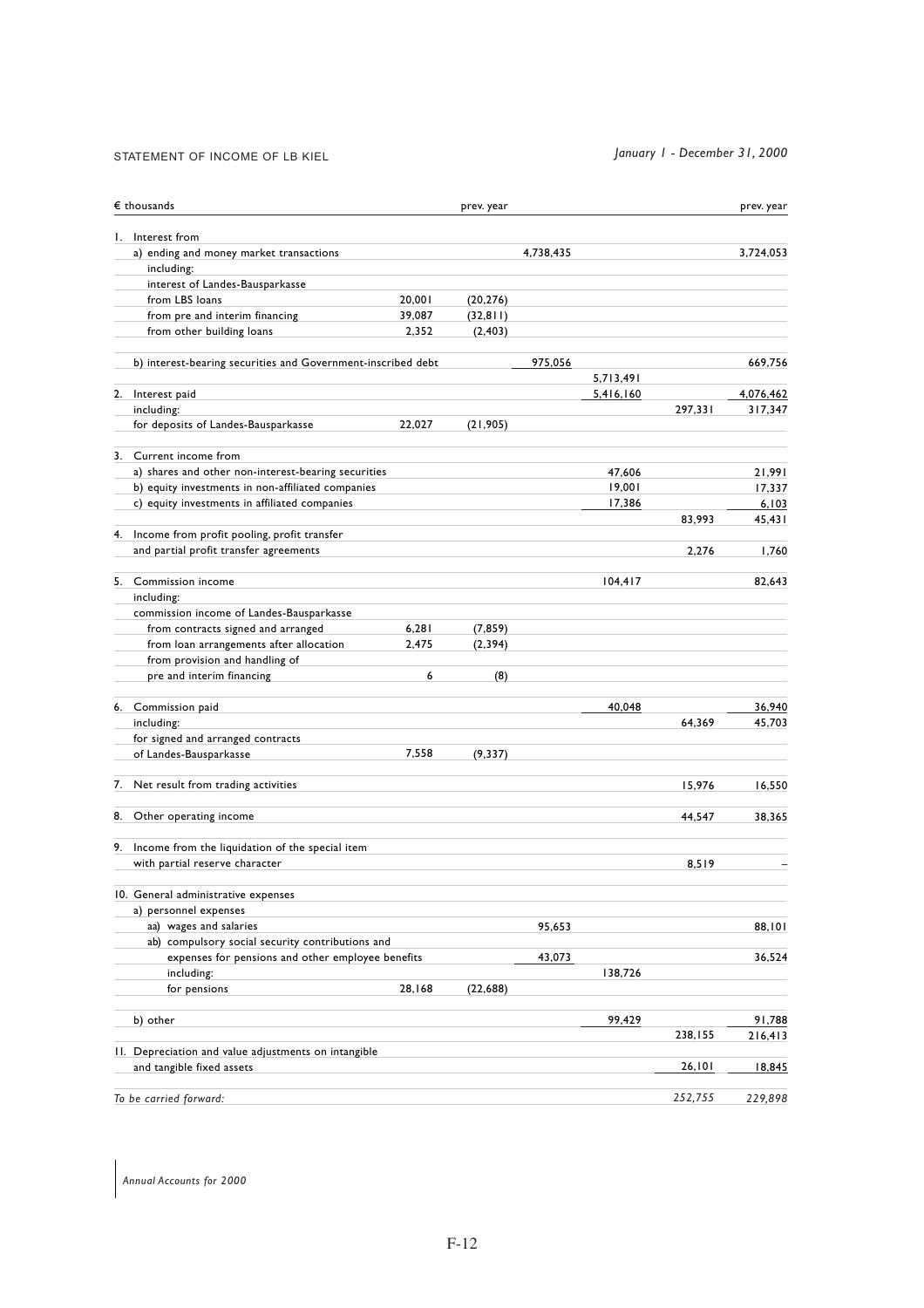## STATEMENT OF INCOME OF LB KIEL *January 1 - December 31, 2000*

| $\epsilon$ thousands                                            | prev. year |         | prev. year |
|-----------------------------------------------------------------|------------|---------|------------|
| Carried forward:                                                |            | 252,755 | 229,898    |
| 12. Other operating expenses                                    |            | 8.268   | 6,984      |
| 13. Write-downs and value adjustments                           |            |         |            |
| on loans and certain securities as well as                      |            |         |            |
| allocations to loan loss provisions                             |            | 73,611  | 53,893     |
| 14. Income from allocations to equity investments               |            |         |            |
| in non-affiliated companies, equity investments in              |            |         |            |
| affiliated companies and securities treated as fixed assets     |            | 4,544   | 27,157     |
| 15. Allocations to the fund for general bank risks              |            | 25,000  | 40,000     |
| 16. Expenses from the assumption of losses                      |            | 298     | 57         |
| 17. Allocations to special item with partial reserve character  |            | L.      | 14.993     |
| 18. Profit or loss on ordinary activities                       |            | 150,122 | 141.128    |
| 19. Taxes on income and revenues                                |            | 73.332  | 74.829     |
| 20. Other taxes not shown                                       |            |         |            |
| under item 12                                                   |            | 427     | $-2,951$   |
|                                                                 |            | 73,759  | 71,878     |
| 21. Profits transferred under a partial profit                  |            |         |            |
| transfer agreement                                              |            | 32,314  | 5,553      |
| 22. Net income for the year                                     |            | 44,049  | 63,697     |
| including:                                                      |            |         |            |
| Landes-Bausparkasse<br>3,068                                    | (3,068)    |         |            |
| 23. Profit carried forward from the previous year               |            | 5,046   |            |
| 24. Allocation of net income to reserves from retained earnings |            |         |            |
| a) statutory reserves of Landesbank                             |            | 15.775  | 35.000     |
| b) statutory reserves of Landes-Bausparkasse                    |            | 3,068   | 3,068      |
| c) appropriated reserves of Investitionsbank                    |            | 272     | 232        |
| 25. Profit                                                      |            | 29,980  | 25,397     |
|                                                                 |            |         |            |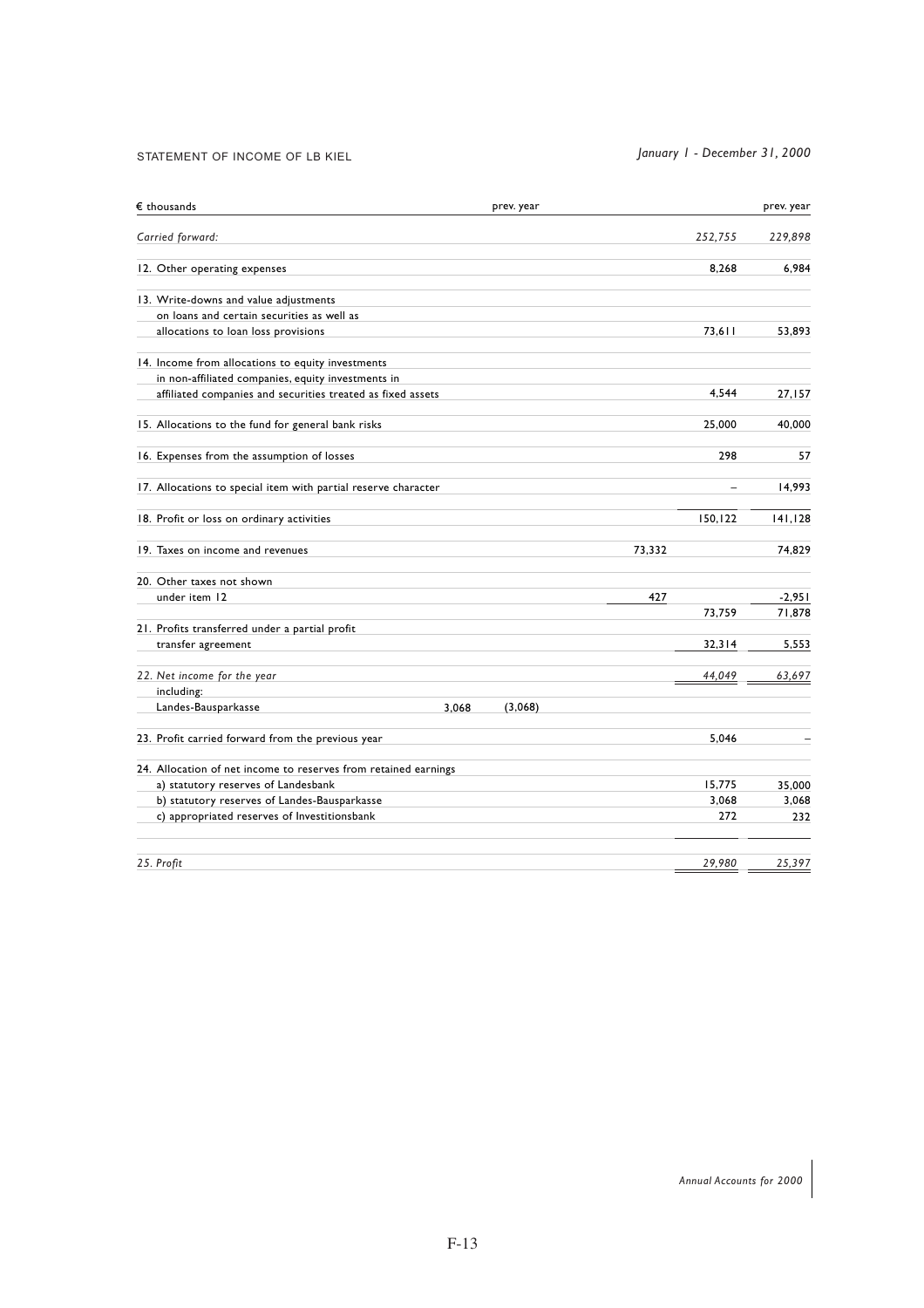NOTES TO THE ANNUAL ACCOUNTS AND GROUP ANNUAL ACCOUNTS OF LB KIEL AS AT DECEMBER 31, 2000

Landesbank Schleswig-Holstein Girozentrale (LB Kiel) is an institution incorporated under public law.

The Bank's subscribed capital is held by Westdeutsche Landesbank Girozentrale, Düsseldorf / Münster (39.9 %), Landesbank Baden-Württemberg, Stuttgart (10%), the State of Schleswig-Holstein and the Savings Banks and Giro Association of Schleswig-Holstein (25.05 % each).

The State of Schleswig-Holstein, the Savings Banks and Giro Association of Schleswig-Holstein, Westdeutsche Landesbank as well as Landesbank Baden-Württemberg are jointly and severally liable for other obligations of the Landesbank that cannot be met from its assets. The State of Schleswig-Holstein is liable for the obligations arising from the business activities of the Investitionsbank.

Governmental control is exercised by the Minister for Economic Affairs, Technology and Transport of the State of Schleswig-Holstein.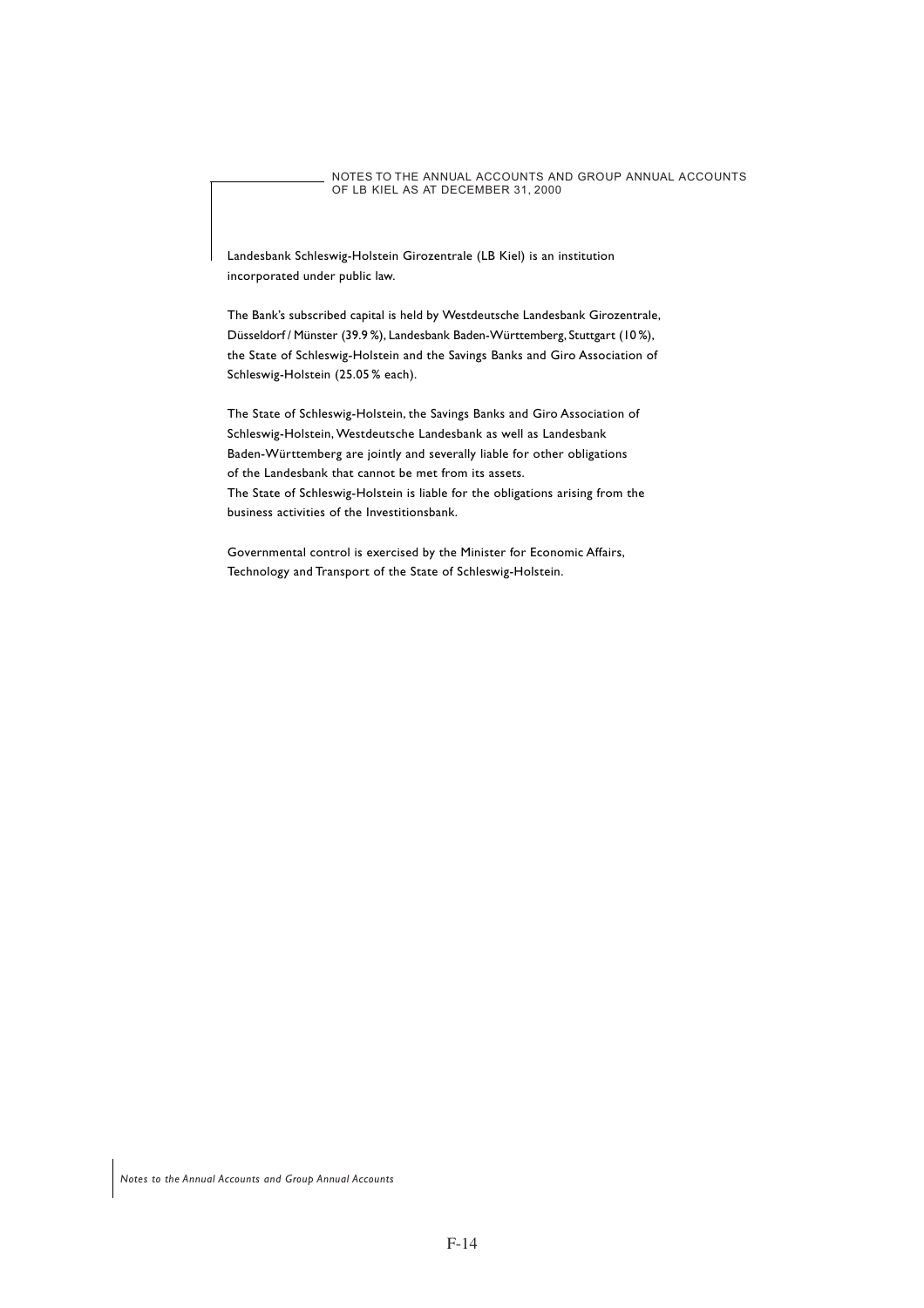CONSOLIDATION PRINCIPLES AND COMPANIES INCLUDED IN THE GROUP ACCOUNTS

The accounts of the individual Group companies are uniformly prepared in accordance with the accounting and valuation methods applicable to LB Kiel. Claims and liabilities, expenses and income as well as interim results existing or arising between companies included in the Group accounts are eliminated.

Investitionsbank Schleswig-Holstein (IB) and Landes-Bausparkasse Schleswig-Holstein (LBS) are organizationally independent but legally dependent central departments of LB Kiel.

As the central funding and promotion institute, Investitionsbank supports the State of Schleswig-Holstein in fulfilling economic and structural tasks, offering impartial services in the fields of industry, residential construction, the environment and energy, municipal promotion, urban and agricultural development as well as project management.

The branches in Luxembourg and Copenhagen are included as well.

In addition to LB Kiel, the Group annual accounts include the Landesbank Schleswig-Holstein International S.A. Group, Luxembourg (including NOBIS Société des Banques Privées S.A., Luxembourg, an 80% stake in which company was acquired during the fiscal year), LB Finance B.V., Amsterdam, Gudme Raaschou Bankaktieselskab, Copenhagen, as well as the 49.5 % investment in the Hamburgische Landesbank Group, Hamburg.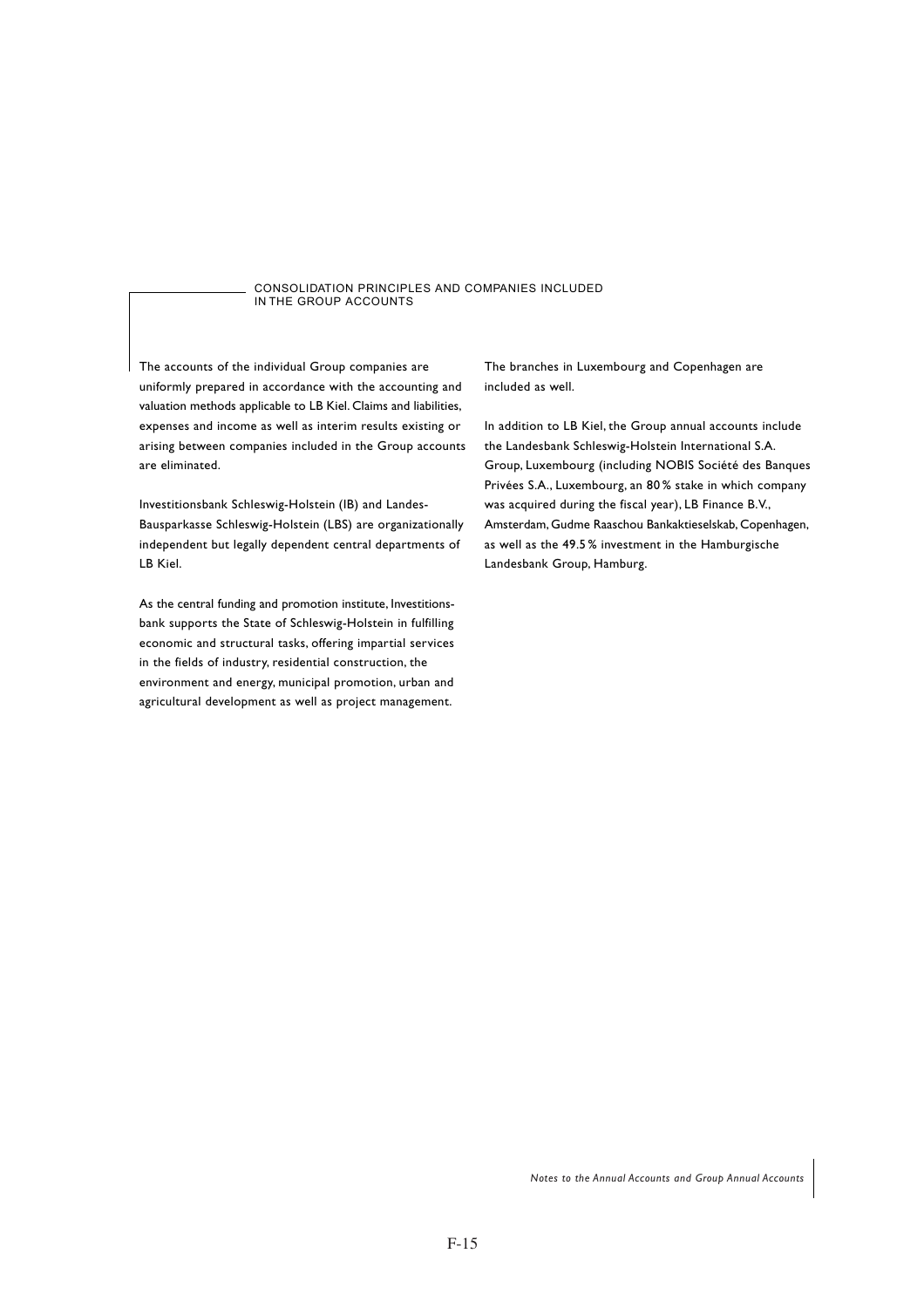The annual accounts of LB Kiel and the Group have been compiled in accordance with the German Commercial Code (HGB) and Ordinance Regarding Accounting for Banks (RechKredV).

The assets and liabilities as well as the expenditure and income of the Investitionsbank Schleswig-Holstein and the Landes-Bausparkasse, which both publish separate annual accounts, are consolidated in the corresponding items of the balance sheet and statement of income of LB Kiel unless otherwise stated. Assets, liabilities and pending transactions are valued in accordance with §§ 252 et seq. and §§ 340 et seq. of the German Commercial Code (HGB).

In accordance with § 9 of the Ordinance Regarding Accounting for Banks (RechKredV), claims on banks and customers and liabilities to banks and customers, savings deposits as well as certificated liabilities have been broken down according to residual maturities.

Pro-rata interest not to be broken down according to residual maturities pursuant to § 11 (3) of the Ordinance Regarding Accounting for Banks (RechKredV) is shown in the first maturity band.

Assets and liabilities in foreign currencies are translated at the official mean rate of exchange prevailing on the balancesheet date. Foreign currency assets treated as fixed assets were valued in the same way, as they are specifically covered in the same currency. Income from currency translation is reported only if it is specifically covered or covered in the same currency.

The Copenhagen branch's and the Copenhagen subsidiary's financial statements, which were compiled in a foreign currency, were also converted at the official mean rate of exchange.

Forward transactions and hedging operations specifically related to them have been treated as an integrated whole. The Bank has entered into interest-rate and currency swap agreements to hedge open positions, to control its overall interest-rate position and for trading purposes. Results from interest-rate swap agreements are carried gross under interest income and expenditure respectively. Claims are shown with the principal amount outstanding, liabilities with the amount repayable. Discounts and premiums are shown under deferred items as an asset or liability accordingly and dissolved pro rata temporis. Value adjustments and specific provisions are made to cover discernible risks in the loan business. Adequate account was taken of risks in respect of outstanding claims by way of general provisions on receivables.

The securities held in the Bank's and the Group's trading portfolio, investment portfolio and in the liquidity reserve are valued strictly according to the lower of cost or market principle at market or lower book values. Equity investments in affiliated and non-affiliated companies are shown at cost less depreciation, if any. Original values are reinstated both in the commercial balance sheet and the tax balance sheet as required under the 1999/2000/2002 Tax Relief Act. All interest-earning securities held in the trading portfolio and denominated in EU currencies are shown in an interestrate portfolio. All elements of the interest-rate portfolio are valued at the market value as at December 31, 2000. The resulting impending losses and unrealized profits are balanced out; the balance is treated according to the imparity principle.

Tangible assets whose use is limited by time are written off in accordance with the relevant tax regulations. Low-value assets are written off in full in their year of purchase.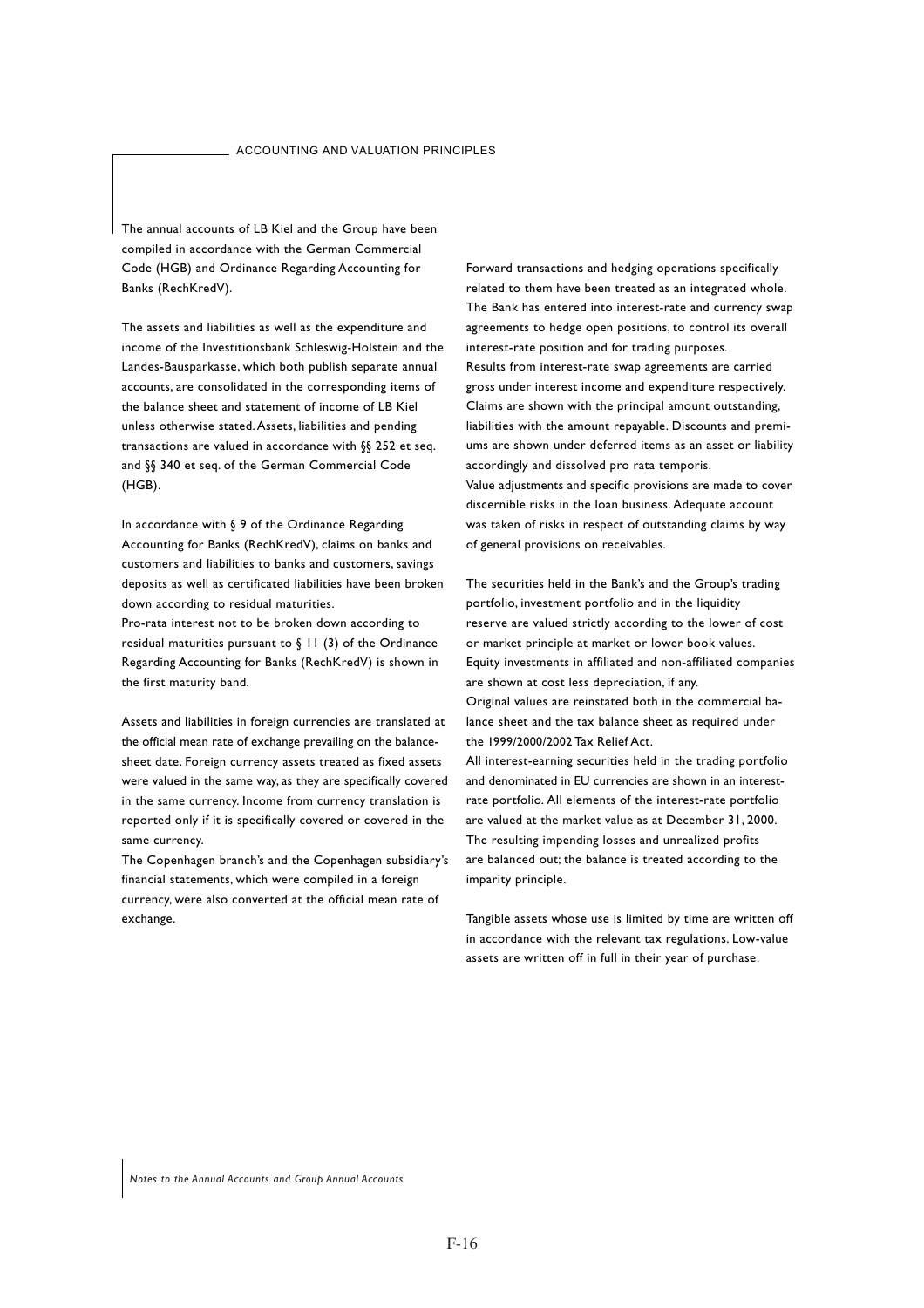Option premiums paid are carried at their purchase costs. They are written down to their market price in accordance with the lower of cost or market principle. In the case of options sold, provision has been made for potential losses. Valuation units are taken into account.

Provisions for pension obligations have been established on the basis of actuarial principles based on the new tables of Dr. Klaus Heubeck and are shown at their commercial values. Of the adjustment amount resulting from the adoption of the actuarial tables published in 1998, three fourths are allocated to provisions for commercial balance sheet purposes up to 2000 and two thirds for tax purposes. Reserves for contingencies resulting from the duty to grant benefits to pensioners and surviving dependants were also established in FY 2000; moreover, in line with a decision by the Federal Constitutional Court relating to § 18 of the Law Relating to Company Pension Plans, a new reserve of € 2.0 million was established to cover certain employees' non-forfeitable legal rights to future pension payments. Adequate provision for obligations relating to early retirement has been made. In addition, indirect pension-like obligations in accordance with Art. 28 (2) EG HGB exist at Group level.

The Interest Equalization Fund represents a value adjustment for all interest-free or low-interest claims arising from the promotion programmes of the Investitionsbank which were disbursed by December 31, 1994. The claims are carried as assets at their nominal value. The fund thus functions as provisions. As regards the interest-free or low-interest claims disbursed between 1995 and 1998, the State of Schleswig-Holstein is obliged to take over these claims at their nominal values upon request.

The write-ups of balance sheet assets due to the 1999/ 2000/2002 Tax Relief Act were effected pursuant to § 280 section 1 of the German Commercial Code. These write-ups, which had been allocated in part to the special item with partial reserve character in fiscal 1999 according to § 273 of the German Commercial Code in conjunction with § 52 section 16 of the German Income Tax Law, were written back in fiscal 2000 as planned on a pro rata temporis basis with an impact on the result.

Write-ups on assets written off in the fiscal year were released in full.

An amount of € 37.3 million was allocated to the "fund for general bank risks", an item established to hedge against general bank risks. Allocations are shown separately in the statement of income.

Dormant equity contributions accepted in the fiscal year in order to strengthen the Bank's equity base comply with the requirements contained in  $\S$  10 (4) of the German Banking Law and are classed as subscribed capital. Securities in the investment book were for the first time identified as including unrealized reserves of  $\epsilon$  41,8 million which qualify as supplementary capital pursuant to  $\S$  10 para. 2b sentence 1 No. 7 KWG in conjunction with § 10 para. 4a and 4c KWG.

Capital consolidation is effected on the basis of the values applicable on the date of first-time consolidation of the companies in question. The difference arising from capital consolidation pursuant to § 301 section 1 sentence 2 No. 1 of the German Commercial Code is included in the Group reserves.

The liabilities-side difference shown in the Group reserves from the capital consolidation of a total of  $\epsilon$  1,020.6 million is the result of netting an assets-side difference of € 24.8 million against a liabilities-side difference of  $£ 1,045.4$  million.

The item entitled "equalization items for shares of other shareholders" contains shares in a fully consolidated company not belonging to two Group companies.

The Bank's liabilities capable of resulting in a credit risk are shown as irrevocable credit commitments.

In addition to Investitionsbank's payment obligations resulting from the development activities for construction and investment loans, Investitionsbank has a payment obligation of € 99.8 million for the future acquisition of state properties.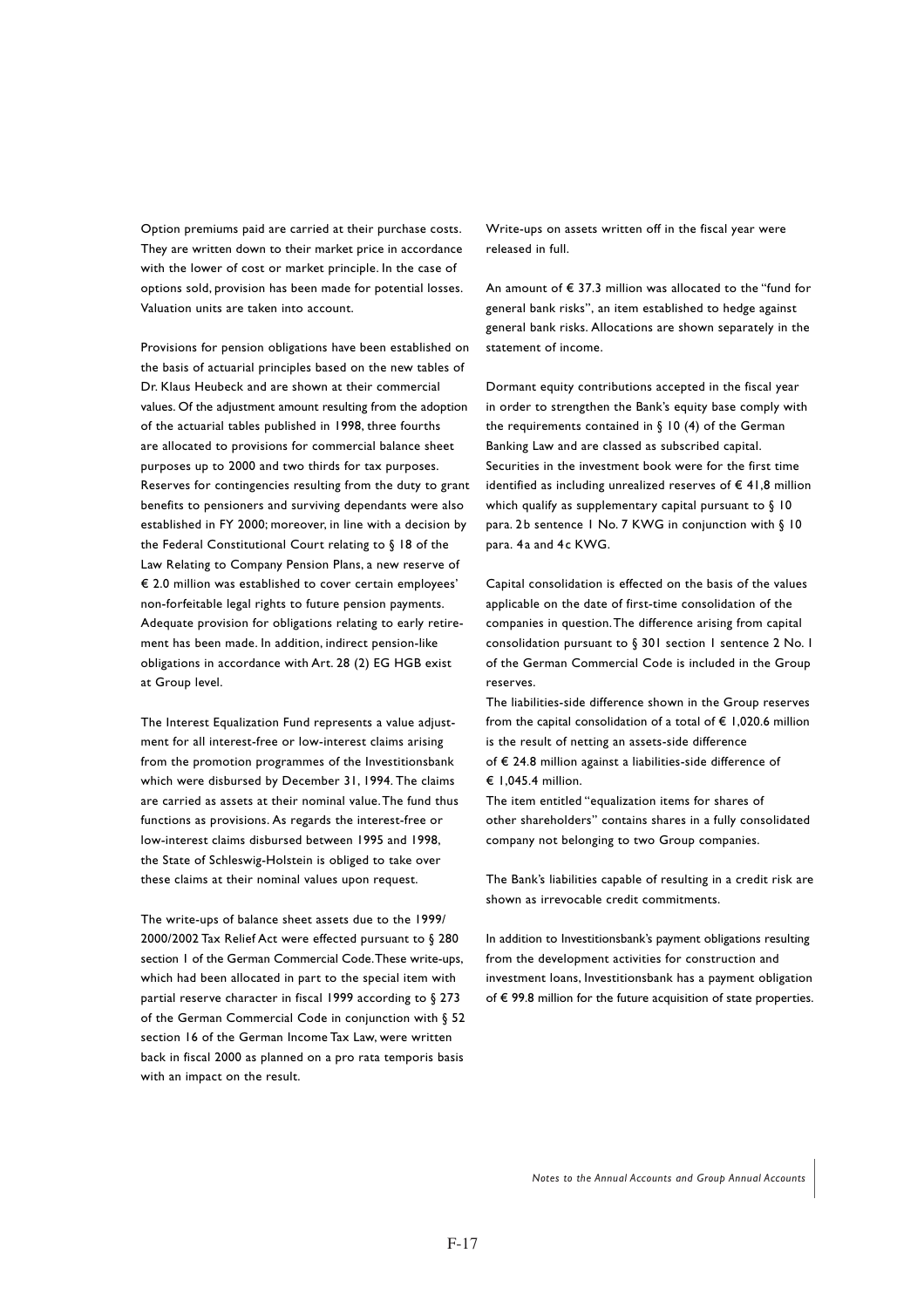## *Information on the Balance Sheet and Statement of Income as well as the Group Balance Sheet and Statement of Income*

## INFORMATION ON ASSETS as at December 31

*Claims on Associated Savings Banks* Claims on banks include claims on associated savings banks:

| $\epsilon$ million                    | Bank    | Group<br>2000 | Bank | Group<br>1999   |
|---------------------------------------|---------|---------------|------|-----------------|
| Claims on<br>associated savings banks | 6.608.0 | 7.602.5       |      | 6.535.3 7.552.6 |

28.6

1.9

20.4

2.1

| <b>Affiliated Companies</b><br>The following items include claims | $\epsilon$ million                     | Bank    | Group<br>2000 | Bank  | Group<br>1999 |
|-------------------------------------------------------------------|----------------------------------------|---------|---------------|-------|---------------|
| on affiliated companies in securitized                            | Claims on banks                        | 1.263.7 | 1.726.3       | 30.6  |               |
| or non-securitized form:                                          | Claims on customers                    | 90.7    | 90.8          | 525.6 | 525.9         |
|                                                                   | Bonds and other interest-bearing       |         |               |       |               |
|                                                                   | securities<br>Money market instruments |         |               |       |               |
|                                                                   |                                        |         |               |       |               |

**Bonds** and notes

| Companies in Which Interests<br>Are Held                   | $\epsilon$ million               | Bank  | Group<br>2000 | Bank  | Group<br>1999 |
|------------------------------------------------------------|----------------------------------|-------|---------------|-------|---------------|
| Claims on companies in which                               | Claims on banks                  | 93.0  | 81.2          | 85.5  | 160.5         |
| interests are held are included in<br>the following items: | Claims on customers              | 246.0 | 248.0         | 271.4 | 273.5         |
|                                                            | Bonds and other interest-bearing |       |               |       |               |
|                                                            | securities                       |       |               |       |               |
|                                                            | Money market instruments         |       |               |       |               |
|                                                            | Bonds and notes                  | 514.9 | 544.8         | 24.0  | 62.6          |

| <b>Subordinated Claims</b><br>$\epsilon$ million      |                                   | Bank | Group<br>2000 | Bank | Group<br>1999 |
|-------------------------------------------------------|-----------------------------------|------|---------------|------|---------------|
| The following items include subordi-<br>nated claims: | Other claims on banks             | 98.I | 98.5          | 62.9 | 63.3          |
|                                                       | Claims on customers               | 6.0  | 6.2           | 5.2  | 6.3           |
|                                                       | Bonds and other interest-bearing  |      |               |      |               |
|                                                       | securities                        | 37.4 | 348.7         | 33.1 | 231.3         |
|                                                       | Shares and other interest-bearing |      |               |      |               |
|                                                       | securities                        |      | 14.5          |      | 17. L         |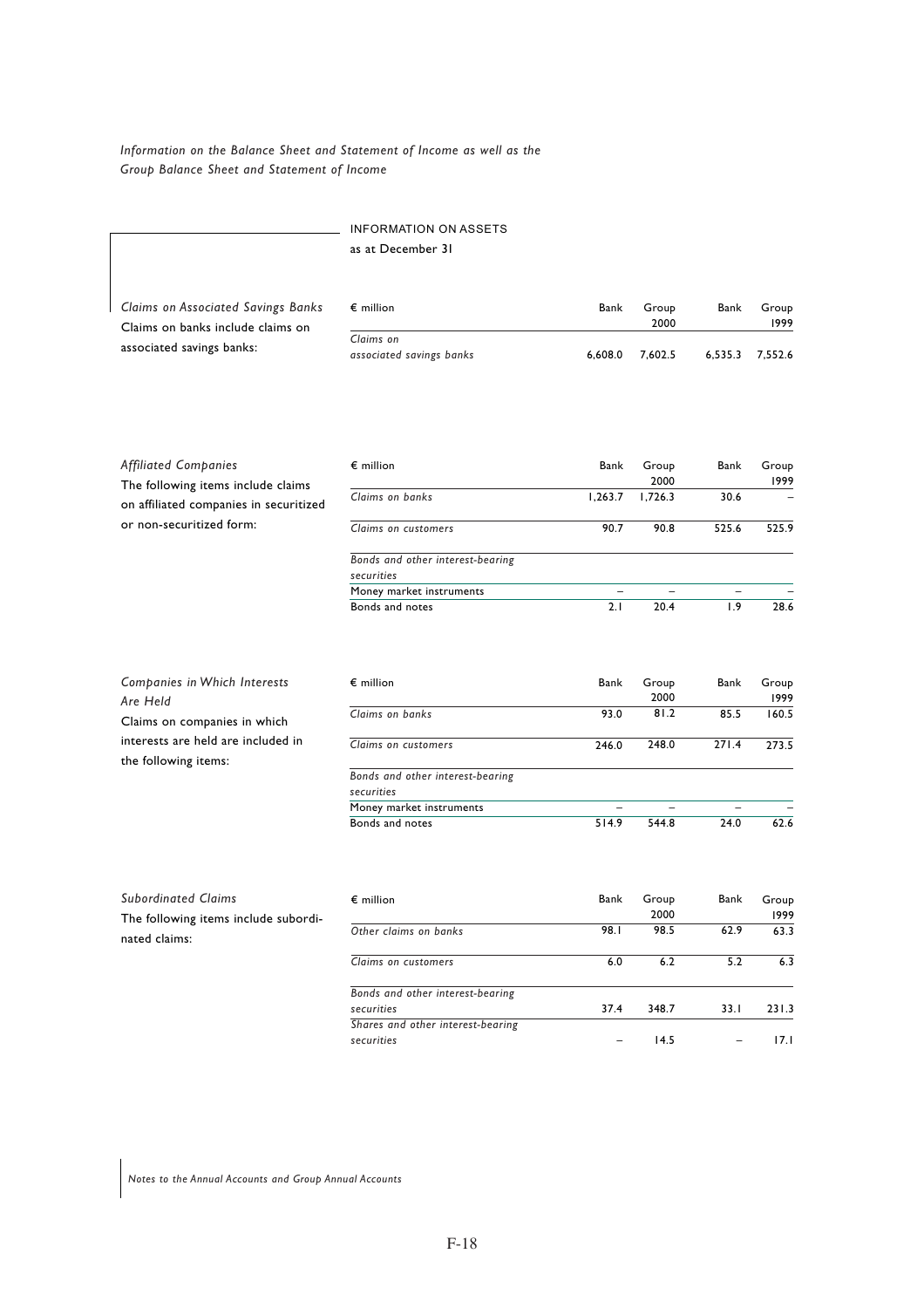## *Information on Securities Items*

| $\epsilon$ million                                                | Bank     | Group<br>2000 | Bank    | Group<br>1999 |
|-------------------------------------------------------------------|----------|---------------|---------|---------------|
| Bonds and other interest-bearing securities                       |          |               |         |               |
| Money market instruments of public<br>and other issuers           |          |               |         |               |
| Marketable bonds and debentures                                   |          |               |         |               |
| listed on a stock exchange                                        | 268.8    | 268.8         | 155.7   | 155.7         |
| Marketable bonds and debentures                                   |          |               |         |               |
| not listed on a stock exchange                                    | IJ       | IJ            | 19.9    | 20.0          |
| Bonds and debentures of public issuers                            |          |               |         |               |
| Marketable bonds and debentures                                   |          |               |         |               |
| listed on a stock exchange                                        | 5.488.2  | 7,744.7       | 4,468.7 | 7,012.2       |
| Marketable bonds and debentures<br>not listed on a stock exchange | 135.8    | 905.7         | 46.8    | 646.2         |
|                                                                   |          |               |         |               |
| of other issuers                                                  |          |               |         |               |
| Marketable bonds and debentures                                   |          |               |         |               |
| listed on a stock exchange                                        | 10,518.2 | 19,740.8      | 8,603.0 | 16,387.0      |
| Marketable bonds and debentures                                   |          |               |         |               |
| not listed on a stock exchange                                    | 668.7    | 2,875.6       | 1.233.3 | 2,969.2       |
| Bonds issued by the Bank                                          |          |               |         |               |
| Marketable bonds and debentures                                   |          |               |         |               |
| listed on a stock exchange                                        | 1,037.0  | 1,318.7       | 1,146.9 | 1,454.1       |
| Marketable bonds and debentures                                   |          |               |         |               |
| not listed on a stock exchange                                    | 47.2     | 73.0          | 27.9    | 79.0          |
| Shares and other non-interest-bearing                             |          |               |         |               |
| securities                                                        |          |               |         |               |
| Marketable shares listed on a stock exchange                      |          |               |         |               |
| and other non-interest-bearing securities                         | 37.6     | 76.9          | 12.3    | 70.8          |
| Marketable shares not listed on a stock                           |          |               |         |               |
| exchange and other non-interest-bearing                           |          |               |         |               |
| securities                                                        | 649.I    | 1,449.5       | 23.3    | 30.2          |
|                                                                   |          |               |         |               |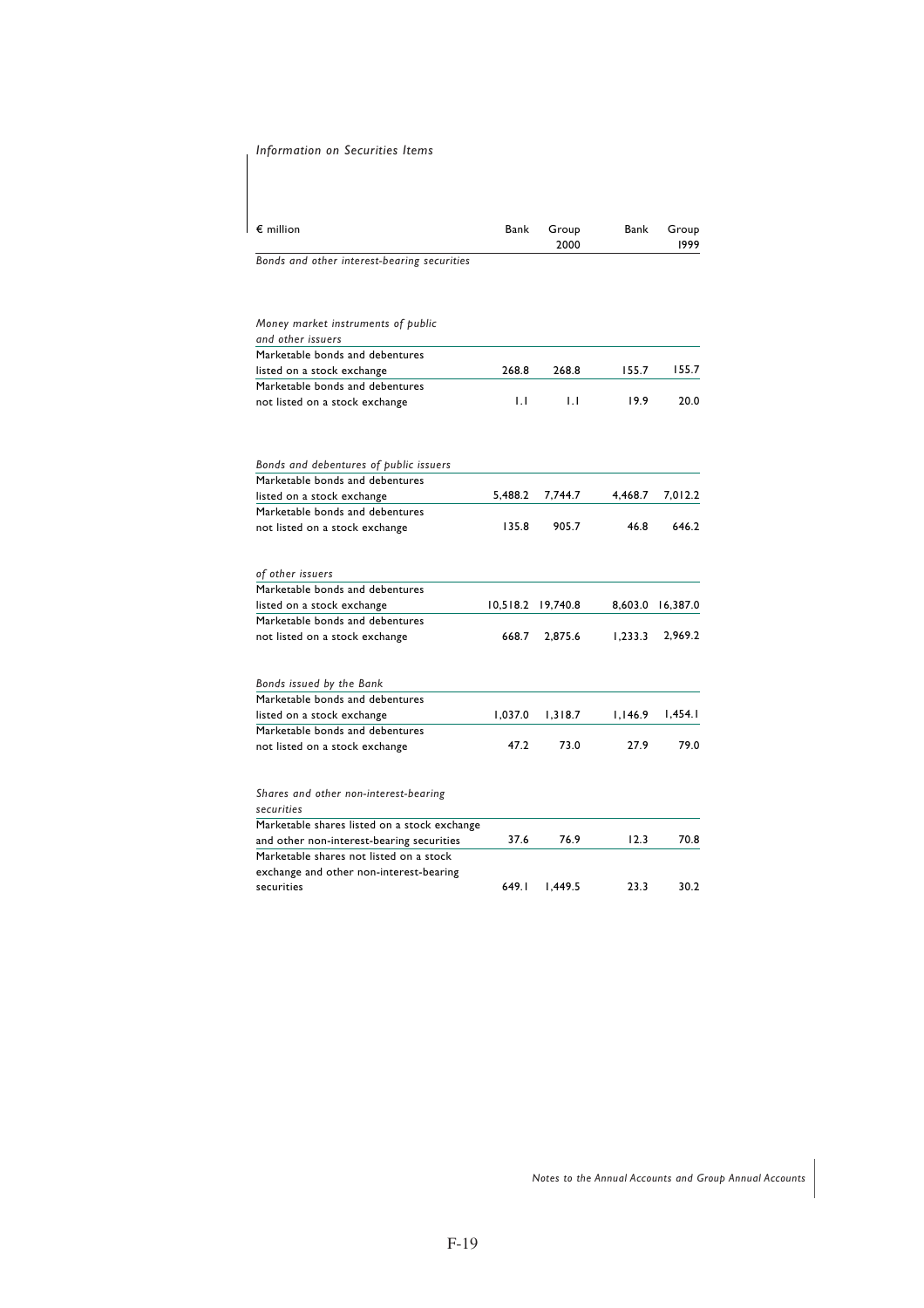| Equity Investments in Affiliated<br>and Non-Affiliated Companies | $\epsilon$ million                         | Bank                     | Group<br>2000 | Bank    | Group<br>1999 |
|------------------------------------------------------------------|--------------------------------------------|--------------------------|---------------|---------|---------------|
| The item "equity investments                                     | Equity investments in affiliated companies |                          |               |         |               |
| in affiliated companies" includes:                               | Marketable shares                          |                          |               |         |               |
|                                                                  | listed on a stock exchange                 | 19.4                     | 19.4          | 19.4    | 19.4          |
|                                                                  | Marketable shares                          |                          |               |         |               |
|                                                                  | not listed on a stock exchange             | 43.9                     | 43.9          | 37.3    | 37.3          |
|                                                                  |                                            |                          |               |         |               |
| <b>Trust Assets</b>                                              | $\epsilon$ million                         | Bank                     | Group         | Bank    | Group         |
| Trust assets comprise the following:                             |                                            |                          | 2000          |         | 1999          |
|                                                                  | Trust assets                               |                          |               |         |               |
|                                                                  | Claims on banks                            |                          |               |         |               |
|                                                                  | payable on demand                          | 4.9                      | 4.9           | 3.4     | 3.4           |
|                                                                  | other claims                               | 8.2                      | 8.7           | 12.5    | 12.9          |
|                                                                  | Claims on customers                        | 1,226.3                  | 1,352.6       | 1,209.3 | 1,305.6       |
|                                                                  |                                            |                          |               |         |               |
| Other Assets:                                                    | $\epsilon$ million                         | Bank                     | Group         | Bank    | Group         |
| The main components of this                                      |                                            |                          | 2000          |         | 1999          |
|                                                                  | Other assets                               |                          |               |         |               |
| item are:                                                        | Equalization item for foreign              |                          |               |         |               |
|                                                                  | currency conversion                        |                          | 109.2         | 275.3   | 335.7         |
|                                                                  | Claims under options                       |                          |               |         |               |
|                                                                  | and collateral                             | 0.1                      | 28.4          | 0.1     | 15.8          |
|                                                                  | Swap deferrals                             | $\overline{\phantom{0}}$ |               | 4.1     | 445.3         |
|                                                                  | Claims under options                       | 52.7                     | 79.0          | 23.6    | 32.5          |
|                                                                  | Collection documents, bonds and            |                          |               |         |               |

| Deferred Items          | $\epsilon$ million | Bank | Group | Bank | Group |
|-------------------------|--------------------|------|-------|------|-------|
| Deferred items include: |                    |      | 2000  |      | 1999  |
|                         | Deferred items     |      |       |      |       |
|                         | Deferred discounts | 80.1 | 121.7 | 84.6 | 120.8 |
|                         | Deferred premiums  | 25.0 | 33.9  | 33.2 | 46.2  |

debentures due as well as interest and

31.4 20.2

23.6 11.1

110.0 20.3

43.9 11.2

Land acquired for temporary use

dividend coupons due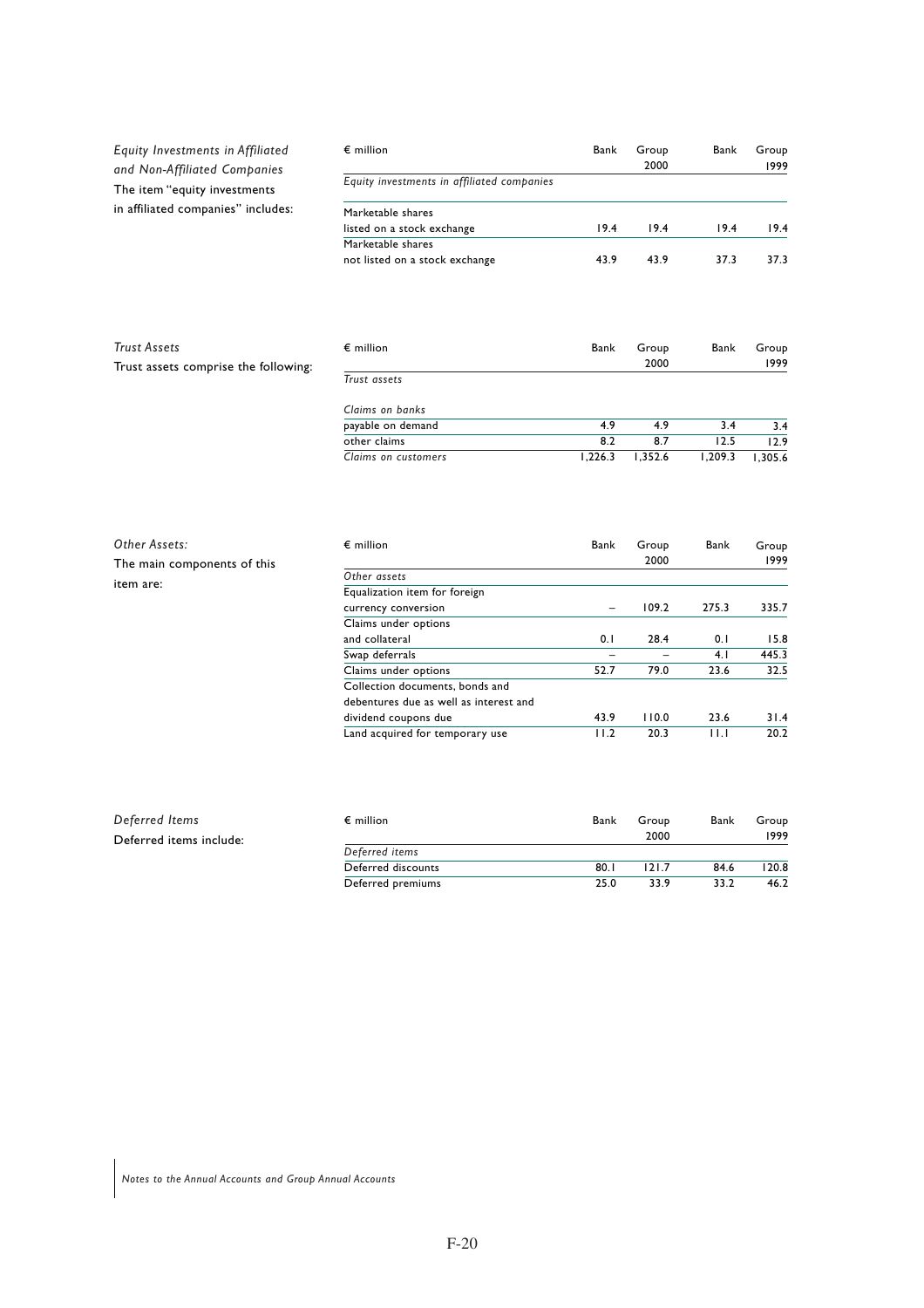*Breakdown by Residual Maturities* Assets according to original maturities:

| $\epsilon$ million                    | Bank      | Group<br>2000 | Bank     | Group<br>1999 |
|---------------------------------------|-----------|---------------|----------|---------------|
| Other claims on banks                 |           |               |          |               |
| up to three months                    | 6.201.5   | 10,193.9      | 4.683.8  | 7,878.8       |
| more than three months up to one year | 2,595.4   | 2.755.7       | 1,833.2  | 2.865.8       |
| more than one year up to five years   | 7,105.3   | 9.865.3       | 6, 110.2 | 8,805.8       |
| more than five years                  | 5.570.6   | 7.518.9       | 5,727.8  | 7.921.6       |
| Claims on customers                   |           |               |          |               |
| up to three months                    | 3.025.9   | 5.984.4       | 1.580.1  | 4,960.1       |
| more than three months up to one year | 2,712.9   | 4,294.2       | 2,112.5  | 3,887.3       |
| more than one year up to 5 years      | 10,410.0  | 15.895.4      | 9,435.2  | 14,310.7      |
| more than five years                  | 21, 125.3 | 30.751.1      | 19,151.6 | 28,255.7      |
| Claims with undetermined maturity     | 561.8     | 1.190.0       | 708.5    | 1.277.7       |
|                                       |           |               |          |               |
|                                       |           |               |          |               |
|                                       |           |               |          |               |

|  | 3.837.8 5.005.3 | 4.005.5 4.854.7 |
|--|-----------------|-----------------|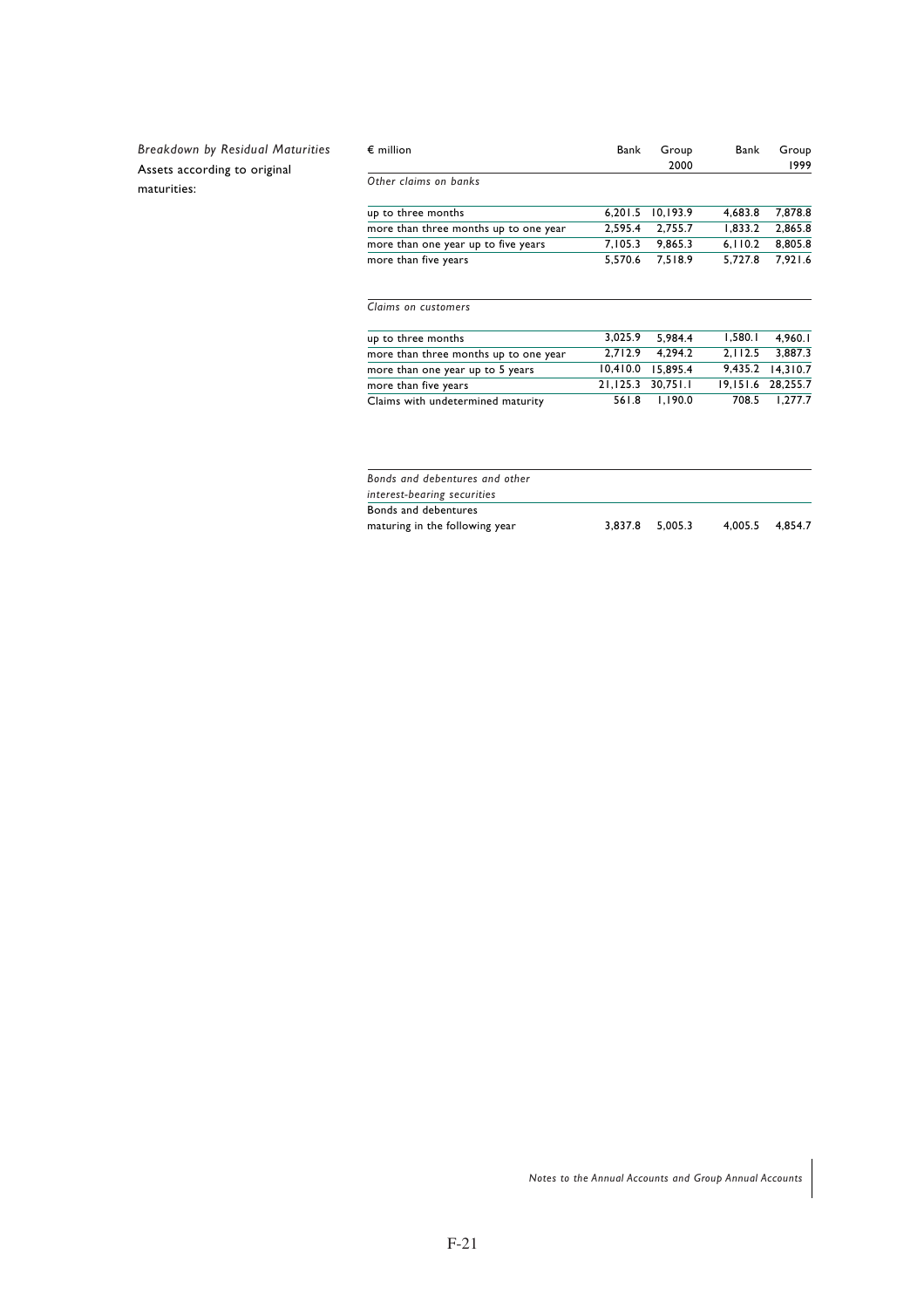## *Fixed Assets*

## *Tangible Assets*

*Financial Assets*

| $\epsilon$ million       |        | Land and buildings<br>(excluding tangible |        | including:<br>used for the |                    | Advance         |
|--------------------------|--------|-------------------------------------------|--------|----------------------------|--------------------|-----------------|
|                          |        |                                           |        |                            |                    | payments and    |
|                          |        | assets under                              |        | <b>Bank business</b>       |                    | tangible assets |
|                          |        | construction)                             |        |                            | under construction |                 |
|                          | Bank   | Group                                     | Bank   | Group                      | Bank               | Group           |
| Acquisition cost         | 139.3  | 213.6                                     | 139.2  | 202.2                      | 3.3                | 3.3             |
| <b>Additions</b>         | 357.3  | 378.6                                     | 17.3   | 30.4                       | 0.2                | 0.2             |
| Subtractions             | 8.4    | 8.8                                       | 8.4    | 8.4                        | 3.2                | 3.2             |
| Write-ups / transfers    | $-0.9$ | $-0.9$                                    | $-0.9$ | 13.1                       |                    |                 |
| Depreciation             |        |                                           |        |                            |                    |                 |
| in current business year | 8.9    | 10.4                                      | 3.4    | 4.9                        |                    |                 |
| Cumulated depreciation   | 38.I   | 61.8                                      | 32.7   | 52.7                       |                    |                 |
| Book value               |        |                                           |        |                            |                    |                 |
| on December 31, 2000     | 449.2  | 520.8                                     | 114.5  | 184.6                      | 0.3                | 0.3             |

| $\epsilon$ million                    |           | Office | Intangible |       |  |
|---------------------------------------|-----------|--------|------------|-------|--|
|                                       | equipment |        | assets     |       |  |
|                                       | Bank      | Group  | Bank       | Group |  |
| Acquisition cost                      | 96.4      | 156.9  | 29.1       | 29.8  |  |
| <b>Additions</b>                      | 22.3      | 34.8   |            |       |  |
| <b>Subtractions</b>                   | 5.3       | 7.5    |            | 0.1   |  |
| Write-ups / transfers                 |           | $-0.4$ |            |       |  |
| Depreciation in current business year | 14.2      | 24.9   | 2.9        | 2.9   |  |
| Cumulated depreciation                | 75.7      | 128.1  | 13.1       | 13.6  |  |
| Book value on December 31, 2000       | 37.7      | 55.7   | 16.0       | 16.2  |  |

| $\epsilon$ million   | <b>Equity investments</b><br>Equity<br>in non-affiliated<br>investments in<br>affiliated companies<br>companies |        |       |       |          | Securities shown<br>as fixed assets |
|----------------------|-----------------------------------------------------------------------------------------------------------------|--------|-------|-------|----------|-------------------------------------|
|                      |                                                                                                                 |        |       |       |          |                                     |
|                      | Bank                                                                                                            | Group  | Bank  | Group | Bank     | Group                               |
| Book value           |                                                                                                                 |        |       |       |          |                                     |
| on December 31, 1999 | 777.9                                                                                                           | 110.7  | 163.6 | 75.8  | 6.573.8  | 13.818.1                            |
| Changes in 2000      | 0.2                                                                                                             | $-8.6$ | 6.3   | 22.0  | $-692.3$ | $-601.7$                            |
| Book value           |                                                                                                                 |        |       |       |          |                                     |
| on December 31, 2000 | 778.I                                                                                                           | 102.1  | 169.9 | 97.8  | 5.881.5  | 13.216.4                            |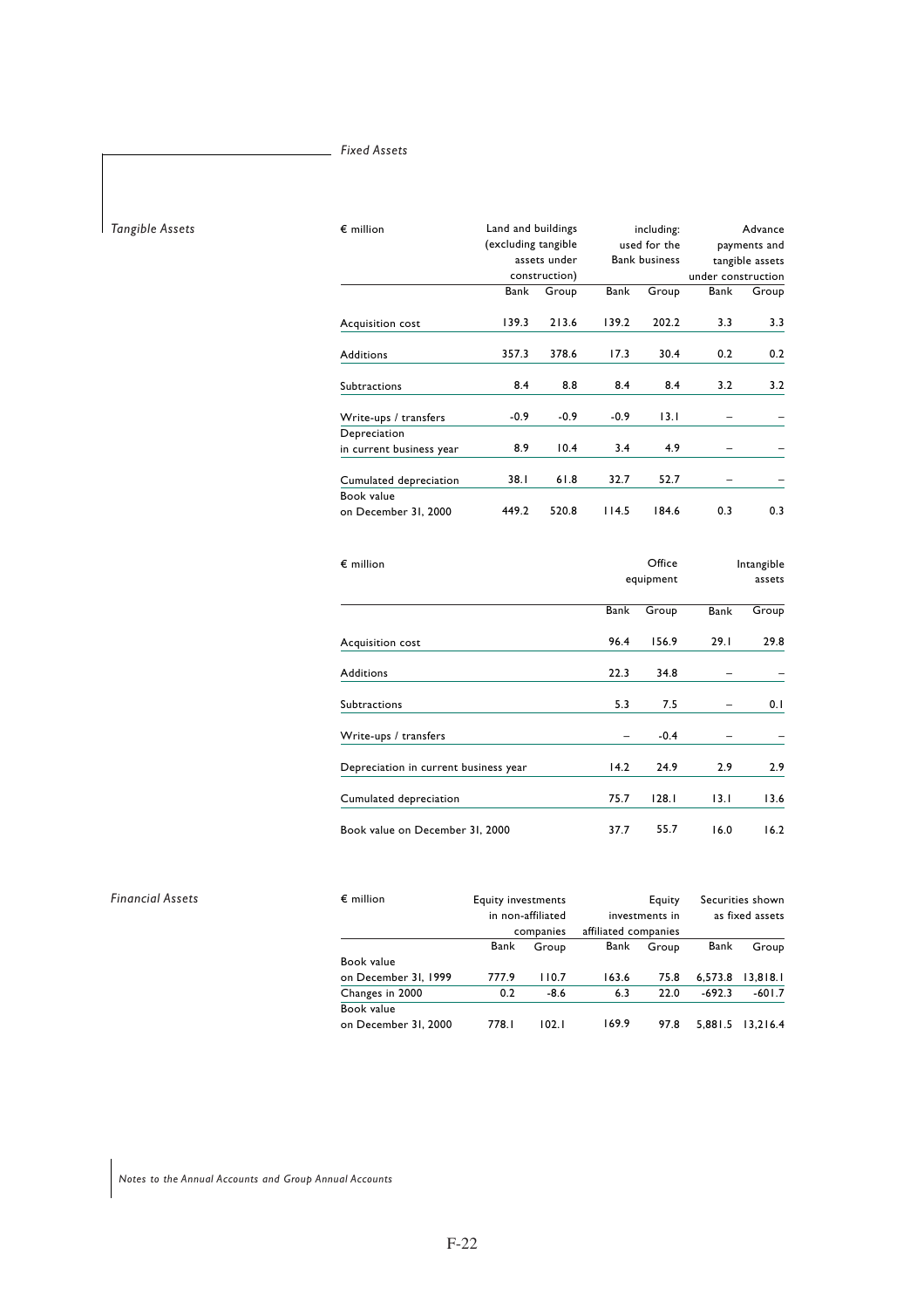## INFORMATION ON LIABILITIES as at December 31.

| Liabilities to Associated                | $\epsilon$ million                         | Bank    | Group   | Bank    | Group   |
|------------------------------------------|--------------------------------------------|---------|---------|---------|---------|
| Savings Banks                            |                                            |         | 2000    |         | 1999    |
| The item "liabilities to banks" includes | Liabilities to associated<br>savings banks | 1.022.7 | 1.121.8 | 1.703.3 | 1.956.0 |
| liabilities to associated savings banks  |                                            |         |         |         |         |

in the amount of:

| <b>Affiliated Companies</b>             | $\epsilon$ million             | Bank    | Group | Bank    | Group |
|-----------------------------------------|--------------------------------|---------|-------|---------|-------|
| Liabilities to affiliated companies are |                                |         | 2000  |         | 1999  |
|                                         | Liabilities to banks           | 2.349.7 | 16.3  | 1.628.7 | -     |
| included in the following items:        | Liabilities to customers       | 7.0     | 7.0   | 65.2    | 65.2  |
|                                         | Certificated liabilities       |         |       |         |       |
|                                         | Bonds issued by the Bank       | 24.3    | 0.5   | 0.8     | 0.8   |
|                                         | Other certificated liabilities |         |       |         |       |

| Companies in Which Interests           | $\epsilon$ million             | Bank    | Group   | Bank  | Group |
|----------------------------------------|--------------------------------|---------|---------|-------|-------|
| Are Held                               |                                |         | 2000    |       | 1999  |
| Liabilities to companies in which      | Liabilities to banks           | 502.8   | 232.6   | 184.7 | 267.6 |
|                                        | Liabilities to customers       | 51.3    | 51.9    | 3.3   | 21.5  |
| interests are held are included in the | Certificated liabilities       |         |         |       |       |
| following balance sheet items:         | Bonds issued by the Bank       | 1.785.9 | 1.767.5 | 484.3 | 484.3 |
|                                        | Other certificated liabilities |         |         |       |       |

| Assets Pledged as Collateral          | $\epsilon$ million           | Bank    | Group   | Bank    | Group   |
|---------------------------------------|------------------------------|---------|---------|---------|---------|
| The assets pledged as collateral are  |                              |         | 2000    |         | 1999    |
| claims under loan agreements assigned | Assets pledged as collateral | 6.240.7 | 9.366.1 | 1.577.8 | 4.582.0 |
| as a part of the promotion activities |                              |         |         |         |         |

claims under loan agreements assigned as a part of the promotion activities and securities deposited with the ECB in the pledged securities account in the context of open-market transactions.

| <b>Trust Liabilities</b>                  | $\epsilon$ million       | Bank    | Group   | Bank    | Group   |
|-------------------------------------------|--------------------------|---------|---------|---------|---------|
| Trust liabilities comprise the following: |                          |         | 2000    |         | 1999    |
|                                           | Liabilities to banks     |         |         |         |         |
|                                           | payable on demand        | 6. ا    | 1.6     | 2.1     | 2.1     |
|                                           | with agreed maturity     |         |         |         |         |
|                                           | or period of notice      | 105.0   | 113.6   | 110.2   | 120.0   |
|                                           | Liabilities to customers |         |         |         |         |
|                                           | payable on demand        | 8.9     | 8.9     | 16.5    | 16.5    |
|                                           | with agreed maturity or  |         |         |         |         |
|                                           | period of notice         | 1.123.9 | 1.242.1 | 1.096.4 | 1.183.4 |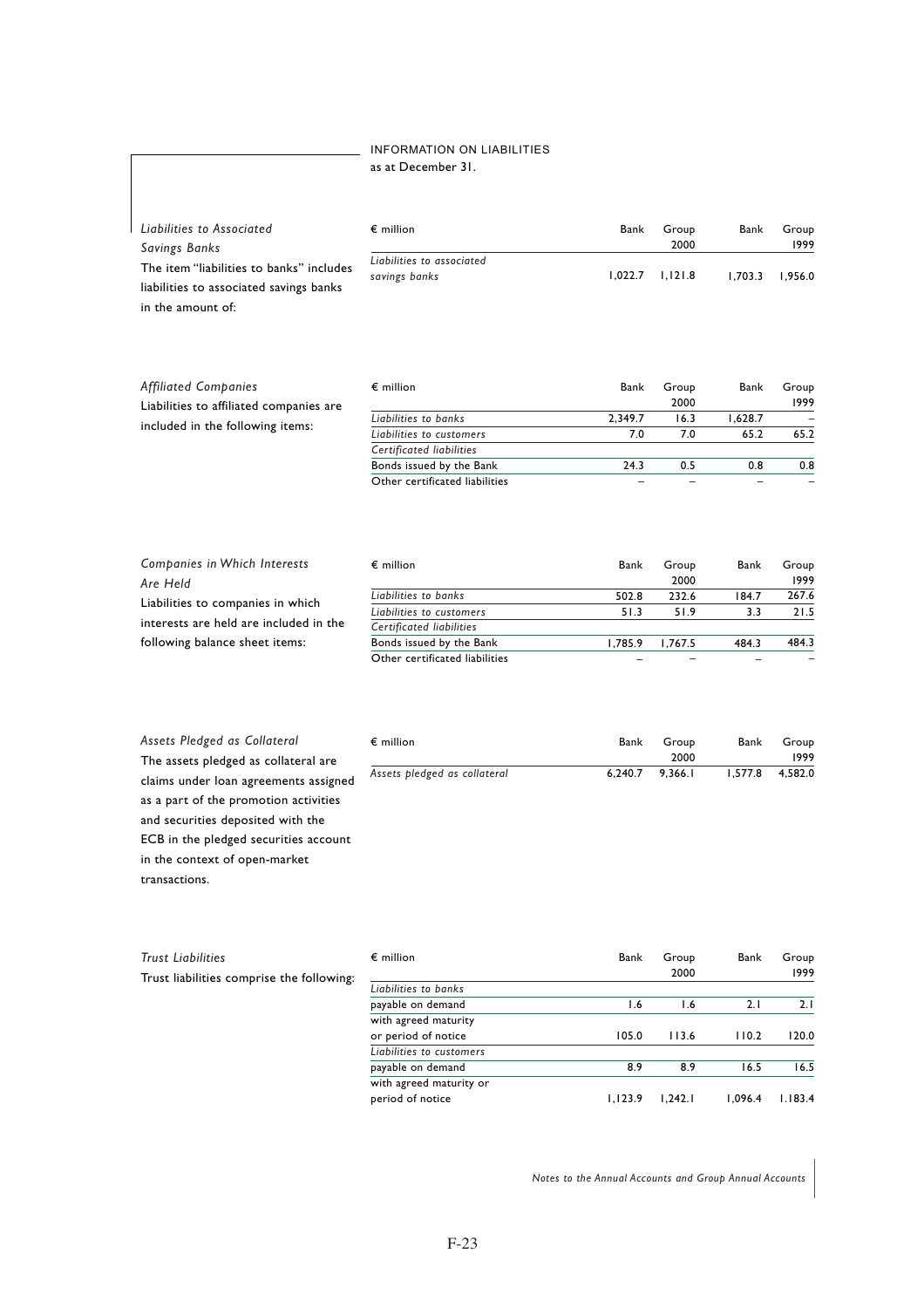| <b>Other Liabilities</b>    | $\epsilon$ million                          | Bank  | Group<br>2000 | Bank | Group<br>1999 |
|-----------------------------|---------------------------------------------|-------|---------------|------|---------------|
| This item mainly comprises: | Other liabilities                           |       |               |      |               |
|                             | Interest rates on subordinated liabilities, |       |               |      |               |
|                             | profit participation rights                 | 96.4  | 162.1         | 56.0 | 112.2         |
|                             | Liabilities under options and collateral    | 47.7  | 78.I          | 22.7 | $-43.3$       |
|                             | Swap deferrals                              |       |               |      | 408.7         |
|                             | Equalization item for foreign               |       |               |      |               |
|                             | currency conversion                         | 206.4 |               |      |               |
|                             |                                             |       |               |      |               |

| Deferred Items                      | $\epsilon$ million       | Bank  | Group   | Bank  | Group   |
|-------------------------------------|--------------------------|-------|---------|-------|---------|
| Deferred items include:             |                          |       | 2000    |       | 1999    |
|                                     | Deferred items           |       |         |       |         |
|                                     | Deferred discounts       | 228.3 | 283.2   | 215.4 | 272.4   |
|                                     | Deferred premiums        | 5.6   | 12.9    | 7.0   | 14.5    |
|                                     |                          |       |         |       |         |
| Subordinated Liabilities            | $\epsilon$ million       | Bank  | Group   | Bank  | Group   |
| Volume of subordinated liabilities: |                          |       | 2000    |       | 1999    |
|                                     | Subordinated Liabilities | 948.0 | 1.757.7 | 890.0 | 1.464.2 |

Expenditure of € 59.3 (1999: 50.7) million was incurred in connection with subordinated liabilities. At Group level, it amounted to € 87.2 (1999: 73.9) million.

The remaining funds were raised in GBP, CAD, Yen, NLG, PTE, LUF, DEM and EUR in an equivalent amount of  $\epsilon$  1,757.7 million.

Carrying interest between 2.4 % and 16.0 %, these liabilities mature between 2001 and 2040. The subordination cannot be limited and the maturity and period of notice cannot be shortened; otherwise the terms of subordinations are in accordance with the relevant provisions of the German Banking Law.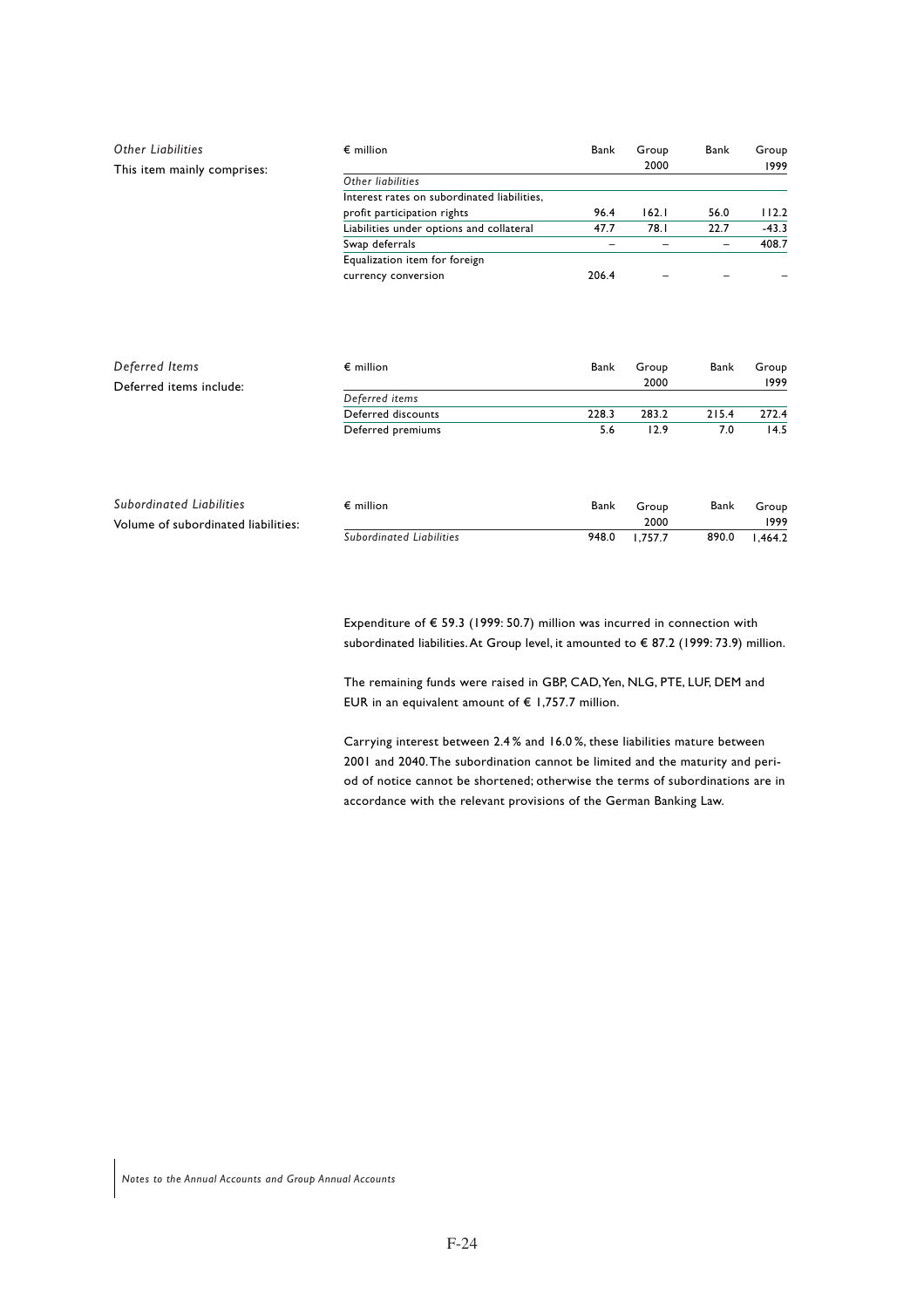## *Profit Participation Capital*

The profit participation capital raised in DM and  $\epsilon$  stands at  $\epsilon$  671.3 million (1999: € 564.8 million). Group profit participation capital stands at € 1,123.0 million (1999: € 986.8 million). Of the profit participation capital shown, € 136.2 million were raised in the year under review.

| <b>Contingent Liabilities</b>          | $\epsilon$ million     | Bank | Group           | Bank    | Group   |
|----------------------------------------|------------------------|------|-----------------|---------|---------|
| The majority of contingent liabilities |                        |      | 2000            |         | 1999    |
|                                        | Contingent liabilities |      | 2,808.5 4.182.9 | 2.306.4 | 4.209.8 |
| are loan guarantees.                   |                        |      |                 |         |         |

| Breakdown According to            | $\epsilon$ million                    | Bank    | Group                    | Bank    | Group<br>1999     |
|-----------------------------------|---------------------------------------|---------|--------------------------|---------|-------------------|
| <b>Original Maturities</b>        | Liabilities to banks                  |         | 2000                     |         |                   |
| Liabilities according to original |                                       |         |                          |         |                   |
| maturities:                       | with agreed maturity                  |         |                          |         |                   |
|                                   | or period of notice                   |         |                          |         |                   |
|                                   | up to three months                    |         | 14,568.6 25,294.3        |         | 13,422.7 24,446.9 |
|                                   | more than three months up to one year | 4,813.3 | 7,526.9                  | 2,047.4 | 6,447.0           |
|                                   | more than one year up to five years   | 5,037.8 | 8,300.7                  | 4,851.7 | 8,476.0           |
|                                   | more than five years                  | 5,411.1 | 6,723.6                  | 5,567.5 | 6,412.7           |
|                                   | Savings deposits                      |         |                          |         |                   |
|                                   | up to three months                    | 38.7    | 78.0                     | 46.5    | 88.6              |
|                                   | more than three months up to one year |         | 0.3                      | 0.6     | 1.1               |
|                                   | more than one year up to five years   | 2.8     | 4.1                      | 3.4     | 4.7               |
|                                   | more than five years                  |         | 0.1                      |         | 0.1               |
|                                   | Other liabilities                     |         |                          |         |                   |
|                                   | to customers with agreed maturity     |         |                          |         |                   |
|                                   | or period of notice                   |         |                          |         |                   |
|                                   | up to three months                    | 1,982.1 | 6,536.0                  | 1,180.0 | 5,546.3           |
|                                   | more than three months up to one year | 422.9   | 779.4                    | 232.5   | 791.1             |
|                                   | more than one year up to five years   | 2,226.5 | 4,180.5                  | 1,812.7 | 3,201.4           |
|                                   | more than five years                  | 5,912.9 | 9,281.6                  | 6,024.8 | 8,896.9           |
|                                   | Certificated liabilities              |         |                          |         |                   |
|                                   | Bonds issued by the Bank              |         |                          |         |                   |
|                                   | Bonds issued maturing                 |         |                          |         |                   |
|                                   | in the following year                 |         | $11,877.7$ $14,115.2$    | 7,718.5 | 9,582.9           |
|                                   | Other certificated liabilities        |         |                          |         |                   |
|                                   | up to three months                    | 2,090.6 | 3,683.7                  | 2,704.1 | 3,570.3           |
|                                   | more than three months up to one year | 2,087.8 | 2,580.2                  | 414.5   | 602.3             |
|                                   | more than one year up to five years   |         |                          |         |                   |
|                                   | more than five years                  |         | $\overline{\phantom{0}}$ | L.      |                   |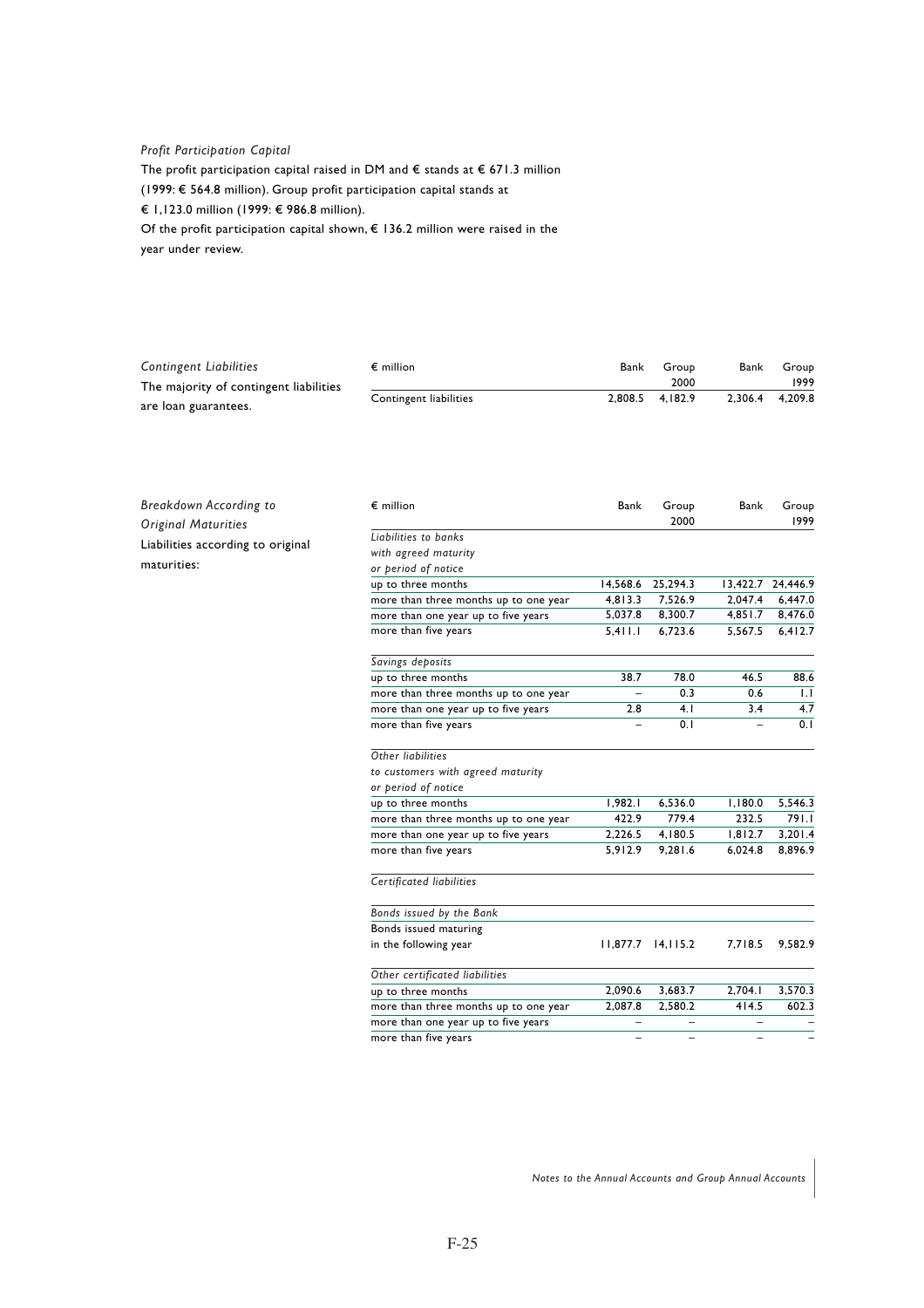## *Information on the*

*Statement of Income:*

| Geographic Breakdown<br>of Profit Components: | $\epsilon$ million             | Germany | Europe<br>excl. |                          | Asia Germany | Europe<br>excl. | Asia   |
|-----------------------------------------------|--------------------------------|---------|-----------------|--------------------------|--------------|-----------------|--------|
|                                               |                                |         | Germany         | 2000                     |              | Germany         | 1999   |
|                                               | Interest                       | 6,470.5 | 1.948.1         | 209.7                    | 5,019.1      | 1,713.8         | 154.6  |
|                                               | Current income from            |         |                 |                          |              |                 |        |
|                                               | shares and other non-interest- |         |                 |                          |              |                 |        |
|                                               | bearing securities, equity     |         |                 |                          |              |                 |        |
|                                               | investments in non-affiliated  |         |                 |                          |              |                 |        |
|                                               | and affiliated companies       | 96.4    | 2.2             | $\overline{\phantom{a}}$ | 70.2         | 0.3             |        |
|                                               | Commission income              | 151.6   | 43.2            | 2.3                      | 115.9        | 30.1            | 2.1    |
|                                               | Other operating income         | 108.2   | 10.3            | $\overline{\phantom{0}}$ | 101.5        | 1.5             |        |
|                                               | Net result                     |         |                 |                          |              |                 |        |
|                                               | from trading activities        | 19.7    | 6.4             | 1.2                      | 23.8         | 1.2             | $-0.7$ |

| Other operating income | $\epsilon$ million   | Bank | Group | Bank | Group |
|------------------------|----------------------|------|-------|------|-------|
|                        |                      |      | 2000  |      | 1999  |
|                        | This item            |      |       |      |       |
|                        | mainly comprises     |      |       |      |       |
|                        | Refund of expenses   |      |       |      |       |
|                        | by third parties     | 30.0 | 33.5  | 32.8 | 37.3  |
|                        | Income from          |      |       |      |       |
|                        | promotion activities | -    |       |      | 42.9  |

| $\epsilon$ million      | Bank | Group | Bank | Group |
|-------------------------|------|-------|------|-------|
|                         |      | 2000  |      | 1999  |
| This item               |      |       |      |       |
| mainly comprises        |      |       |      |       |
| Expenses related        |      |       |      |       |
| to promotion activities |      |       | -    | 110.5 |

*Other operating expenses*

*Defferent / Accrued Taxes* Provisions for deferred/accrued taxes amount to € 2.9 (3.7) million. Accrued taxes are not netted with deferred taxes.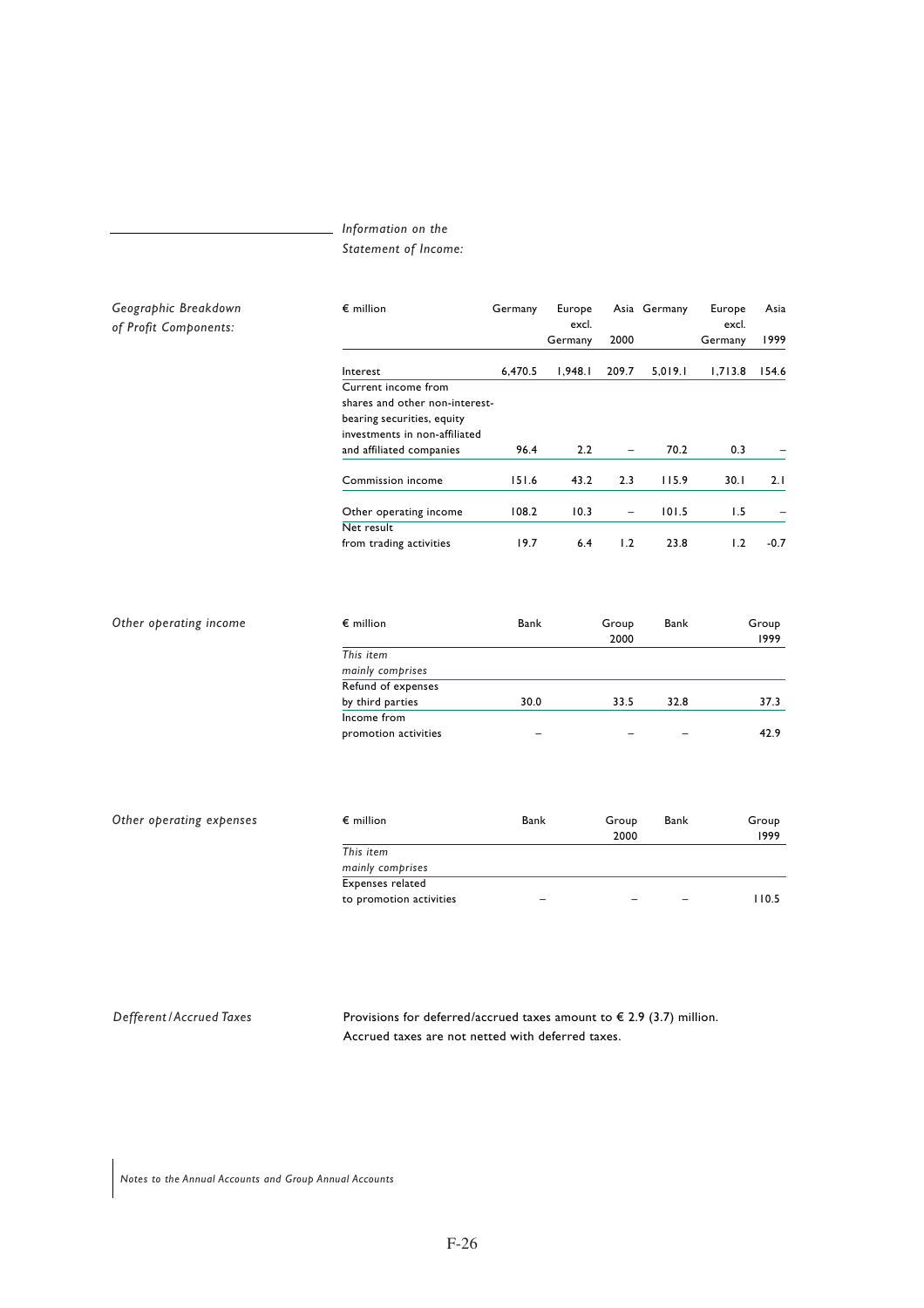#### OTHER INFORMATION

## *Capital and Reserves*

Including allocations to reserves, appropriation of further dormant equity contributions and other changes resulting from the 2000 annual accounts, the Bank's liable equity capital amounts to € 3,987.8 (1999: 3,103.2) million. Group liable equity capital stands at € 6,444.6 (1999: 5,282.3) million. The supplementary capital shown includes unrealized reserves of € 41.8 million relating to securities in the investment book.

The capital resources of € 105.9 (1999: 57.9) million with which Investitionsbank was provided in conjunction with the formation of the "state properties" special-purpose fund are not used to back risk-weighted assets.

#### in Mio € *Liable capital of the Bank acc. to § 10 of the German Banking Law (KWG)* Subscribed capital (dormant equity contributions) Capital reserves Reserves from retained earnings Fund for general bank risks Intangible fixed assets Core capital Supplementary capital Equity investments acc. to § 10 section 6a sentence 1 No. 4a of the German Banking Law Tier 3 capital *Total liable capital - Bank Liable capital of the Group companies acc. to § 10a of the German Banking Law (KWG)* Core capital Supplementary capital Deduction from equity *Total liable capital - Group companies* Tier 3 capital not counting towards the capital base 1999 340.5 909.7 393.1 40.0 -18.9 1,664.4 1,433.6 -2.0  $\overline{72}$ *3,103.2*  $1,273.1$ 928.9 -15.7 2,186.3  $\overline{.72}$ 2000 1,009.0 925.3 412.2 65.0 -16.0 2,395.5 1,594.4  $-2.1$ – *3,987.8* 1,303.5 1,169.1  $-15.8$ 2,456.8 –

*Total liable capital - Group*

#### *Banking Law Ratios*

Having consistently complied with the capital adequacy and liquidity stipulations under German Banking Law during the year under review, the Bank has fulfilled the requirements for recognition as a suitable bank as defined by § 54a section 2 No. 9c of the German Insurance Supervision Act (VAG).

#### *Deposit Security Fund*

The Bank is a member of the Landesbanken/Girozentralen deposit security fund, which falls under the security system of the German Savings Bank Organization.

The security system serves to ensure the liquidity and solvency of all affiliated institutions at any time.

Regardless of this, LB Kiel's liabilities are fully backed by its guarantors.

*Liability not Shown in the Balance Sheet* As a result of being a shareholder in a number of smaller companies, the Bank may be obliged to pay up certain fractions of share capital not yet fully subscribed and paid.

*6,444.6*

*5,282.3*

There is a commitment to put up further capital when called, resulting from the Bank's participation in the Liquiditäts-Konsortialbank GmbH as well as a limited contingent liability for the payment obligations of other shareholders.

Landesbank Schleswig-Holstein holds a 49.5 % stake in Hamburgische Landesbank.

#### *Letter of Comfort*

Landesbank Schleswig-Holstein will, except in the case of political risk, ensure that the following Group companies will be in a position to meet their obligations: Landesbank Schleswig-Holstein International S.A., Luxembourg, and LB Schleswig-Holstein Finance B.V., Amsterdam.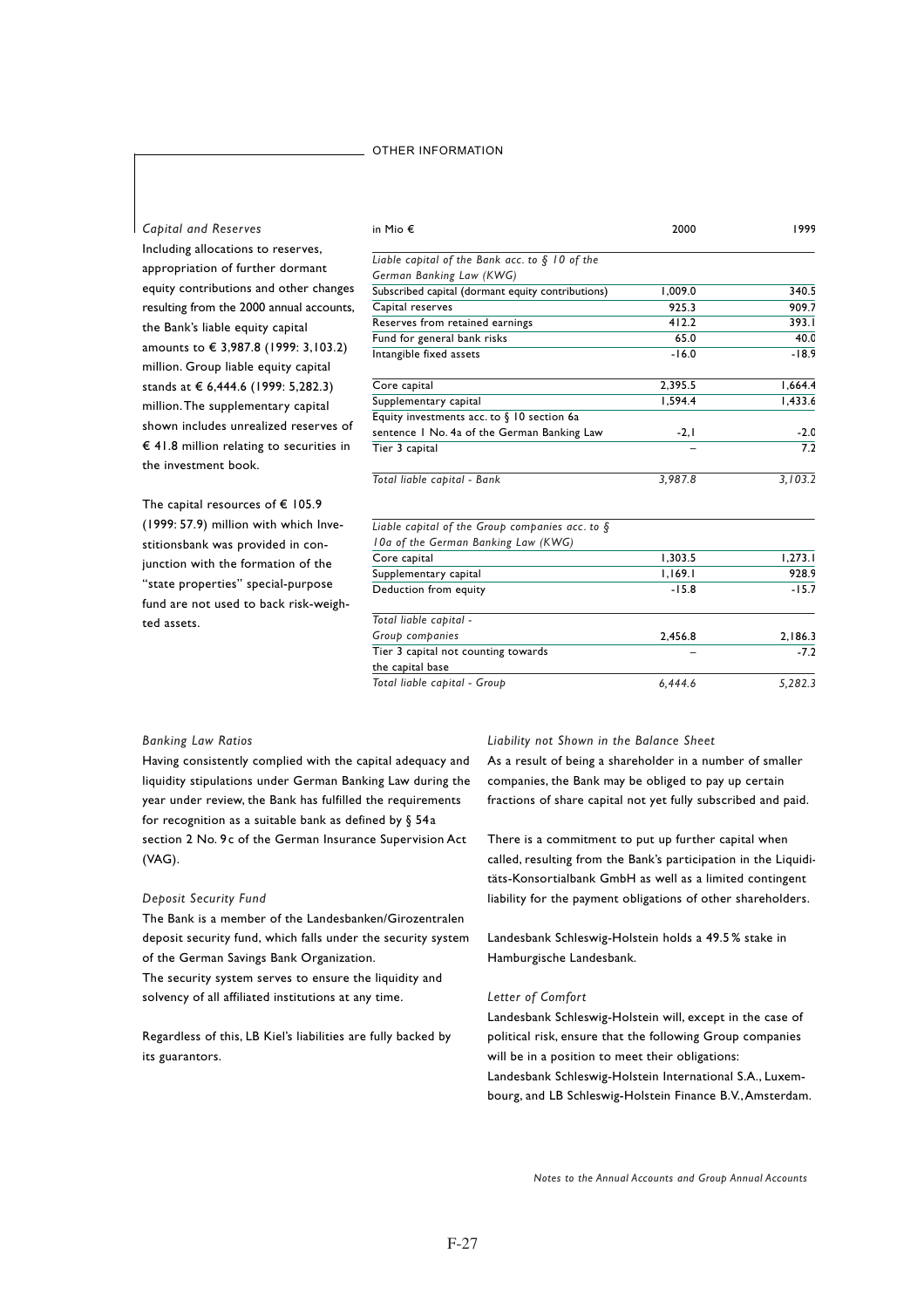#### *Forward Transactions*

The Bank's and the Group's unsettled foreign currency, interest-related and other forward transactions outstanding at year-end were primarily entered into to cover fluctuations in interest rates and market prices. The proportion of transactions entered into for trading purposes is not significant. The following types of transactions are involved:

## *Currency-Related Forward*

## *Transactions*

- Forward exchange transactions
- Forex swap deals
- Interest-rate/currency swaps
- Written currency options
- Purchased currency options

## *Interest-Related Forward*

## *Transactions*

- Forward securities transactions
- Stock futures transactions
- Forward rate agreements
- Written interest-rate options
- Interest-rate swaps
- Interest-rate forward transactions
- Purchased interest-rate options
- Interest-rate futures

#### *Other Forward Transactions*

- Sold share options
- Index forward transactions
- Sold index options
- Purchased share options
- Purchased index options

#### *Credit derivatives*

- Credit default swaps
- (guarantee/guarantor)
- Total return swaps
- (guarantor) - Credit spread options
- (guarantor)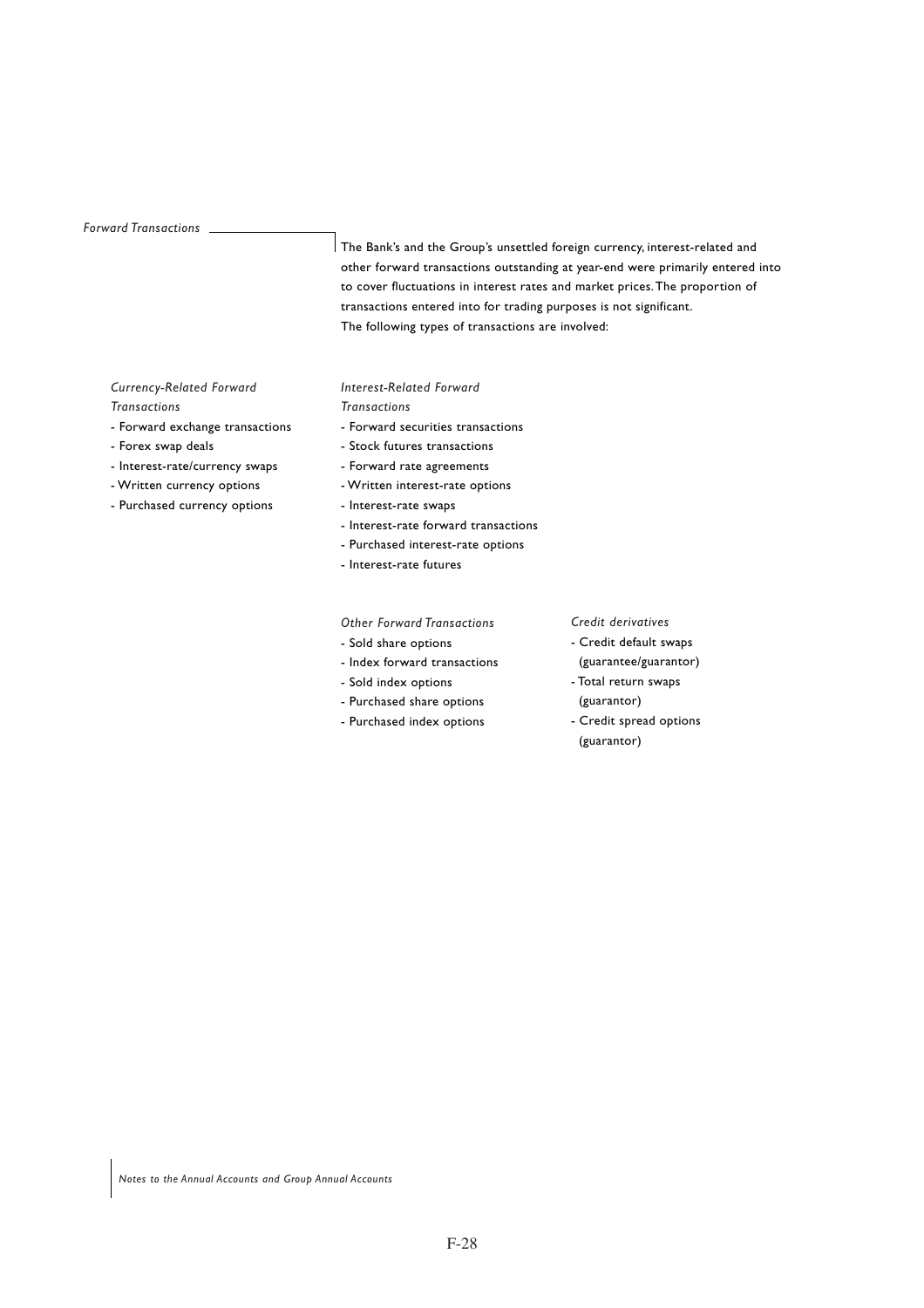## *Foreign Currency Assets, Foreign Currency Liabilities*

| $\epsilon$ million           | Bank              | Group               | Bank                | Group |
|------------------------------|-------------------|---------------------|---------------------|-------|
|                              |                   | 2000                |                     | 1999  |
| Foreign currency assets      |                   | $19,406.1$ 37,069.1 | $15.382.4$ 30.485.1 |       |
| Foreign currency liabilities | 22.073.5 34.722.9 |                     | 18,067.9 27,228.9   |       |

| Cover | $\epsilon$ million                | Bank       | Group<br>2000         | Bank        | Group<br>1999         |
|-------|-----------------------------------|------------|-----------------------|-------------|-----------------------|
|       | Mortgage-backed bonds             |            |                       |             |                       |
|       | Bearer bonds                      | $-2,193.4$ | $-3,148.5$            | $-2, 174.1$ | $-3,090.1$            |
|       | Registered bonds                  | $-2,096.0$ | $-2,846.2$            | $-1,972.2$  | $-2,531.4$            |
|       | Registered bonds used             |            |                       |             |                       |
|       | as collateral                     | $-673.3$   | $-703.3$              | $-553.6$    | $-581.8$              |
|       | Redeemed and terminated bonds     |            |                       | $-86.3$     | $-86.3$               |
|       |                                   | $-4,962.7$ | $-6,698.0$            | $-4,786.2$  | $-6,289.6$            |
|       | Assets used for covering purposes |            |                       |             |                       |
|       | Claims on customers               | 6,071.8    | 8,614.4               | 5,269.6     | 7,557.7               |
|       | Claims on banks                   |            |                       |             |                       |
|       | Excess cover                      | 1,109.1    | 1,916.4               | 483.4       | 1,268.1               |
|       | Municipal bonds used as cover     |            |                       |             |                       |
|       | Municipal bearer bonds            |            | $-11,250.5 -13,523.8$ |             | $-11,679.6 -14,152.6$ |
|       | Municipal registered bonds        | $-7,600.8$ | $-9,674.4$            | $-7,049.0$  | $-9,025.1$            |
|       | Registered bonds used             |            |                       |             |                       |
|       | as collateral                     | $-1,096.1$ | $-1,147.9$            | $-1,020.0$  | $-1,080.0$            |
|       | Redeemed and terminated bonds     | $-0.1$     | $-0.1$                | $-69.7$     | $-69.7$               |
|       |                                   |            | $-19,947.5 -24,346.2$ | $-19,818.3$ | $-24,327.4$           |
|       | Assets used for covering purposes |            |                       |             |                       |
|       | Claims on customers               | 11,018.8   | 12,467.6              | 10,947.3    | 13,065.9              |
|       | Claims on banks                   | 6,805.2    | 10, 114.2             | 7,141.4     | 10,449.1              |
|       | Securities and bonds              |            |                       |             |                       |
|       | of public issuers                 | 2,612.7    | 2,612.7               | 1,750.1     | 1,750.1               |
|       | Replacement cover                 | 269.0      | 269.0                 | 800.2       | 800.2                 |
|       |                                   | 20,705.7   | 25,463.5              | 20,639.0    | 26,065.3              |
|       | Excess cover                      | 758.3      | 1, 117.4              | 820.7       | 1,737.9               |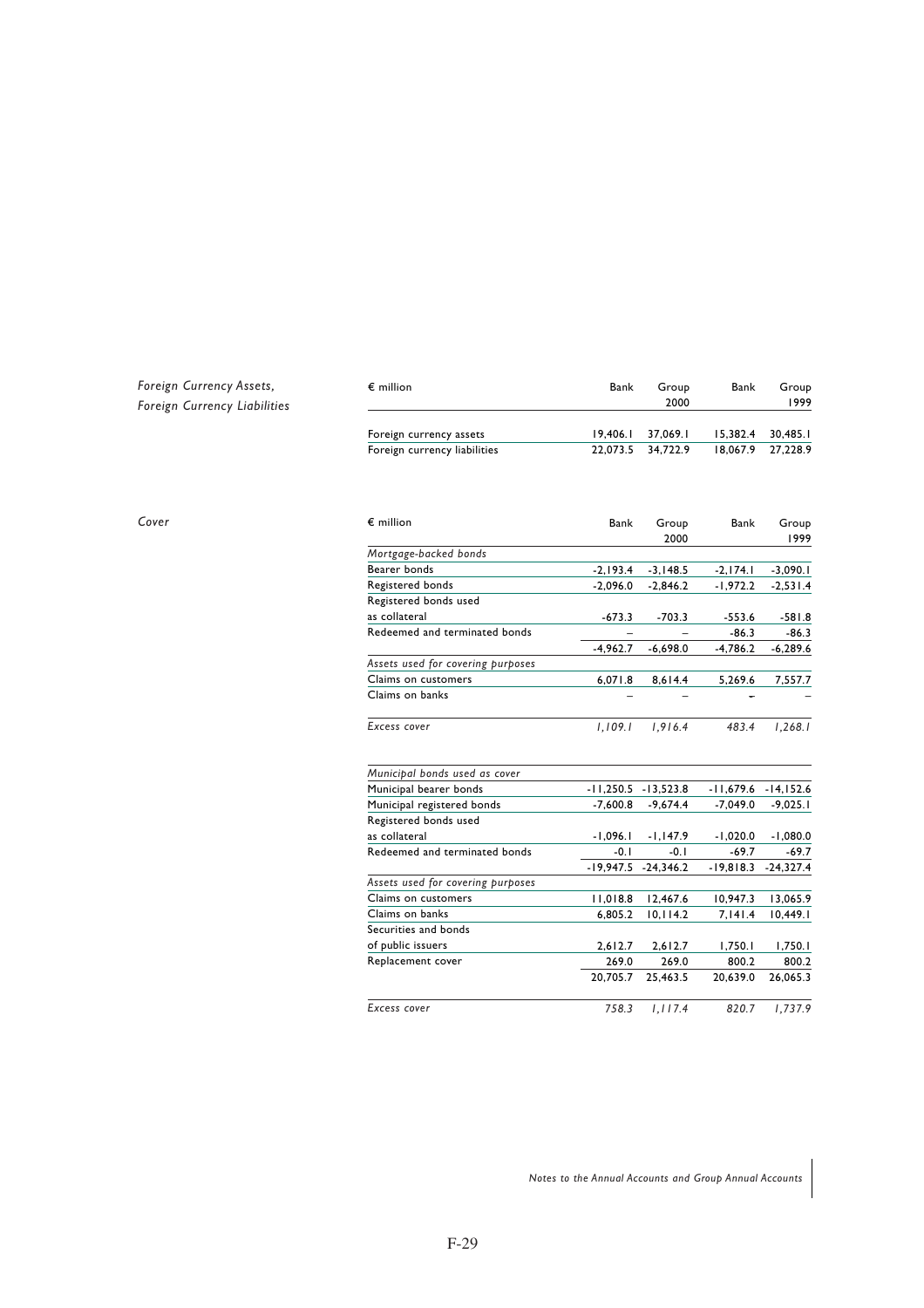## *Average Number of Employees in 2000*

|                                    | female | male  | total | 1999  |
|------------------------------------|--------|-------|-------|-------|
| Landesbank                         | 689    | 770   | 1.459 | 1,394 |
| Landes-Bausparkasse                | 2      | 94    | 215   | 207   |
| Investitionsbank                   | 191    | 135   | 326   | 315   |
| Sub total                          | 1,001  | 999   | 2,000 | 1,916 |
| LB Schl.-Holst. International S.A. | 40     | 35    | 75    | 65    |
| Hamburgische Landesbank*           | 1.128  | 1.094 | 2,222 | 2.109 |
| Gudme Raaschou                     | 16     | 69    | 85    | 69    |
| Total                              | 2,185  | 2,197 | 4,382 | 4,159 |
| including: part-time employees     | 531    | 62    | 593   | 540   |
| plus: apprentices                  | 114    | 75    | 189   | 182   |

*\*Total headcount of Hamburgische Landesbank*

## *Remuneration Paid to the Members of the Managing Board and the Supervisory Board*

The total remuneration paid to the Managing Board in the business year was € 2.1 (1999: 2.0) million, including € 0.1 (1999: 0.1) million for the subsidiaries. Remuneration paid to the Supervisory Board amounted to € 0.3 (1999: 0.3) million. Total remuneration paid to former members of the Managing Board or their survivors was € 1.0 (1999: 1.0) million. Pension provisions in an amount of € 8.7 (1999: 8.4) million have been made for members or former members of the Managing Board or their survivors.

| Loans to Members of the | $\epsilon$ million | Bank | Group | Bank | Group |
|-------------------------|--------------------|------|-------|------|-------|
| <b>Executive Bodies</b> |                    |      | 2000  |      | 1999  |
|                         | Managing Board     |      |       |      |       |
|                         | Supervisory Board  |      |       |      | 2.6   |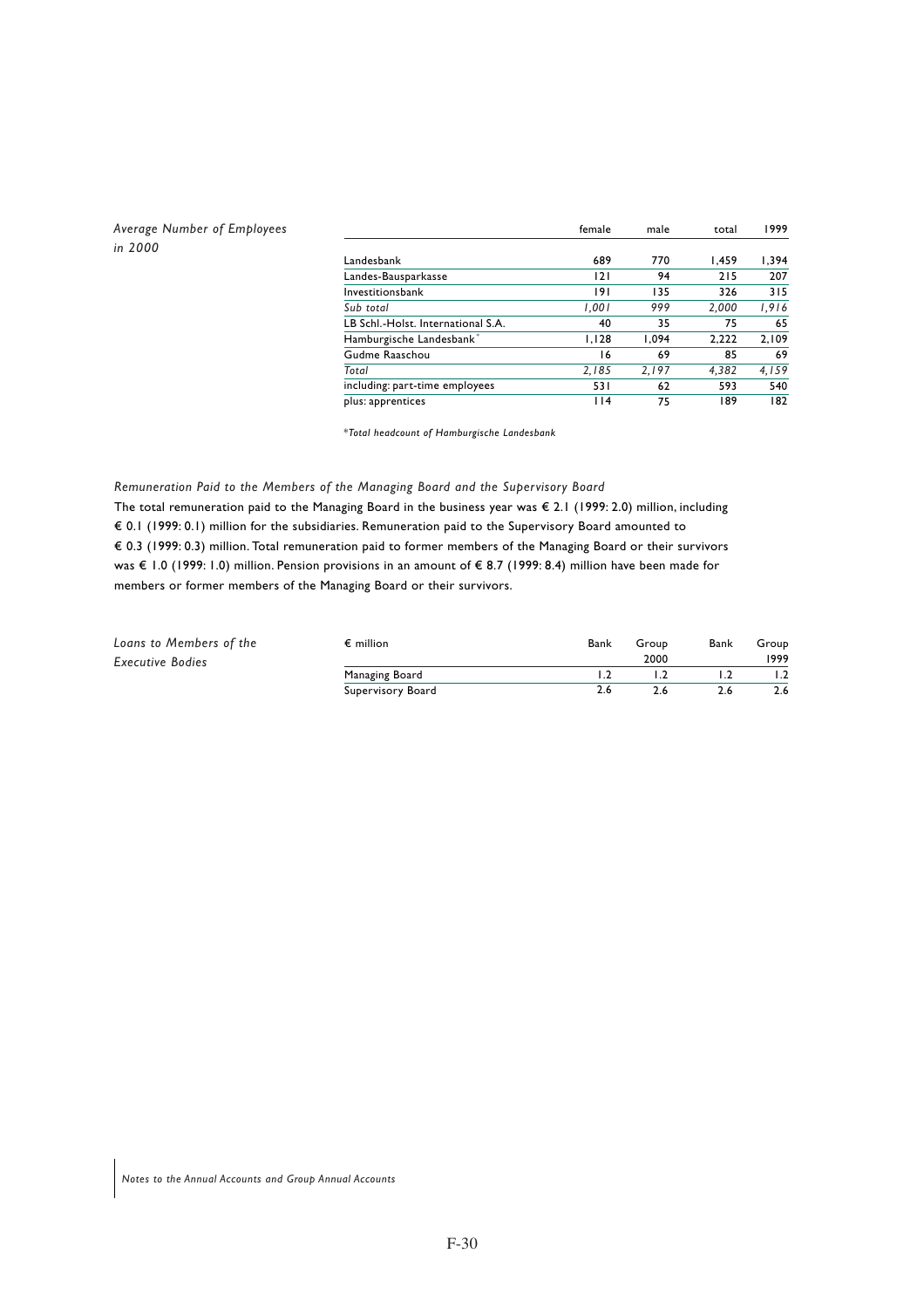*Seats on other supervisory boards of the Members of the Managing Board*

Dr. Dietrich Rümker

DGZ Deka Bank Deutsche Kommunalbank, Frankfurt/Main Hamburgische Landesbank – Girozentrale –, Hamburg Landesbank Schleswig-Holstein International S.A., Luxemburg Minimax GmbH, Bad Oldesloe Howaldtswerke-Deutsche Werft AG, Kiel

#### Hans Berger

Deka Deutsche Kapitalanlagegesellschaft mbH, Frankfurt/Main dvg Hannover Datenverarbeitungsgesellschaft mbH, Hannover eBS eBanking Services Nord GmbH i.G., Kiel engram AG, Bremen Flender Werft AG, Lübeck Hamburgische Landesbank – Girozentrale –, Hamburg S-Online Schleswig-Holstein GmbH, Kiel SIZ Informatik – Zentrum der Sparkassenorganisation GmbH, Bonn s-NetLine GmbH, Kiel

#### Peter Pahlke

A/O WestLB Vostok, Moskau BIG Bau-Investitions-Gesellschaft mbH, Kronshagen Gudme Raaschou Bankaktieselskab, Kopenhagen W. Jacobsen AG, Kiel Landesbank Schleswig-Holstein International S.A., Luxemburg LBS Immobilien GmbH, Kiel WestInvest Westdeutsche Grundstücks-Investment GmbH, Düsseldorf Westl B Polska S.A., Warschau BIG Heimbau AG, Kronshagen SVEDEG-Schwedisch-Deutsche Portfolio Management GmbH, Düsseldorf Despa Deutsche Sparkassen-Immobilien-Anlage-Gesellschaft mbH, Frankfurt

#### Dieter Pfisterer

Deutsche Factoring Bank – Deutsche Factoring GmbH&Co., Bremen eBS eBanking Services Nord GmbH i.G., Kiel Gesellschaft für Wagniskapital Mittelständische Beteiligungsgesellschaft Schleswig-Holstein GmbH – MBG –, Kiel IKB – Leasing GmbH, Hamburg ORGA Kartensysteme GmbH, Flintbek Stadtwerke Kiel AG, Kiel (up to December 31, 2000) Wankendorfer Baugenossenschaft eG, Wankendorf Wirtschaftsakademie Schleswig-Holstein, Kiel

Ernst Schröder Landesbank Schleswig-Holstein International S.A., Luxemburg LBS Immobilien GmbH, Kiel S-direkt Schleswig-Holstein Dienstleistungsgesellschaft für die Sparkassenfinanzgruppe GbR, Kiel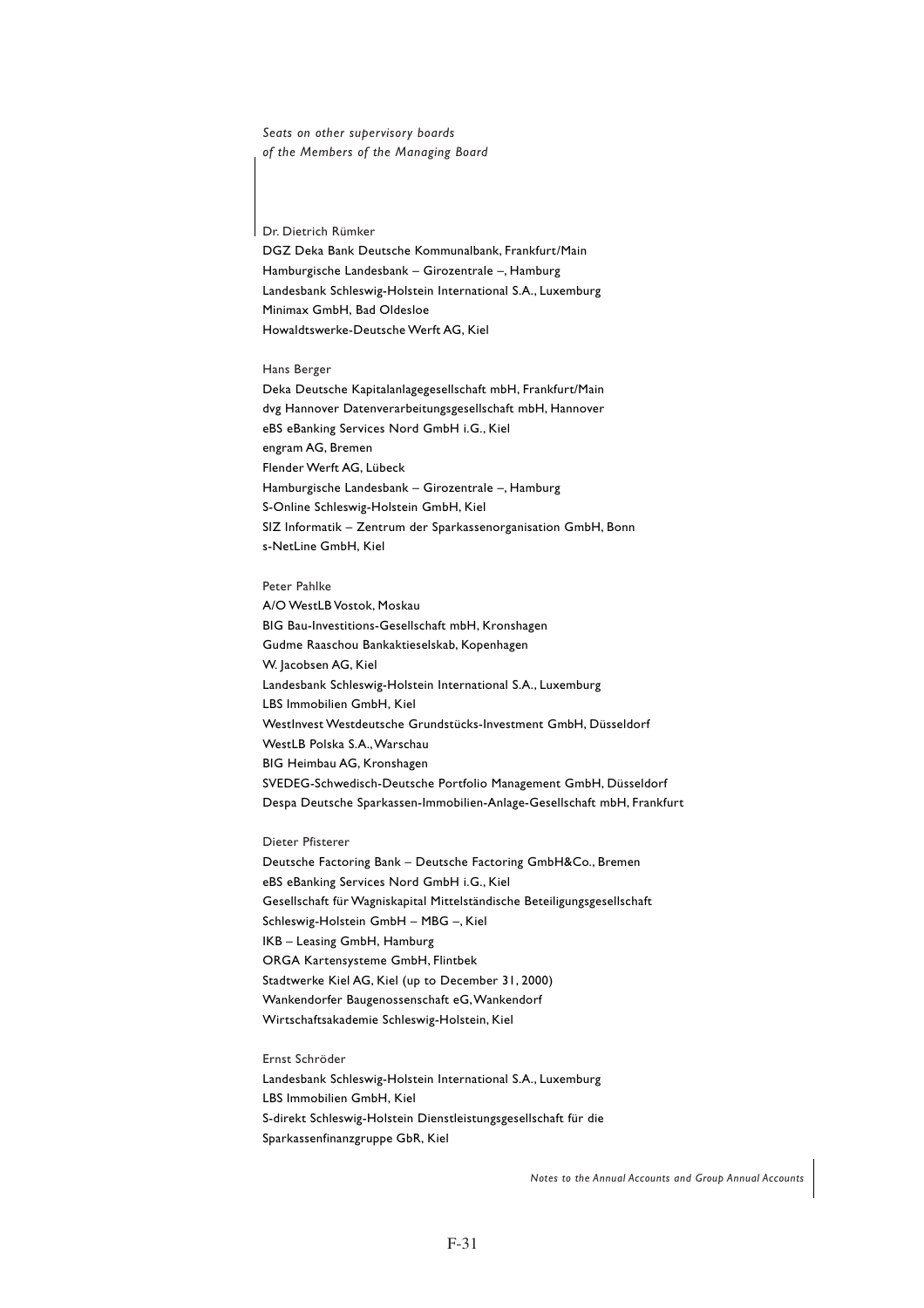## *Shareholdings Pursuant to § 285 No. 11 of the German Commercial Code (HGB)*

The Group financial statements include Companies 1) to 5). The other companies were not consolidated as they are of minor importance for meeting the obligation to

provide a true and fair view of the net assets, financial condition and earnings of the group. All computations reflect the companies' most recent financial statements.

| Number, Name, Headquarters                                                         | Capital <sup>1</sup> | Capital    | Result             |
|------------------------------------------------------------------------------------|----------------------|------------|--------------------|
|                                                                                    | $\epsilon$ million   | share in % | $\epsilon$ million |
| Landesbank Schleswig-Holstein International S.A., Luxemburg<br>$\vert$             | 180.65               | 100.00     | 35.00              |
| 2)<br>LB Schleswig-Holstein Finance B.V., Amsterdam                                | 0.02                 | 100.00     | 0.47               |
| 3)<br>Hamburgische Landesbank - Konzern, Hamburg                                   | 3,320.81             | 49.50      | 59.40              |
| 4)<br>Gudme Raaschou Bankaktieselskab, Kopenhagen                                  | 12.68                | 100.00     | $-0.59$            |
| 5)<br>NOBIS Société des Banques Privées, Luxemburg                                 | 15.34                | 80.00      | 2.30               |
| 6)<br>LiLux Management S.A., Luxemburg                                             | 1.07                 | 100.00     | 3)                 |
| 7)<br>Verwaltungs- und Treuhandgesellschaft von 1963 mbH, Kiel                     | 0.03                 | 100.00     | 2), 3)             |
| Wirtschafts- und Aufbaugesellschaft Stormarn mbH, Bad Oldesloe<br>8)               | 24.73                | 24.00      | 3)                 |
| 9)<br>Kieler Grunderwerbsgesellschaft mbH, Kiel                                    | 0.03                 | 100.00     | 2), 3)             |
| 10) Schleswig-Holsteinische Kapital-Beteiligungsgesellschaft mbH, Kiel             | 0.51                 | 100.00     | 2), 3)             |
| 11) Anker Schiffsbetreuungsgesellschaft mbH, Kiel                                  | 0.03                 | 100.00     | 2), 3)             |
| 12) W. Jacobsen AG, Kiel                                                           | 8.39                 | 92.51      | 0.61               |
| 13) Schleswig-Holsteinische Immobilienfonds KG, Kiel                               | 0.19                 | 100.00     | 3)                 |
| 14) BIG Bau-Investitionsgesellschaft mbH, Kiel                                     | 14.70                | 24.00      | 3)                 |
| 15) LBS Immobilien GmbH, Kiel                                                      | 0.26                 | 100.00     | 2), 3)             |
| 16) Gesellschaft für Wagniskapital Mittelständische Beteiligungsgesellschaft       |                      |            |                    |
| Schleswig-Holstein GmbH, Kiel                                                      | 13.83                | 56.10      | 3)                 |
| 17) Grundstücksverwaltungsgesellschaft                                             |                      |            |                    |
| der schleswig-holsteinischen Sparkassenorganisation mbH, Kiel                      | 0.03                 | 100.00     | 3)                 |
| 18) Cape May Shipping Company Ltd., Monrovia                                       | 0.001                | 100.00     | 3), 4)             |
| 19) LBSH Leasing Verwaltungs GmbH, Lockstedt                                       | 0.03                 | 100.00     | 2), 3)             |
| 20) LBSH Leasing Geschäftsführungs GmbH, Lockstedt                                 | 0.02                 | 100.00     | 2), 3)             |
| 21) LBSH Leasing Objekt GmbH, Lockstedt                                            | 0.03                 | 100.00     | 3), 4)             |
| 22) LBSH Leasing GmbH & Co. KG, Lockstedt                                          | 7.90                 | 100.00     | 3)                 |
| 23) LBSH Leasing Objekt GmbH & Co. KG Immobilienprojekt Heide, Lockstedt           | 0.43                 | 100.00     | 3)                 |
| 24) LBSH Fondsmanagement GmbH, Lockstedt                                           | 0.02                 | 100.00     | 2), 3), 4)         |
| 25) LBSH Fonds Verwaltung GmbH, Lockstedt                                          | 0.03                 | 100.00     | 3), 4)             |
| 26) LBSH Fonds Verwaltung GmbH & Co. Objekt Mobilien LISTAR KG, Lockstedt          | 0.01                 | 100.00     | 3)                 |
| 27) LBSH Fonds Verwaltung GmbH & Co. Objekt Mobilien MERKUR KG, Lockstedt          | 0.01                 | 100.00     | 3)                 |
| 28) LBSH Fonds Verwaltung GmbH & Co. Objekt Mobilien SAMUS KG, Lockstedt           | 0.01                 | 100.00     | 3)                 |
| 29) LBSH Fonds Verwaltung GmbH & Co. Objekt Mobilien SATURN KG, Lockstedt          | 0.01                 | 100.00     | 3)                 |
| 30) Bausteine für Kinder, Kindertagesstätten Bau- und Entwicklungs GmbH, Lockstedt | 0.02                 | 100.00     | 2), 3)             |
| 31) Spielbank SH GmbH, Kiel                                                        | 0.03                 | 100.00     | 2), 3)             |
| 32) Spielbank SH GmbH & Co. Casino Stadtzentrum Schenefeld KG, Schenefeld          | 4.89                 | 100.00     | 2.71               |
| 33) Immobilienverwaltungsgesellschaft Schleswig-Holstein mbH, Kiel                 | 4.01                 | 40.00      | 3), 4)             |
| 34) Grundstücksverwaltung O.Z.W. GmbH, Lockstedt                                   | 0.03                 | 100.00     | 3), 4)             |
| 35) Spielbank SH GmbH & Co. Casino Kiel KG, Kiel                                   | 2.83                 | 100.00     | 3)                 |
| 36) Spielbank SH GmbH & Co. Casino Lübeck-Travemünde KG, Lübeck-Travemünde         | 2.32                 | 100.00     | 1.18               |
| 37) Spielbank SH GmbH & Co. Casino Westerland auf Sylt KG, Westerland              | 1.02                 | 90.00      | 3)                 |
| 38) Kieler Förde-Verwaltungsgesellschaft mbH, Kiel                                 | 0.03                 | 100.00     | 2), 3)             |
| 39) Baltic Sea-Verwaltungsgesellschaft mbH, Kiel                                   | 0.03                 | 100.00     | 2), 3)             |
| 40) Nord-Ostsee Verwaltungsgesellschaft mbH, Kiel                                  | 0.03                 | 100.00     | 3)                 |
| 41) Kiel-Hörn Vermarktungsgesellschaft mbH, Kiel                                   | 0.31                 | 24.50      | 3)                 |
| 42) MDK Holdings Limited, London                                                   | 0.05                 | 33.33      | 3)                 |
| 43) Gudme Raaschou AB, Stockholm                                                   | 0.02                 | 100.00     | 3)                 |
| 44) eBanking Services Nord GmbH, Kiel                                              | 0.03                 | 33.33      | 3)                 |
| 45) LB Kiel Nordic Finance AB, Stockholm                                           | 5.37                 | 100.00     | 3)                 |
| 46) Gebäudemanagement Schleswig-Holstein, Kiel                                     | 25.57                | 24.90      | 3)                 |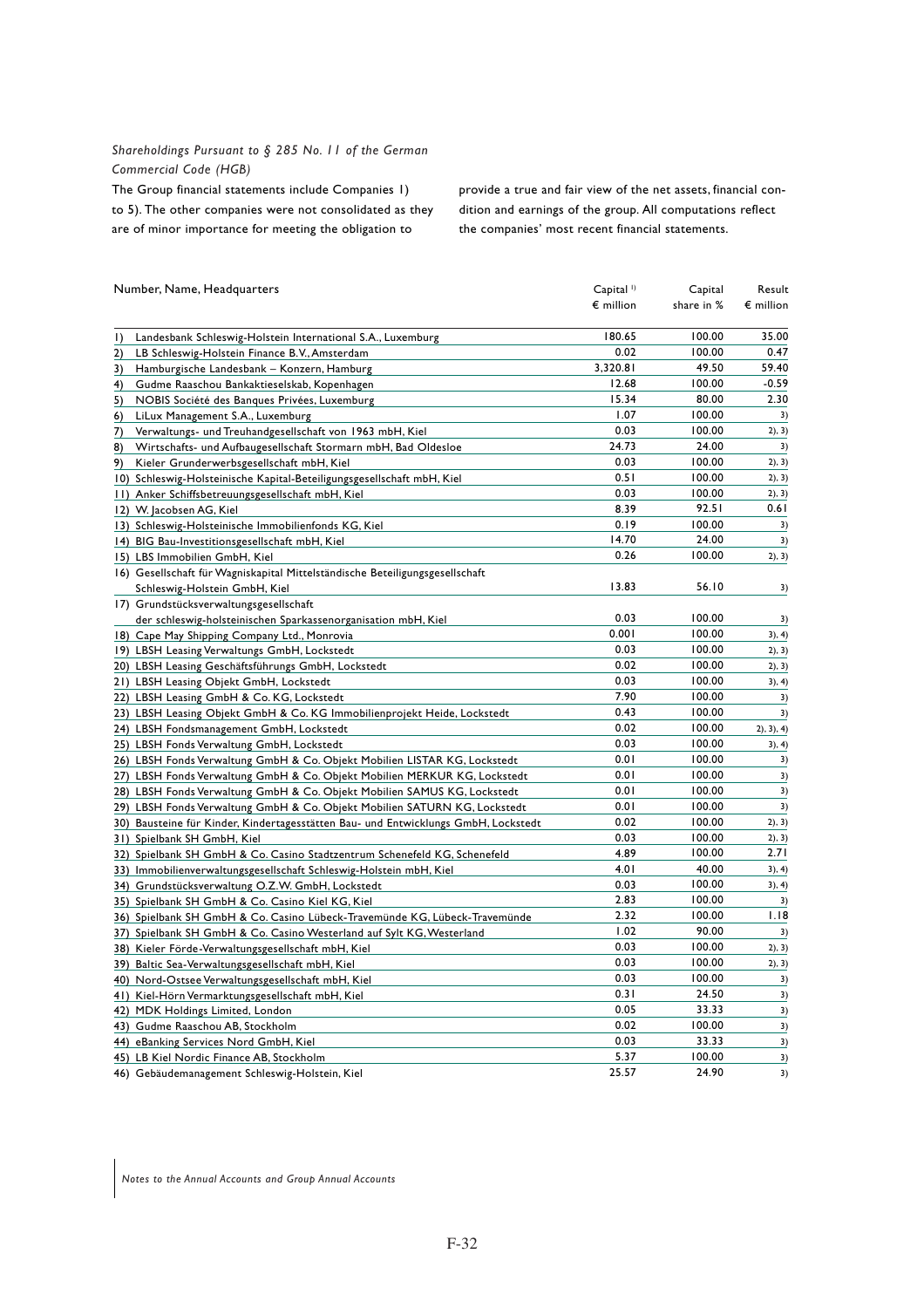| Number, Name, Headquarters                                                  | $Capital$ <sup>1)</sup><br>$\epsilon$ million | Capital<br>share in % | Result<br>$\epsilon$ million |
|-----------------------------------------------------------------------------|-----------------------------------------------|-----------------------|------------------------------|
| 47) Spielbank SH GmbH & Co., Casino Flensburg KG, Flensburg                 |                                               | 90.00                 | 3)                           |
| 48) Schleswig-Holstein ImmobilienPartner GmbH, Kiel                         | 0.25                                          | 33.33                 | 3)                           |
| 49) Oy FoxNord AB, Helsinki                                                 | TFIM 50                                       | 100.00                | 3)                           |
| 50) Gudme Raaschou Administration A/S, Kopenhagen                           | <b>TDKK 1,000</b>                             | 100.00                | 3)                           |
| 51) PCA Corporate Finance Oy, Helsinki (vormals: PCA Capital Associates Oy) | 3.25                                          | 35.00                 | 3)                           |
| 52) Hedera Hässleholm AB, Stockholm                                         | <b>TSEK 100</b>                               | 100.00                | 3), 4)                       |
| 53) KB Hedera Hässleholm                                                    | <b>TSEK 100</b>                               | 99.93                 | 3), 4)                       |
| 54) LB Kiel Lärkan AB                                                       | <b>TSEK 100</b>                               | 100.00                | 3), 4)                       |
| 55) Fastighetsbolag Jyväskylä Agora Oy                                      | <b>TSEK 75</b>                                | 100.00                | 3), 4)                       |
| 56) Specialbonde i Stockholm AB, Stockholm                                  | <b>TSEK 100</b>                               | 100.00                | 3), 4)                       |
| 57) LB Kiel Gnarp AB, Stockholm                                             | <b>TSEK 100</b>                               | 100.00                | 3), 4)                       |
| 58) ECOMARES GmbH & Co. KG                                                  | 0.50                                          | 25.00                 | 3), 4)                       |
| 59) P.E.R. Flucht- und Rettungsleitsysteme GmbH                             | 0.04                                          | 34.10                 | 3), 4)                       |

Notes:

1) The term "Capital" corresponds to the definition in Articles 266 and 272 of the German Commercial Code (HGB)

3) Not published according to § 286 section 3 sentence 1 and § 313 section 2 No. 4 of the German Commercial Code (HGB)

4) Indirect shareholding

2) There is a profit and loss transfer agreement with the company

5) Direct and indirect shareholding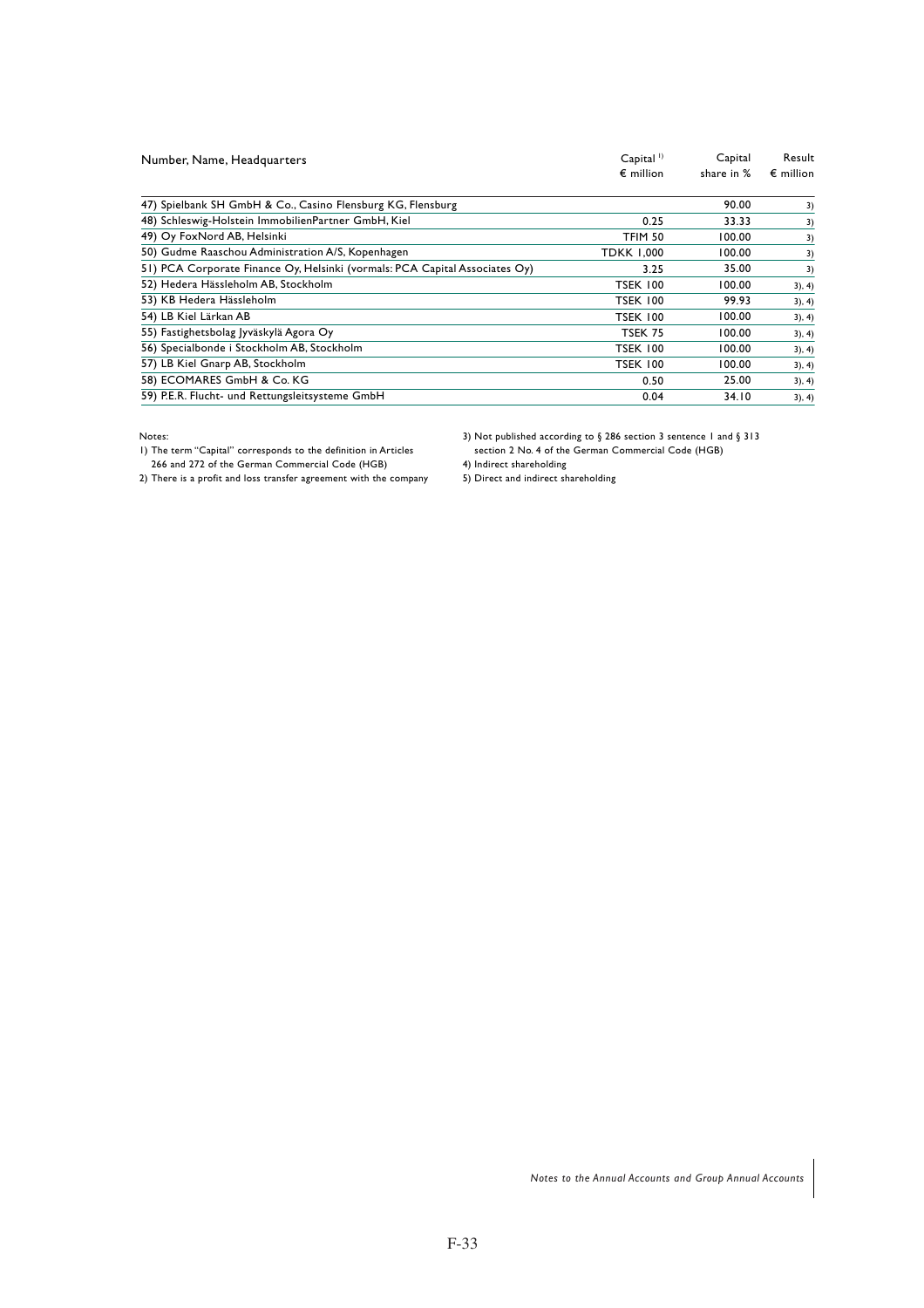#### GUARANTORS' MEETING

*Chairwoman* Heide Simonis Minister President of the State of Schleswig-Holstein, Kiel

*First Deputy Chairman* Dr. h.c. Friedel Neuber Chairman of the Managing Board Westdeutsche Landesbank Girozentrale, Düsseldorf

*Second Deputy Chairman* Olaf Cord Dielewicz President of the Savings Banks and Giro Association for Schleswig-Holstein, Kiel

*Third Deputy Chairman* Josef Schmidt President of the Baden Savings Banks and Giro Association, Mannheim (up to December 31, 2000)

*Members Representing the State of Schleswig-Holstein acc. to § 8 sec. 2 of the Statutes*

Horst Günter Bülck Minister of Economic Affairs, Technology and Transport of the State of Schleswig-Holstein, Kiel (up to March 28, 2000)

Uwe Mantik State Secretary at the Ministry of Economic Affairs, Technology and Transport of the State of Schleswig-Holstein, Kiel (since May 16, 2000) (up to March 31, 2001)

Claus Möller Minister of Finance and Energy of the State of Schleswig-Holstein, Kiel

*Members Representing the Savings Banks and Giro Association acc. to § 8 sec. 2 of the Statutes*

Geerd Bellmann District Administrator of the Rendsburg-Eckernförde district, Rendsburg (up to June 30, 2000)

Rudolf Konegen Chairman of the Managing Board Sparkasse Elmshorn, Elmshorn (up to August 30, 2000)

Jörg-Dietrich Kamischke District Administrator of the Schleswig-Flensburg district, Schleswig (since July 1, 2000)

Dr. Hans Lukas Chairman of the Managing Board of Sparkasse Stormarn, Bad Oldesloe (since July 1, 2000)

*Members Representing Westdeutsche Landesbank acc. to § 8 sec. 2 of the Statutes*

Dr. Karlheinz Bentele President of the Rhineland Savings Banks and Giro Association, Düsseldorf

Dr. Wolf-Albrecht Prautzsch Deputy Chairman of the Managing Board Westdeutsche Landesbank Girozentrale, Münster

*Member Representing Landesbank Baden-Württemberg acc. to § 8 sec. 2 of the Statutes*

Heinrich Haasis President of the Württemberg Savings Banks and Giro Association, **Stuttgart** (up to December 31, 2000)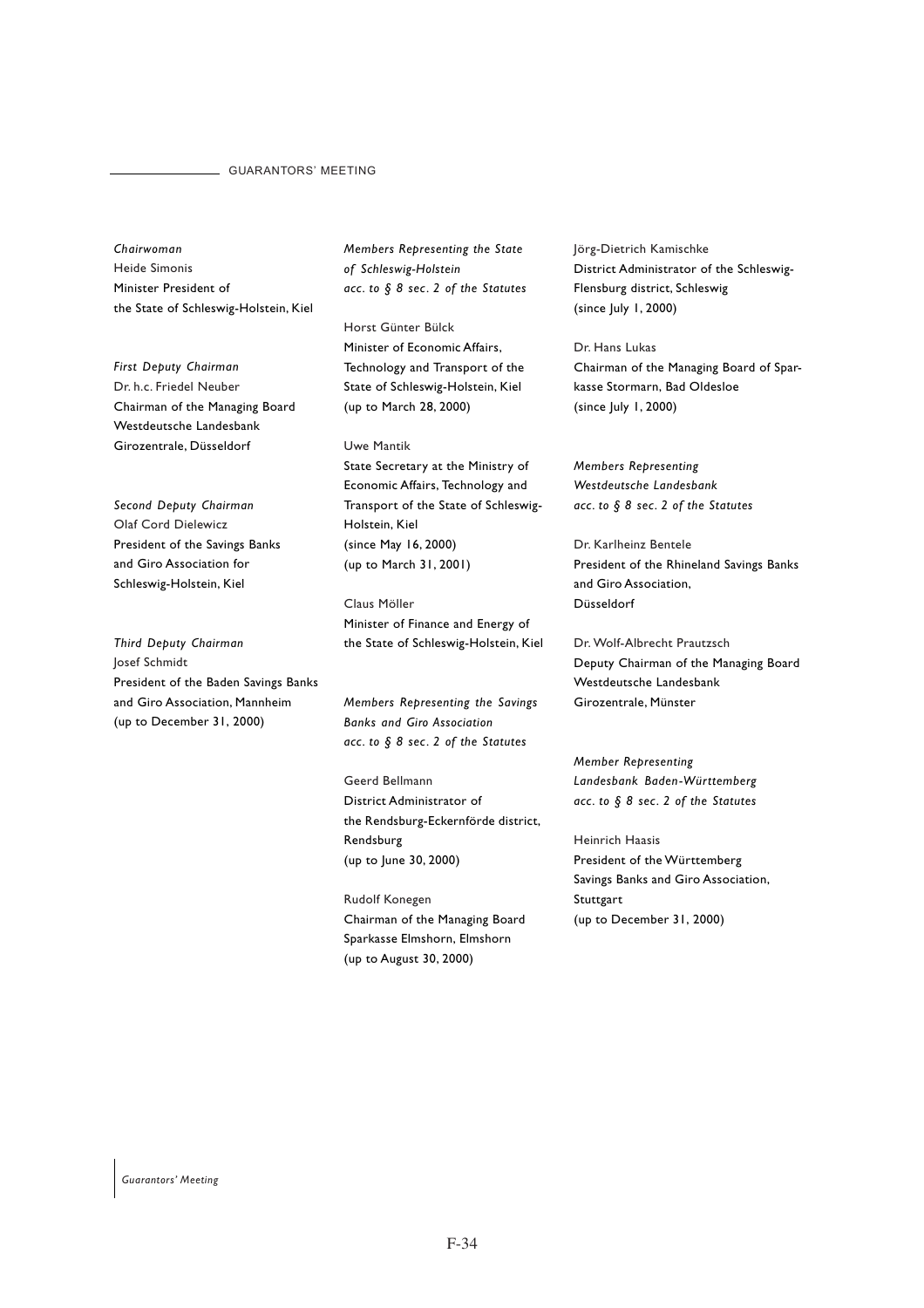#### SUPERVISORY BOARD

Heide Simonis Minister President of the State of Schleswig-Holstein, Kiel

*Substitute acc. to § 11 sec. 3 of the Statutes* Klaus Gärtner State Secretary Head of the State Chancellery of the State of Schleswig-Holstein, Kiel *First Deputy Chairman* Dr. h.c. Friedel Neuber Chairman of the Managing Board Westdeutsche Landesbank Girozentrale, Düsseldorf

*Substitute acc. to § 11 sec. 3 of the Statutes* Dr. Adolf Franke Member of the Managing Board Westdeutsche Landesbank Girozentrale, Düsseldorf

*Second Deputy Chairman* Olaf Cord Dielewicz President of the Savings Banks and Giro Association for Schleswig-Holstein, Kiel

*Substitute acc. to § 11 sec. 3 of the Statutes* Wolfgang Stut Association Director of the Savings Banks and Giro Association for Schleswig-Holstein, Kiel

*Third Deputy Chairman* Josef Schmidt President of the Baden Savings Banks and Giro Association, Mannheim (up to December 31, 2000)

*Substitute acc. to § 11 sec. 3 of the Statutes* Heinrich Haasis President of the Württemberg Savings Banks and Giro Association, Stuttgart (up to December 31, 2000)

*Supervisory Board*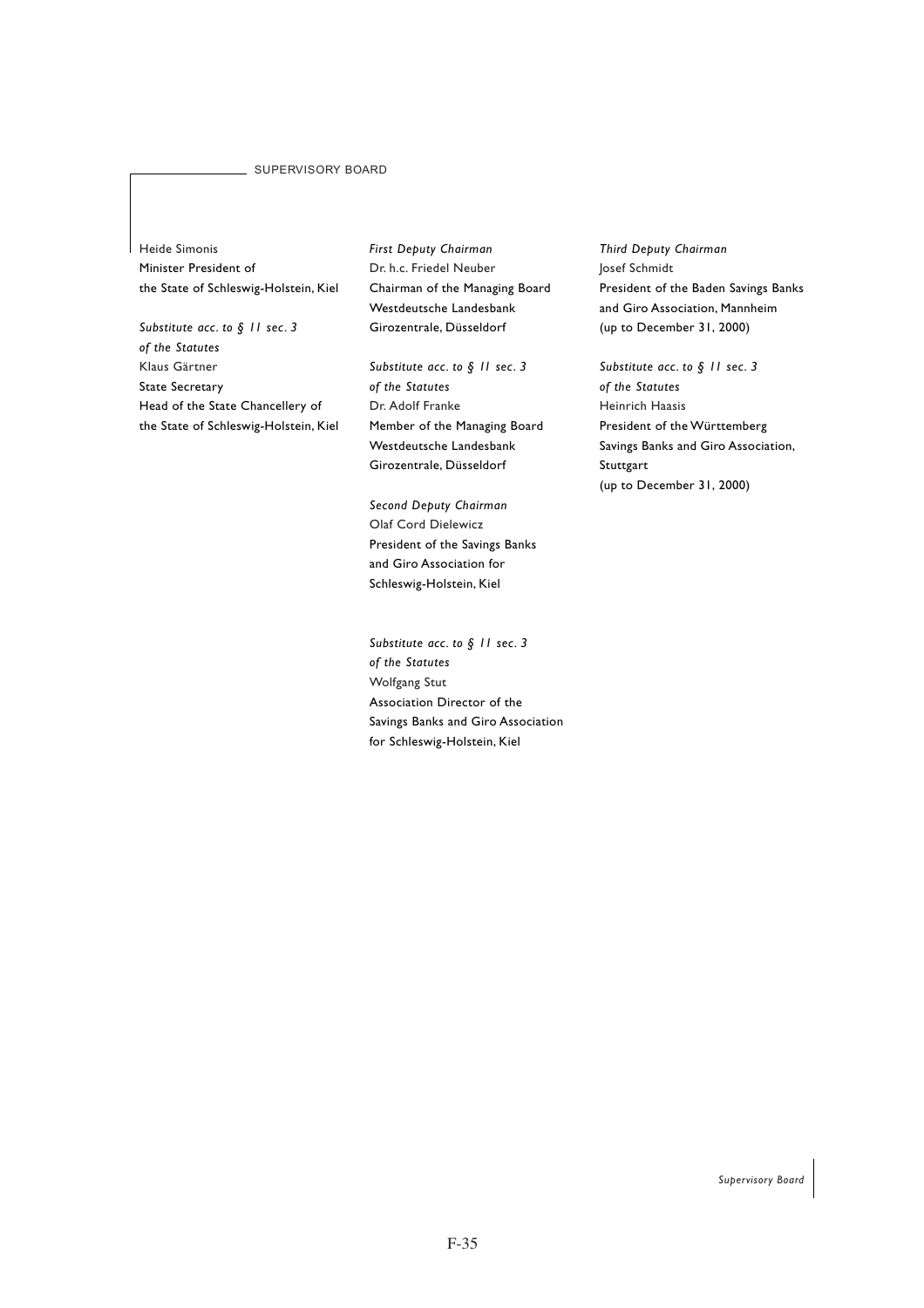*Members Representing the State of Schleswig-Holstein*

Horst Günter Bülck Minister of Economic Affairs, Technology and Transport of the State of Schleswig-Holstein, Kiel (up to March 28, 2000)

*Substitute acc. to § 11 sec. 3 of the Statutes* Dr. Bernd Rohwer State Secretary at the Ministry of Economic Affairs, Technology and Transport of the State of Schleswig-Holstein, Kiel (up to March 28, 2000)

Peter Deutschland Chairman of the DGB's Nordmark District, Hamburg

Uwe Döring State Secretary at the Ministry of Finance and Energy of the State of Schleswig-Holstein, Kiel

Uwe Mantik State Secretary at the Ministry of Economic Affairs, Technology and Transport of the State of Schleswig-Holstein, Kiel (since May 16, 2000) (up to March 31, 2001)

Claus Möller Minister of Finance and Energy of the State of Schleswig-Holstein, Kiel

*Members Representing the Savings Banks and Giro Association for Schleswig-Holstein*

Günter Anders Chairman of the Managing Board Sparkasse Schleswig-Flensburg, Schleswig

Geerd Bellmann District Administrator of the Rendsburg-Eckernförde district, Rendsburg (up to June 30, 2000)

Norbert Gansel Lord Mayor of the City of Kiel

Rudolf Konegen Chairman of the Managing Board Sparkasse Elmshorn, Elmshorn (up to August 30, 2000)

Günter Kröpelin District Administrator of the Herzogtum Lauenburg district, Ratzeburg (since July 1, 2000)

Erwin Rückemann Chairman of the Managing Board of Stadtsparkasse Neumünster, Neumünster (since September 1, 2000)

*Members Representing both the State of Schleswig-Holstein and the Savings Banks and Giro Association for Schleswig-Holstein*

Dr. Hans Lukas Chairman of the Managing Board Sparkasse Stormarn, Bad Oldesloe *Member Representing the Landesbank Baden-Württemberg*

Werner Schmidt Vorstandsvorsitzender der Landesbank Baden-Württemberg, **Stuttgart** (up to December 31, 2000)

*Members Representing Westdeutsche Landesbank Girozentrale*

Theo Dräger Chairman of the Managing Board Drägerwerk AG, Lübeck

Hans-Peter Krämer Chairman of the Managing Board Kreissparkasse Köln, Cologne

Dr. Ingrid Nümann-Seidewinkel Senatrice, Head of the Ministry of Finance of Free and Hanseatic City of Hamburg, Hamburg

Dr. Wolf-Albrecht Prautzsch Deputy Chairman of the Managing Board Westdeutsche Landesbank Girozentrale, Münster

Dr. Fritz Süverkrüp President of the Chamber of Industry and Commerce of Kiel, Kiel

Jorma Juhani Vaajoki President and CEO of Metsä-Serla Corporation, Espoo/Finland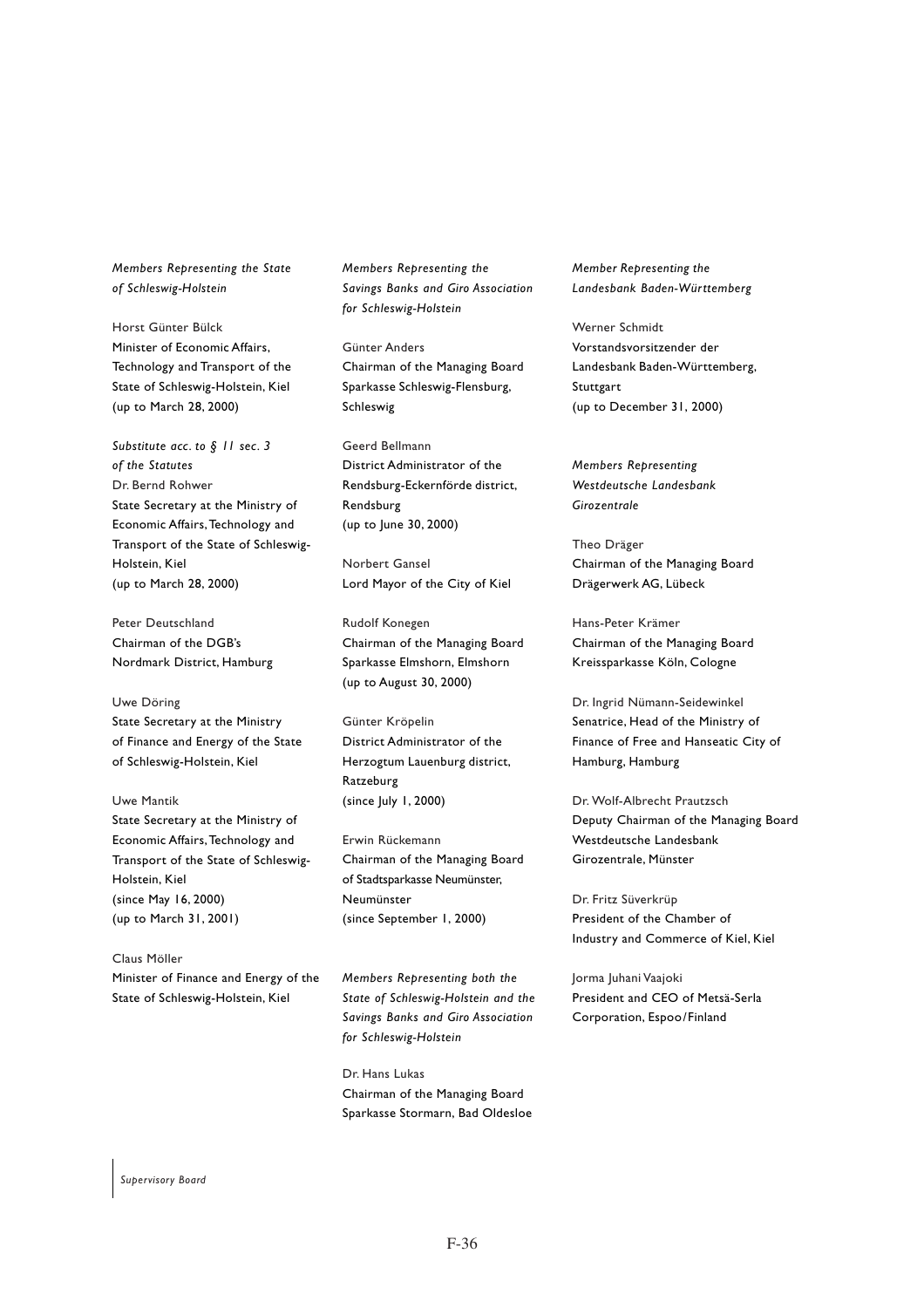### MANAGING BOARD

# *Members Elected by the Employees*

Astrid Balduin Kiel

Katarina Blanking Copenhagen

Waltraut Fuhrmann Vice President, Kiel

Helmut Gründel Kiel

Ditmar Höret Kiel

Knuth Lausen Kiel

Karl-Heinz Ravn Vice President, Kiel

Michael Schmalz Kiel

Bettina Scholtys Kiel

Gaby Woelk-Hens Kiel

Dr. Dietrich Rümker Chairman

Hans Berger Deputy Chairman

Peter Pahlke

Dieter Pfisterer

Ernst Schröder (up to December 31, 2000)

Franz Sales Waas (since January 1, 2001)

*Superivisory Board, as at 31.12.2000*

*Managing Board*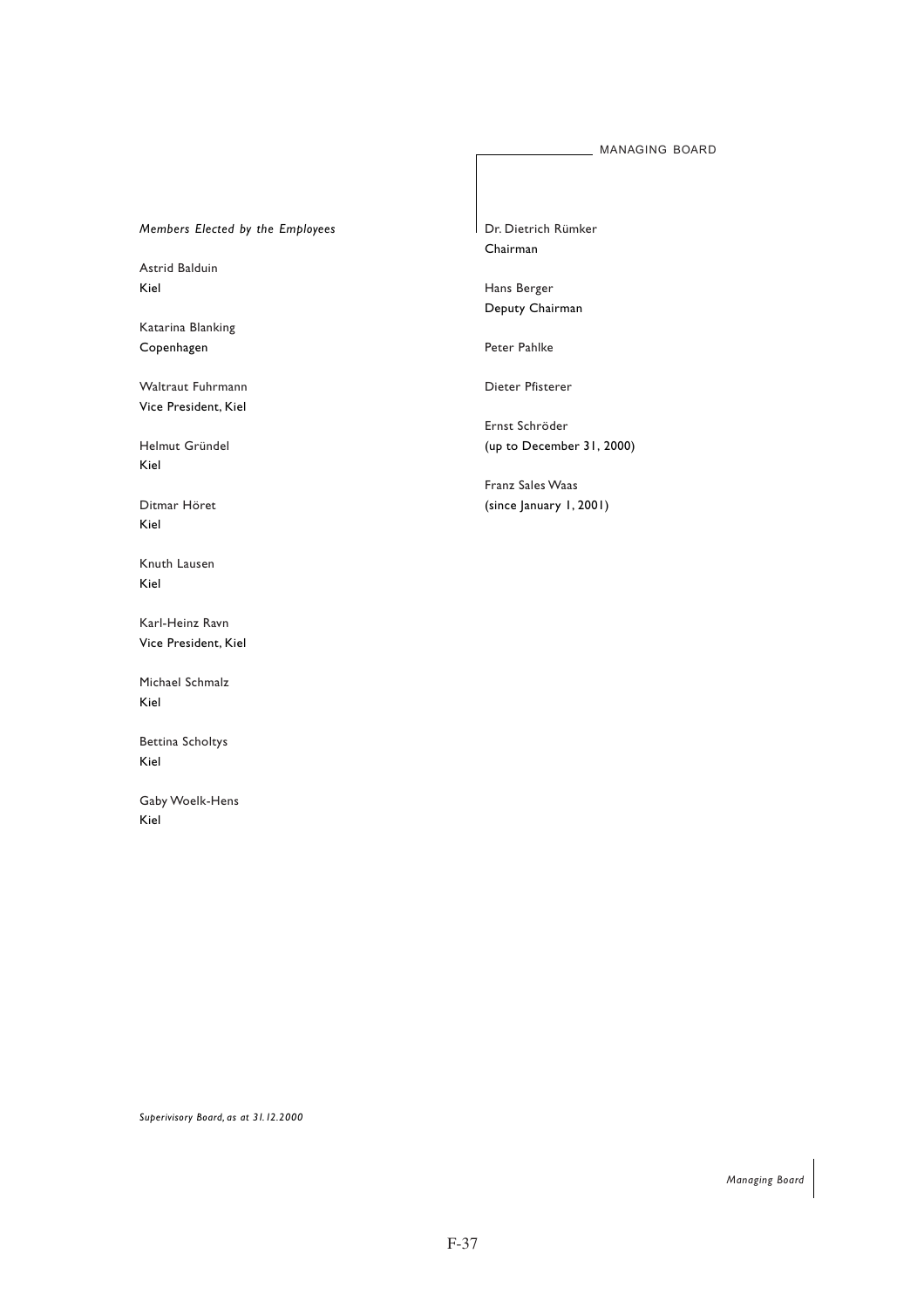We have audited the Annual Accounts and accounting records of Landesbank Schleswig-Holstein Girozentrale as well as the Group Annual Accounts and the statement of financial condition of Landesbank Schleswig-Holstein Girozentrale and the Group for the year ending December 31, 1999. The preparation of these documents according to German accounting standards and the complementary provisions in the articles of partnership is the responsibility of the legal representatives of Landesbank Schleswig-Holstein Girozentrale. It is our task to assess the Annual Accounts and accounting records as well as the Group Annual Accounts and the statement of financial condition of Landesbank Schleswig-Holstein Girozentrale and the Group on the basis of our audit.

We carried out our audit of the Annual Accounts and the Group Annual Accounts in accordance with the German audit regulations in sec. 317 of the German Commercial Code (HGB) and the auditing principles of the Institut der Wirtschaftsprüfer (IDW - Institute of German Certified Public Accountants). These stipulate that the audit must be planned and carried out in such a way that it is possible to identify with reasonable certainty any errors or infringements with a material impact on the view of the asset, finance and profit situation of the company which is provided by the Annual Accounts and the Group Annual Accounts in accordance with generally accepted accounting principles and by the statement of financial condition of Landesbank Schleswig-Holstein Girozentrale and the Group. Specification of audit work is based on knowledge of the company's business operations and its economic and legal circumstances, as well as on expectations with regard to possible errors. In the course of the audit, the effectiveness of the internal control system and documentation of the information in the accounting system, the Annual Accounts and the Group Annual Accounts as well as the

statement of financial condition of Landesbank Schleswig-Holstein Girozentrale and the Group are primarily examined on a sample basis. The audit includes appraisal of the accounting and consolidation principles, the key assumptions of the legal representatives and the overall presentation of the Annual Accounts and the Group Annual Accounts as well as the statement of financial condition of Landesbank Schleswig-Holstein Girozentrale and the Group. We believe that our audit provides a sufficiently sound basis for our assessment.

Our audit produced no negative findings.

We are satisfied that the Annual Accounts and the Group Annual Accounts provide a true and fair view of the asset, finance and profit situation of Landesbank Schleswig-Holstein Girozentrale and the Group in accordance with generally accepted accounting principles. The statement of financial condition of Landesbank Schleswig-Holstein Girozentrale and the Group as a whole gives a true and fair view of the position of Landesbank Schleswig-Holstein Girozentrale and the Group and of the risks in their future development.

Kiel, April 7, 2001

Wollert-Elmendorff Deutsche Industrie-Treuhand GmbH Wirtschaftsprüfungsgesellschaft

Dr. Göttgens Bottermann

German Public Accountant German Public Accountant

Sokaman

*Auditor's Certificate*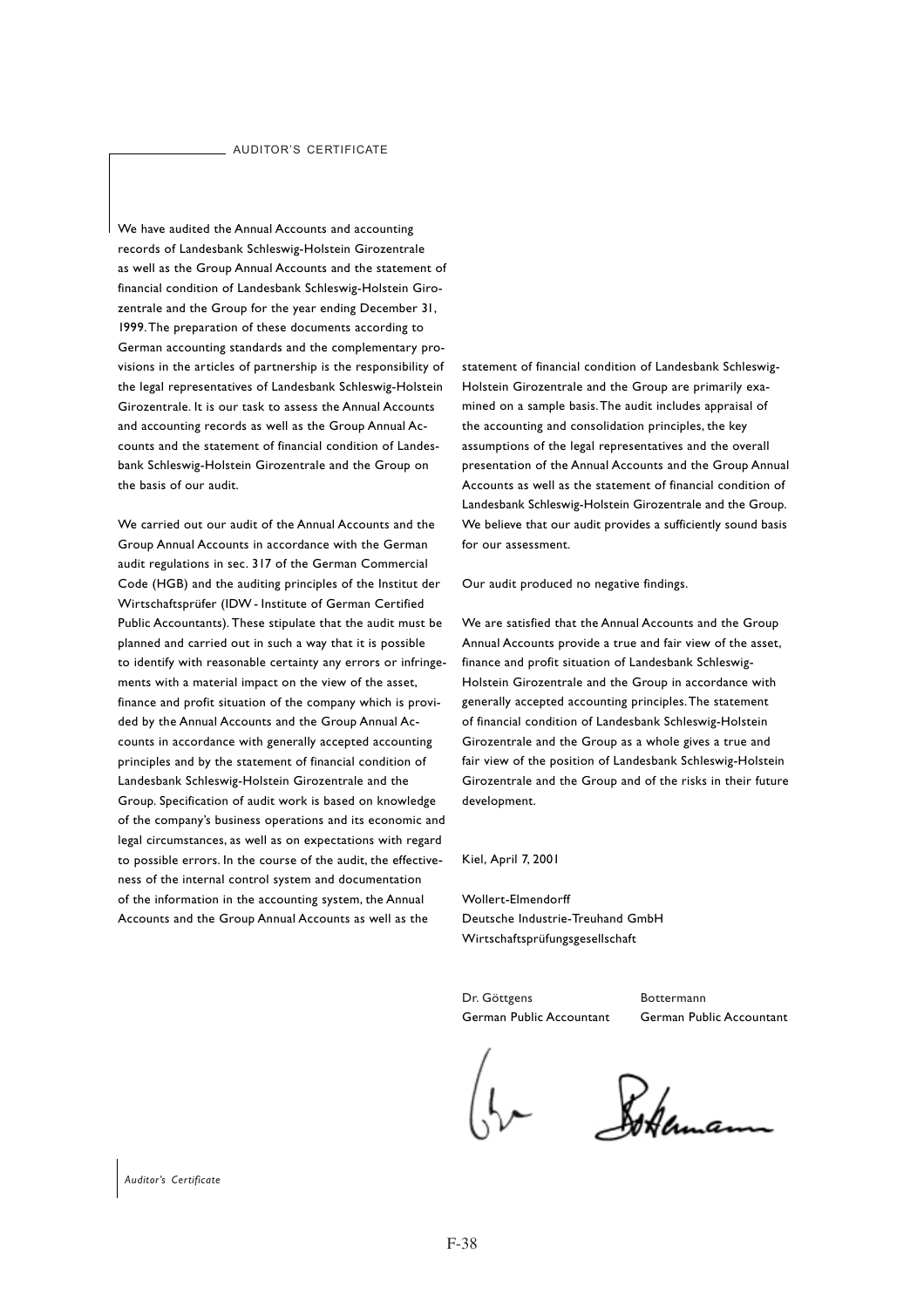# **Head Office of the Bank**

## **Landesbank Schleswig-Holstein Girozentrale** Martensdamm 6 24103 Kiel Germany

## **Registered Office of the Company**

# **LB Kiel Funding I**

PO Box 309, Ugland House South Church Street George Town Grand Cayman, Cayman Islands British West Indies

### **Fiduciary**

**Banque de Luxembourg** 14, boulevard Royal 2449 Luxembourg

### **Paying Agent**

# **Kredietbank S.A. Luxembourgeoise** 43, boulevard Royal 2955 Luxembourg

#### **Legal Advisors to the Bank**

*as to Cayman Islands Law as to German Law as to Luxembourg Law* **Maples and Calder Europe Allen & Overy Elvinger, Hoss & Prussen**

London EC2R 8AQ 60311 Frankfurt am Main B.P. 425 United Kingdom Germany L-2014 Luxembourg

7 Princes Street Taunustor 2 2, Place Winston Churchill

### **Legal Advisors to the Manager**

60329 Frankfurt am Main L-1720 Luxembourg Germany

*as to German law as to Luxembourg law* **Freshfields Bruckhaus Deringer Kremer Associés & Clifford Chance** Taunusanlage 11 6 Rue Heinrich Heine

### **Auditors to the Bank**

**Wollert-Elmendorff Deutsche Industrie-Treuhand GmbH** Wirtschaftsprüfungsgesellschaft Bahnstraße 16 40212 Düsseldorf Germany